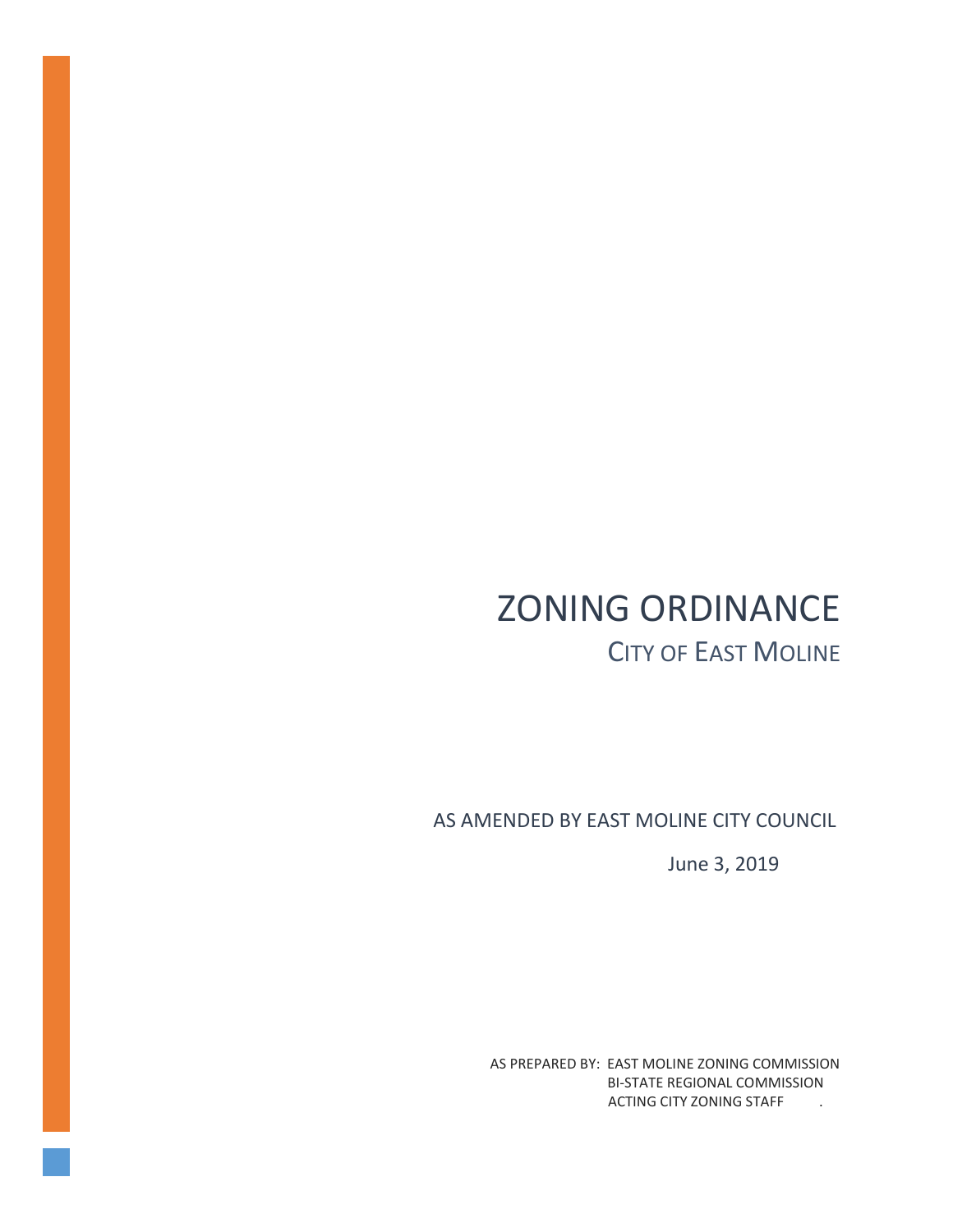# **Contents**

| ARTICLE XIV - "R-7" MOBILE HOME/MANUFACTURED HOUSING DISTRICT 32          |    |
|---------------------------------------------------------------------------|----|
|                                                                           |    |
|                                                                           |    |
|                                                                           |    |
|                                                                           |    |
|                                                                           |    |
|                                                                           |    |
|                                                                           |    |
|                                                                           |    |
|                                                                           |    |
|                                                                           |    |
|                                                                           |    |
|                                                                           |    |
|                                                                           |    |
| ARTICLE XXVII - ADDITIONAL REQUIREMENTS, EXCEPTIONS AND MODIFICATIONS  69 |    |
|                                                                           |    |
|                                                                           |    |
| ARTICLE XXX - SUBDIVISION REGULATIONS                                     | 75 |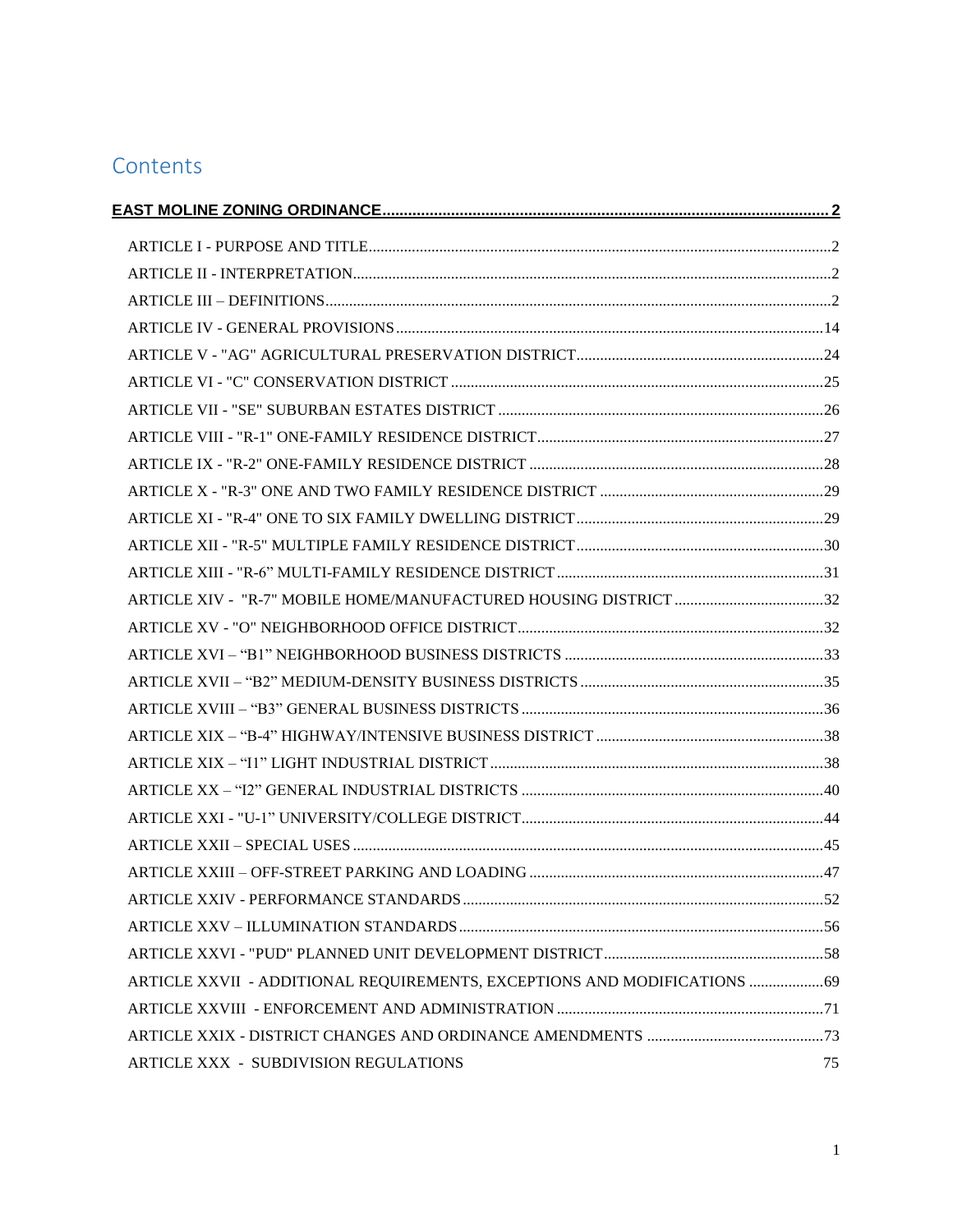# **EAST MOLINE ZONING ORDINANCE**

<span id="page-2-0"></span>An Ordinance amending the Zoning Ordinance of the City of East Moline, Illinois.

BE IT ORDAINED BY THE CITY COUNCIL OF EAST MOLINE, ILLINOIS:

# <span id="page-2-1"></span>**ARTICLE I - PURPOSE AND TITLE**

The Zoning Ordinance of the City of East Moline, Illinois, heretofore adopted *(DATE)*, be and is hereby amended by striking all of said Ordinance except the Title thereof and inserting in lieu thereof the following:

Title: This Title Shall be known, cited and referred to as the ZONING TITLE OF THE CITY. *(Insert Ord. #)*.

#### <span id="page-2-2"></span>**ARTICLE II - INTERPRETATION**

The provisions of this Ordinance shall be minimum requirements, adopted for the promotion of the public health, safety, convenience, comfort, prosperity and general welfare. Where this Ordinance imposes greater restrictions upon the use of buildings or other structures, or law or ordinance, the provisions of this Ordinance shall prevail.

# <span id="page-2-3"></span>**ARTICLE III – DEFINITIONS**

For the purpose of this Title, certain terms or words are used in a limited or special sense, as herein defined. Words used in the present tense include the future, words in the singular number include the plural, and words in the plural include the singular; the word "shall" is mandatory and not directory.

- 1) Accessory Building or Use.
	- a) Accessory Structure. A subordinate structure detached but located on the same lot as the principal structure, the use of which is incidental and accessory to that of the principal structure.
	- b) Accessory Use. A structure or use that: (a) is clearly incidental to and customarily found in connection with a principal building or use; (b) is subordinate to and serves a principal building or a principal use; (c) is subordinate in area, extent, or purpose to the principal building or principal use serviced; (d) contributed to the comfort, convenience, or necessity of occupants, business, or industry in the principal building or principal use served; and (e) is located on the same lot as the principal building or use served.
- 2) Adult Bookstore. An establishment having more than 40 percent of its stock-in-trade, floor area, or display area used for the sale or rental of books, magazines, publications, tapes or films that are distinguished or characterized by the emphasis on sexually oriented material depicting, describing, or relating to sexual activities or anatomical genital areas.
- 3) Adult Mini-motion Picture Theaters. Often referred to as peep shows and characterized by small private booths rented to individuals to view sexually explicit films or tapes.
- 4) Adult Motion Picture Theaters. A building used for presenting films distinguished or characterized by an emphasis on matter depicting, describing, or relating to sexual activities or anatomical genital areas.
- 5) Adult Modeling and Entertainment Facility. An establishment, either with or without a liquor license, offering sexually oriented live entertainment, which may include topless and go-go dancers, strippers, or male or female impersonators.
- 6) Alley. A public right of way, which affords a secondary, means of vehicular access to the side or rear of premises that front on a nearby street.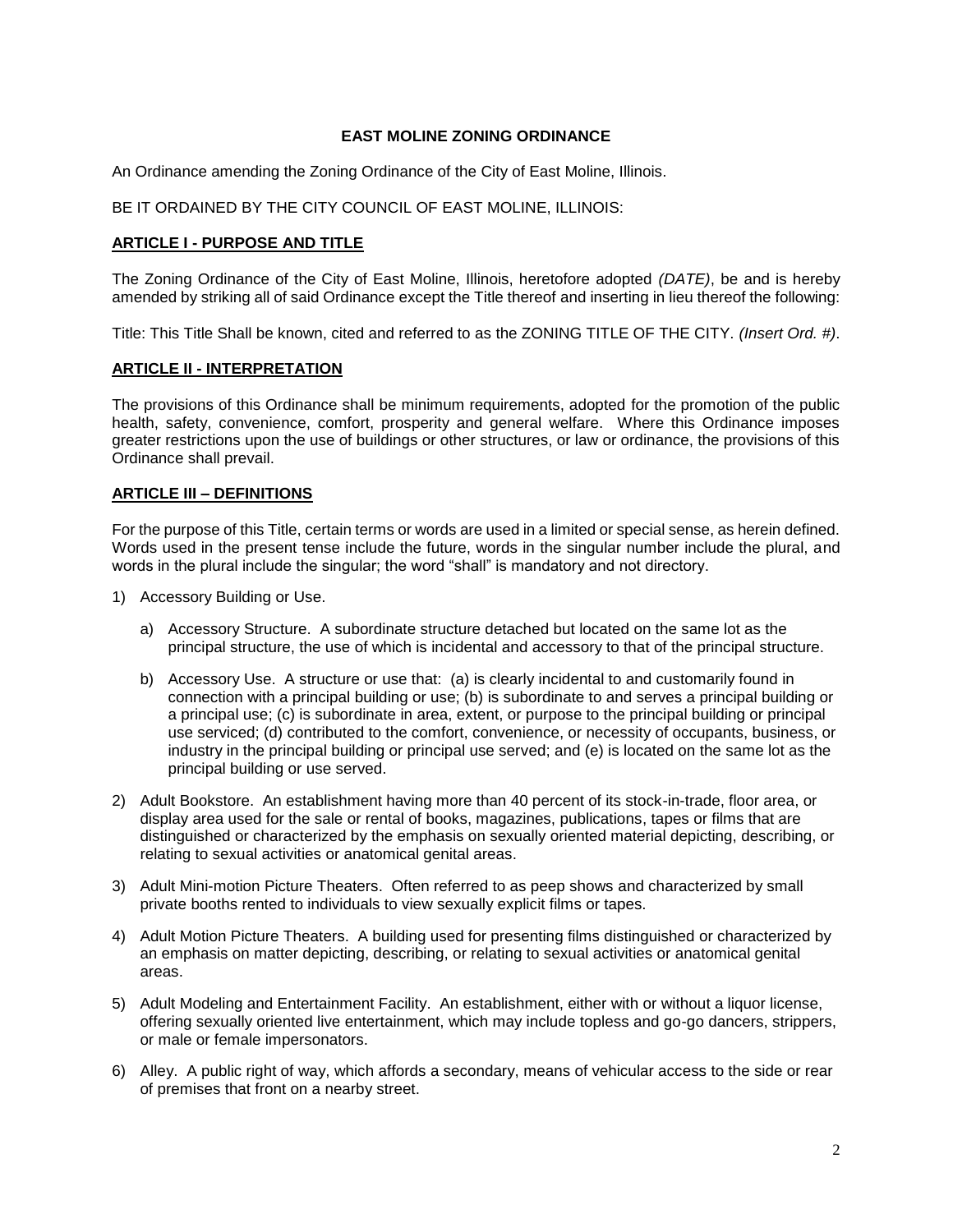- 7) Amusement Center. Any premises which contains four (4) or more coin or token operated devices played for a fee, such as pinball machines, foosball tables, pool tables and other similar entertainment or amusement devices.
- 8) Apartment. A room or suite of rooms in a multi-family structure, which is arranged, designed, used or intended to be used as a single housekeeping unit. Complete kitchen, bath and toilet facilities, permanently installed, must always be included for each apartment.
- 9) Apartment/Dormitory. A multi-unit dwelling for which each dwelling unit contains fewer than ten (10) occupants whether related or unrelated. Each unit shall have two (2) exits and a common area of not less than three hundred (300) square feet, which may include cooking and dining facilities and shall be subject to relevant codes or regulations for behavior by students and others in effect at such educational facility which are enforced by resident personnel of such educational facility.
- 10) Automobile Repair Major. General repair, rebuilding of or reconditioning of engines of any type, motor vehicles, trucks, buses or trailers. Collision service, including bodywork, frame or fender straightening or repair, overall painting of motor vehicles, trucks, trailers or painting booth.
- 11) Automobile Repair Minor. Minor repairs, incidental body and fender work, touch-up painting and upholstering, replacement of minor parts and general tune-up service to passenger automobiles and trucks not exceeding one and one-half (1-1/2) tons capacity.
- 12) Automobile Service Station. Any building, land area, or other premises, or portion thereof, used for the retail dispensing or sales of vehicular fuels; minor or light servicing and repair of automobiles; and including as an accessory use the sale and installation of lubricants, tires, batteries, and similar vehicle accessories. Does not include major automobile repair, i.e. anything not defined in Automobile Repair – Minor.
- 13) Automobile Wrecking Yard. Any place where two or more vehicles not in running condition, or parts thereof, are stored in the open, and are not being restored to operation, or any land, building or structure used for wrecking or storing of such motor vehicles or parts thereof, and including any used farm vehicles or farm machinery, or parts thereof, stored in the open and not being restored to operating condition; and including the commercial salvaging of any other goods, articles or merchandise.
- 14) Balcony. Is an outside deck located at least on the second floor or any higher floor of a dwelling building, and can be cantilevered or supported on piers.
- 15) Bar: An establishment in which alcoholic beverages are served for on-site consumption, primarily by the drink.
- 16) Bed and Breakfast. Shall mean an operator-occupied residence providing accommodations for a charge to the public with no more than five guest rooms for rent, in operation for more than ten nights in a twelve-month period. Breakfast may be provided to the guests only. Bed and Breakfast establishments shall not include motels, hotels, boarding houses, or food service establishments. "Operator" shall mean the owner of the bed and breakfast establishment, or the owner's agent, who is required to reside in the bed and breakfast establishment or on contiguous property.
- 17) Boarding House. An establishment with lodging for compensation offering accommodations for shortterm transients or extended periods of time. Meals may or may not be provided (also referred to as Boarding House, Rooming House, Lodging House, Lodging Room, does not in-clude Bed and Breakfast).
- 18) Book/stationery Store. An establishment dealing in books, printed materials and stationery sup-plies, which is not an adult bookstore.
- 19) Building. Any permanently anchored structure used or intended for supporting or sheltering any use or occupancy. When a building is divided into separate parts by unpierced walls, each part shall be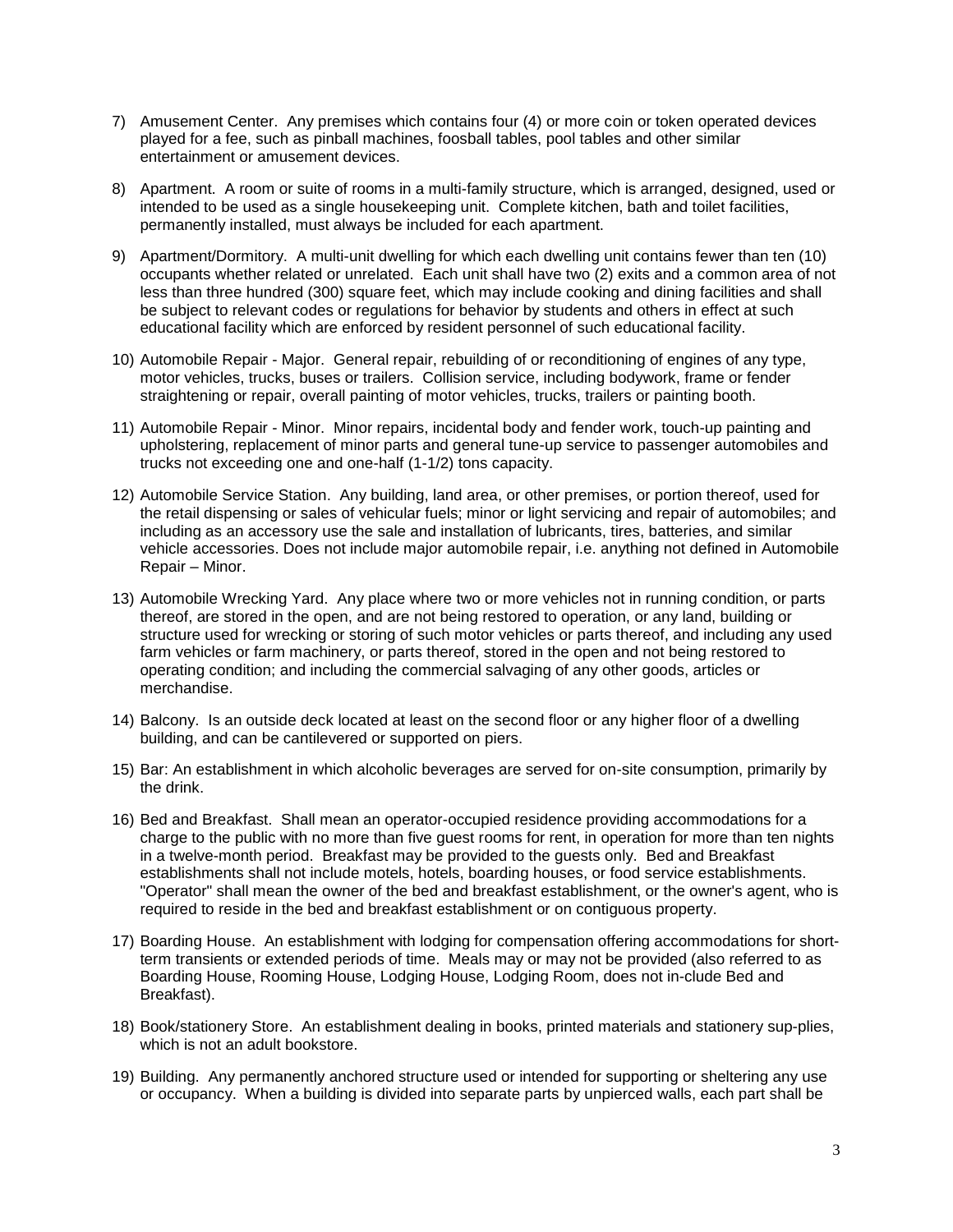deemed a separate building (see structure).

- 20) Building, Completely Enclosed. A building separated on all sides from the adjacent open space, or from other buildings or other structures, by a permanent roof and by exterior walls or party walls, pierced only by windows and normal entrance or exit doors.
- 21) Building, Height of. The vertical distance above a reference datum measured to the highest point of the coping of a flat roof or to the deck line of a mansard roof or to the average height of the highest gable of a pitched or hipped roof. The reference datum shall be selected by either of the following, whichever yields a greater height of building:
	- a) The elevation of the highest adjoining sidewalk or ground surface within a five-foot horizontal distance of the exterior wall of the building when such sidewalk or ground surface is not more than ten feet above lowest grade.
	- b) An elevation ten feet higher than the lowest grade when the sidewalk or ground surface described in Item 1 above is more than ten feet above lowest grade.
	- c) The height of a stepped or terraced building is the maximum of any segment of the building.
- 22) Building, Structure. Anything constructed or erected with a fixed location on the ground or attached to something having a fixed location on the ground. Structures include, but not limited to: buildings, walls, swimming pools, signs and fences.
- 23) Building Set-back Line. See "Setback."
- 24) Bulk Storage. Means the storage of flammable or combustible liquid in an above ground tank that is not for dispensing purposes. If an above ground tank is used for any bulk storage purposes, it is classified as a "bulk storage tank" for the remainder of the calendar year in which it was so used.
- 25) Care Home, Large Residential. A Residential Care Home for more than eight (8) persons, plus supervisory or oversight personnel, living together as a single housekeeping unit who are disabled, as defined by "Disability" in this ordinance, for the primary purpose of providing shelter.
- 26) Care Home, Small Residential. A Residential Care Home containing a single one family dwelling unit for eight (8) persons or fewer, plus supervisory or oversight personnel, living together as a single housekeeping unit for the primary purpose of providing shelter in a family-like atmosphere.
- 27) Carport. A roofed structure providing space for the parking of motor vehicles that may be enclosed on not more than three sides.
- 28) Church. A building, together with its accessory buildings and uses, where persons regularly assemble for religious worship, and which building, together with its accessory buildings and uses, is maintained and controlled by a religious body organized to sustain public worship.
- 29) Clinic or Medical Health Center. A building containing an individual practitioner or an association or group of physicians, dentists, clinical psychologists, or similar professional health care practitioners, including assistants. The clinic may include apothecary, dental and mental laboratories, and/or x-ray facilities, but shall not include inpatient or overnight care.
- 30) Club or Lodge, Private. Non-profit association of persons, who are bona fide members paying annual dues, which owns, hires, or leases a building, or portion thereof, the use of such premises being restricted to members and their guests. It shall be permissible to serve food and meals on such premises provided adequate dining room space and kitchen facilities are available. The sale of alcoholic beverages to members and their guests shall be allowed provided such sale of alcoholic beverages is in compliance with the applicable Federal, State and Municipal laws.
- 31) Commercial Equipment Storage Facility (Large Storage Units, Recreational Vehicle Storage, Mobile Agricultural Vehicle or Equipment Storage): A building or group of buildings containing separate,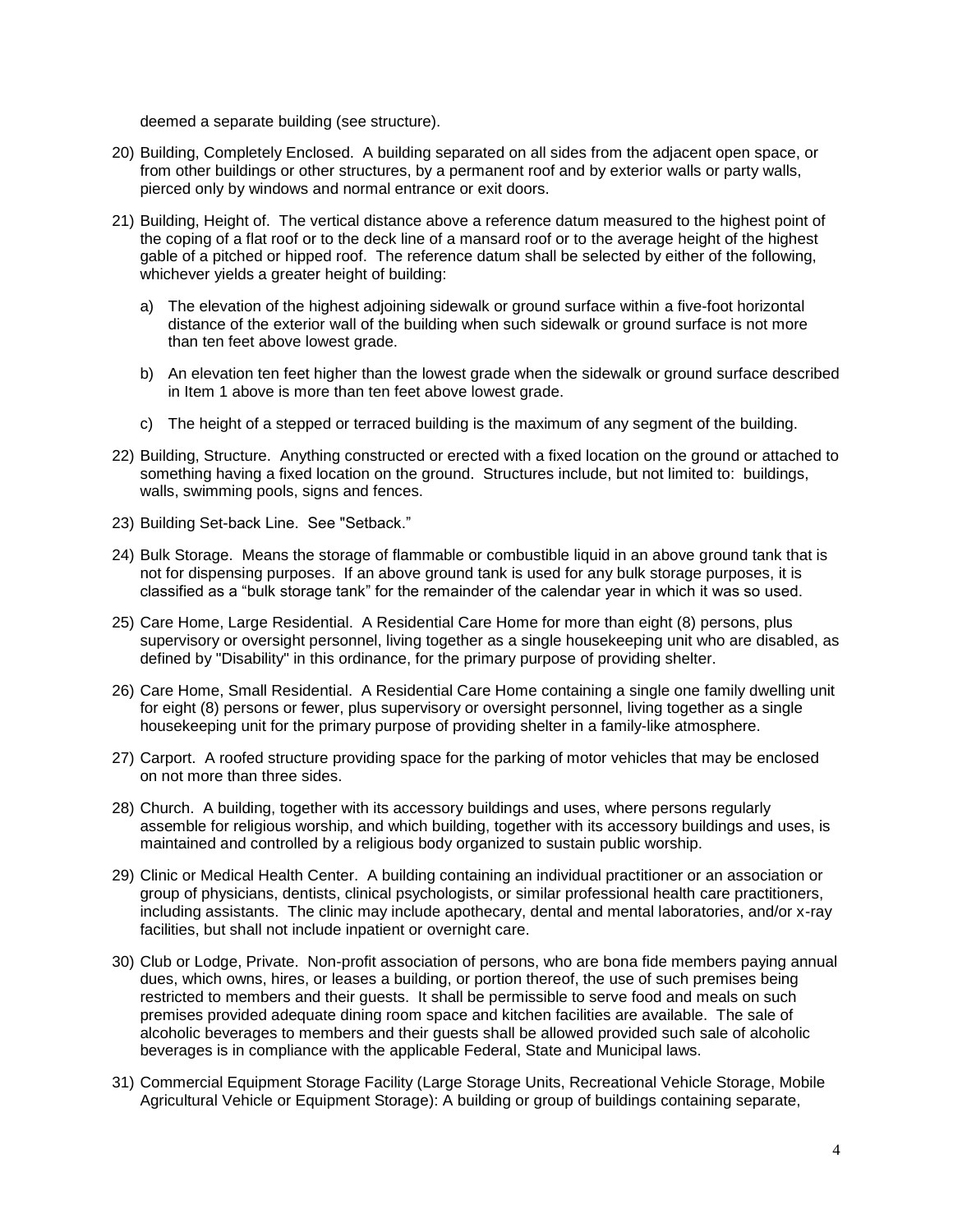individual, and private storage spaces of varying sizes available for lease or rent for commercial or agricultural vehicles or equipment, or personal recreational vehicles, often with storage units at a size larger than traditional mini-warehouse storage units or other self-storage facilities.

- 32) Comprehensive Plan. The plan or any portion thereof adopted by the City to guide and coordinate the physical and economic development of the City. The comprehensive plan includes, but is not limited to, plans and programs regarding the location, character, and extent of highways, bridges, public buildings or uses, utilities, schools, residential, commercial or industrial land uses, parks, drainage facilities, etc.
- 33) Convenience Store. Any retail establishment offering for sale prepackaged food products, household items, commercial products associated with minor auto servicing (but not automobile parts), and other goods commonly associated with the same including the retail dispensing of vehicular fuels.
- 34) Correctional center. Please see definition for prison.
- 35) Day Care Center. A child care facility meeting all state regulation which regularly provides day care for less than twenty-four (24) hours per day for (a) more than eight (8) children in a family dwelling unit, or (b) more than three (3) children in a facility other than a family dwelling unit.
- 36) Day Care Home. A family dwelling unit occupied by attending family which receives more than three (3) and up to a maximum of eight (8) children for less than twenty-four (24) hours a day. The maximum of eight (8) children includes the family's natural or adopted children and all other persons under the age of twelve (12). A Day Care Home may also be a family home which receives adults who are sixty (60) years of age or older, and must meet all state regulation.
- 37) Deck. Is an outside porch without a roof not necessarily attached to a dwelling wall, whose floor is built on a foundation, piers, or blocks, as a distinct structure requiring a building permit, above ground grade. Decks can be adjacent to the first floor level of a dwelling, or occasionally adjacent to second floors or higher (See: Balcony).
- 38) Disability. As defined by the Americans with Disability Act (ADA), a person who has:
	- a) A physical or mental impairment that substantially limits one or more major life activities;
	- b) A record of such an impairment; or
	- c) Is regarded as having such an impairment.
- 39) District, Zoning. A portion of the territory of the City wherein uniform requirements or various combinations thereof apply to structures, lots, and uses under the terms of the zoning ordinance.
- 40) Dormitory. A building used as group living quarters for a student body operated by a college or university or other such institution of higher education, subject to relevant codes and regulations for behavior of students and others in effect at such educational facility which are enforced by resident personnel at such institution.
- 41) Dwelling Group. Two or more one-family, two-family or multiple-family dwellings, or boarding or lodging houses, located on one zoning lot, but not including tourist courts or motels.
- 42) Dwelling, One-family. A building designed exclusively for use and occupancy by one family, and entirely separated from any other dwelling by space totaling at least 900 square feet and the structures length does not exceed four times its width and is affixed to a permanent masonry or concrete footing and/or foundation.
- 43) Dwelling, Two-family. A building designed or altered to provide dwelling units for occupancy by two families.
- 44) Dwelling, Multiple-family. A building or portion thereof designed or altered for occupancy by three or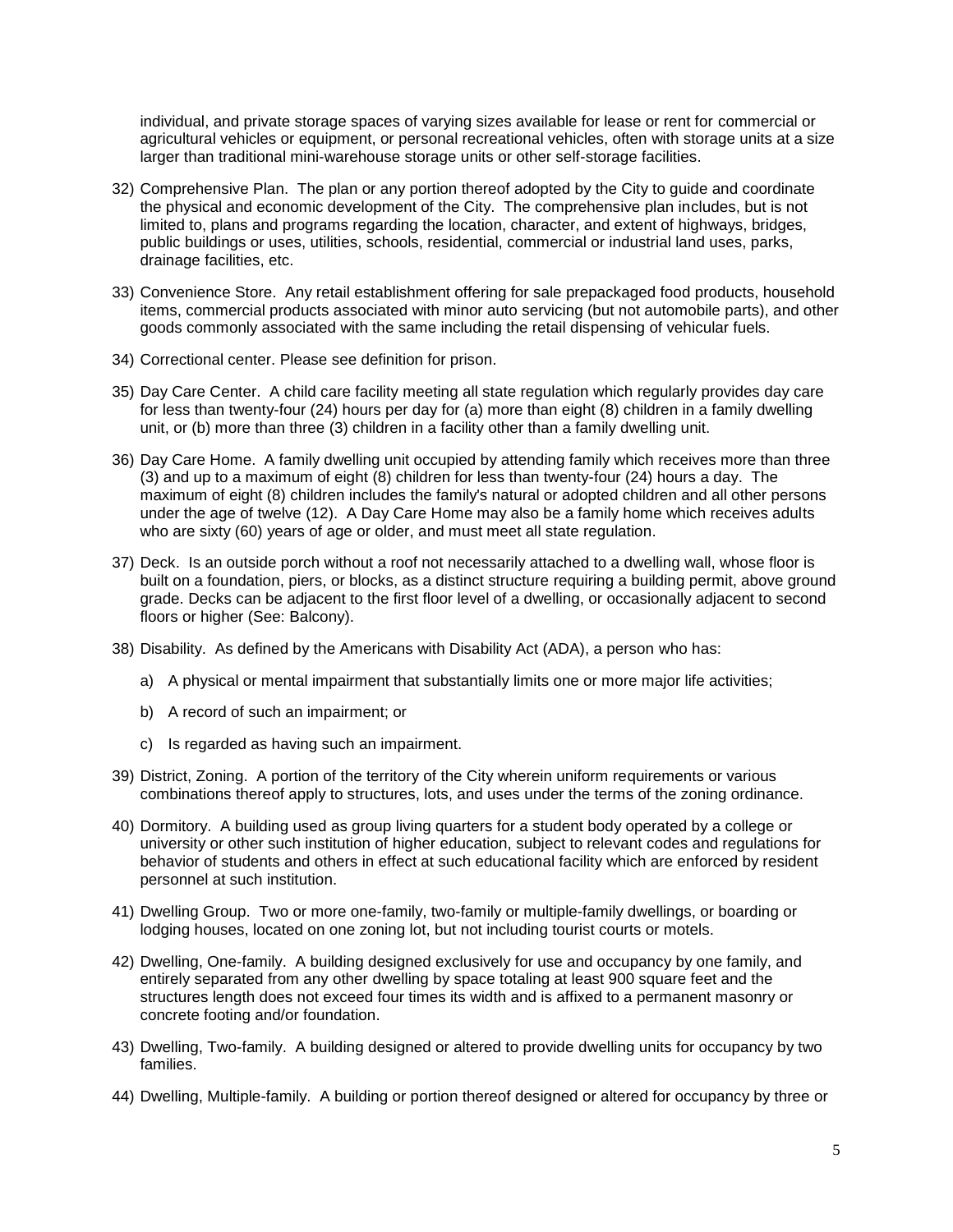more families living independently of each other.

- 45) Dwelling, Row (Townhouse). A row of two to twelve attached, one-family, party-wall dwellings.
- 46) Dwelling Unit. One or more rooms which are arranged, designed or used as living quarters for a family or for a community residence as a single housekeeping unit. A dwelling unit includes bathroom and kitchen facilities in addition to sleeping and living areas.
- 47) Easement. A right to use a portion of another person's real property for certain limited purposes.
- 48) Educational Institution. Public, private, or parochial school, charitable or non-profit junior college, college or university, other than trade or business schools, including instructional and recreational uses, with or without living quarters, dining rooms, restaurants, heating plants and other incidental facilities for students, teachers and employees.
- 49) Essential Services. The erection, construction, alteration or maintenance by public utilities or municipal or other governmental agencies, of underground or overhead gas, electrical, steam or water transmission or distribution systems, collection, communication, supply or disposal systems, elevated and underground water storage tanks, including poles, wires, mains, drains, sewers, pipes, conduits, cables, fire alarm boxes, police call boxes, traffic signals, hydrants, and other similar equipment and accessories in connection therewith, reasonably necessary for the furnishing of adequate service by such public utilities or municipal or other governmental agencies or for the public health or safety or general welfare but not including buildings.
- 50) Family. One or more persons each related to them by blood, marriage, or adoption (including foster children), together with such relatives of the respective spouses who are living with the family in a single dwelling and maintaining a common household. A family may also be composed of not to exceed three (3) persons not so related, provided that such unrelated persons live in a single dwelling and maintain a common household and single housekeeping unit. A family includes any domestic servants and not more than one gratuitous guest residing with said family; such servants or guest shall be included in the unrelated persons attained by this definition, and shall not be in addition thereto.
- 51) Farm. An area which is used for the growing of the usual farm products such as vegetables, fruit, trees, flora, fauna, and grain, and their storage on the area, as well as for the raising thereon of the usual farm poultry feeding of such farm poultry and farm animals shall be subject to the regulations of the State of Illinois Environmental Protection Agency. The term "farming" includes the operating of such an area for one or more of the above uses, including dairy farms with the necessary accessory uses for treating and storing the produce, provided, however, that the operation of any such accessory uses shall be secondary to that of the normal farming activities, and provided further that farming does not include the extraction of minerals. The term "farm" includes farm dwellings. Does not include "confinement operations" or "concentrated animal feeding operations" as are defined by Illinois's Environmental Protection Agency.
- 52) Fast Food Restaurant. An establishment whose principal business is the sale of rapidly prepared food directly to the customer in a ready-to-consume state for consumption either within the restaurant building or off premises. The establishment may include a drive-up or drive-through service facility or offers curb service.
- 53) Fence. A structure, other than a building, which is an artificially constructed barrier of any material or combination of materials or plantings/shrubbery planted or erected to enclose or screen areas of land. Decorative corner treatments which do not exceed six feet (6') in length and three feet (3') in height are not considered fences if it allows for 50 percent or more open visibility.
- 54) Food Truck (Food Cart, Public Vending, or Public Vendors). A vehicle, usually a van, truck, towed trailer, or pushcart, from which food and beverages are sold. Typical locations are job sites; places of assembly, such as colleges, industries, or sports activities; and special events.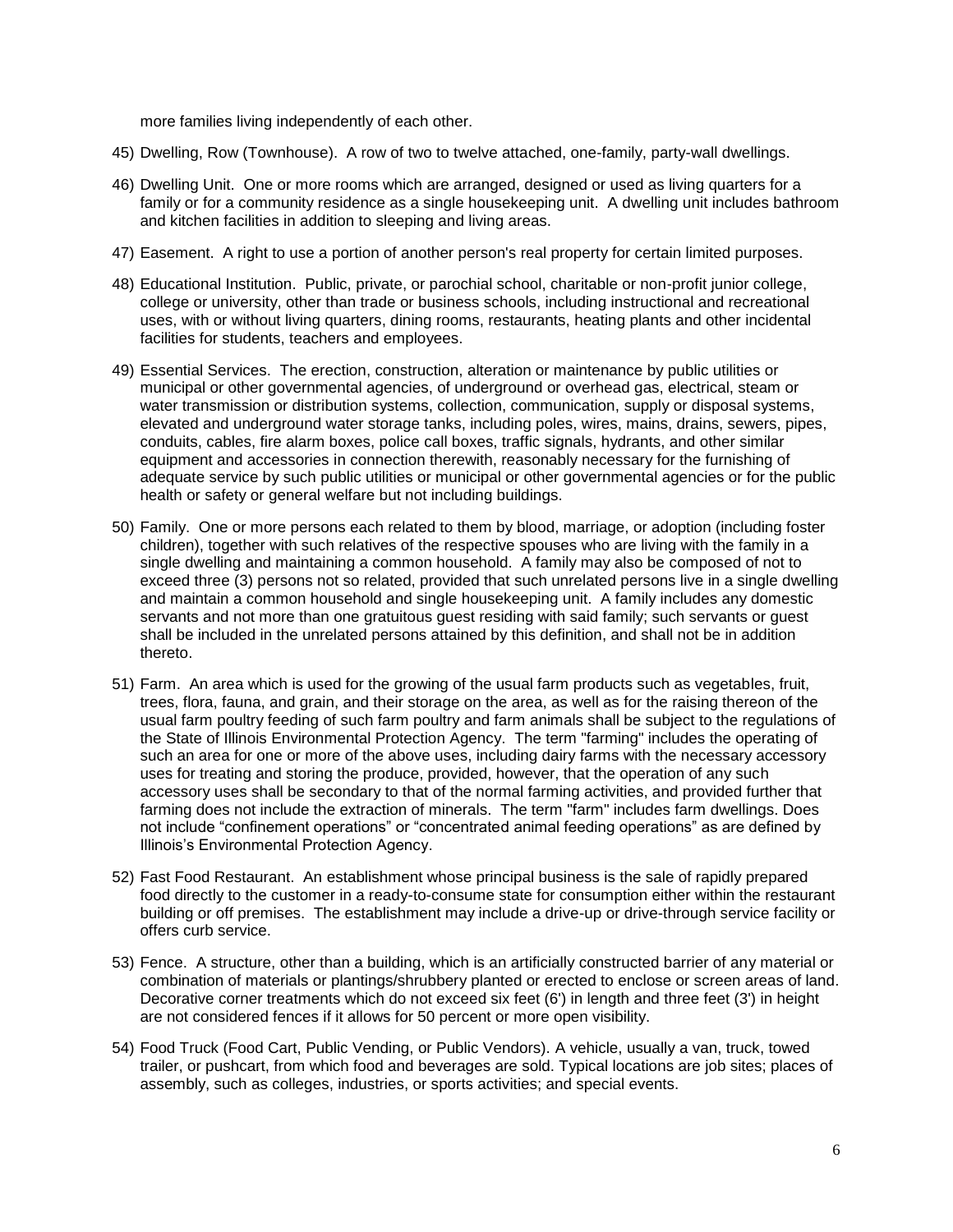- 55) Foster Family Home. A family home which provides full-time family care to foster children unrelated to them. Foster family homes are limited to a maximum of six (6) children, including the foster family's children, unless all of the children unrelated to the foster family are of common parentage, or the applicable department of the State of Illinois has waived the limit of six (6) unrelated children to facilitate an adoptive placement.
- 56) Foster Group Homes. A child care facility which regularly provides care for no more than ten (10) children placed by and under the supervision of a child welfare agency licensed by the applicable department of the State of Illinois, with no more than six children under 30 months of age. Adult supervision shall be provided on a twenty-four (24) hour basis.
- 57) Frontage Lots. See Lots, Multiple Frontage
- 58) Garage, Bus or Truck. A building which is used or intended to be used for the storage of motor trucks, truck trailers, tractors, commercial vehicles, and buses exceeding one and one-half (1-1/2) ton capacity.
- 59) Garage, Private. A detached accessory building or portion of a principal building used for storage of self-propelled passenger vehicles or trailers of the occupants of the premises and/or not more than (1) truck of a rated capacity exceeding one and one-half (1-1/2) tons.
- 60) Halfway House/Group Home. A temporary residential living arrangement for up to five (5) persons, excluding staff, who are receiving therapy, counseling and/or care from support staff who are present at all times residents are present, for the following purposes:
	- a) To help them re-enter society while housed under supervision while under constraints of alternatives to imprisonment including, but not limited to, pre-release, work release, and probationary programs.
	- b) To help persons with family or school adjustment problems that require specialized attention and care in order to achieve personal independence;
	- c) To provide temporary shelter for persons who are victims of domestic abuse and/or neglect; or
	- d) To provide adult congregate living arrangements without nursing care.
- 61) Hazardous Waste. Any substance or material that, by reason of its toxic, caustic, corrosive, abrasive or otherwise injurious properties, may be detrimental or deleterious to the health of any person handling or otherwise coming into contact with such material or substance. The U.S. Environmental Protection Agency (EPA) has developed a list of hazardous wastes based upon corrosivity, reactivity, and toxicity. Hazardous substances include, but are not limited to, inorganic mineral acids of sulfur, fluorine, chlorine, nitrogen, chromium, phosphorous, selenium and arsenic and their common salts, lead, nickel, and mercury and their inorganic salts, or metallo-organic derivatives; coal, tar acids, such as phenol and cresols and their salts, and all radioactive materials.
- 62) Health/Recreational and Physical Training Club. An indoor facility including uses such as game courts, exercise equipment, locker rooms, training studios, Jacuzzi and/or sauna, and pro shop.
- 63) Height. See Building, height of.
- 64) Home Occupation. An occupation or profession customarily carried on by an occupant of a dwelling unit as a secondary use, and which is clearly incidental to the use of the dwelling unit for residential purposes. There are major and minor home occupations which are clearly addressed under the General Provisions of this ordinance.
- 65) Hospital or Sanitarium. An institution in which patients or injured persons are given medical or surgical care; or for the care of contagious diseases or terminal patients, and may include inpatient overnight care.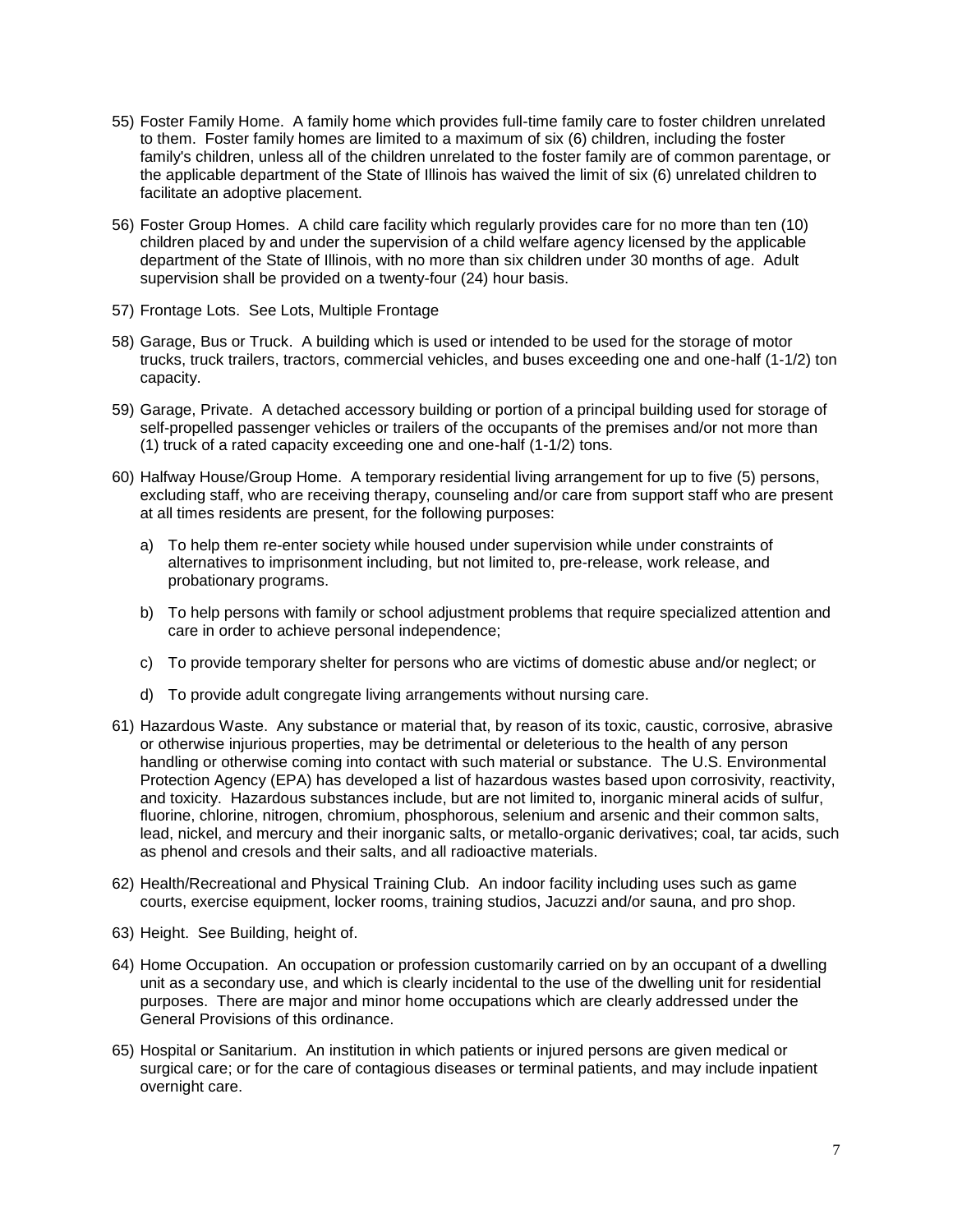- 66) Hotel. A facility offering transient lodging accommodations on a daily rate to the general public and providing additional services, such as restaurants, meeting rooms, and recreational facilities and is not a bed and breakfast (also see "Motel").
- 67) Hotel, Transient. See Boarding House.
- 68) Household Hazardous Waste. A hazardous waste that can catch fire, react, or explode under certain circumstances, or that is corrosive or toxic. Common household hazardous waste items, and others not included on this list, might contain materials that are ignitable, corrosive, reactive, or toxic such as: drain openers, oven cleaners, wood and metal cleaners and polishers, automotive oil and fuel additives, grease and rust solvents, carburetor and fuel injection cleaners, air conditioning refrigerants, starter fluids, paint thinners, paint strippers and removers, adhesives, herbicides, insecticides, and fungicides/wood preservatives.
- 69) Improved Surface: . A continuous parking surface such as concrete, asphalt, paver bricks, or other alternative materials that are shown to be impervious yet as durable as concrete pavement.
- 70) Independent Trailer Coach or Independent Mobile Home. A transportable non-permanent singlefamily dwelling unit on wheels suitable for year-round occupancy and containing the same water supply, waste disposal, heating and air condition, electrical conveniences and with self-contained toilet and bath or shower facilities as conventional housing. This definition is not intended to include recreational vehicle types.
- 71) Junk Yard. Open area where waste, scrap metal, paper, rags, or similar materials are bought, sold, exchanged, stored, baled, packed, disassembled, or handled, including auto and building wrecking yards.
- 72) Kennel. Any structure or premises where dogs and cats over four (4) months of age are kept, raised, bred or boarded for commercial purposes excluding animal hospitals, clinics and pet shops.
- 73) Land Use Plan. The comprehensive long range plan for the desirable use of land in the jurisdiction, as officially adopted and as amended from time to time by the City Council, the purpose of such plan being among other things, to serve as a guide to the zoning and prospective changes in the zoning of land to meet changing community needs in the subdividing and use of undeveloped land.
- 74) Legal Objector. The owner of a lot, parcel, or tract of land, which is next to a lot, parcel, or tract of land, for which a Special Use is proposed or which is the subject of an amendment of this ordinance. For the purposes of this ordinance, a lot shall be deemed to be next to another if the lots, parcels, or tracts share a common lot boundary line in whole or in part or if a common lot boundary in whole or in part would occur if all street, highway, or alley right-of-way between such lots were excluded.
- 75) Lighting Plan: A plan showing the location, the height above grade, the type of illumination, the type of fixture, the source lumens, and the luminous area for each source of light proposed.
- 76) Loading and Unloading Space, Off-Street. An open hard-surfaced area of land other than a street or public way, the principal use of which is for the standing, loading and unloading of motor trucks, tractors, and trailers, to avoid undue interference with the public use of streets and alleys.
- 77) Lodging or Rooming House. See Boarding House.
- 78) Lodging Room. See Boarding House.
- 79) Lot. A tract of land intended as a unit for the purpose (whether immediate or future) of development or transfer of ownership. A lot may or may not coincide with a "lot of record."
- 80) Lot Area/Coverage. The area of the lot covered by buildings above grade, excluding permitted projections.
- 81) Lot of Record. An area of land designated as a lot on a plat recorded with the Recorder of Deeds of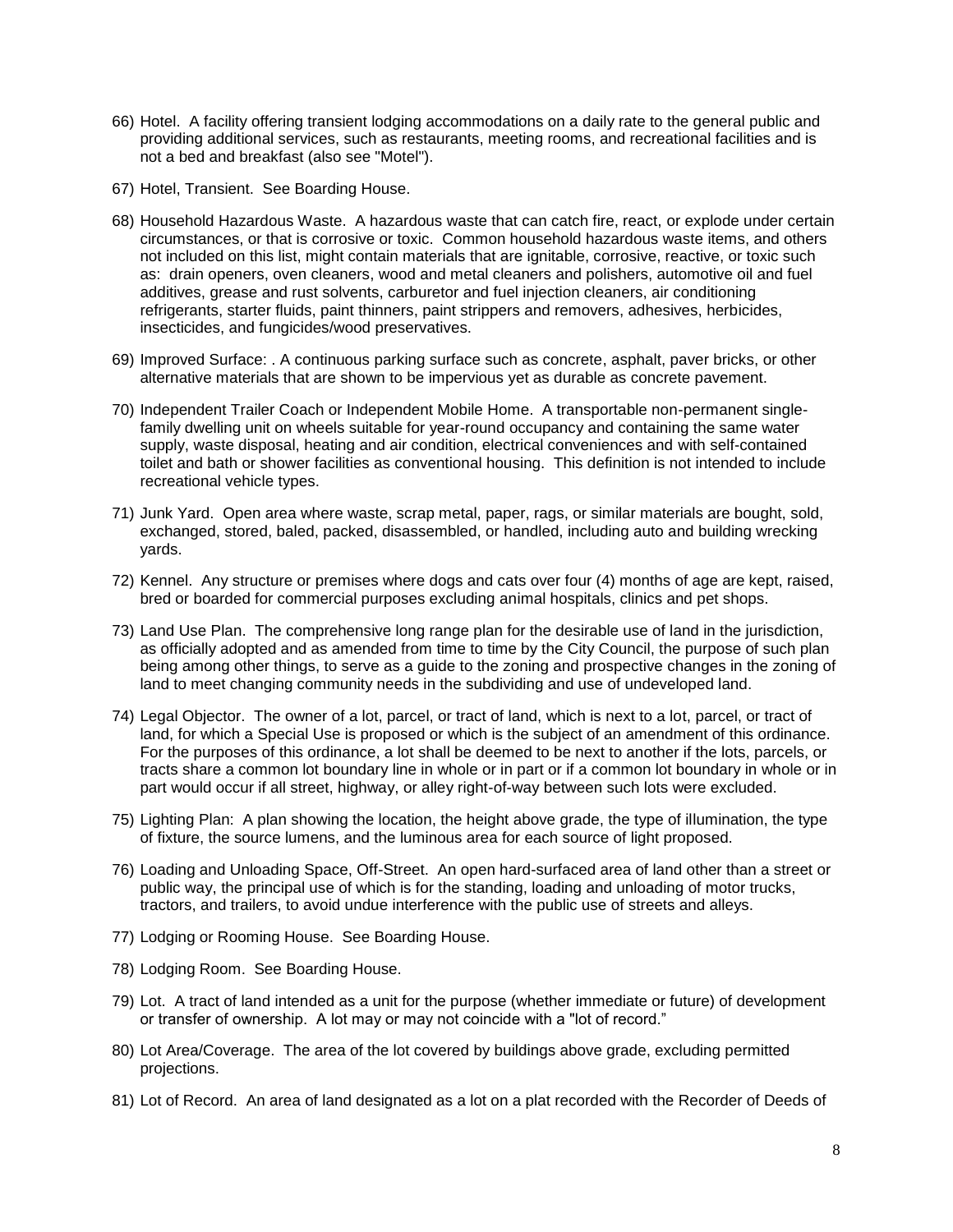Rock Island County, Illinois in accordance with State law.

- 82) Lot, Corner. A lot having at least two (2) adjacent sides that abut for their full length upon streets.
- 83) Lot, Front or Frontage. The length of any one property line of a premises, which property line abuts a legally accessible street right of way, except alleys.
- 84) Lot, Multiple Frontage. A lot that fronts on two or more street right of ways, such as corner lots, through lots, etc.
- 85) Lot, Interior. A lot other than a corner or reversed corner lot.
- 86) Lot Line, Rear. The lot line or lot lines most nearly parallel and most remote from the front lot line.
- 87) Lot Line, Side. A lot line which is not a front or rear lot line.
- 88) Lot, Reversed Corner. A corner lot, the rear of which abuts upon the side of another lot, whether across an alley or not.
- 89) Lot, Through. A lot having a pair of approximately parallel lot lines that abut two (2) approximately parallel streets. Both such lot lines shall be deemed front lot lines.
- 90) Lot, Width. The horizontal distance between the side lot lines measured at right angles to the side lot lines at the front building line.
- 91) Lot, Zoning. A single tract of land located within a single block, which (at the time of filing for a building permit) is designated by its owner or developer as a tract to be used, developed, or built upon as a unit, under single ownership or control. Therefore, a "zoning lot" may or may not coincide with a lot of record.
- 92) Microbrewery: An establishment that prepares handcrafted natural beer intended for consumption on the premises.
- 93) Mini-Warehouse (See Self-Storage Facility): A building or group of buildings containing separate, individual, and private storage spaces of varying sizes available for lease or rent for varying periods of time. The size of each Mini-Warehouse or Self-Storage Facility should be between 10 and 20 feet wide.
- 94) Mobile Home/Manufactured Housing. A detached residential dwelling unit designed for transportation after fabrication on streets of highways on its own wheels or on a flatbed or other trailers, and arriving at the site where it is to be occupied as a dwelling, complete and ready for occupancy except for minor and incidental unpacking and assembly operations, location on jacks or other temporary or permanent foundations, connections to utilities, and the like. A travel trailer, self-contained motor home or other recreational vehicle is not to be considered a mobile home.
- 95) Modular Home. Factory-built housing certified to meet the current building codes and amendments as adopted by Rock Island County, IL and the requirements of the Illinois Department of Public Health, applicable to modular housing. Once certified by the state, modular homes shall be subject to the same standards as site built homes.
- 96) Motel. A building or a group of buildings, whether attached or in connected units, used as individual sleeping units designed primarily for transient travelers and providing for accessory off-street parking facilities. The term "motel" includes but is not limited to buildings designated as auto courts, tourist courts, motor hotels, motor lodges, and similar terms.
- 97) Motor Freight Terminal. A building or area in which trucks, including tractor or trailer units, are parked, stored, or serviced, including the transfer, loading or unloading of goods. A terminal may include facilities for the temporary storage of loads prior to transshipment.
- 98) Nightclub. A tavern or other commercial establishment where alcoholic beverages and/or food are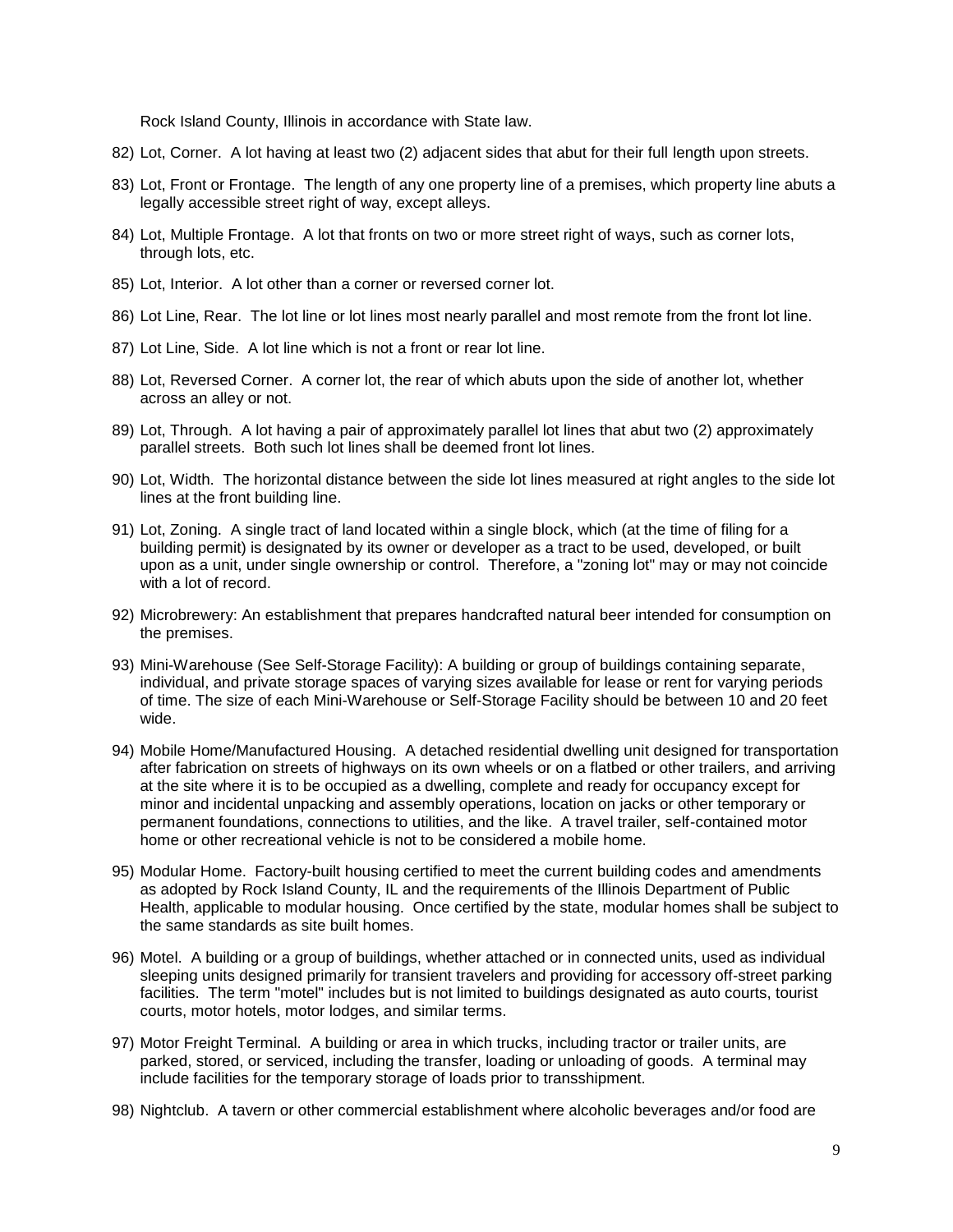served for consumption on premises and a dance floor and/or entertainment are provided. See also "Tavern."

- 99) Non-conforming Use. A lawful use of land that does not comply with the use regulations for its zoning district but which complied with applicable regulations at the time the use was established.
- 100) Nursery School. An institution providing instructional/educational services for at least six (6) preschool aged children.
- 101) Ordinance. Reference to "Ordinance" herein shall be construed as the Zoning Ordinance.
- 102) Owner. The word "owner" applies to the entity in which title is vested in the building or land.
- 103) Parking Area, Accessory. An area of one or more parking spaces located at the same property as the building, structure or premises it is intended to serve, or on adjoining or nearby property and of such shape and nature as to be appropriate and usable for the parking or storage, loading and unloading of self-propelled vehicles.
- 104) Parking Space, Automobile. Space within a public or private parking area of not less than 160 square feet (eight and one-half feet by nineteen feet) exclusive of access drives or aisles, ramps, columns, or office and work areas, for the storage of one passenger automobile or commercial vehicle under one and one-half ton capacity.
- 105) Paved surface or Pavement. Please see definition for improved surface.
- 106) Person. An individual, group of individuals, corporation, association, partnership, joint venture or other entity, and includes any trustee, estate, receiver, assignee or personal representative.
- 107) Plan Commission. Planning and Zoning Commission of the City of East Moline. Has the responsibility to oversee comprehensive planning and zoning matters of the city.
- 108) Planned Unit Development. A planned unit development is a parcel of land or contiguous parcels of land of a size sufficient to create its own environment, controlled by a single land-owner or by a group of landowners in common agreement as to which is compatible with adjacent parcels, and the intent of the zoning district or districts in which it is located. The developer or developers of a planned unit development may be granted relief from specific land-use regulations and design standards and may be awarded certain premiums in return for assurances of an overall quality of development, including any specific features which will be of exceptional benefit to the community as a whole.
- 109) Porch. Is a roofed structure (either enclosed or unenclosed), attached to one or two permanent exterior walls of a dwelling building, whose floor is at or just below the level of the dwelling first floor adjacent to the porch.
- 110) Portable On-Demand Storage Unit (PODS) –A purpose-built, fully-enclosed container placed outdoors which is designed and intended to temporarily serve as a storage or containment unit for household or commercial goods or equipment. Please see Article XXIII – Off-street parking and loading for provisions and regulations.
- 111) Principal Building. A building in which the primary use of the lot on which the building is located is conducted.
- 112) Prison: A public or privately operated facility housing persons awaiting trial or persons serving a sentence after being found guilty of a criminal offense.
- 113) Property Owner. Any individual, group of individuals, association, corporation, joint stock association, joint venture, or any other entity in whose name the legal title to the real estate is recorded.
- 114) Recreational Vehicle. A general term for a vehicular unit bearing current license and/or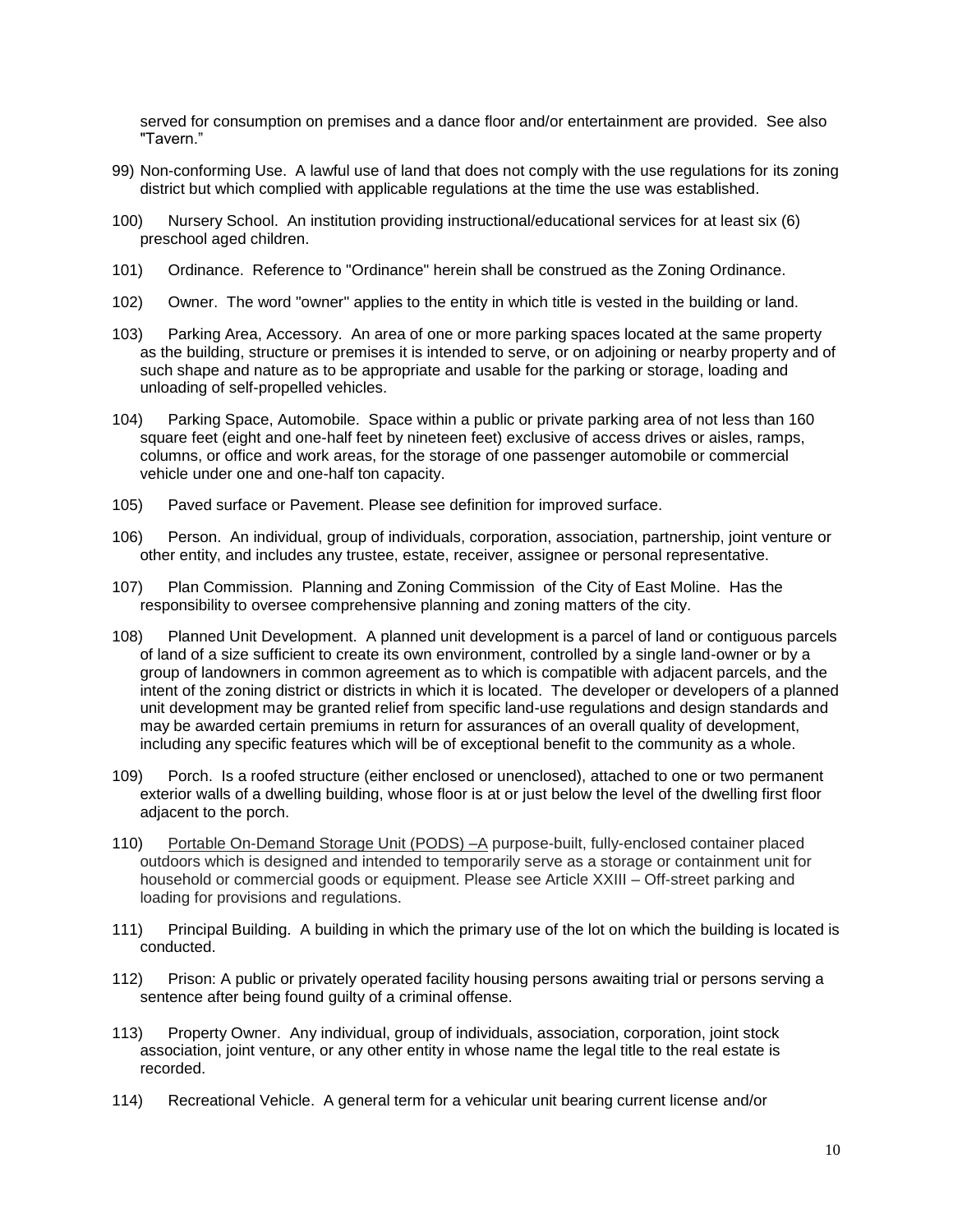registration, not exceeding thirty-six (36) feet in overall length, eight (8) feet in width or twelve (12) feet in overall height, which includes but is not limited to the following specific vehicle types:

- a) Camper Trailer. A folding or collapsible vehicular structure without its own (motive) power designed as temporary living quarters for travel, camping, recreation and vacation uses; and (to) be licensed and registered for highway use.
- b) Travel Trailer. A rigid structure without its own motive power designed as a temporary dwelling for travel, camping, recreation and vacation use; to be licensed and registered for highway use; and which, when equipped for the road, has a body width of not more than eight (8) feet, six (6) inches.
- c) Truck Camper. A portable structure without its own motive power designed to be transported on a power vehicle as a temporary dwelling for travel, camping, recreation and vacation use; and which, in combination with the carrying vehicle (shall) be licensed and registered for highway use.
- d) Motor Home. A vehicular unit built on or as a part of a self-propelled motor vehicle chassis, primarily designed to provide temporary dwelling for travel, camping, recreation and vacation use; and to be licensed and registered for highway use. This category shall include converted bus campers.
- e) Boat Trailer: A vehicular structure without its own motive power designed to transport a boat for recreation and vacation use and which is licensed and registered for highway use.
- f) Horse Trailer: A vehicular structure without its own motive power designed primarily for the transportation of horses and which, in combination with the towing vehicle, is licensed and registered for highway use.
- g) Utility Trailer: A vehicular structure without its own motive power designed and/or used for the transportation of all manner of motor vehicles, goods or materials and licensed and registered for highway use.
- h) Recreational Boat. A vessel, whether impelled by wind, oars or mechanical devices, and which is designed primarily for recreation or vacation use. A recreation vessel when mounted upon a boat trailer shall be considered one unit. If the recreational vehicle is equipped with liquefied gas containers, they shall meet the standards of the Interstate Commerce Commission or the Federal Department of Transportation standards in existence at the passage of this Ordinance.
- 115) Refuse Equipment Operation. The storage, repair, maintenance, sale or lease of equipment used in the collection, storage or transportation of refuse, including but not limited to vehicles, containers and any repair, parts, accessories and appurtenances thereof.
- 116) Residential Solid Waste. Waste that normally originates in a residential environment.
- 117) Restaurant. A food establishment serving full course meals prepared on the premises and which may serve alcoholic beverages.
- 118) Right of Way. A strip of land dedicated to the City or other unit of government for streets, alleys, public utilities, drainage facilities, and other public improvements.
- 119) Self-Storage Facility (See Mini-Warehouse): A building or group of buildings containing separate, individual, and private storage spaces of varying sizes available for lease or rent for varying periods of time. The size of each Mini-Warehouse or Self-Storage Facility should be between 10 and 20 feet wide.
- 120) Set-back. The minimum horizontal distance between the lot or property line and the nearest front, side or rear line of the building, including terraces or any covered projection thereof, including steps.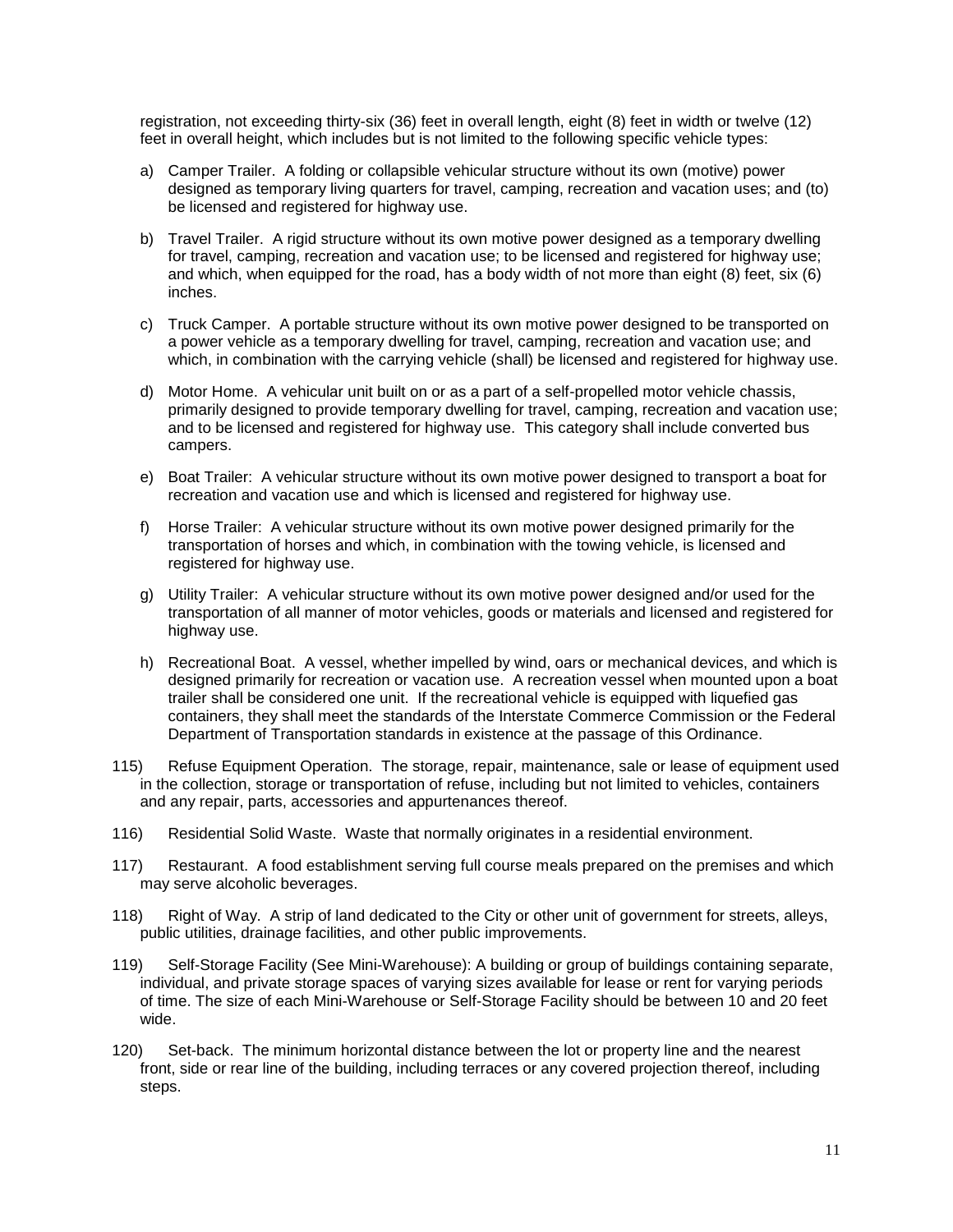- 121) Sign: Any object, device, display, or structure, or part thereof, situated outdoors or indoors, that is used to advertise, identify, display, or direct or attract attention to an object, person, institution, organization, business, product, service, event, or location by means of words, letters, figures, design, symbols, fixtures, colors, illumination, or projected images.
	- a) Sign, Digital: Changeable electronic variable message signs (CEVMS) that have changeable messages or displays and meet requirements related to duration of messages, transition times, lighting, and brightness.
- 122) SMALL HOUSE (OR TINY HOUSE). A structure intended as a household that includes basic functional areas that support normal daily routes, such as cooking, sleeping, and toiletry, but is also smaller than traditional single-family homes, i.e. less than 1,000 sq. ft. They are designed and built to look like a conventional building structure, and meet all aspects of building code. Small houses differ from mobile homes in that they are not designed to be transported with automotive power, and have a permanent foundation.
- 123) Solar Collector: A device or combination of devices, structure, or part of a device or structure that transforms direct solar energy into thermal, chemical, or electrical energy. The location of a solar collector must comply with local building and setback regulations, and is to be set back not less than five feet from the property line, and not less than ten feet above the ground.
- 124) Special Use: A special use is an additional use which the controlling zoning ordinance states will be allowed in a given zone unless there is a showing that the use would have unique adverse effects on the neighboring properties. Special uses do not "run with the land" but only remain with the existing property owner for the duration of their residency.
- 125) Stable, Riding. A stable shall mean a building/buildings including other structures and grounds used for the boarding or housing of horses used for riding sessions or pleasure riding on the premises.
- 126) Story. That portion of a building included between the upper surface of any floor and the upper surface of the floor next above, except that the topmost story shall be that portion of a building included between the upper surface of the topmost floor and the ceiling or roof above. If the finished floor level directly above a usable or unused under floor space is more than six (6) feet above grade as defined herein for more than fifty percent (50%) of the total perimeter or is more than 12 feet above grade as defined herein at any point, such usable or unused under-floor space shall be considered as a story.
- 127) Story, Half. A partial story under a gable, hip or gambrel roof, the wall plates of which on at least two opposite exterior walls are not more than four (4) feet above the floor of such story.
- 128) Street. A public or private way for motor vehicle travel. The term "street" includes a highway, thoroughfare, parkway, throughway, road, pike, avenue, boulevard, lane, place, drive, court and similar designations, but excludes an alley or way for pedestrian use only.
- 129) Structural Alteration. Any changes in the supporting members of a building including but not limited to bearing walls, load-bearing walls, load-bearing partitions, columns, beams or girders or any substantial change in the roof or the exterior walls.
- 130) Structure. Is that which is built or constructed, an edifice or building of any kind, or any piece of work artificially built up or composed of parts joined together in some definite manner.
- 131) Tavern. Any premises wherein alcoholic beverages are sold at retail for consumption on the premises as the principal uses; and where sandwiches, snacks and other food products are available for purchase. "Tavern" does not include "restaurants," where the principal business is serving food (includes "Bar" and "Cocktail Lounge"). (See Nightclub".)
- 132) Terrace/Patio. Is an unroofed paved area located outside at ground grade, which is paved as concrete, stone, brick or wood paver blocks (also known as patio blocks).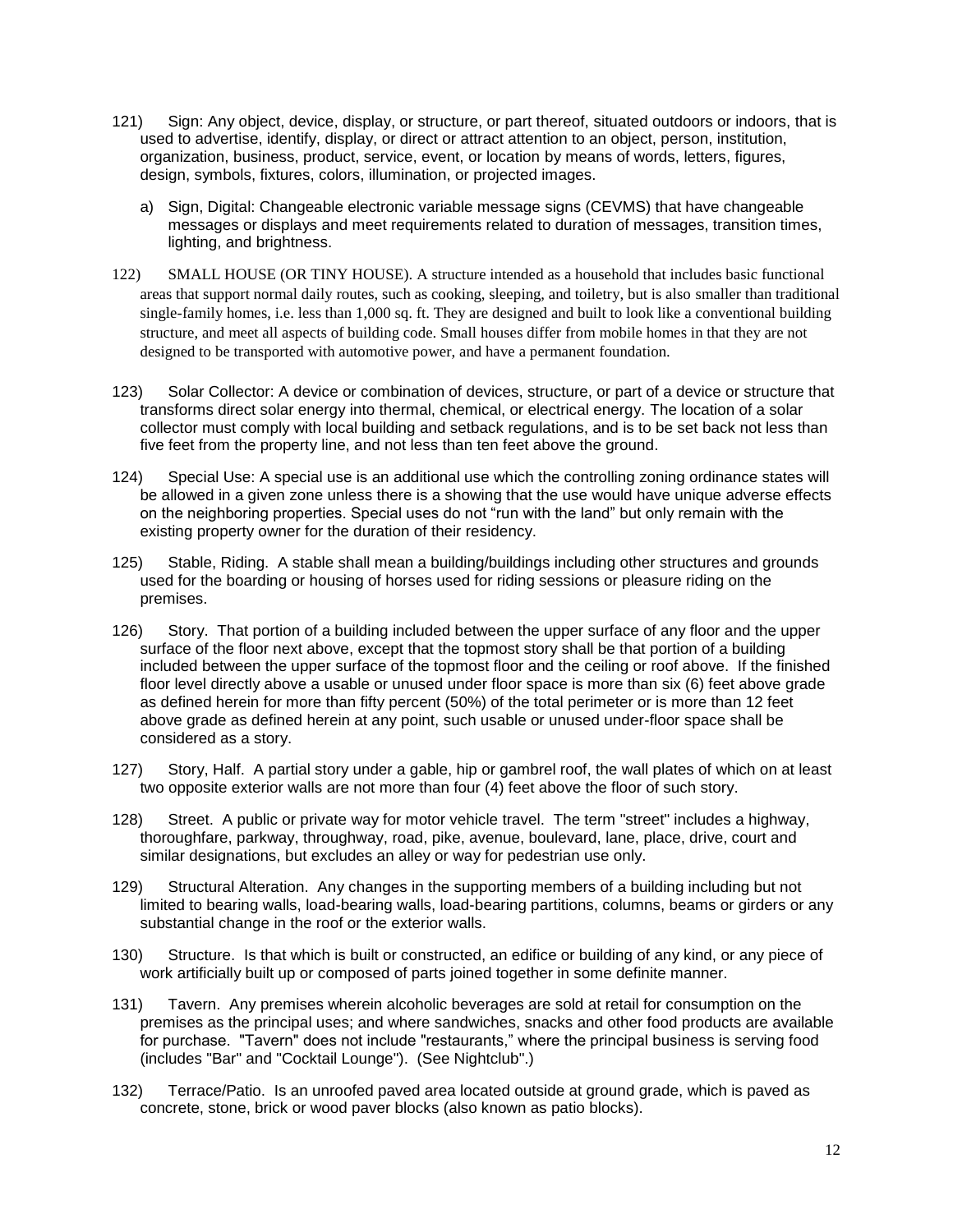- 133) Theater. An establishment used to observe films and other visual material which is not an Adult Motion Picture Theater.
- 134) Tourist Courts, Motor Lodges, Motels. A group of attached or detached buildings containing individual sleeping or living units, designed for or used temporarily by automobile, tourists or transients, with garage attached or parking space conveniently located to each unit, including auto courts, motels, motor lodges or other similar type uses.
- 135) Tourist Home. A dwelling in which accommodations are provided or offered for transient guests.
- 136) Toxic Waste. Any combination of pollutants, including disease-carrying agents, that, after discharge and upon exposure, ingestion, inhalation or assimilation into any organism, can cause death or disease, mutations, deformities or malfunctions in such organisms or their offspring and that adversely affect the environment, which are being discarded by being disposed, incinerated or recycled.
- 137) Trailer Park or Mobile Home Park. An area of land upon which two or more occupied trailer coaches or mobile homes are harbored either free of charge or for revenue purposes, and shall include any building, structure, tent, vehicles, or enclosure used or intended for as, a part of the equipment of such trailer coach park.
- 138) Truck Parking Area or Yard. Any land used or intended to be used for the storage or parking of trucks, tractors, truck trailers, and including commercial vehicles, while not loading or unloading. Does not include Class B trucks.
- 139) Unrelated Group Family. A group of no more than five (5) unrelated adults living together as a common household by doing their own cooking and living together, as distinguished from a group occupying a boarding house, lodging house, club, fraternity, sorority, or hotel. Unrelated group families are permitted with administrative approval, provided that they comply with the standards and conditions specified in Article IV of this Zoning Ordinance.
- 140) Variance: A relaxation of the terms of this Ordinance which will not be contrary to the public interest, and where owing to conditions peculiar to the property and not the result of actions of the applicant a literal enforcement of this Ordinance would result in unnecessary and undue hardship. Permission to depart from the literal requirements of a zoning ordinance, such as setbacks, side yards, frontage requirements, and lot size that, if applied to a specific lot, would present practical difficulties in the use of the property.
- 141) Wind-Powered Turbine: A device that converts kinetic energy from wind into electrical power. The land area around the turbine may be used for agricultural or other low-intensity use purposes assuming the accessory uses in the immediate area are not incongruous to the turbine's purpose.
- 142) Yard. The space adjacent to lot lines which is required to be open and unobstructed from its lowest level upward except as otherwise permitted. The minimum depth of width of a yard shall consist of the horizontal distance between the lot line and nearest point of the foundation or exterior wall of a building.
- 143) Yard, Front. An open space extending the full width of the lot between a principal building and the street right-of-way except for an alley, unoccupied and unobstructed from the ground upward, except as hereinafter specified.
- 144) Yard, Rear. An open space extending the full width of a lot between a building and the rear lot line, unoccupied and unobstructed from the ground upward, except as hereinafter specified.
- 145) Yard, Side. An open space extending from the front yard to the rear yard between a building and the side lot line, unoccupied and unobstructed from the ground upward, except as hereinafter specified.
- 146) Zoning Maps. The map or maps incorporated into this ordinance as a part hereof.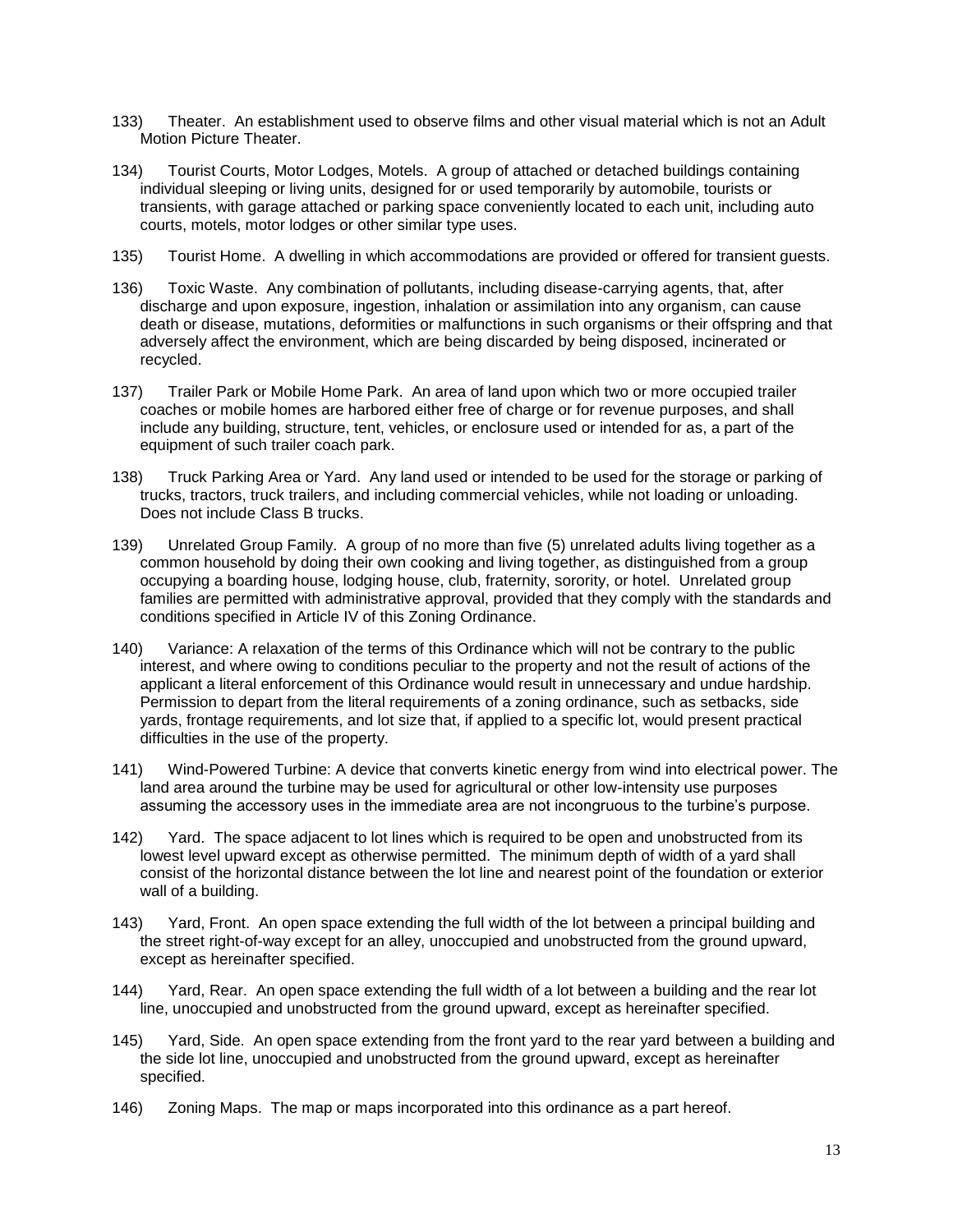147) Zoning Official. Designated Zoning Official appointed by the City Administrator of East Moline whose responsibilities include: the processing of applications for zoning appeals, zoning amendments, zoning application forms, and other various and sundry zoning documents, as well as providing the necessary zoning information as requested by the general public.

# <span id="page-14-0"></span>**ARTICLE IV - GENERAL PROVISIONS**

- 1. Zoning Affects Every Structure And Use. Except as hereinafter provided, no building, structure or land shall hereafter be used and no building or part thereof of structure shall be erected, constructed, reconstructed, occupied, moved, altered or repaired, except in conformity with the regulations herein specified for the class of district in which it is located.
- 2. Continued Existing Uses. Any building, structure or use lawfully existing at the time of enactment of this Ordinance may be continued, except certain non-conforming uses as provided in the subsection below. Nothing in this Ordinance shall prevent the strengthening or restoring to a safe condition any part of any building or structure declared unsafe by the Building Inspector.
- 3. Non-conforming Uses. Any lawfully established use of a building or land, at the effective date of this ordinance, or of amendments thereto, that does not conform to the use regulations for the district in which it is located shall be deemed to be a legal non-conforming use and may be continued, except as otherwise provided herein.
	- **A.** Any legal non-conforming building or structure may be continued in use provided there is no physical change other than necessary maintenance and repair, except as otherwise permitted herein.
	- **B.** Any building for which a permit has been lawfully granted prior to the effective date of this ordinance, or of amendments thereto, may be completed in accordance with the approved plans; provided construction is started within six months and diligently proceeds to completion. Such building shall thereafter be deemed a lawfully established building.
	- **C.** Any non-conforming building or structure which has been or may be damaged by fire, flood, explosion, earthquake, war, riot or other act of nature, may be reconstructed and used as before if it be done within twelve months (12) of such calamity unless damaged more than fifty percent (50) of its fair market value, as determined by the Board of Appeals, at the time of such damage, in which case, reconstruction shall be in accordance with the provisions of this Ordinance except as modified for single family uses as specified below:

Continuance of Nonconforming Single-Family Uses, Dwellings and Lots: Notwithstanding any other provisions of this ordinance, a single-family use, a single-family dwelling and accessory structures or a lot on which a single-family dwelling is located, that was conforming prior to the effective date, hereof, shall generally be treated as conforming for as long as the dwelling is used for a single-family use. Accordingly, the following rights shall be granted under this ordinance:

- **1.** Structures for a nonconforming single-family use may be restored for a single-family use if destroyed or damaged by fire, explosion, act of nature or by public enemy, reconstructed or repaired provided all other requirements of this ordinance are met.
- **2.** Nonconforming single-family dwellings or nonconforming accessory structures to a singlefamily use may be restored to the same degree of nonconformity or less if destroyed or damaged by fire, explosion, act of nature, or by public enemy, repaired and structurally altered, provided such construction does not increase or extend the degree of nonconformity. Nonconforming structures shall not be reconstructed except in compliance with the provisions of this ordinance.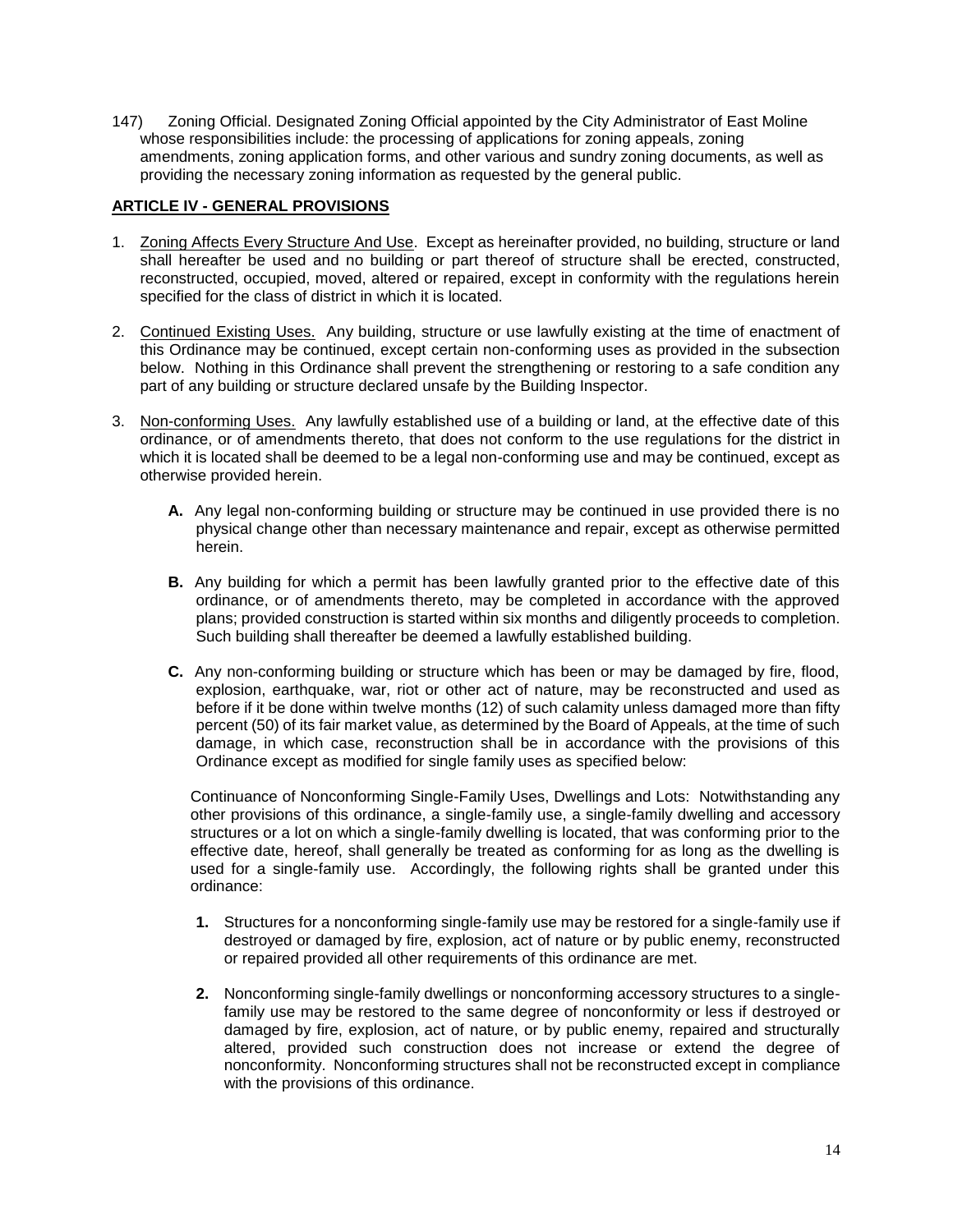- **3.** A nonconforming single-family use and a nonconforming single-family dwelling and accessory structures on a nonconforming lot shall be granted the same rights as above and any other rights as if the lot were conforming.
- **4.** A nonconforming single-family use and a nonconforming single-family dwelling and accessory structures shall also be granted the same rights as for other nonconforming uses and structures.
- D. No building, structure or premises where a non-conforming building or structure which has been or may be discontinued for more than one (1) year, or has been or may be changed to a use permitted in the district in which it is located, shall again be devoted to a nonconforming use.
- E. Any building or structure devoted to a non-conforming use with a fair market value of less than five thousand dollars (\$5000), as determined by the Board of Appeals, may be continued for a period not to exceed three (3) years after enactment of this Ordinance, where upon such nonconforming use shall be removed or changed to a conforming use.
- F. Any legal, non-conforming use shall be enclosed in all sides by a solid wall or tight board fence not less than eight (8) feet high if said use includes storage, repair or maintenance of vehicles, equipment or materials on the premises and not within the building. Said wall or fence shall be maintained to the satisfaction of the Building Official. Any use so described that is in existence at the time of this amendment is adopted shall comply with said fencing requirement within one hundred eighty days (180) of the adoption of this-amendment.
- G. No building partially occupied by a non-conforming use shall be altered in such a way as to permit the enlargement or expansion of the space occupied by such non-conforming use.
- H. No non-conforming building in any Residential District shall be so altered as to increase the number of dwelling units therein.
- I. No non-conforming use may be enlarged or extended in such a way as to occupy any required usable open space, or any land beyond the boundaries of the zoning lot as it existed at the effective date of this ordinance, or to displace any conforming use in the same building or the same parcel.
- 4. Street Frontage Required. No lot created after the adoption of this title shall contain any building used as a dwelling unless it abuts at least thirty feet (30') on a street or has a permanent exclusive nonobstructed easement of access not less than thirty feet (30') wide to a street. (Ord. 6724, 724 1967)
- 5. A. Lots of Record. In any Residential or Agricultural district where dwellings are permitted, a one family detached dwelling may be constructed on any lot of official record at the time of enactment of this Title, the owner of which does not own any adjoining property, provided that proposed yard spaces satisfy requirements stipulated for the district in which said lot is located, or requirements as may be modified by the Board of Zoning Appeals. No action of the Board shall prevent the erection of a one family detached dwelling twenty four feet (24') wide on such lot of record.

B. Lots Unserved by Sewer and Water. In any district where neither public water supply nor public sanitary sewer is accessible, the otherwise specified lot area and width requirement shall be twenty thousand (20,000) square feet and one hundred (100) feet; respectively, provided, however, that where a public water supply system is accessible and will be installed, these requirements shall be ten thousand (10,000) square feet and seventy-five (75) feet respectively, provided further that the Health Officer has certified that the said areas will be large enough to satisfy all applicable requirements concerning water supply and the disposal of sanitary wastes.

6. Number of Uses on One Lot: No lot shall contain more than one principal use. (Ord. 6724, 724 1967)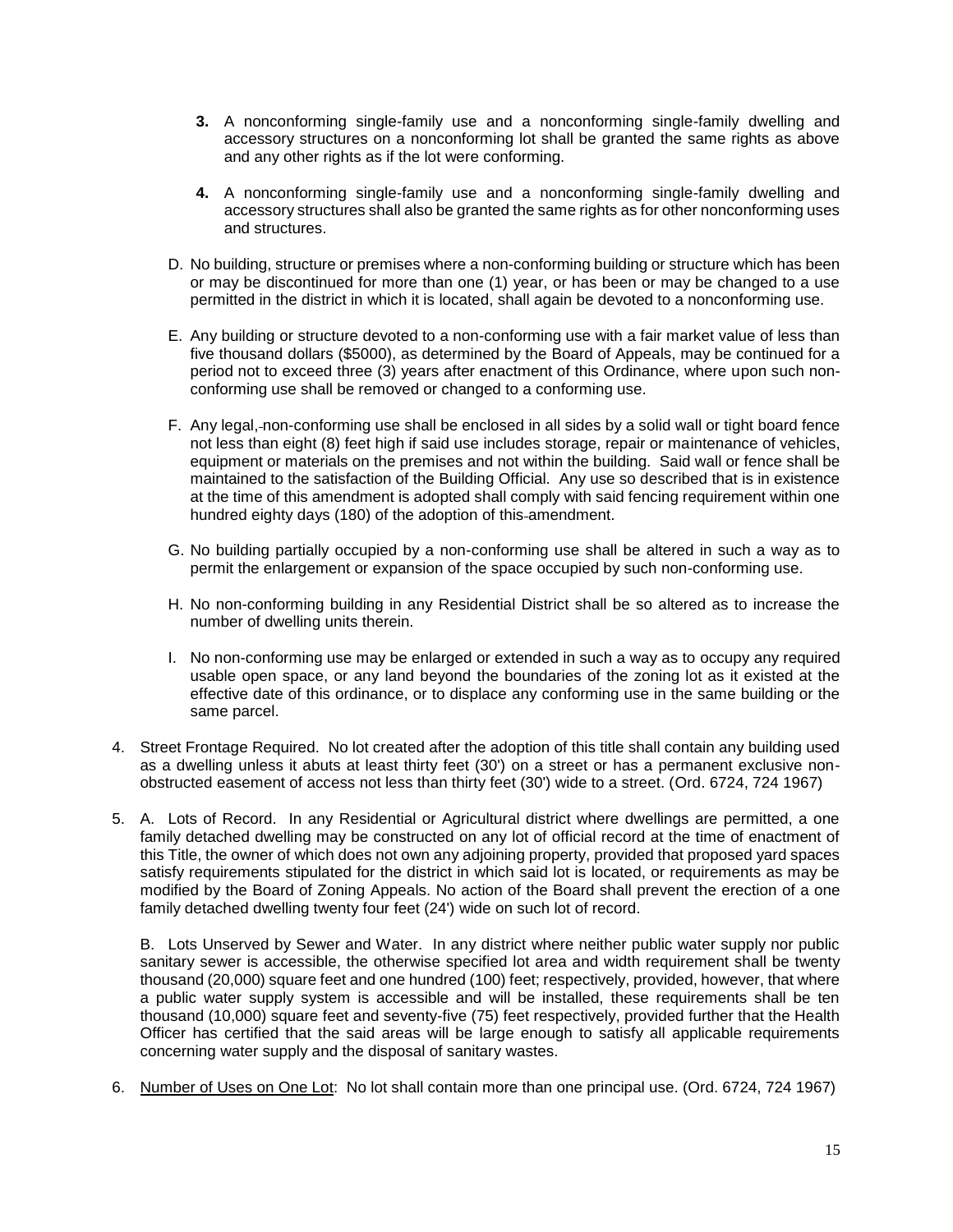# 7. Accessory Buildings in Residence Districts

- a. No accessory building or buildings shall be erected in any required court, front yard. Except for carports and garages, no accessory building shall be erected in a side yard. If a carport or garage is erected in a side yard, then the accessory building shall meet the setback requirements of the principal structure. When erected in a rear yard it or they cumulatively shall not occupy more than thirty (30) percent of a required rear yard and/or it or they shall not exceed the total ground floor footage of the primary structure except for swimming pools and shall be a distance at least three (3) feet from all lot lines adjoining lots which are in any "R" district, and at least six (6) feet from alley lines and from any other building or structure on the same lot. Accessory buildings shall not exceed fifteen (15) feet in height.
- b. Where the natural grade of a lot at the front wall of the principal building is more than eight (8) feet above the average established curb grade in front of the lot, a private garage may be erected within any yard or court, but not within ten (10) feet of any street line, provided that at least one-half (2) of the height of such private garage shall be below the level of the yard or court.

# 8. Required Yard Cannot Be Reduced or Used by Another Building.

- **A.** No lot, yard, court, parking area or other open space shall be so reduced in area or dimension as to make any such area or dimension less than the minimum requirement. No required open space provided about any building or structure shall be included as part of any open space required for another building or structure.
- **B.** The space occupied by a required private garage or parking area shall be considered the same as any required open space provided about a principal building, and such space shall not be reduced or included as any part of any required open space for another building or structure.
- 9. Conversion of Dwellings. The conversion of any building into a dwelling, or the conversion of any dwelling so as to accommodate an increased number of dwelling units or families, shall be permitted only within a district in which a new building for similar occupancy would be permitted under this Ordinance, and only when the resulting occupancy will comply with the requirements governing new construction in such a district, with respect to minimum lot size, lot area per dwelling unit, dimensions of yards and other open spaces and off-street parking. Each conversion shall be subject to such further requirements as may be specified hereinafter with the Article applying to such district.
- 10. Minimum Ground Floor Area for Dwellings. A one story dwelling or a story and a half, or two story dwelling shall meet the minimum floor area standards in the International Building Code and be at least nine hundred (900) square feet with the length being no more than four times (4x) the width.
- 11. Traffic Visibility Across Corner Lots. In any district, except B-2, on any lot, no fence structure, planting, or other obstruction to visibility, shall be erected or maintained within twenty (20) feet, measured horizontally from the property line where they intersect on a street corner, unless it is less than three (3) feet high. Please see the diagram at the conclusion of this zoning Ordinance.
- 12. Essential Services. Essential services shall be permitted as authorized and regulated by law and other ordinances of the City, it being the intention hereof to exempt such essential services from the application of this Ordinance.

#### 13. Home Occupations.

A. Home Occupation, Major. Major home occupations are those home occupations where either non-resident customers and/or employees come to the property for the purpose of furthering the business enterprise of the home occupation, and where the occupation: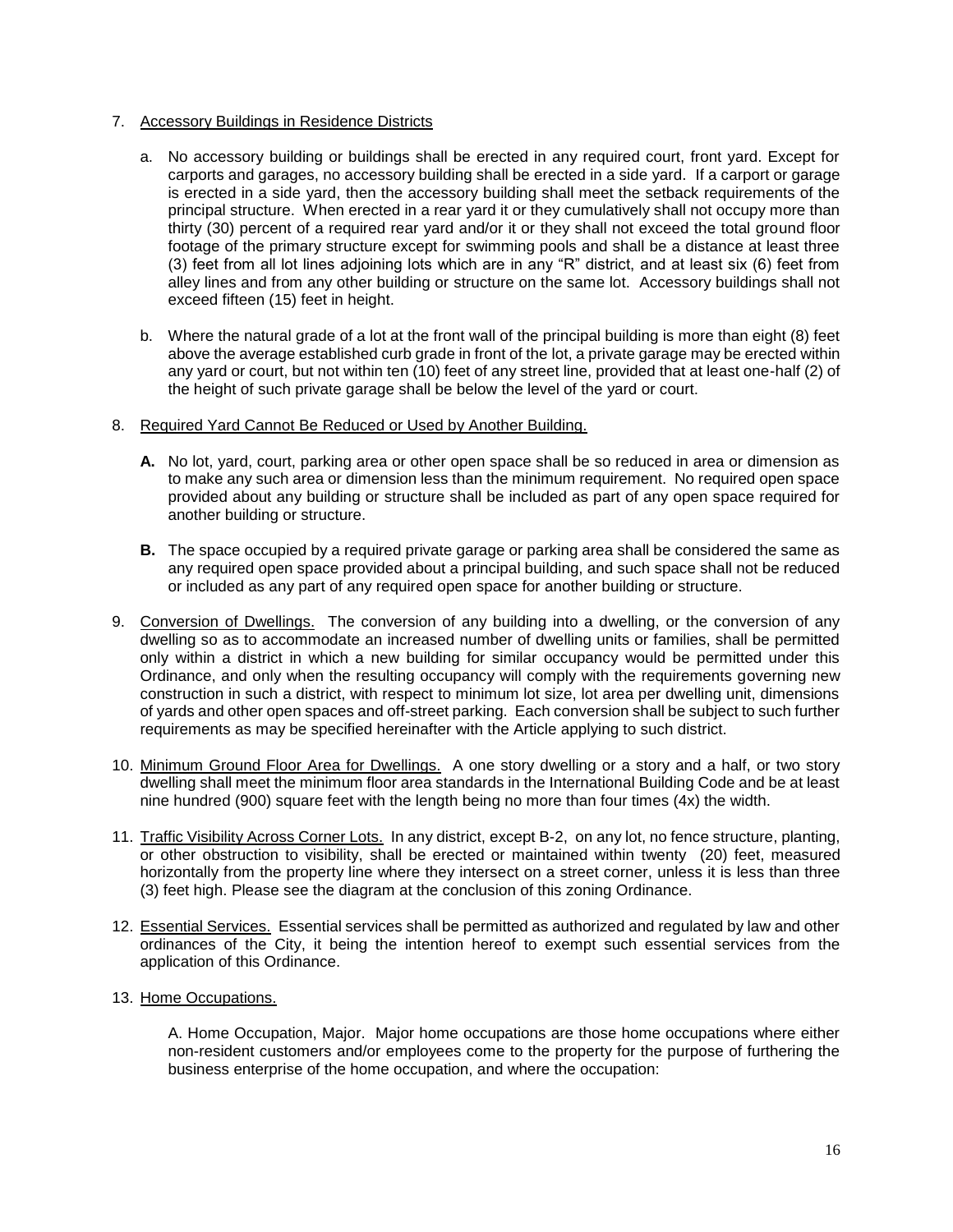- 1. Shall be conducted entirely within a dwelling unit and carried on by the inhabitants thereof and their employees or customers.
- 2. Shall be clearly incidental and secondary to the use of the dwelling for dwelling purposes, and the appearance of the structure shall not be altered or the occupation within the residence be conducted in a manner that would cause the premises to differ from its residential character either by the use of colors, materials, construction, lighting, signs, or the emission of sounds or vibrations that carry beyond the premises.
- 3. Shall have no more than two hundred (200) square feet of floor area used for the home occupation.
- 4. Shall have no signs present on the property except one sign, not exceeding fifteen (15) square feet.
- 5. Shall not be conducted on the premises the business of selling stocks of merchandise, supplies or products, provided that incidental retail sales may be made in connection with other permitted home occupations, for example, a single-chair beauty parlor would be allowed to sell combs, hair spray, and other miscellaneous items to customers. However, a dressmaker would be required to do only custom work for specific clients and would not be allowed to develop stocks of dresses for sale to the general public on-site.
- 6. Shall have no storage or display of goods visible from outside the structure.
- 7. Shall have no highly explosive or combustible material used or stored on the premises unless approved by the fire inspector. Firearm manufacture, importation, sales, and any other Federal Firearm License (FFL) related business, shall be subject to the regulations of the Federal Bureau of Alcohol, Tobacco, Firearms and Explosives (ATF), as well as the Illinois State Police. No activity shall be allowed that would interfere with radio or television reception in the area, nor shall there be any offensive noise, vibration, smoke, dust, odors, heat, or glare noticeable at or beyond the property line.
- 8. Shall have adequate off street parking spaces available to compensate for additional parking needs generated.
- 9. Deliveries from commercial suppliers may be made more than once a week, and the deliveries shall not be made from semi-tractor trailer trucks.
- 10. Shall include, but are not necessarily limited to, the following:
	- a. Single-chair beauty parlors and barbershops;
	- b. Photo developing and printing;
	- c.Organized classes with up to six students at a time;
	- d. Television and other electric or electronic repair, excluding major appliances such as refrigerators or storage;
	- e. Upholstering;
	- f. Dressmaking and millinery;
	- g. Woodworking excluding cabinet making;
	- h. Federal Firearm License related business
- 11. Major home occupations require a Special Use Permit for approval. (See Section 6.5)
- B. Home Occupation, Minor. Minor home occupations are those where neither non-resident customers nor non-resident employees come to the property for purposes of furthering the business enterprise of the home occupation, and where the occupation: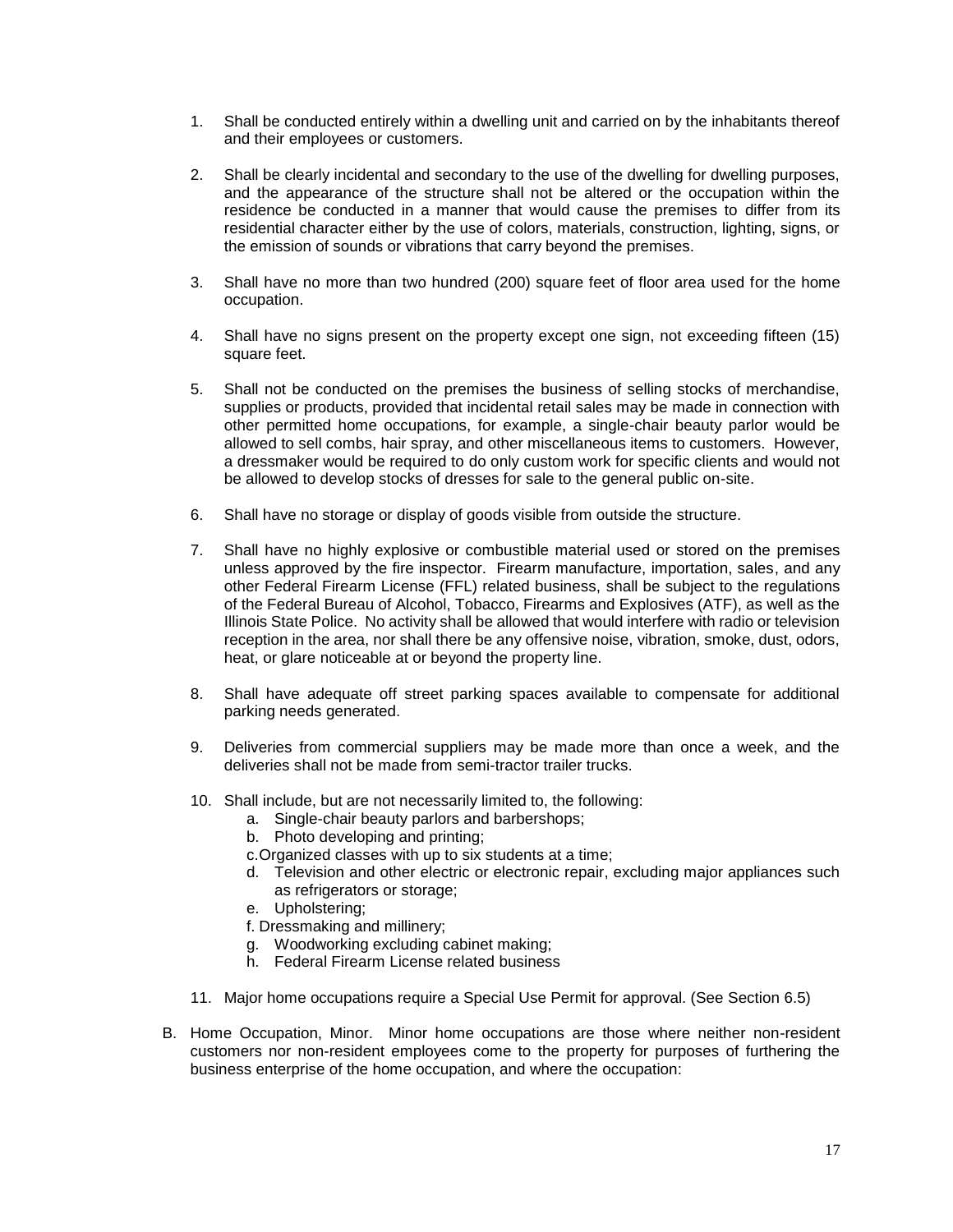- 1. Shall be conducted entirely within a dwelling and carried on by the inhabitants thereof and no other.
- 2. Shall be clearly incidental and secondary to the use of the dwelling for dwelling purposes, and the appearance of the structure shall not be altered or the occupation within the residence be conducted in a manner that would cause the premises to differ from its residential character either by the use of colors, materials, construction, lighting, signs, or other emission of sounds or vibrations that carry beyond the premises.
- 3. Shall have no more than two hundred (200) square feet of floor area used for the home occupation.
- 4. Shall be no advertising, display, or other indications of a home occupation on the premises.
- 5. Shall not be conducted on the premises the business of selling stocks of merchandise, supplies or products, provided that orders previously made by telephone or at a sales party may be filled on the premises. That is, direct sales of products off display shelves, racks or from inventory is not allowed, but a person may pick up an order placed earlier as described above.
- 6. Shall have no storage or display of goods visible from outside the structure.
- 7. Shall have no highly explosive or combustible material used or stored on the premises unless approved by the fire inspector. No activity shall be allowed that would interfere with radio or television reception in the area, nor shall there be any offensive noise, vibration, smoke, dust, odors, heat or glare noticeable at or beyond the property line.
- 8. Shall not create greater vehicle or pedestrian traffic than normal for the district in which it is located, including commercial and general delivery services.
- 9. Shall have no use of material or equipment not recognized as being part of the normal practices of owning and maintaining a residence allowed.
- 10. Notwithstanding any provision contained herein to the contrary, garage, basement, yard or other similar sales shall not be allowed more than twice a year, and each sale shall not last more than seventy-two (72) consecutive hours, and only goods which have been generated from within the household and not purchased elsewhere for resale. Sales shall be conducted on the owner's property except that multiple family sales are permitted if they are held on the property of one of the participants and any such sale shall be considered to be a sale for all participants.
- 11. Shall have no deliveries from commercial suppliers made more than once a week, and the deliveries shall not be made from semi-tractor trailer trucks.
- 12. Shall include, but are not necessarily limited to, the following:
	- i. Artists and sculptors;
	- j. Authors, desktop publishers and composers;
	- k. Home crafts for sale off-site;
	- l. Office facility of clergy;
	- m. Office facility of a salesman, sales representative or manufacturer's representative provided that no transactions are made in person on the premises;
	- n. Address of convenience used solely for receiving and making telephone calls including computer usage, mail, keeping business records in connection with a profession or occupation;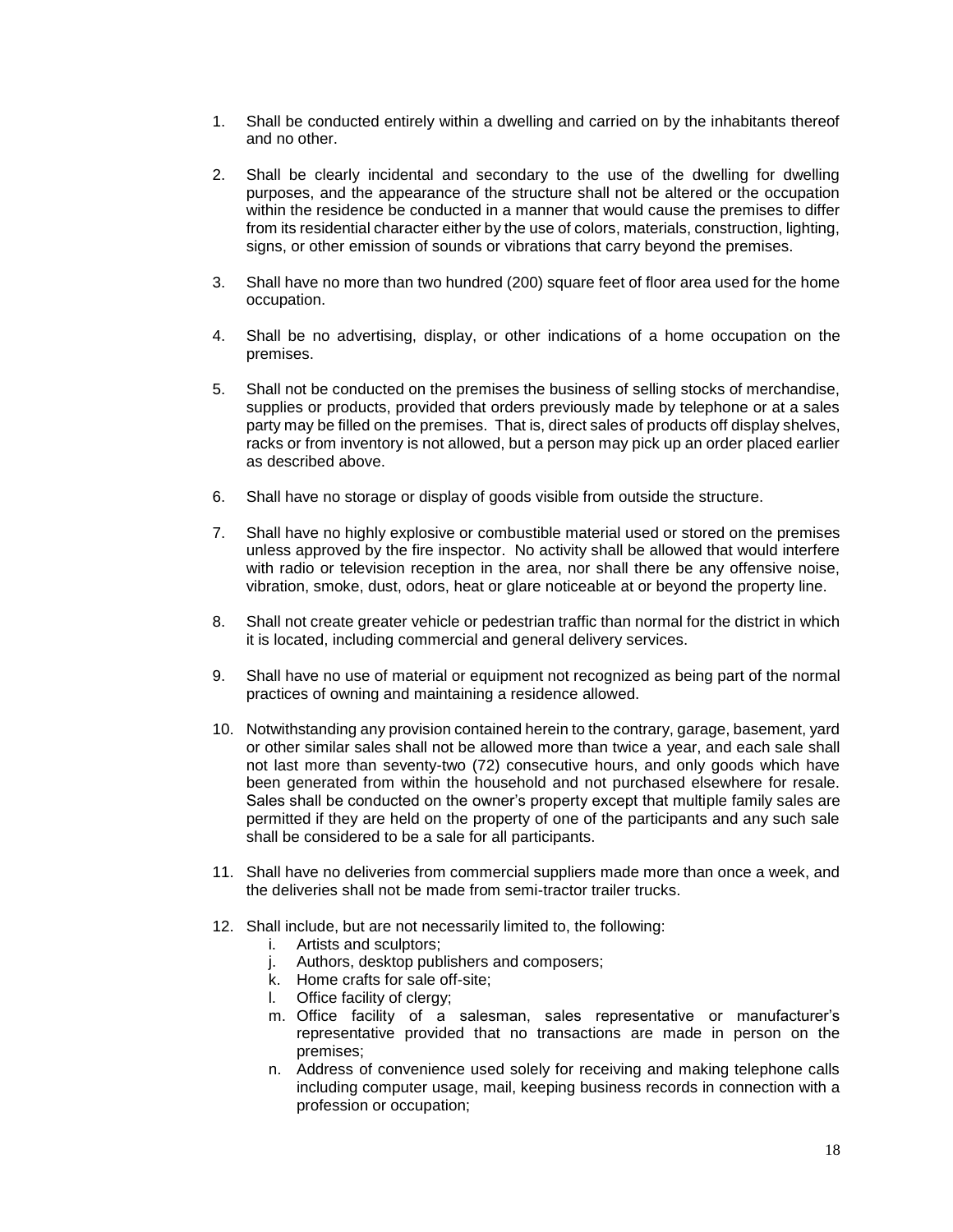- o. Individual tutoring;
- p. Preserving and home cooking for sale off-site;
- q. Individual instrument and vocal instruction provided that no instrument may be amplified;
- r. Telephone solicitation work;
- s. No professional offices in minor home occupations.
- t. Any other similar uses deemed to be consistent by the appropriate authority.

13. Minor home occupations do not require a Special Use Permit.

### 14. GARAGES, MOTOR FUEL STATIONS, CAR WASHES:

- (A) No building, structure or premises shall be used, erected or altered which is intended or designed to be used as a public garage, automobile repair shop, motor fuel station or car wash having an entrance or exit for vehicles in the same block front and within two hundred feet (200') of any school, public playground, church, hospital, public library or institution for dependents or for children, and no such entrances or exits shall be located within the same block front and within twenty feet (20') of any R District; nor shall any part of such public garage, automobile repair shop, motor fuel station, or car wash be located within one hundred feet (100') of any building or grounds of any of the aforesaid public or institutional uses.
- (B) All activities incidental to the sale of gasoline or oil such as battery and tire repair, car washing and greasing shall be conducted within the building and there shall be no storage or accumulation of miscellaneous equipment, machinery or motor vehicles disabled or otherwise, outside of the principal structure. (Ord. 6724, 724 1967)
- 15. MOTELS:
	- a. No vehicular entrance to or exit from any motel or motor hotel wherever such may be located shall be within two hundred feet (200') along streets from any school, public playground, church, hospital, library or institution for dependents or for children, except where such property is in another block or on another street, which the premises in question do not abut.
	- b. The following regulations shall be complied with:
		- 1. Any lot to be used for a motel or motor hotel shall not be less than fifteen thousand (15,000) square feet in area and shall contain not less than one thousand (1,000) square feet of lot area per sleeping unit. All buildings and structures on the lot shall occupy in the aggregate not more than twenty five percent (25%) of the area of the lot.
		- 2. All areas used for automobile access, parking shall comply with the provisions of the Parking Provisions of this Ordinance.
		- 3. All areas not used for access, parking, circulation, buildings and services shall be completely landscaped and the entire site maintained in good condition.
		- 4. No enlargements or extensions to any motel or motor hotel shall be permitted unless the existing one is made to conform substantially with all the requirements for new construction for such an establishment. (Ord. 6724, 724 1967)
- 16. Pending Applications For Building Permits. Nothing herein contained shall require any change in the overall layout, plans, construction, size or designated use of any development, building, structure or part thereof, for which official approvals and required building permits have been granted before the enactment of this Ordinance as amended, the construction of which, conforming with such plans shall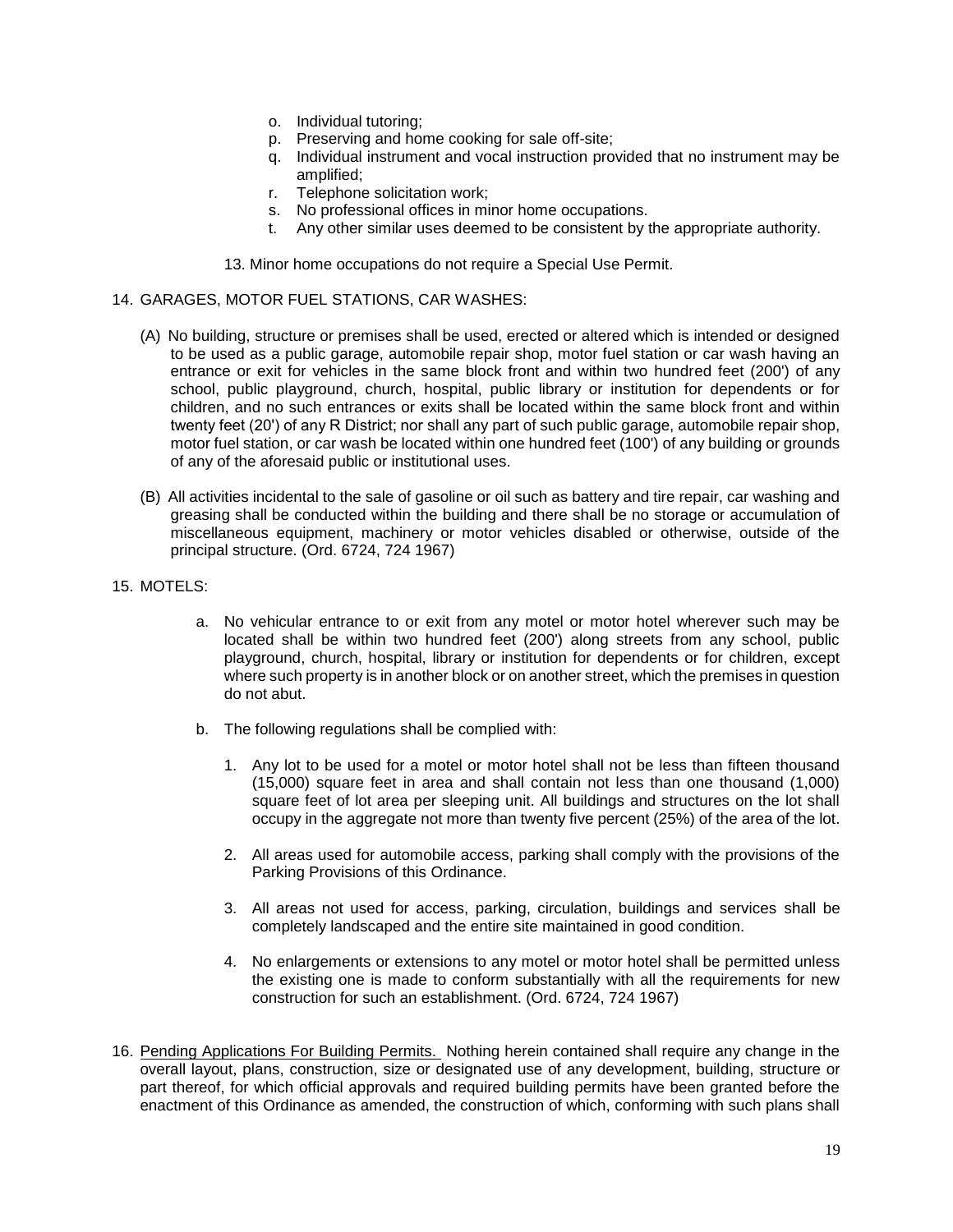have been started prior to the effective date of this Ordinance, as amended, and completion thereof carried on in a normal manner within the subsequent six month period, and not discontinued until completion, except for reasons beyond the builder's control.

- 17. Principal Building. Every building hereafter erected or structurally altered shall be located on a lot as herein defined and in no case shall there be more than one principal building on one lot unless otherwise provided in this Ordinance.
- 18. Adult Regulated Uses. The Supreme Court of the State of Illinois has judicially confirmed that the purpose of these amendments as hereinafter stated serves a valid government interest. In the development and execution of this Ordinance, it is recognized that there are some uses which because of their very nature, are recognized as having serious objectionable operational characteristics, particularly when several of them are concentrated under certain circumstances, thereby having a deleterious effect upon the adjacent areas, particularly adjacent and nearby residential and business areas where nurseries, schools, nursing homes, churches and similar uses are located. Proper and realistic zoning and special regulations of these uses are necessary to insure that these adverse effects will not contribute to the blighting or downgrading of the surrounding neighborhood or discouraging normal development of undeveloped areas. These special regulations are itemized in this section. A primary control or regulation is for the purpose of preventing a concentration of these uses in any one area. To prevent concentration of such uses from having an adverse effect upon the adjacent and nearby residential and business areas above referred to, such uses are hereby established as permitted uses in I-2 Districts. To prevent such uses from having an adverse effect upon nearby or residential and business areas, they are prohibited within one thousand (1000) feet of the following specified uses or zones:
	- a. from any residential, business and or conservation zone
	- b. from any public or private school or licensed day care center
	- c. from any church or religious center
	- d. from any public park or a City designated pedestrian/bike path

To prevent such uses from having an adverse effect upon the adjacent areas in an I-2 district, not more than two (2) such uses shall be established within one thousand (1000) feet of each other, within said I-2 district. Uses subject to these controls hereafter referred to as "Adult Regulated Uses" are as follows: Adult Bookstore, Adult Motion Picture Theater, Adult Mini-Motion Picture Theater; Adult Modeling and Entertainment Facility. Such adult regulated uses as set forth above are hereby prohibited from all I-2 Districts.

Prohibition of Graphic Materials: Any building or structure within which an adult regulated use is lawfully operated, shall not use or display graphic sexual material, photos, or drawings on the exterior of said business, but shall designate said business to be an adult business and admission granted to adults only.

# 19. HOUSE NUMBERING:

- (A)Numbers Required: All lots, buildings and structures in the City shall be numbered in accordance with the chart on file in the office of the Zoning Official.
- (B)Chart: The Zoning Official shall keep a chart, showing the proper street number of every lot in the City, which shall be open to inspection by any interested person. It shall be the duty of the owner and occupant of every building, structure, and mobile home in the City to have placed thereon, in a place visible from the street, figures at least two and one half inches (21/2") high, showing the proper number assigned thereto.
- (C)Violation: Any person failing to so number any structure or residence owned or occupied by him, after receiving notice to do so from the Zoning Official, shall be subject to penalty as provided by Section 141 of this Code. (Ord. 9817, 541 998)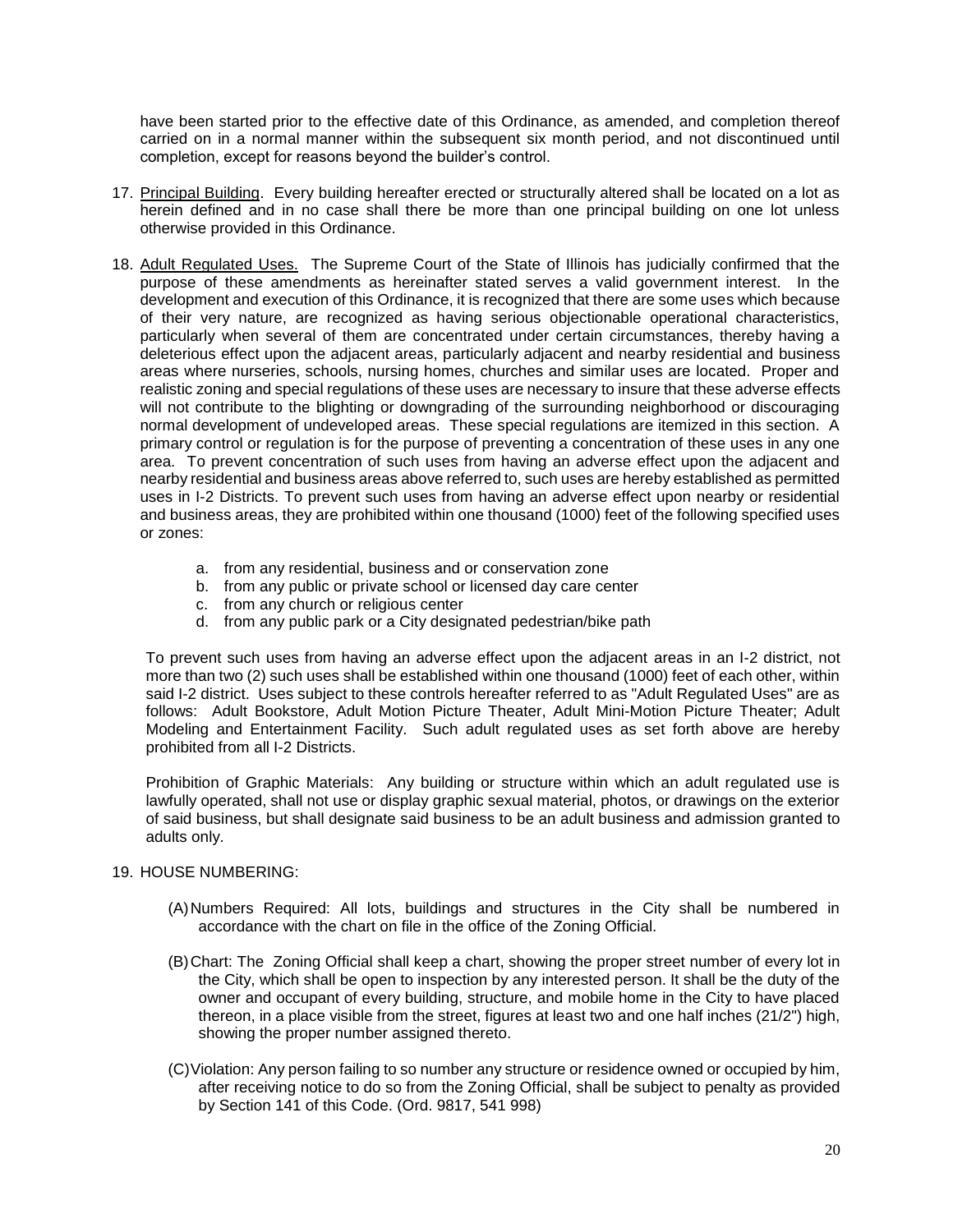# 20. Solar Energy Systems

a. Small Solar Energy System: An on-site solar energy system that is incidental and subordinate to a principal use and/or structure serving the needs of all Residential, Suburban Estate, Agricultural, Conservation, and Neighborhood Business zoning districts.

- 1. Small systems shall be allowed as permitted use in above identified zoning districts if it meets conditions in ordinance.
- 2. Only one freestanding unit shall be allowed per property and shall only be allowed in a rear yard location and shall meet all rear yard setback requirements as an accessory structure and shall have a maximum array size of 240 square feet.
- 3. Maximum height for freestanding unit shall be 15 feet.
- 4. Attached systems can be attached to principal or accessory structures and shall not project into minimum yard setback requirement.
- 5. Roof mounted system panels (other than flat solar panels) shall only be located on the rear side of a roof facing and shall be no more in height than five feet above the peak of the roof and/or shall not exceed total height of subject zoning district property is located.
- 6. Flat roof system panels shall be allowed on a front and/or side roof facing only if they are mounted flat against the roof surface or incorporated into roofing surface material.
- 7. System shall be secured from climbing or unauthorized access.
- 8. If system is nonfunctional or inoperative for a continuous one-year time period it shall be deemed abandoned and shall be required to be removed within 90 days.
- 9. System shall have non-reflective and neutral color with no advertising or logos on system panels and/or supporting structure other than a small identification of the manufacturer.
- 10. All electric circuits shall be underground or in conduits attached to structures.
- 11. System shall comply with adopted building and fire codes and all other applicable state and federal regulations.

B. Large Solar Energy System: An on-site multiple unit solar energy system that is incidental and subordinate to a principal use and/or structure serving the needs of AG, SE, B-2, B-3, B-4, I-1, and I-2 zoning districts.

- 1. Large multiple unit systems shall be allowed as permitted uses in the above identified zoning districts if it meets conditions in ordinance.
- 2. Large multiple unit freestanding systems shall only be allowed in a rear yard location and shall meet all rear yard setback requirements as an accessory structure.
- 3. Maximum height for freestanding units shall be15 feet.
- 4. Attached systems can be attached to principal or accessory structures and shall not project into minimum yard setback requirement.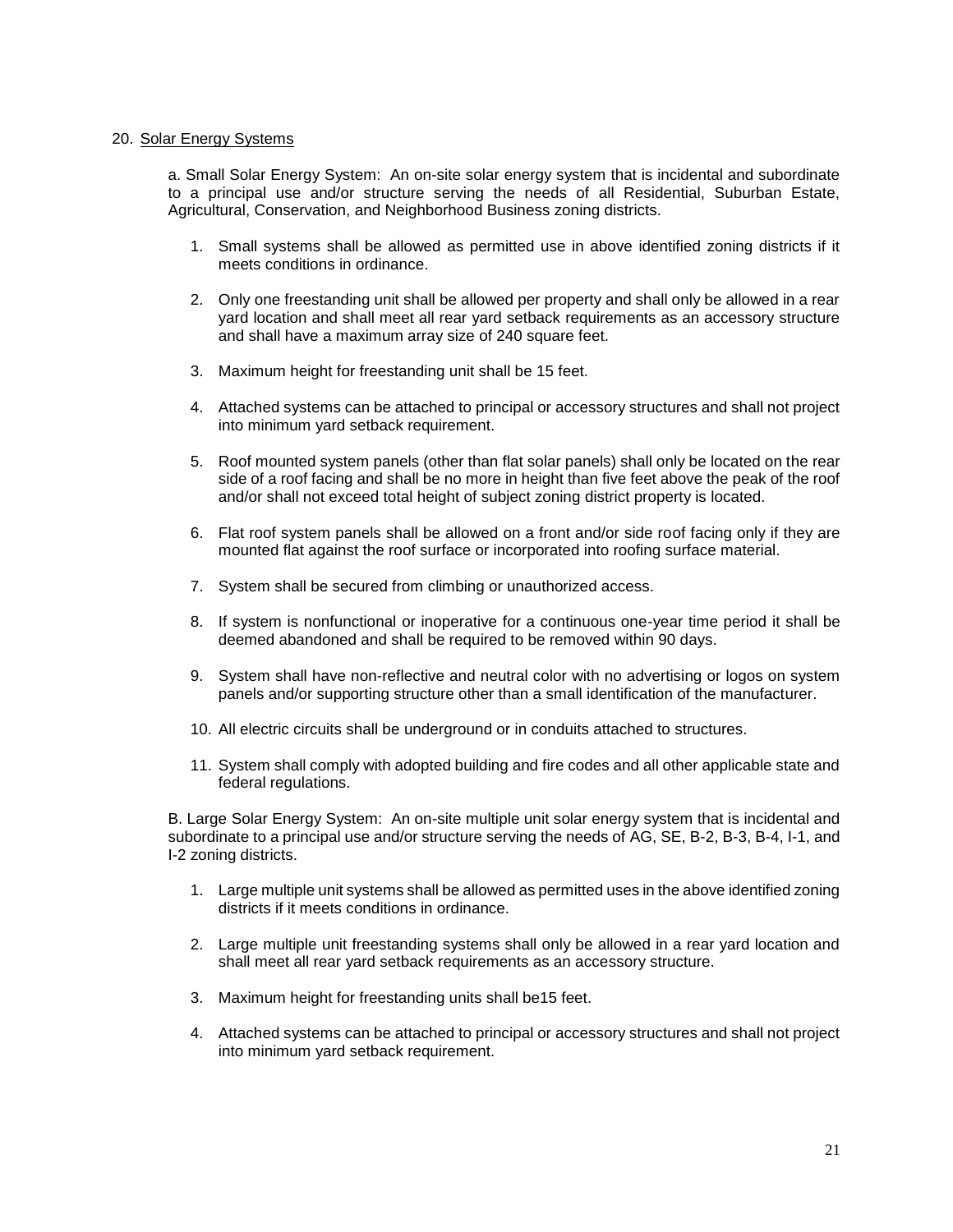- 5. Roof mounted system panels (other than flat solar panels) shall only be located on the rear side of a roof facing and shall be no more in height than five feet above the peak of the roof and/or shall not exceed total height of subject zoning district property is located.
- 6. Flat roof system panels shall be allowed on a front and/or side roof facing only if they are mounted flat against the roof surface or incorporated into roofing surface material.
- 7. System shall be secured from climbing or unauthorized access.
- 8. If system is nonfunctional or inoperative for a continuous one-year time period it shall be deemed abandoned and shall be required to be removed within 90 days.
- 9. System shall have non-reflective and neutral color with no advertising or logos on system panels and/or supporting structure other than a small identification of the manufacturer.
- 10. All electric circuits shall be underground or in conduits attached to structures.
- 11. System shall comply with adopted building and fire codes and all other applicable state and federal regulations.

C. Solar Farm: An on-site multiple unit solar energy system, independent of a principal use and/or structure, serving the needs of AG, I1, and I2 zoning districts.

1. Large multiple unit systems shall be allowed as permitted uses in the above identified zoning districts if it meets conditions in ordinance.

- 2. Maximum height for freestanding units shall be15 feet.
- 3. System shall be secured from climbing or unauthorized access.

4. If system is nonfunctional or inoperative for a continuous one-year time period it shall be deemed abandoned and shall be required to be removed within 90 days.

5. System shall have non-reflective and neutral color with no advertising or logos on system panels and/or supporting structure other than a small identification of the manufacturer.

6. All electric circuits shall be underground or in conduits attached to structures.

7. System shall comply with adopted building and fire codes and all other applicable state and federal regulations.

D. Small Wind Energy System: An assembly of components which converts the kinetic energy in wind into usable electrical, mechanical, or thermal energy, consisting of a single wind turbine and associated control equipment. May be installed on a principal or accessory structure (buildingmounted) on all Suburban Estate, Agricultural, Conservation, B-2, B-3, B-4, I-1, and I-2 zoning districts.

- 1. Shall incorporate a low-profile design with a maximum operating width or rotor diameter of 12 feet for any turbine.
- 2. A building-mounted system may extend 20 feet above the highest point of the roof structure.
- 3. Building-mounted systems shall be set back 1.5 times the minimum principal structure setback or 10 feet, whichever is greater.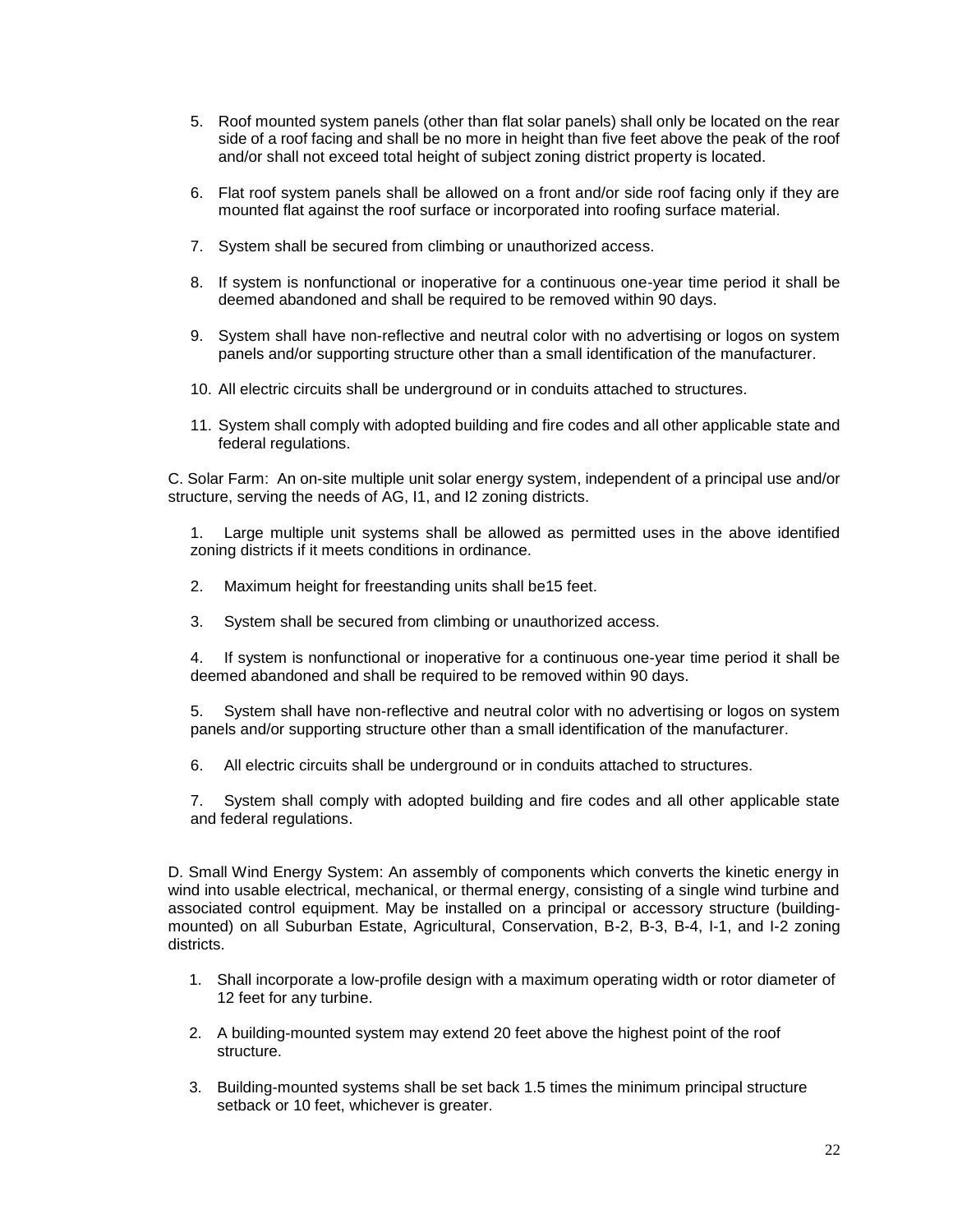- 4. Shall have a minimum clearance of 20 feet from grade to any moving component.
- 5. Shall be secured from climbing and unauthorized access.
- 6. Lattice or guyed towers shall not be utilized. Tower and exposed system components shall be non-reflective white, gray, or a similar neutral color as approved by the Zoning Administrator.
- 7. Shall display no unlawful signs.
- 8. Applicant shall provide notice to the local electric utility company and submit a copy of an approved net metering agreement to the City prior to obtaining a building permit.
- 9. Each lot shall be allowed one system with a single operating turbine, regardless of mounting or installation type. Multiple turbine systems may be allowed with approval of a Special Use Permit where an applicant demonstrates that the installations will integrate into the architectural design of the building or site and will minimize visual and nuisance impacts to adjoining properties.
- 10. Shall not exceed noise standards of 60 dBA, measured at the property line.
- 11. A Special Use permit shall be required. Application documents shall include elevation drawings and also façade renderings which accurately depict the proposed installation as viewed from street level from all directions.
- 12. Any wind energy system which is inoperable or abandoned for a period of 12 consecutive months must be repaired or removed within 90 days following notice from the Zoning Administrator.

E. Geothermal Energy. Renewable energy generated from the interior of the earth and used to produce energy for heating buildings or serving building commercial or industrial processes. Ground source heat pump systems shall be deemed an accessory structure, permissible in all zoning districts.

Ground Source Heat Pump System refers to a system that uses the relatively constant temperature of the earth or a body of water to provide heating in the winter and cooling in the summer. System components include closed loops of pipe, coils or plates; a fluid that absorbs and transfers heat; and a heat pump unit that processes heat for use or disperses heat for cooling; and an air distribution system. The energy must be used on-site. Closed Loop Ground Source Heat Pump System refers to a system that circulates a heat transfer fluid, typically food-grade antifreeze, through pipes or coils buried beneath the land surface or anchored to the bottom in a body of water.

- 1. All components of Ground Source Heat Pump System including pumps, borings and loops shall be set back at least five (5) feet from interior and rear lot lines.
- 2. All components of Ground Source Heat Pump System shall not encroach on easements.
- 3. Ground Source Heat Pump System are prohibited in surface waters, except for storm water ponds where they are permitted.
- 4. Only closed loop Ground Source Heat Pump System utilizing Illinois Department of Public Health approved heat transfer fluids are permitted.
- 5. Ground source heat pumps are considered mechanical equipment and subject to the requirements of the city's zoning ordinance.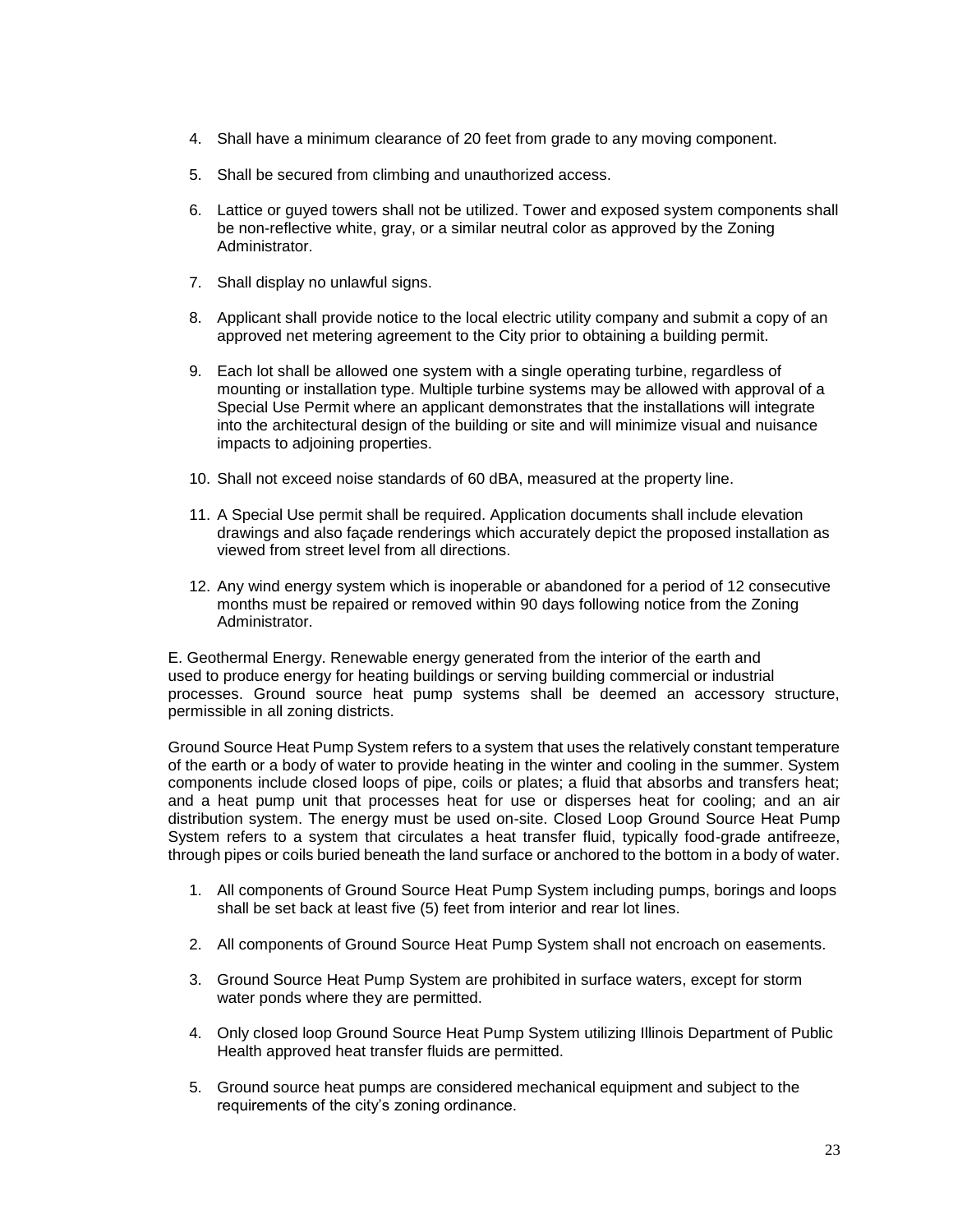- 6. The energy produced by a Ground Source Heat Pump System must be used on-site.
- 7. A Ground Source Heat Pump System that is allowed to remain in a nonfunctional or inoperative state for a period of twelve (12) consecutive months, and which is not brought in operation within the time specified by the city after notification to the owner or operator of the Ground Source Heat Pump System, shall be presumed abandoned and may be declared a public nuisance subject to removal at the expense of the operator.

# <span id="page-24-0"></span>**ARTICLE V - "AG" AGRICULTURAL PRESERVATION DISTRICT**

- 1. General Description. This district is intended to provide regulations for those areas situated on the fringe of the urban area that are used for agricultural purposes, but which will be undergoing urban development between existing agricultural uses and planned residential, commercial, or industrial uses.
- 2. Permitted Principal Uses.
	- A. Farm
	- B. Cemeteries
	- C. Churches
	- D. Farm dwelling unit
	- E. One-Family detached dwelling
	- F. Governmental uses
	- G. Gardening
	- H. Greenhouses, commercial and not commercial
	- I. Home occupation (Minor)
	- J. Nurseries, commercial
	- K. Private stable
	- L. Public parks and forest preserves
	- M. Roadside stand offering for sale only products grown on the premises
	- N. Schools
	- O. Transmission and distribution lines, and pipelines of public utility companies within existing public rights-of-way
	- P. Uses customarily accessory to farm operations
	- Q. Any other similar uses deemed to be consistent
	- R. Livestock not less than 100 feet from residentially zoned private property
	- S. Solar Farm
	- T. Indoor kennels
- 3. Permitted Accessory Uses. Other uses incidental to a permitted use
- 4. When Authorized by Board of Zoning Appeals
	- A. Airstrips/runways and heliports
	- B. Aircraft hangars/tie downs
	- C. Agribusiness
	- D. Auction barns
	- E. Bulk storage of fuel and fertilizers
	- F. Child care facilities
	- G. Commercial excavation of natural materials and improvements of a stream, lake or river channel and removal of dirt and or topsoil, quarry, borrow pits
	- H. Density increase for residential dwellings
	- I. Riding stable
	- J. Grain elevator
	- K. Home occupation (Major)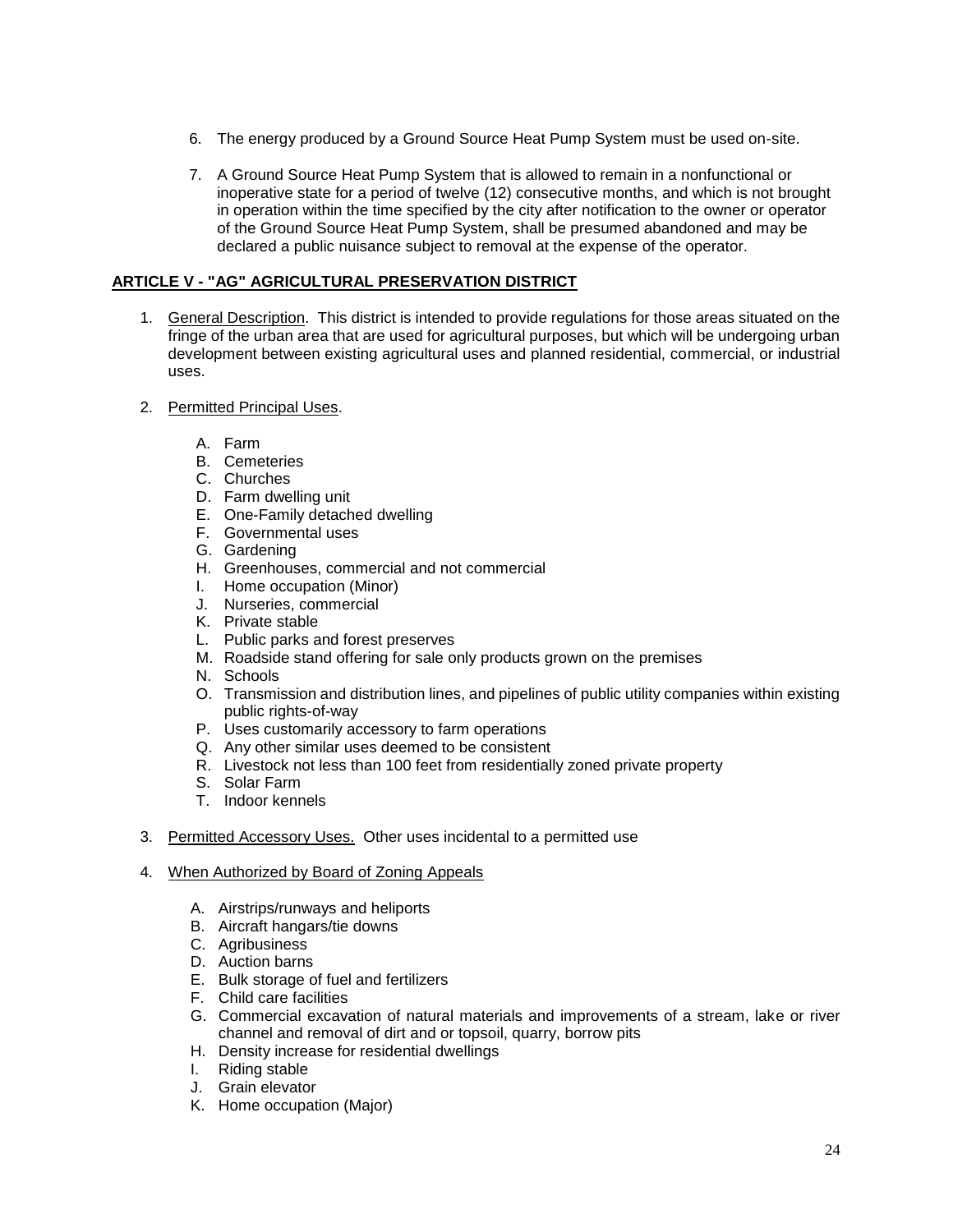- L. Outdoor kennels, animal hospitals, veterinary clinics
- M. Landscape contractors
- N. Mobile home dwelling for a period of one year with the right of renewal for additional periods of one year for those instances where a unique and substantial hardship is found to be in existence for the protection of property or for the shelter of an immediate blood relative with a severe physical condition, with appropriate documentation
- O. Private recreational use on land that is located along a body of water
- P. Public or private recreational facilities, (i.e., golf course, marina, bock dock)
- Q. Recreational camps
- R. Recreational vehicle parks
- S. Residential care homes
- T. Temporary uses
- U. Any other similar used deemed to be consistent by the Board of Zoning Appeals
- 5. Height Regulations. No structure shall exceed 3 stories or thirty-five feet (35') for the principal structure.
- 6. Lot Area and Yard Requirements. The following minimum requirements shall be observed for both primary and accessory buildings. No accessory building shall be located in a front yard.

| Lot Area | Lot Width | Front Yard Depth | Least Side Yard<br>Width | Side Yard<br><b>Sum</b> | Rear Yard |
|----------|-----------|------------------|--------------------------|-------------------------|-----------|
| 15 acre  | 165 ft.   | 40 ft.           | $15$ ft.                 | 30 ft.                  | 40 ft.    |

# <span id="page-25-0"></span>**ARTICLE VI - "C" CONSERVATION DISTRICT**

- 1. General Description. The "C" District is intended for environmental protection and preservation. Land parcels within this District will include wetland, marshes, swamps, scenic areas, hillsides of excessive slopes, watercourses, aquifer recharge areas, watershed protection areas, wildlife habitat, rough terrain, and areas subject to siltation and erosion.
- 2. Permitted Principal Uses
	- A. Open space
	- B. Any other similar uses deemed to be consistent
- 3. When Authorized by Board of Zoning Appeals
	- A. Agriculture and commercial summer gardens including agricultural buildings but not permanent dwellings not to exceed 750 square feet and no more than one (1) building per five (5) acre tract but not the raising of livestock.
	- B. Campgrounds, wilderness
	- C. Forestry activities and nurseries
	- D. Public parks
	- E. Nature Center, inns, dining, parking amenities, or other uses if incidental to the conservation district, as permitted by the conservation covenants, on and within five hundred feet (500') of a highway or primary thoroughfare and with any structure at least four hundred feet (400') from any residentially zoned private property, church, school, or human care institution
	- F. Outdoor rifle, trap or skeet shooting range at least six hundred feet (600') from any residentially zoned private property, church, school or human care institution subject to other state and federal guidelines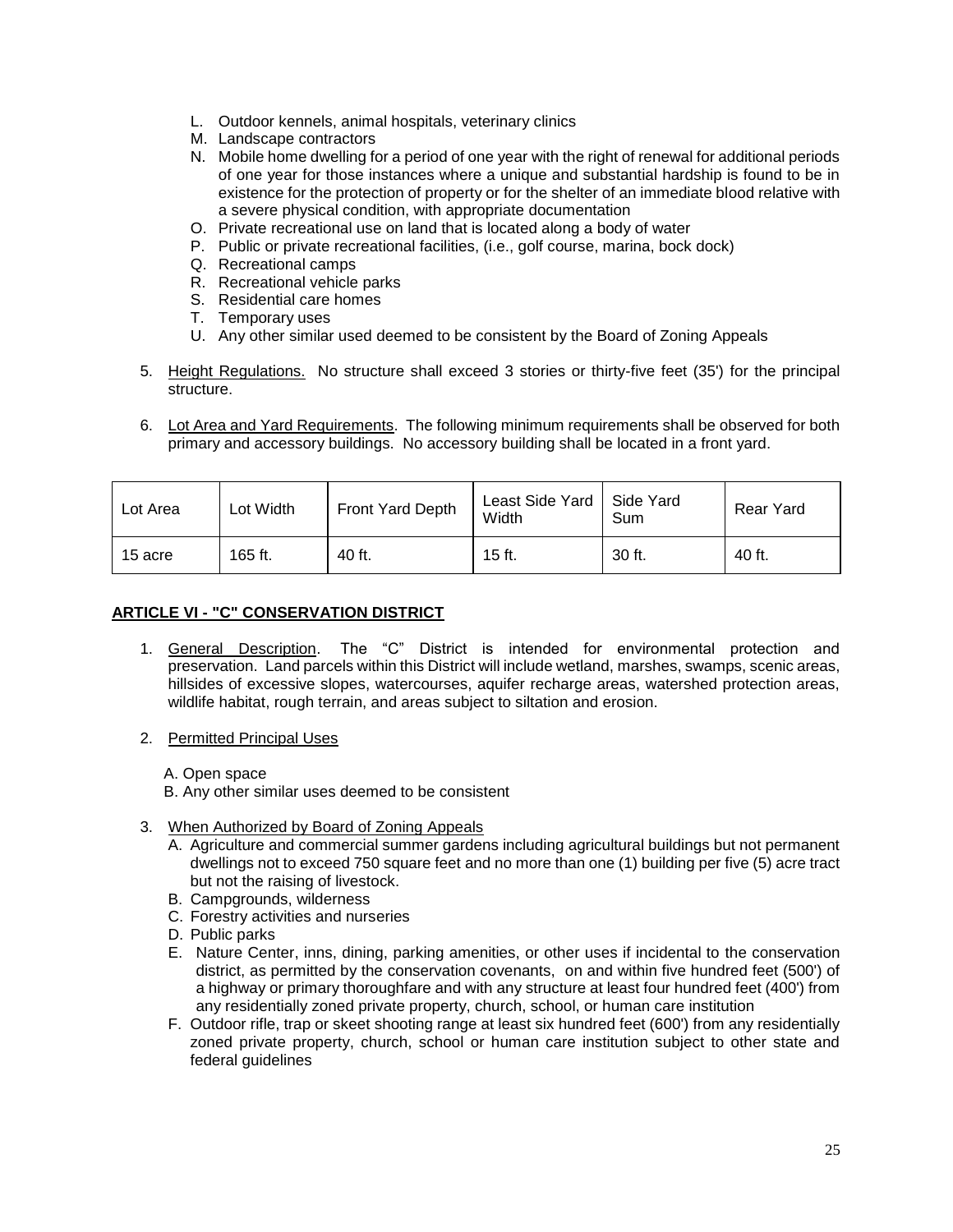- G. Recreation vehicle parks on and within five hundred feet (500') of a highway or primary thoroughfare and with any structure at least four hundred feet (400') from residentially zoned private property, church, school, or human care institution
- H. Golf Courses
- I. Any other use deemed to be consistent by the Board of Zoning Appeals

# <span id="page-26-0"></span>**ARTICLE VII - "SE" SUBURBAN ESTATES DISTRICT**

- 1. General Description. The SE Suburban Estates District is established to provide for single-family detached housing opportunities in a rural setting at a low density and to preserve open space and natural features. This District is intended to provide a natural buffer between the strictly urban characteristics of the R-1 Residential District or R-2 Residential Districts. The primary difference between the SE and the AG Districts is lot size and the allowance of livestock in the AG district.
- 2. Permitted Principal Uses
	- A. One-Family detached dwelling
	- B. Gardening
	- C. Nursery or greenhouse
	- D. Public libraries
	- E. Public parks, playgrounds, and community center
	- F. Essential services and municipal administrative or public service buildings not less than 20 feet from any lot.
	- G. Accessory uses and buildings incidental to the above uses
- 3. Permitted Accessory Uses
	- A. Private garages or parking areas
	- B. Living quarters for persons employed on the premises
	- C. Minor home occupation as defined
	- D. Other uses incidental to a permitted use
- 4. When Authorized by Board of Zoning Appeals
	- A. Major home occupation as defined
	- B. Utility stations without service yards or storage
	- C. Public or private recreational facilities, (i.e., golf course, marina, bock dock)
	- D. Public and parochial schools, churches, and centers not less than 20 feet from any lot in an "R" **District**
	- E. Municipal buildings
	- F. Roadside stand selling products grown on premises
	- G. Off street parking facilities
	- H. Cemetery
	- I. Community Center
	- J. Outdoor recreational facilities such as golf courses, country clubs, and tennis courts
	- K. Any other similar uses deemed to be consistent by the Board of Zoning Appeals
- 5. Height Regulations
	- A. No principal structure shall exceed 3 stories or thirty-five feet (35').
	- B. Farm buildings such as barns, silos, windmills and places of public assembly such as schools and other permitted public and semi-public buildings not to exceed six (6) stories or seventy-five feet (75'), provided that for each foot by which the height of such building exceeds the maximum height otherwise permitted in the district, its side and year yards shall be increased in width or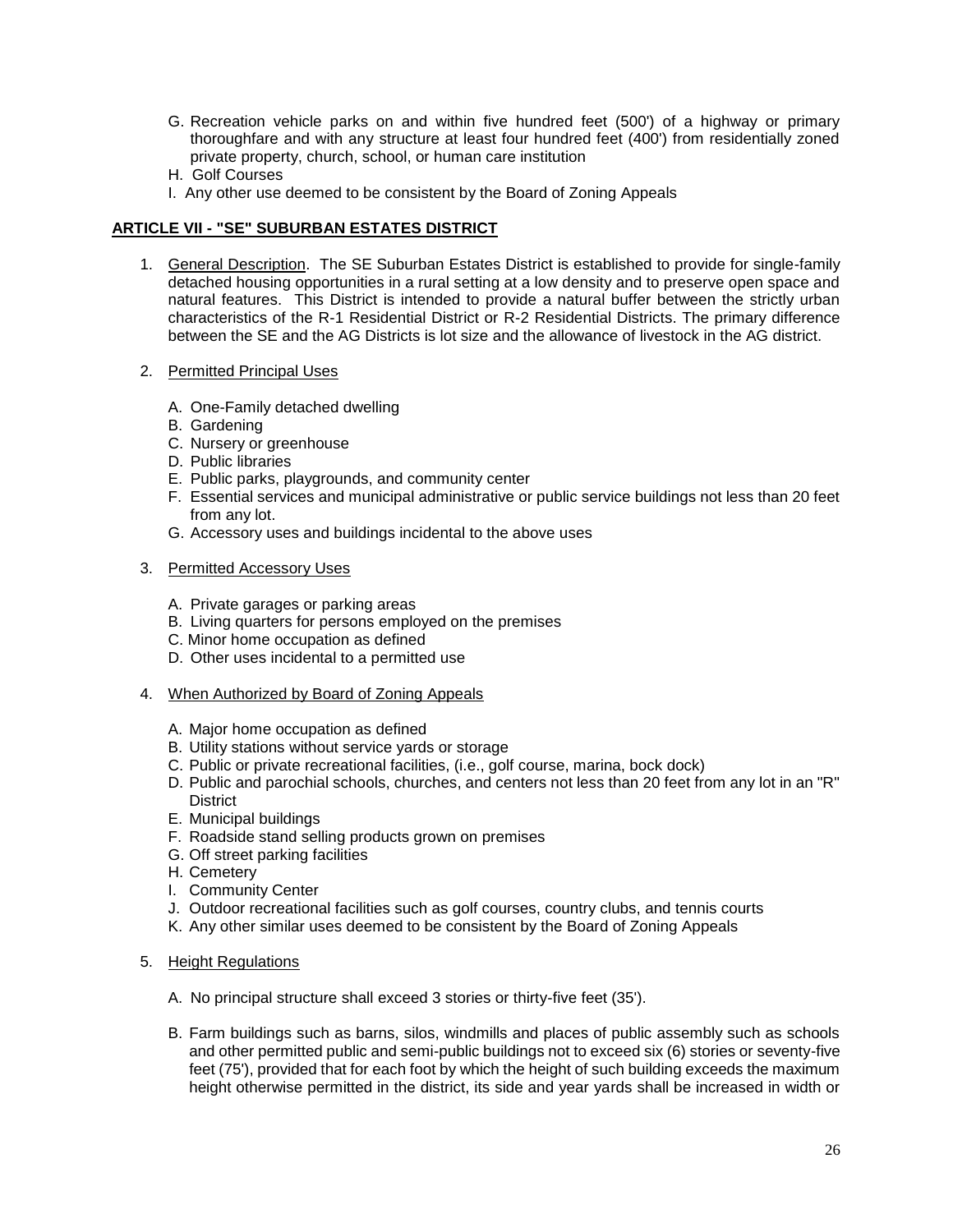depth by an additional foot over the side and rear yards required for the highest building otherwise permitted in the district.

6. Lot Area and Yard Requirements. The following minimum requirements shall be observed for both primary and accessory buildings. No accessory building shall be located in a front yard.

| Lot Area | Lot Width | Front Yard Depth | Least Side Yard<br>Width | Side Yard Sum | Rear Yard |
|----------|-----------|------------------|--------------------------|---------------|-----------|
| 1 acre   | 75 ft.    | 30 ft.           | 10 ft.                   | 20 ft.        | 35 ft.    |

# <span id="page-27-0"></span>**ARTICLE VIII - "R-1" ONE-FAMILY RESIDENCE DISTRICT**

- 1. General Description. Residential districts are established in order to protect public health, and promote public safety, convenience, comfort, morals, prosperity, and welfare. These general goals include, but are not limited to, the following specific purposes:
	- A. To protect residential areas against fire, explosion, noxious fumes, offensive noise, smoke, vibrations, dust, odors, heat, glare, and other objectionable factors.
	- B. To protect residential areas to the greatest extent possible and appropriate in each area against unduly heavy motor vehicle traffic, especially through-traffic, and to alleviate congestion by promoting off-street parking.
	- C. To protect residential areas against undue congestion of public streets and other public facilities by controlling the density of population through regulations of the bulk of buildings.
	- D. To protect and promote the public health and comfort by providing for ample light and air to buildings and the windows thereof.
	- E. To promote public comfort and welfare by providing for usable open space on the same zoning lot with residential development.
	- F. To provide sufficient space in appropriate locations to meet the probable need for future residential expansion and to meet the need for necessary and desirable services in the vicinity of residences, which increase safety and amenity for residents and which do not exert objectionable influences.
	- G. To promote the best use and development of residential land in accordance with a comprehensive land use plan, to promote stability of residential development and protect the character of desirable development, and to protect the value of land and improvements and so strengthen the economic base of the city.

#### 2. Permitted Principal Uses

- A. One-Family detached dwellings
- B. Foster family homes
- C. Gardening
- D. Municipal fire and police station
- E. Essential services and municipal administrative or public service buildings not less than eighty feet (80') from any lot line
- F. Public parks and playgrounds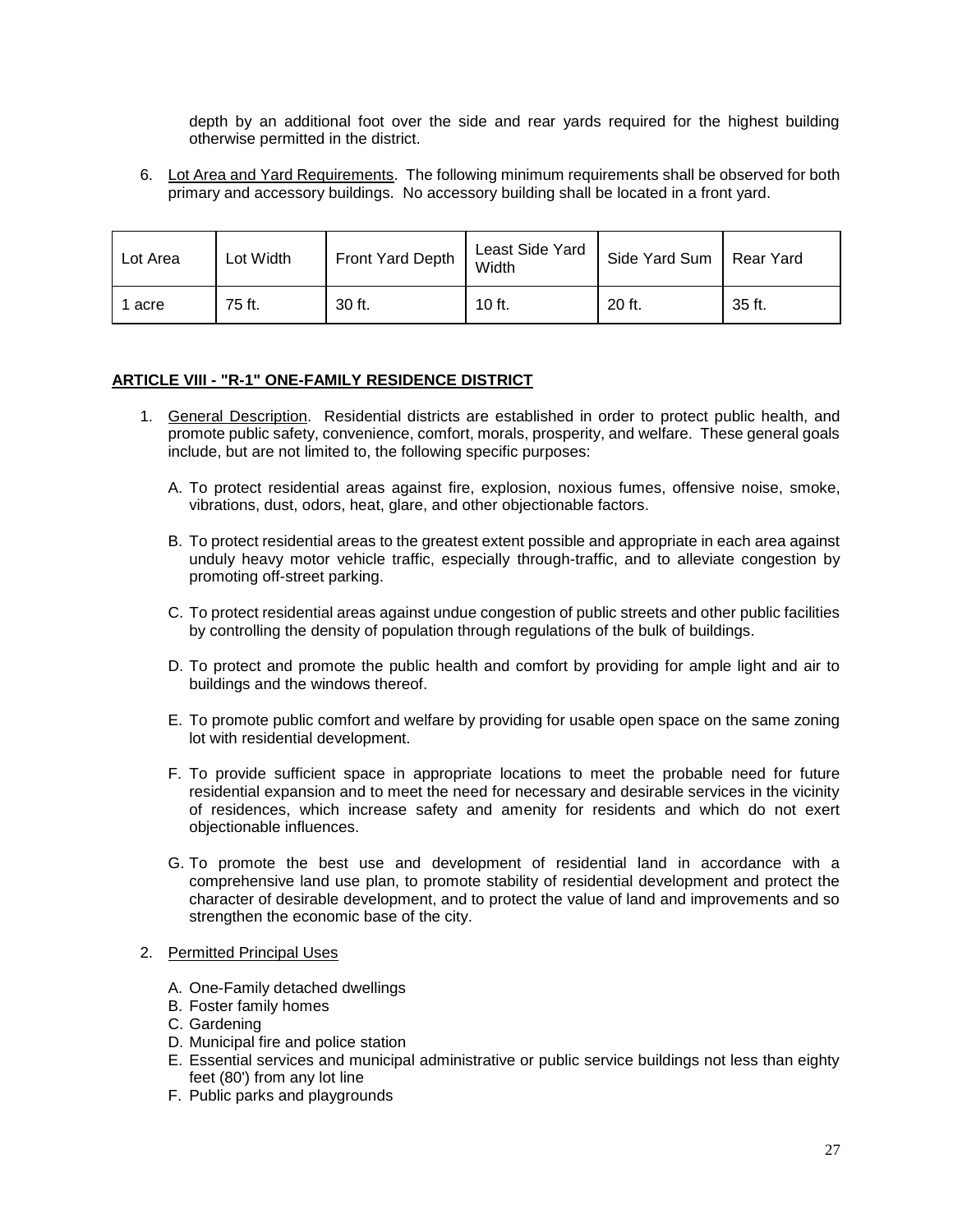- G. Existing railroad right-of-way, but not switching storage or freight yards of sidings
- H. Any other similar uses deemed to be consistent
- 3. Permitted Accessory Uses
	- A. Private garages or parking areas
	- B. Living quarters for persons employed on the premises
	- C. Private office of lawyer, architect, physician, dentist, or engineer within their own dwelling, provided such is not operated as the principal office.
	- D. Minor home occupations, as defined
	- E. Day care home licensed by the State of Illinois and with occupancy permit.
	- F. Other uses incidental to a permitted use
- 4. When Authorized by Board of Zoning Appeals
	- A. Community Center
	- B. Utility stations without service yards or storage
	- C. Outdoor recreational facilities such as golf courses, country clubs, and tennis courts
	- D. Public and parochial schools and churches not less than 20 feet from any lot in an "R" District
	- E. Off street parking facilities for permitted uses and/or uses permitted upon review of appropriate authority in this zoning district
	- F. Any other similar uses deemed to be consistent by the Board of Zoning Appeals
	- G. Major home occupations as defined
	- H. Cemetery
- 5. Height Regulations. No principal structure shall exceed 3 stories or thirty-five feet (35') in height. No accessory structure shall exceed one (1) story fifteen feet (15') in height, except as provided in Additional Requirements, Exceptions, and Modifications Section..
- 6. Lot Area and Yard Requirements. The following minimum requirements shall be observed.

| Number     | ∟ot Area  | ∟ot    | <b>Front Yard</b> | Least Side        | Side Yard | Rear Yard |
|------------|-----------|--------|-------------------|-------------------|-----------|-----------|
| of Stories | (sq. ft.) | Width  | Depth             | <b>Yard Width</b> | Sum Width | Depth     |
| 1 to $3$   | 500.'     | 75 ft. | 25 ft.            | 6 ft.             | 12 ft.    | 35 ft.    |

#### <span id="page-28-0"></span>**ARTICLE IX - "R-2" ONE-FAMILY RESIDENCE DISTRICT**

- 1 Permitted Principal Uses
	- A. Any permitted use in an "R-1" District
	- B. Any other similar uses deemed to be consistent by the appropriate authority
- 2 Permitted Accessory Uses
	- A. Any permitted accessory use in an "R-1" District
	- B. Other uses incidental to a permitted use
- 3 When Authorized by Board of Zoning Appeals
	- A. Any use authorized by appropriate authority in an "R-1" District
	- B. Dwelling groups
	- C. Any other similar uses deemed consistent by the Board of Zoning Appeals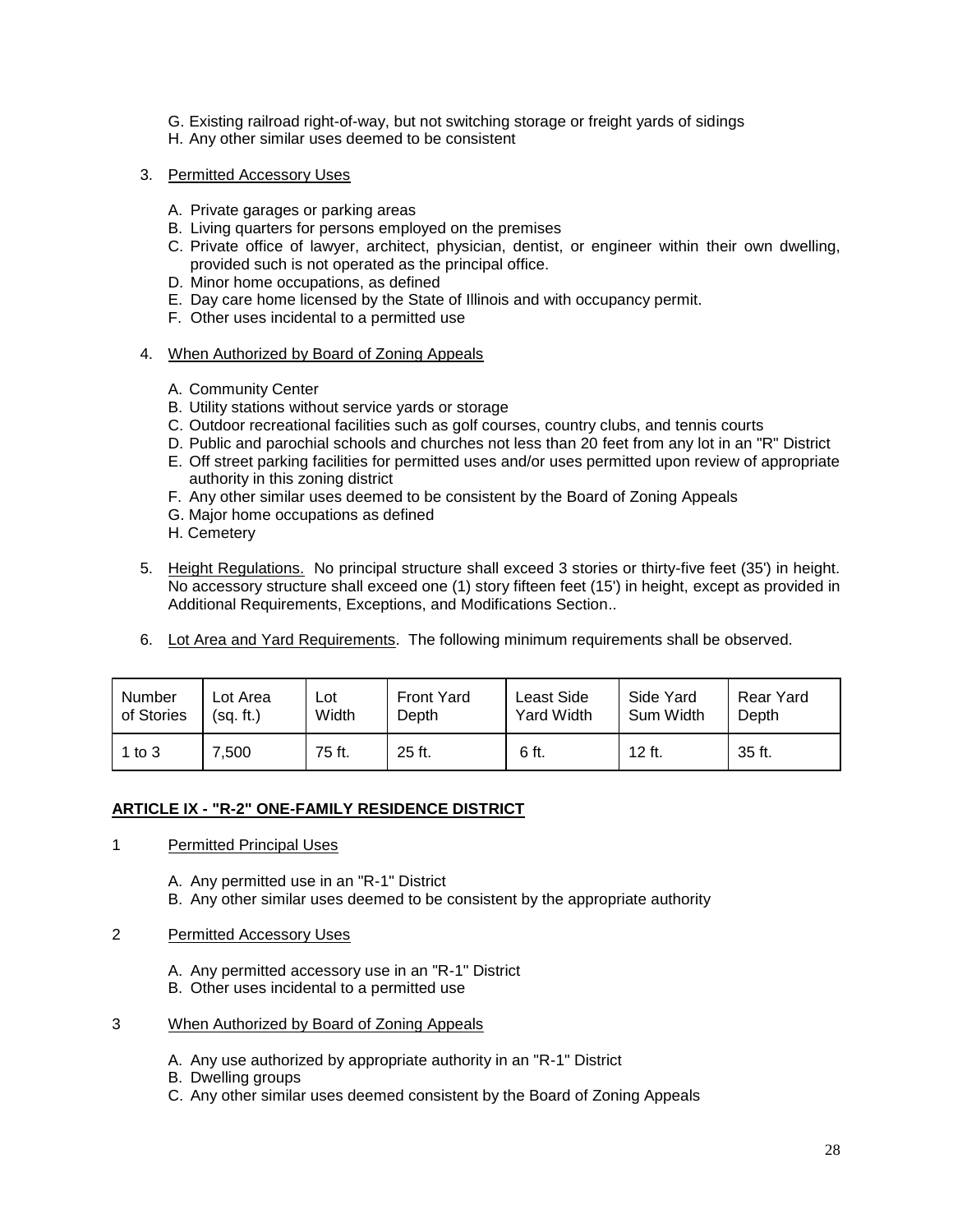- 4 Height Regulations. No principal structure shall exceed three (3) stories or thirty-five feet (35') in height. No accessory structure shall exceed one (1) story fifteen feet (15') in height, except as provided in Additional Requirements, Exceptions, and Modifications Section
- 5 Lot Area, Frontage, and Yard Requirements. The following minimum requirements shall be observed.

| Number of<br><b>Stories</b> | Lot Area<br>(sq. ft.) | Lot<br>Width | <b>Front Yard</b><br>Depth | Least Side<br><b>Yard Width</b> | Side Yard<br>Sum Width | <b>Rear Yard</b><br>Depth |
|-----------------------------|-----------------------|--------------|----------------------------|---------------------------------|------------------------|---------------------------|
| 1 to $1\frac{1}{2}$         | 6.000                 | 60 ft.       | $25$ ft.                   | 6 ft.                           | 15 ft.                 | 30 ft.                    |
| 2 to $2\frac{1}{2}$         | 6,000                 | 60 ft.       | 25 ft.                     | 8 ft.                           | 20 ft.                 | 30 ft.                    |

# <span id="page-29-0"></span>**ARTICLE X - "R-3" ONE AND TWO FAMILY RESIDENCE DISTRICT**

- 1 Permitted Principal Uses
	- A. All permitted uses in an "R-2" District
	- B. Two-family dwellings
	- C. Any other similar uses deemed to be consistent
- 2 Permitted Accessory Uses. Any permitted accessory use in an "R-2" District
- 3 When Authorized by Board of Zoning Appeals
	- A. Bed and breakfast inns
	- B. Boarding and lodging houses
	- C. Any other similar uses deemed to be consistent by the Board of Zoning Appeals
- 4 Height Regulations. No principal structure shall exceed three (3) stories or thirty-five feet (35') in height and no accessory structure shall exceed one (1) story, fifteen feet (15') in height, except as provided in Additional Requirements, Exceptions, and Modifications Section
- 5 Lot Area and Yard Requirements. The following minimum requirements shall be observed.

| Number of<br><b>Stories</b> | Lot Area<br>(sq. ft.)        | Lot Area per<br>Family<br>(sq. ft.) | Front<br>Lot<br>Width | Front<br>Yard<br>Depth | Least Side<br><b>Yard Width</b> | Side<br>Yard<br>Sum | Rear<br>Yard<br>Depth |
|-----------------------------|------------------------------|-------------------------------------|-----------------------|------------------------|---------------------------------|---------------------|-----------------------|
| 1 to $1\frac{1}{2}$         | 5,000-single<br>6,000-duplex | 3,000                               | 50 ft.                | 25 ft.                 | 6 ft.                           | $15$ ft.            | 30 ft.                |
| 2 to $2\frac{1}{2}$         | 5,000-single<br>6,000-duplex | 3,000                               | 50 ft.                | 25 ft.                 | 8 ft.                           | 20 ft.              | 30 ft.                |

#### <span id="page-29-1"></span>**ARTICLE XI - "R-4" ONE TO SIX FAMILY DWELLING DISTRICT**

1 Permitted Principal Uses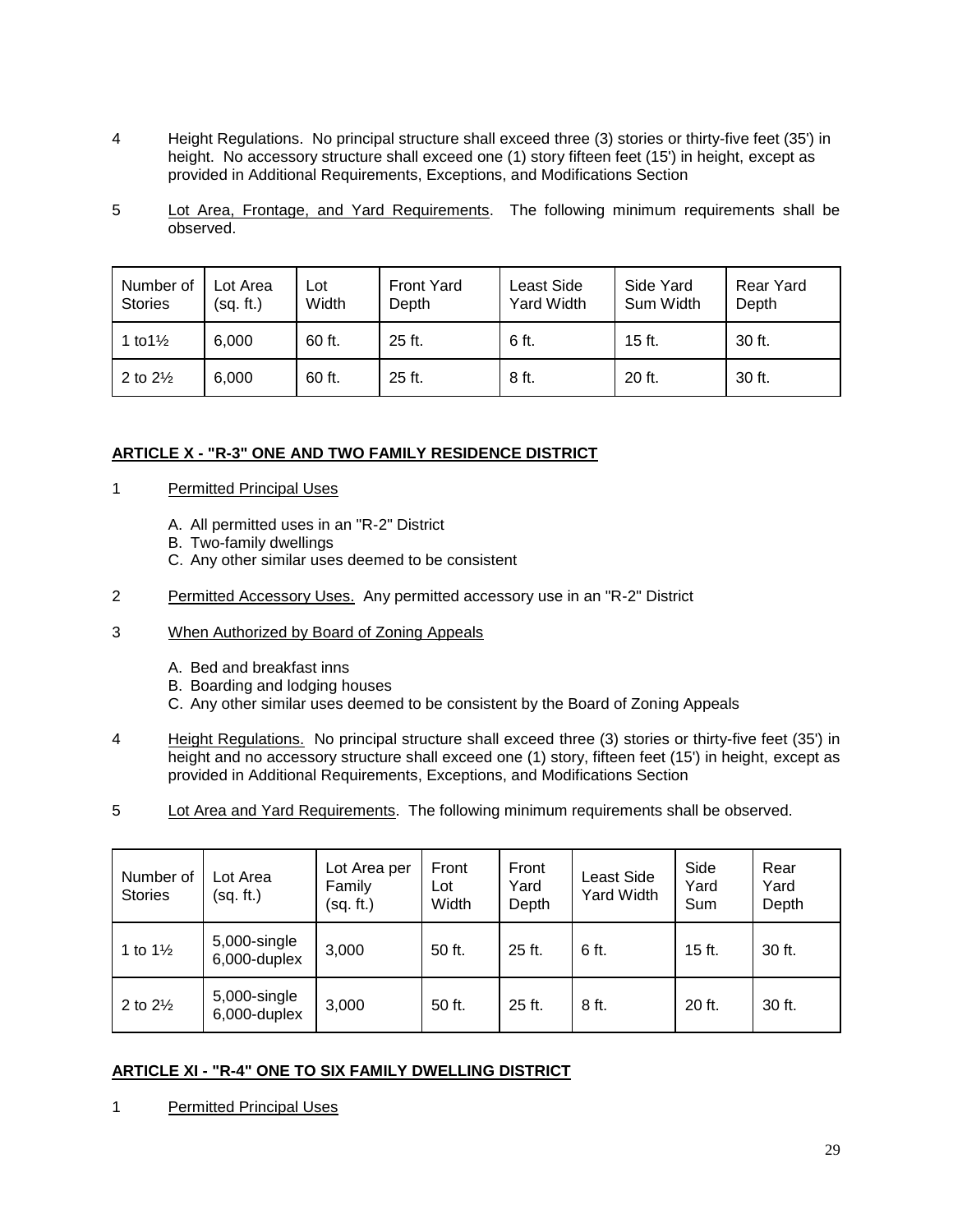- A. All permitted uses allowed in an "R-3" District
- B. Boarding and lodging houses
- C. Public and parochial schools and churches not less than 20 feet from any lot in an "R" District
- D. Any other similar uses deemed to be consistent

# 2 Permitted Accessory Uses

- A. All permitted accessory uses in an "R-3" District
- B. Other uses incidental to a permitted use
- 3 When Authorized by Board of Zoning Appeals
	- A. Care home, large residential at least one thousand feet (1,000') from an existing similar use
	- B. Any use authorized by appropriate authority in an "R-3" District
	- C. Nursing homes at least fifty feet (50') from any lot line
	- D. Halfway house/group home at least one thousand feet (1,000') from an existing similar use
	- E. Day care centers licensed by the State of Illinois
	- F. Private clubs, lodges, union halls
	- G. Parking lots accessory to use in an adjoining or less restrictive district when abutting or directly across an alley.
	- H. Any other similar uses deemed to be consistent by the Board of Zoning Appeals
- 4 Height Regulations. No principal structure shall exceed three (3) stories or thirty-five feet (35') in height, and no accessory structure shall exceed one (1) story fifteen feet (15') in height, except as provided in Additional Requirements, Exceptions, and Modifications Section
- 5 Lot Area and Yard Requirements. The following minimum requirements shall be observed along with bufferyard requirements as described in the Additional Requirements, Exceptions, and Modifications Section.

| Number<br>0f<br><b>Stories</b> | Minimum Lot<br>Area (sq. ft.) | Lot Area per<br>Family (sq.<br>ft.) | Front<br>Lot<br>Width | Front<br>Yard<br>Depth | Side<br>Yard<br>Width | Side<br>Yard<br>Sum | Rear Yard<br>Depth |
|--------------------------------|-------------------------------|-------------------------------------|-----------------------|------------------------|-----------------------|---------------------|--------------------|
| 1 to $1\frac{1}{2}$            | 5,000                         | 2,000                               | 50 ft.                | 25 ft.                 | 6 ft.                 | 15 ft.              | 30 ft.             |
| 2 to $2\frac{1}{2}$            | 5,000                         | 2,000                               | 50 ft.                | 25 ft.                 | 8 ft.                 | 20 ft.              | 30 ft.             |

# <span id="page-30-0"></span>**ARTICLE XII - "R-5" MULTIPLE FAMILY RESIDENCE DISTRICT**

- 1 Permitted Principal Uses
	- A. All permitted uses in an "R-4" District
	- B. Dwellings, multiple family
	- C. Any other similar uses deemed to be consistent
- 2 Permitted Accessory Uses
	- A. Any permitted accessory use in an "R-4" District
	- B. Other uses incidental to a permitted use

#### 3 When Authorized by Board of Zoning Appeals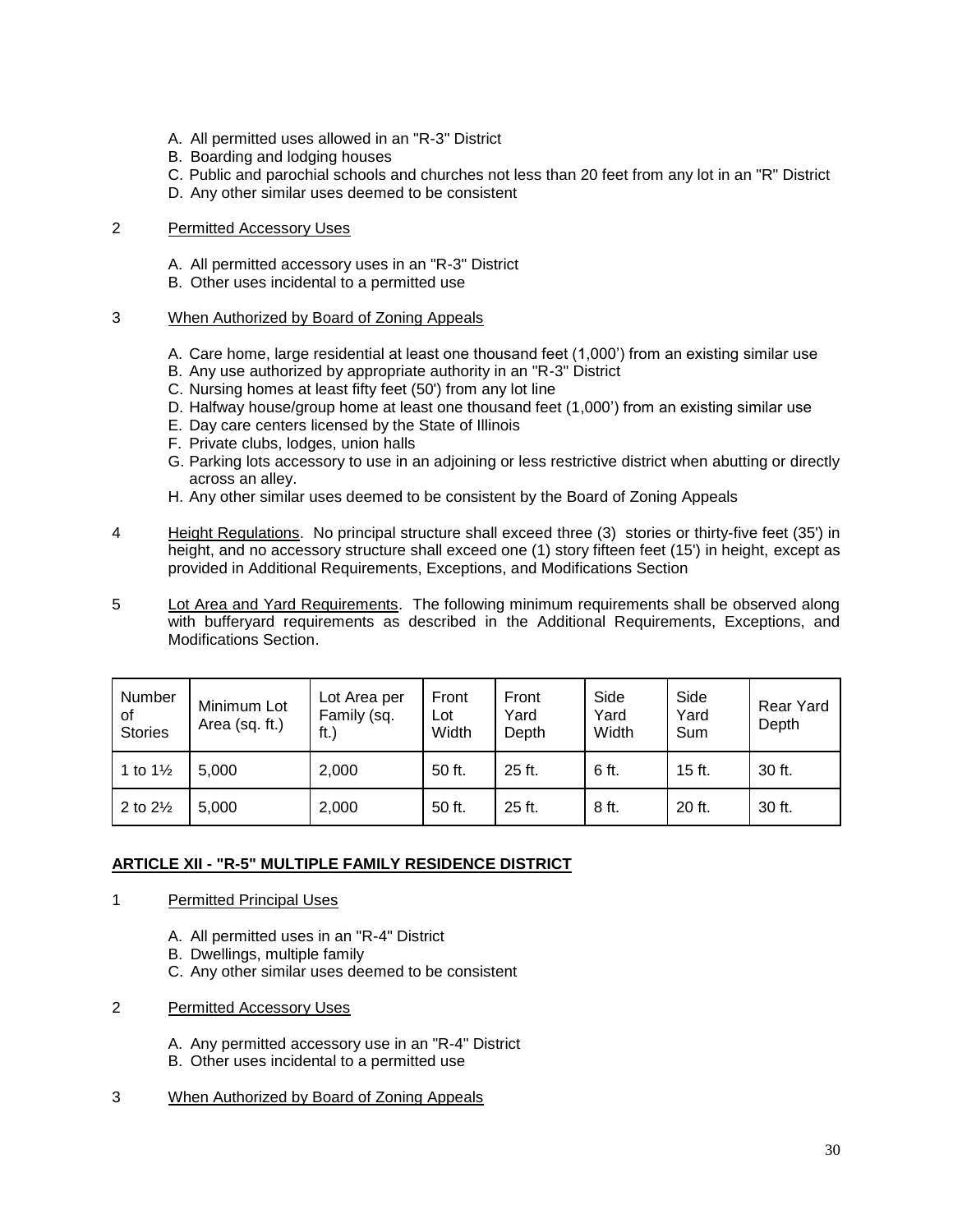- A. Any use authorized by appropriate authority in an "R-4" District
- B. Any other similar use deemed to be consistent by the Board of Zoning Appeals
- 4 Height Regulations. No principal structure shall exceed six (6) stories or seventy-five feet (75') in height at the required front, side and rear yard lines and no accessory building shall exceed one (1) story or fifteen feet (15') in height, except as provided in **Additional Requirements, Exceptions, and Modifications** Section.
- 5 Lot Area and Yard Requirements. The following minimum requirements shall be observed along with bufferyard requirements as described in the Additional Requirements, Exceptions, and Modifications Section.

| Number<br>οf<br><b>Stories</b> | <b>Minimum</b><br>Lot Area<br>(sq. ft.) | <b>Required Lot</b><br>Area per Family<br>for Multi-Family<br><b>Structures</b><br>(sq. ft.) | Front<br>Lot<br>Width | Front<br>Yard<br>Depth | Least<br>Side<br>Yard<br>Width | Side<br>Yard<br>Sum | Rear<br>Yard<br>Depth |
|--------------------------------|-----------------------------------------|----------------------------------------------------------------------------------------------|-----------------------|------------------------|--------------------------------|---------------------|-----------------------|
| 1                              | n.a.                                    | 2,000                                                                                        | 50 ft.                | 30 ft.                 | 6 ft.                          | $12$ ft.            | 30 ft.                |
| 2                              | n.a.                                    | 2,000                                                                                        | 50 ft.                | 30 ft.                 | 6 ft.                          | 15 ft.              | 30 ft.                |
| 3                              | n.a.                                    | 2,000                                                                                        | 50 ft.                | 30 ft.                 | 8 ft.                          | 20 ft.              | 35 ft.                |
| 4                              | n.a.                                    | 2,000                                                                                        | 50 ft.                | 30 ft.                 | 10 ft.                         | 25 ft.              | 40 ft.                |
| 5                              | n.a.                                    | 2,000                                                                                        | 50 ft.                | 30 ft.                 | $12$ ft.                       | 30 ft.              | 45 ft.                |
| 6                              | n.a.                                    | 2,000                                                                                        | 50 ft.                | 30 ft.                 | 14 ft.                         | 35 ft.              | 50 ft.                |

# <span id="page-31-0"></span>**ARTICLE XIII - "R-6" MULTI-FAMILY RESIDENCE DISTRICT**

# 1 Permitted Principal Uses

- A. Any permitted use in an "R-5" District
- B. Housing designed for the elderly
- C. Any other similar uses deemed to be consistent by the appropriate authority

# 2 Permitted Accessory Uses

- A. Any permitted accessory use in an "R-5" District
- B. Other uses incidental to a permitted use

#### 3 When Authorized by Board of Zoning Appeals

- A. Any use authorized by appropriate authority in an "R-5" District
- B. Any other similar use deemed to be consistent by the Board of Zoning Appeals
- 4 Height Regulations. No principal structure shall exceed twelve (12) stories or one hundred fifty feet (150') in height at the required front, side and rear yard lines, and no accessory building shall exceed one (1) story or fifteen feet (15') in height, except as provided in **Additional Requirements, Exceptions, and Modifications** Section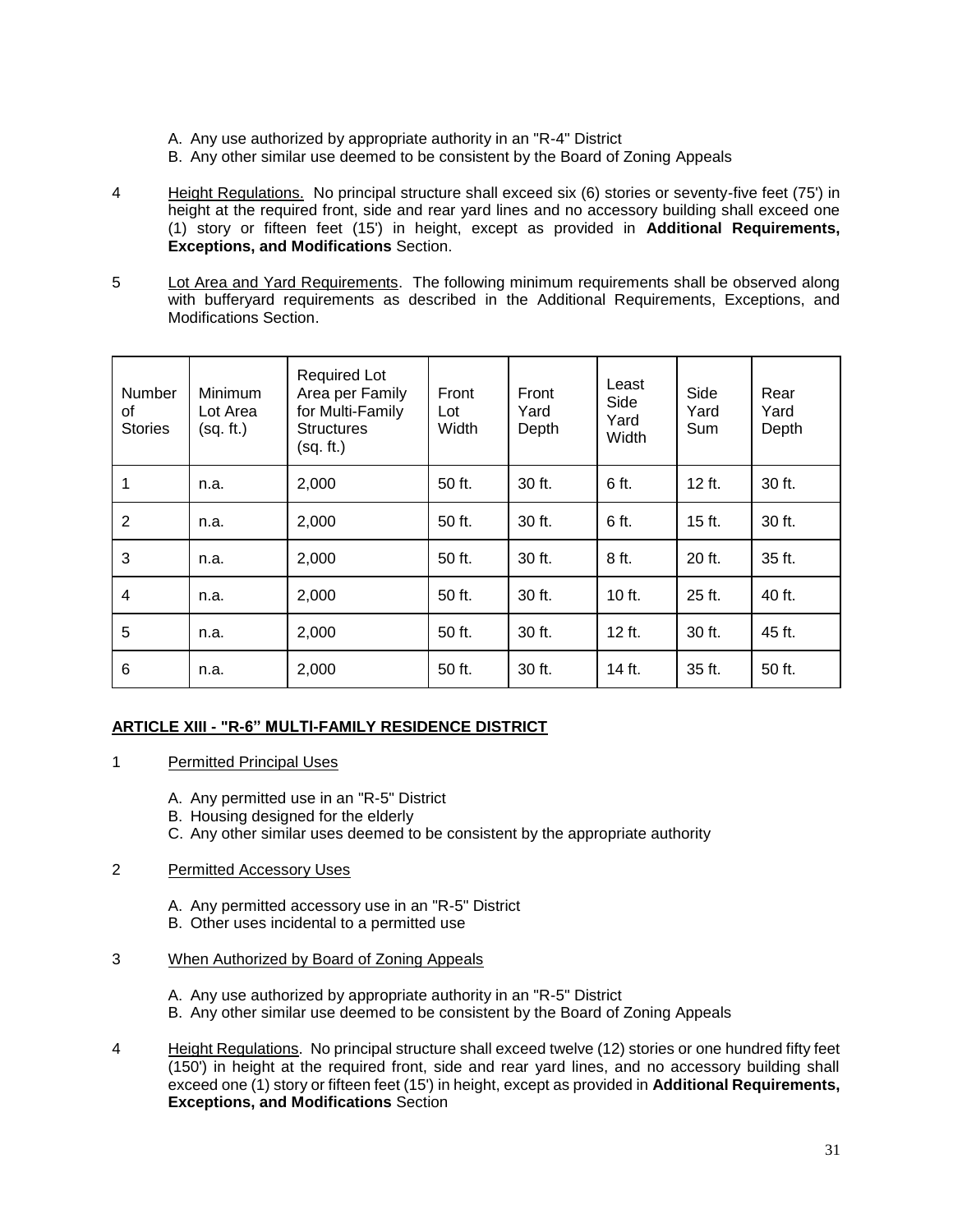5 Lot Area, Frontage, and Yard Requirements. The following minimum requirements shall be observed along with bufferyard requirements as described in the Additional Requirements, Exceptions, and Modifications Section.

| <b>Number</b><br>of Stories | Minimum<br>Lot Area<br>(sq. ft.) | <b>Required Lot</b><br>Area per Family<br>for Multi-Family<br><b>Structures</b><br>(sq. ft.) | <b>Front Lot</b><br>Width | Front<br>Yard<br>Depth | Least<br>Side<br>Yard<br>Width | Side<br>Yard<br>Sum | Rear<br>Yard<br>Depth |
|-----------------------------|----------------------------------|----------------------------------------------------------------------------------------------|---------------------------|------------------------|--------------------------------|---------------------|-----------------------|
| 1                           | n.a.                             | 2,000                                                                                        | 50 ft.                    | 30 ft.                 | 6 ft.                          | 12 ft.              | 30 ft.                |
| $\overline{2}$              | n.a.                             | 2,000                                                                                        | 52 ft.                    | 33 ft.                 | 6 ft.                          | 12 ft.              | 30 ft.                |
| 3                           | n.a.                             | 2,000                                                                                        | 55 ft.                    | 30 ft.                 | 8 ft.                          | 16 ft.              | 35 ft.                |
| 4                           | n.a.                             | 2,000                                                                                        | 65 ft.                    | 30 ft.                 | 10 ft.                         | 22 ft.              | 40 ft.                |
| 5                           | n.a.                             | 2,000                                                                                        | 75 ft.                    | 30 ft.                 | 12 ft.                         | 27 ft.              | 45 ft.                |
| 6                           | n.a.                             | 2,000                                                                                        | 85 ft.                    | 30 ft.                 | 14 ft.                         | 33 ft.              | 50 ft.                |
| 7                           | n.a.                             | 2,000                                                                                        | 95 ft.                    | 30 ft.                 | 18 ft.                         | 42 ft.              | 55 ft.                |
| 8                           | n.a.                             | 2,000                                                                                        | 105 ft.                   | 30 ft.                 | 22 ft.                         | 51 ft.              | 60 ft.                |
| 9                           | n.a.                             | 2,000                                                                                        | 115 ft.                   | 30 ft.                 | 26 ft.                         | 60 ft.              | 65 ft.                |
| 10                          | n.a.                             | 2,000                                                                                        | 125 ft.                   | 30 ft.                 | 30 ft.                         | 69 ft.              | 70 ft.                |
| 11                          | n.a.                             | 2,000                                                                                        | 135 ft.                   | 30 ft.                 | 34 ft.                         | 78 ft.              | 75 ft.                |
| 12                          | n.a.                             | 2,000                                                                                        | 150 ft.                   | 30 ft.                 | 38 ft.                         | 87 ft.              | 80 ft.                |

# <span id="page-32-0"></span>**ARTICLE XIV - "R-7" MOBILE HOME/MANUFACTURED HOUSING DISTRICT**

- 1 Permitted Principal Uses
	- A. Foster family homes
	- B. Unrelated group family uses
	- C. Mobile home parks
	- D. Any other similar uses deemed to be consistent

# <span id="page-32-1"></span>**ARTICLE XV - "O" NEIGHBORHOOD OFFICE DISTRICT**

- 1 General Description. The office (O-1) district set forth herein is established to promote public welfare, convenience, comfort, and orderly growth of the community. These objectives include, but are not limited to the following:
	- A. To provide means of transitional use of land between commercial and residential uses.
	- B. To promote, enhance, and conserve quality of the manmade environment.
	- C. To protect the worth of property.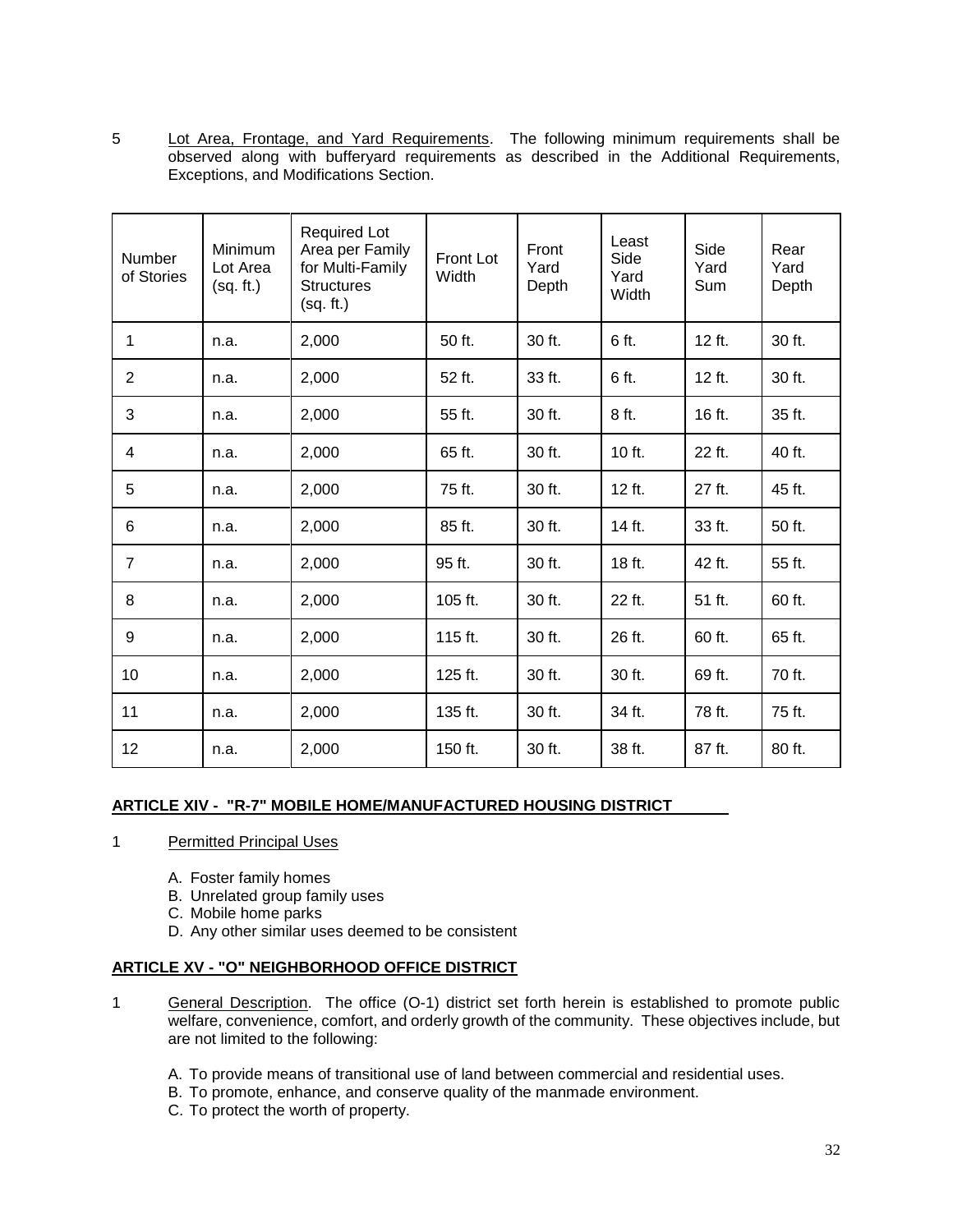- D. To promote the most desirable use of land.
- E. To provide an appropriate district for functions separate from those dealing in sales, repair, recreation, storage, processing, assembly, lodging, and eating.
- F. To separate those functions which are obtrusive, quiet, do not generate large quantities of waste, noise, odor or traffic, use heavy machinery, require docking facilities or separate service entrances and which do not make use of large illuminated displays or signs, from those which do.
- G. To provide a district of less intense use and to encourage lower density use and retention of open space.
- H. To make use of areas which are not appropriate for other uses.
- I. To control the growth of other districts.
- J. To make less valuable land available for use other than residential.

# 2 Permitted Principal Uses

A. Church

- B. Community service offices
- C. Consultant offices
- D. Offices providing clerical administration
- E. Professional offices
- F. Schools and facilities for academic instruction
- G. Any other similar uses deemed to be consistent
- 3 Permitted Accessory Uses. Accessory uses incidental to a permitted principal use other than a permanent residence.

# 4 When Authorized by Board of Zoning Appeals

- A. Any use or structure permitted and as regulated in the R1 or R2 section of this title, except as hereinafter modified, except that all dwelling shall be located above the ground floor.
- B. Any other similar uses deemed to be consistent by the Board of Zoning Appeals
- 5 Height Regulations. No principal structure shall exceed three (3) stories or thirty-five feet (35') in height, and no accessory structure shall exceed one (1) story or fifteen feet (15') in height, except as provided in Additional Requirements, Exceptions, and Modifications Section.

#### 6 Lot Area and Yard Requirements

The following minimum requirements shall be observed for both primary and accessory building along with bufferyard requirements as described in Additional Requirements, Exceptions, and Modifications Section. No accessory building shall be located in a front yard.

| Number of<br><b>Stories</b> | Lot Area<br>(sq. ft.)                                          | Lot Width | <b>Front Yard</b><br>Depth                                                                                            | Side<br>Yard<br>Width                          | Side Yard<br>Sum Width                                                              | Rear Yard<br>Depth |
|-----------------------------|----------------------------------------------------------------|-----------|-----------------------------------------------------------------------------------------------------------------------|------------------------------------------------|-------------------------------------------------------------------------------------|--------------------|
| <b>All Stories</b>          | 10,000 duplex<br>(E Moline requires<br>5,000 sq ft per family) | 50ft.     | 25ft.<br>or<br>same as adj. R<br><b>District</b><br>(all R districts<br>have front yard<br>depth of at<br>least 25ft) | 5ft or<br>same as<br>adj. R<br><b>District</b> | None or same<br>as adj. R District<br>10ft.<br>or same as adj.<br><b>R</b> District | 35ft               |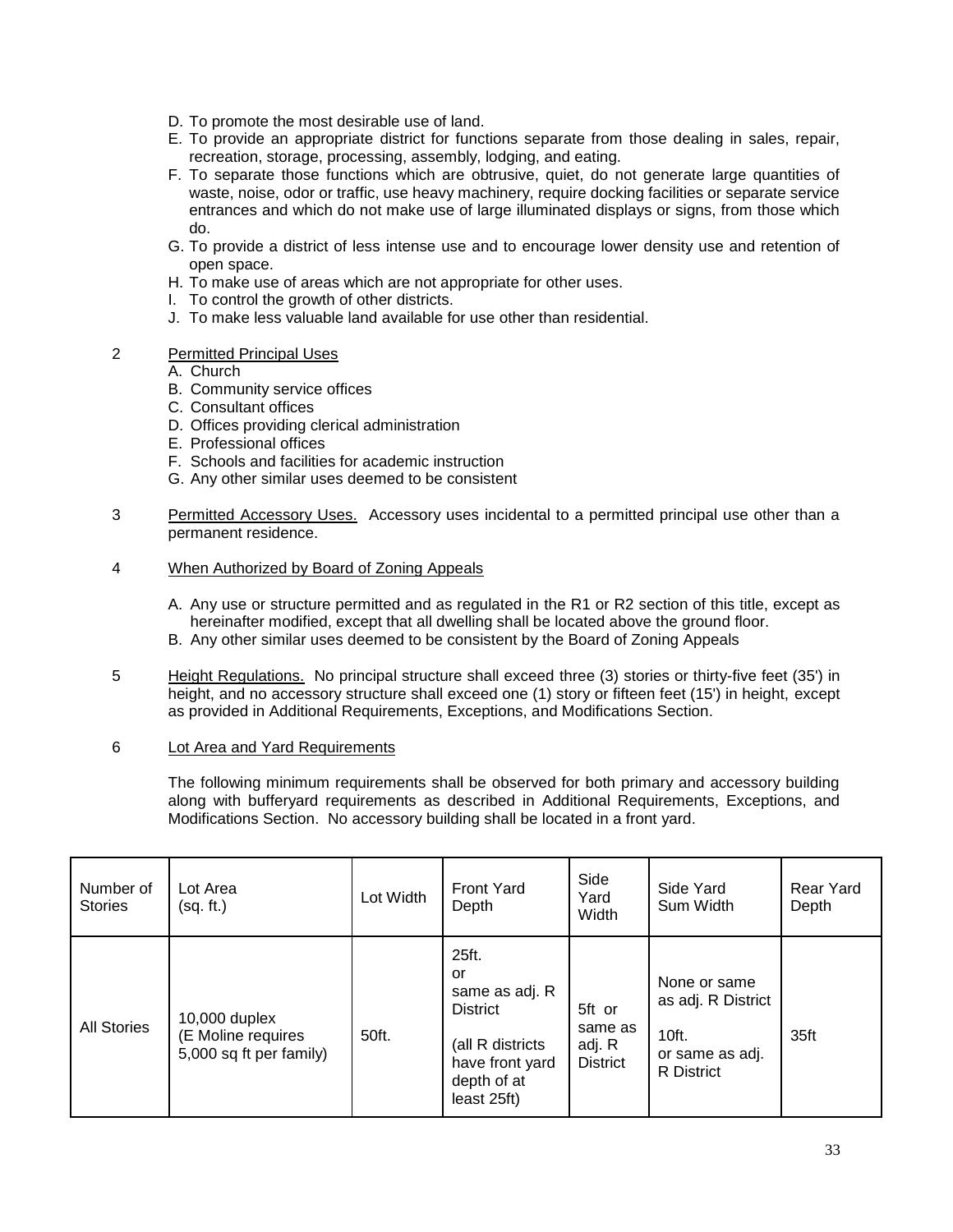# <span id="page-34-0"></span>**ARTICLE XVI – "B1" NEIGHBORHOOD BUSINESS DISTRICTS**

- 1. GENERAL DESCRIPTION: The Neighborhood Business District is intended to permit the development of retail sales and personal services required to meet the day-to-day needs of a fully developed neighborhood. Stores, businesses and offices in this zone should be convenient and useful to the majority of the neighborhood residents.
- 2. PERMITTED PRINCIPAL USES:
	- A. Antique or custom furniture shop with incidental upholstery
	- B. Appliance store
	- C. Art Gallery
	- D. Bakery with baking limited to goods for retail sales on the premises
	- E. Bank or other financial enterprise (without drive-through)
	- F. Barber or beauty shop
	- G. Bicycle sales and service
	- H. Book or stationery store
	- I. Business or professional office
	- J. Cafe or restaurant
	- K. Camera or photographic supply shop
	- L. Candy or ice cream store
	- M. Catering within a building
	- N. Consignment shop
	- O. Costume rental
	- P. Day care center meeting state and local permits with fenced play area
	- Q. Dress-making or millinery
	- R. Delicatessen
	- S. Drugstore
	- T. Dwelling, above ground floor
	- U. Fabric shop
	- V. Floor covering store
	- W. Florist shop
	- X. Furniture store including incidental upholstering
	- Y. Gift shop
	- Z. Grocery store
	- AA. Hardware or paint store
	- BB. Health/recreational and physical training club
	- CC.Hobby shop
	- DD.Interior decorating shop including upholstery and drape making
	- EE. Jewelry store
	- FF. Locksmith
	- GG. Public parks
	- HH.Picture-making shop
	- II. Private clinics for human care
	- JJ. Restaurant, not drive-in or drive-thru
	- KK. Shoe store
	- LL. Travel agent office
	- MM. Variety store
	- NN.Women's ready to wear shop
	- 3. PERMITTED ACCESSORY USES: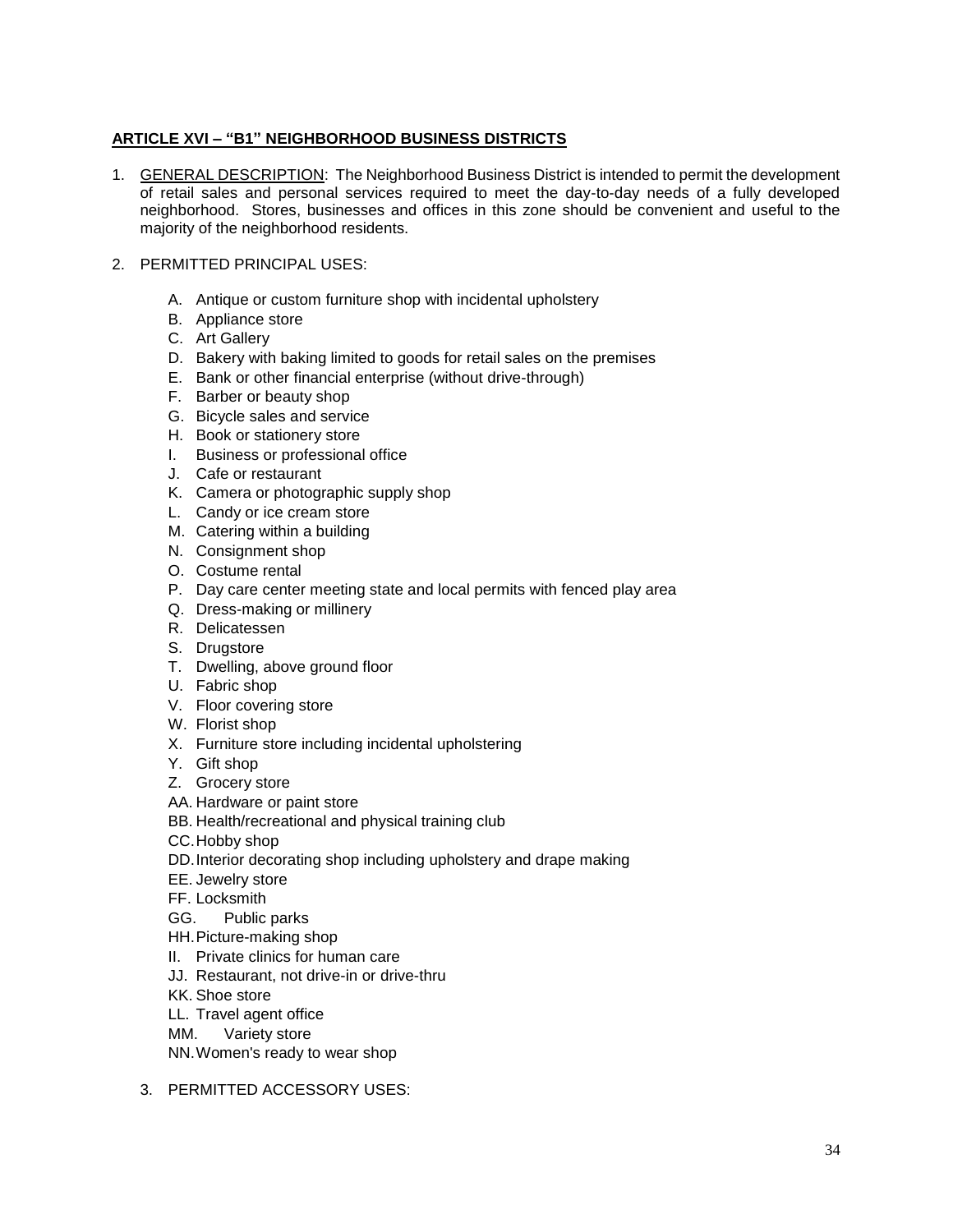- A. Other accessory uses customarily incidental to a permitted principal use, including signs as regulated by City Ordinance and State statutes, whichever is more restrictive.
- 4. WHEN AUTHORIZED BY BOARD OF ZONING APPEALS:
	- A. Dwellings
	- B. Public parking lot, public parking garage, customer and other accessory parking area, subject to applicable provisions in this title.
	- C. Self-service laundry
- 5. HEIGHT REGULATIONS:
	- A. No structure shall exceed three (3) stories or forty five feet (45') in height, except as provided the applicable provisions of this title.
- 6. YARD REQUIREMENTS:

The following minimum requirements shall be observed, subject to the additional requirements, exceptions and modifications in the applicable provisions of this title:

| Minimum    | Minimum Side Yard Widths               | Minimum Rear Yard Depth                     | Other       |
|------------|----------------------------------------|---------------------------------------------|-------------|
| Front Yard |                                        |                                             |             |
| Depth      |                                        |                                             |             |
| None       | None, except where adjoining an R      | 10' except where adjoining an R             | Performance |
|            | District, then same as the least width | District, the same as R Districts. No rear  | Standards   |
|            | required in that R District.           | depth requirement will be<br>vard           |             |
|            |                                        | necessary where there is an existing        |             |
|            |                                        | alley at the rear of the lot or an alley is |             |
|            |                                        | to be constructed providing said            |             |
|            |                                        | existing alley together with any addition   |             |
|            |                                        | thereto, or any newly constructed alley     |             |
|            |                                        | will have a width of not less than 22'.     |             |

- 7. PROHIBITED USES:
	- A. Boarding and lodging houses
	- B. Major Auto Repair, Auto salvage and wrecking operations, and industrial metal and waste salvage operations and junkyards.
	- C. Outdoor Storage

# <span id="page-35-0"></span>**ARTICLE XVII – "B2" MEDIUM-DENSITY BUSINESS DISTRICTS**

- 1. GENERAL DESCRIPTION: The B2 Business District is intended to provide for a more intensive variety of retail goods and services compared to the B1 District.
- 2. PERMITTED PRINCIPAL USES: Any use or structure permitted and as regulated in the B1 District, of this Title, except as hereinafter modified.
	- A. Bank (drive-through)
	- B. Bar
	- C. Bus terminal
	- D. Business or trade school
	- E. Ceramic manufacturing (for sale on premises)
	- F. Commercial parking lot
	- G. Church
	- H. Custom Rental
	- I. Drapery manufacturing (for sale on premises)
	- J. Dry cleaning shop
	- K. Department store
	- L. Employment Agency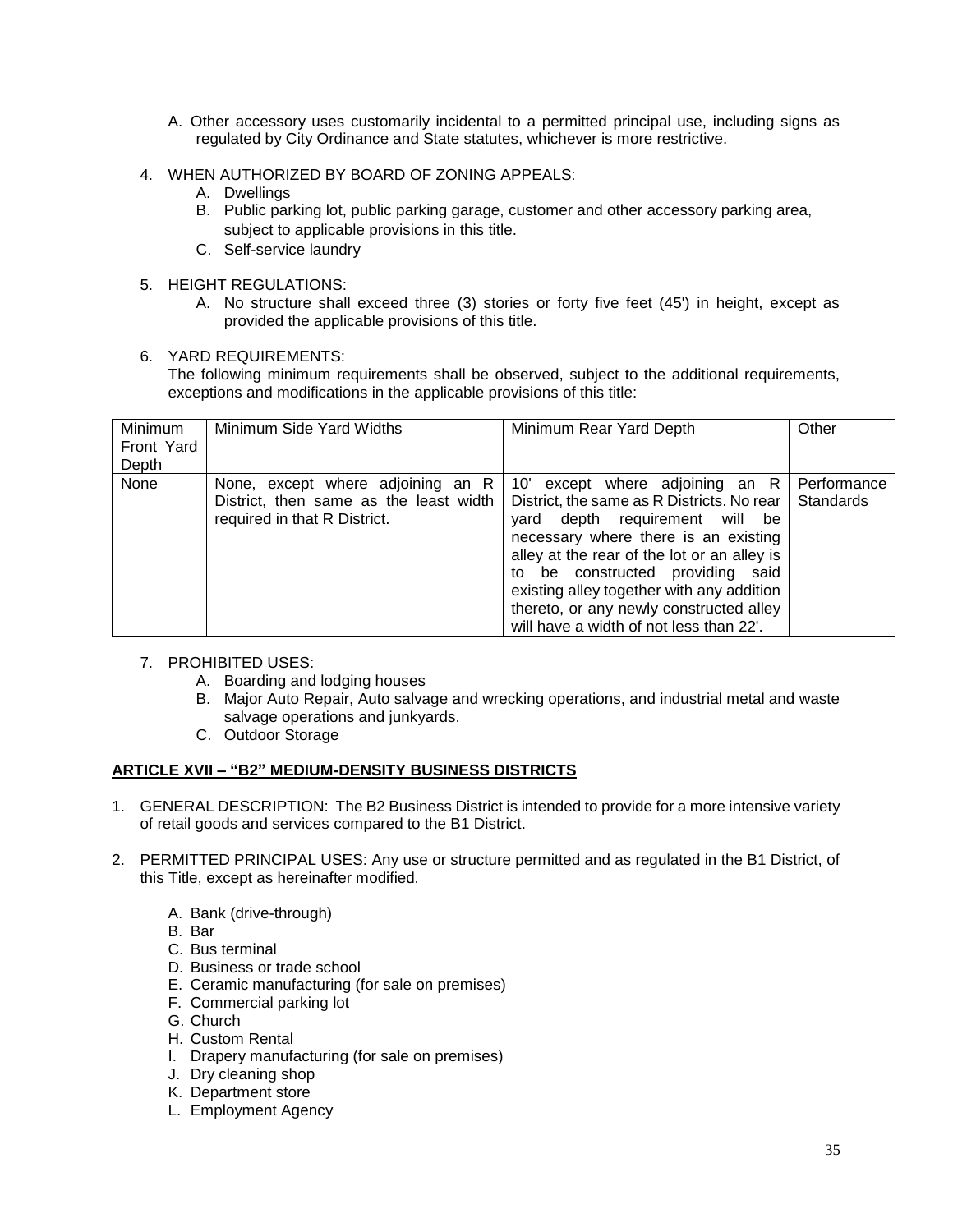- M. Greenhouses with no outdoor storage
- N. Funeral Home
- O. Furniture upholstering shop only when operated in conjunction with a retail business on the premises.
- P. Hotel

.

- Q. Meat Market
- R. Meeting hall, club and fraternal organization
- S. Microbrewery
- T. Motor fuel stations subject to the conditions stipulated in General Provisions Section of this Title.
- U. Mirror and glazing shop, glass cutting
- V. Medical & dental laboratories
- W. Motel
- X. Music and dancing studio.
- Y. Nursing home
- Z. Pawn shop
- AA. Pet shops
- BB. Plumbing, electrical, heating, and air conditioning supply stores or show rooms without outdoor sales or storage of materials and without repairs or fabrication
- CC.Public parking lot, public parking garage, customer and other accessory parking area, subject to applicable provisions in this title.
- DD.Printing, blue-printing, publishing, engraving or lithographing shop
- EE. Radio, television and CATV stations, not transmitting towers, subject to applicable provisions in this title.
- FF. Restaurant (drive-through)
- GG. Self-Service Laundry
- HH.Theater
- II. Veterinarian Clinics (without indoor or outdoor kennels)
- JJ.Any other use determined by the Board of Zoning Appeals to be of the same general character as the foregoing permitted uses.
- 3. PERMITTED ACCESSORY USES:
	- A. B-1 Neighborhood Business District accessory uses.
	- B. Other accessory uses customarily incidental to a B-2 permitted principal use, including signs as regulated by City Ordinance and State statutes, whichever is more restrictive.
	- C. Assembly of small electrical appliances, instruments, small computers and other electronic devices.
- 4. WHEN AUTHORIZED BY THE BOARD OF ZONING APPEALS:
	- A. Any use permitted on review in a B-1 District,
	- B. Dance hall, bar or cocktail lounge, nightclub and similar enterprises. Transmission and receiving equipment for radio, television, cable, and telephone.
	- C. Any other similar uses deemed to be consistent by the Board of Zoning Appeals

## 5. LOT REQUIREMENTS:

The following minimum requirements shall be observed, subject to the Additional Requirements, Exceptions and Modifications Sections of this Title.

| Min Lot Area | Min<br>Lot Area<br>Per<br>Lot | Min<br>Yard | Minimum<br>Rear | Min<br>Front  | Min<br>Side<br>Yard<br>Widths | Other |
|--------------|-------------------------------|-------------|-----------------|---------------|-------------------------------|-------|
|              | Family                        | Width       | Yard<br>Depth   | Yard<br>Depth |                               |       |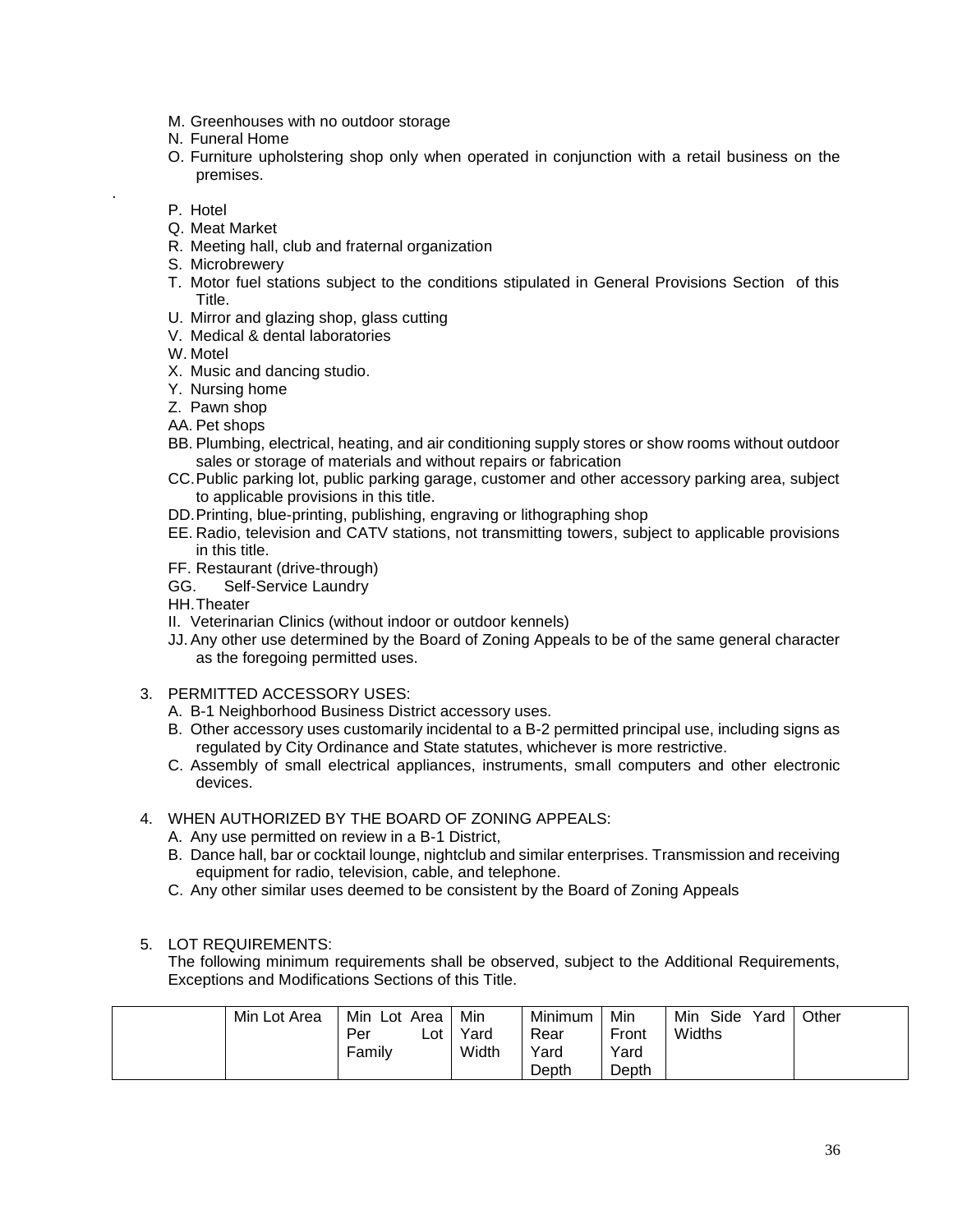| Other<br>Permitted<br>Uses | None | None | 50' | 10'<br>except<br>where<br>adjoining<br>R<br>an<br>District, | 30' | None,<br>except<br>where adjoining<br>District,<br>- R<br>an<br>then same as<br>the least width<br>required in that | Performance<br>Standards |
|----------------------------|------|------|-----|-------------------------------------------------------------|-----|---------------------------------------------------------------------------------------------------------------------|--------------------------|
|                            |      |      |     | then                                                        |     | District.                                                                                                           |                          |
|                            |      |      |     | same as                                                     |     |                                                                                                                     |                          |
|                            |      |      |     | R                                                           |     |                                                                                                                     |                          |
|                            |      |      |     | Districts.                                                  |     |                                                                                                                     |                          |

- 6. PROHIBITED USES:
	- A. Major Auto Repair, Auto salvage and wrecking operations, and industrial metal and waste salvage operations and junkyards.
	- B. Outdoor Storage

#### **ARTICLE XVIII – "B3" GENERAL BUSINESS DISTRICTS**

- 1. GENERAL DESCRIPTION: The General Business District is intended to be a diverse and intensive business, office, service and entertainment area. This District is one of high traffic generation and is thus located where there can be a concentration of a variety of commercial activities.
- 2. PERMITTED PRINCIPAL USES:
	- A. Any use or structure permitted and as regulated in the B2 District of this Title, except as hereinafter modified.
	- B. Tourist homes.
	- C. Wholesale businesses.
	- D. Animal hospitals, veterinary clinics with kennels (both indoor and outdoor), provided that buildings or enclosures in which animals are kept shall be at least one hundred feet (100') from any lot in any R District.
	- E. Commercial baseball field, bath house or boat house, golf driving range, skating rink, swimming pool or similar open air recreational uses and facilities, but not within two hundred (200') of any R District.

The following uses provided no part of a building where any activity is conducted shall have any openings other than stationary windows or required fire exits within one hundred feet (100') of any R District:

- F. Auto accessory stores with indoor storage
- G. Bottling of soft drinks or milk, or distribution stations.
- H. Bowling alley, pool hall or billiard parlor, and similar enterprises.
- I. Carpenter shop, , sign painting shop, and similar establishments.

Any other use that is determined by the Board of Zoning Appeals to be of the same general character as the foregoing permitted uses, but not including any use which may become noxious or offensive in a B3 District.

- 3. PERMITTED ACCESSORY USES:
	- A. B2 Business District accessory uses.
	- B. Other accessory uses customarily incidental to a B-3 permitted principal use, including signs as regulated by City Ordinance and State statutes, whichever is more restrictive.
- 4. WHEN AUTHORIZED BY THE BOARD OF ZONING APPEALS:
	- A. Any use permitted on review in a B-2 District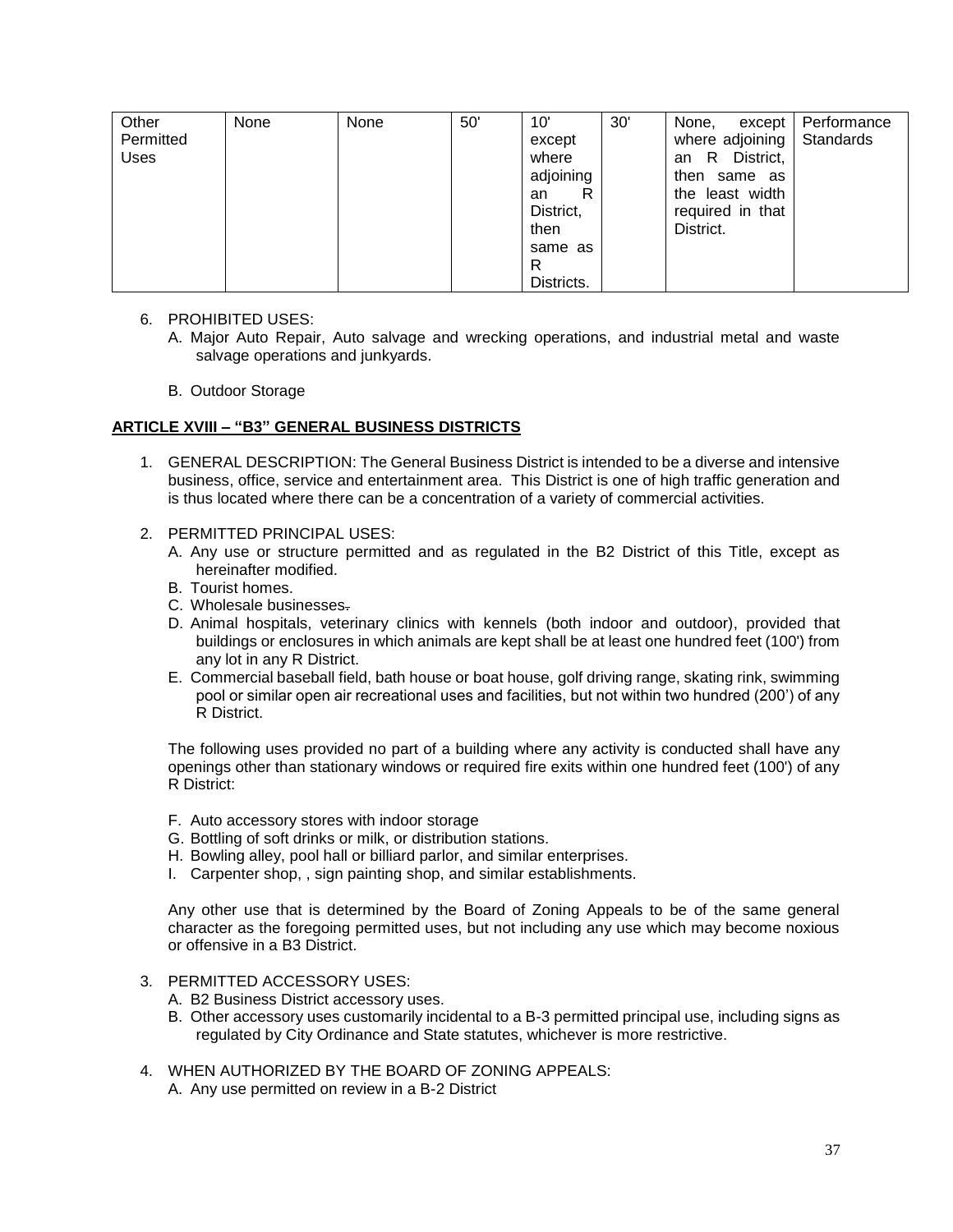- B. Automobile display, hire, sales, including sales lot at least one hundred feet (100') from residentially zoned private property
- C. Auto repair, minor, when outdoor operations are enclosed by a solid 8 foot (8') fence
- D. Commercial Equipment Storage Facility (Large Storage Units, Recreational Vehicle Storage, Mobile Agricultural Vehicle or Equipment Storage) with structures at least one hundred feet (100') from residentially zoned private property
- E. Any other similar uses deemed to be consistent by the Board of Zoning Appeals

# 5. LOT REQUIREMENTS:

The following minimum requirements shall be observed, subject to the additional requirements, exceptions and modifications Section

|                                   | Min Lot<br>Area | Min Lot<br>Area<br>Per<br>Family | Min<br>Lot<br>Width | Min<br>Front<br>Yard<br>Depth | Min Side Yard Width                                                                                                                             | Min Rear Yard Depth                                   | Other                    |
|-----------------------------------|-----------------|----------------------------------|---------------------|-------------------------------|-------------------------------------------------------------------------------------------------------------------------------------------------|-------------------------------------------------------|--------------------------|
| Other<br>Permitted<br><b>Uses</b> | None            | None                             | 50'                 | None                          | None.<br>except<br>adjoining an R District   adjoining<br>then same as the least   District, then same<br>required in that R<br><b>District</b> | 10'<br>where  <br>except<br>R.<br>an<br>as R District | Performance<br>Standards |

## 6. PROHIBITED USES:

- A.Major Auto Repair, Auto salvage and wrecking operations, and industrial metal and waste salvage operations and junkyards.
- B.

Outdoor Storage

## **ARTICLE XIX – "B-4" HIGHWAY/INTENSIVE BUSINESS DISTRICT**

- 1. Permitted Principal Uses
	- A. Any use permitted in a B-3 District, but not dwellings
	- B. Auto repair, major, with building(s) and outdoor storage at least one hundred feet (100') from residentially zoned private property
	- C. Truck, trailer, travel trailer, and garden implement establishments for display, hire, sales, including sales lot at least one hundred feet (100') from residentially zoned private property
	- D. Agricultural implement sales and services with building(s) and outdoor storage at least one hundred feet (100') from residentially zoned private property
	- E. Boat sales with building(s) and outdoor storage at least one hundred feet (100') from residentially zoned private property
	- F. Building material sales yards, if enclosed on all sides by an eight foot (8') high fence and at least one hundred feet (100') from residentially zoned private property
	- G. Car wash
	- H. Contractors offices and shops within building
	- I. Feed and seed store, wholesale
	- J. Greenhouses (with outside storage)
	- K. Any other similar uses deemed to be consistent.

#### 2. Permitted Accessory Uses

A. B-3 General Business District accessory uses.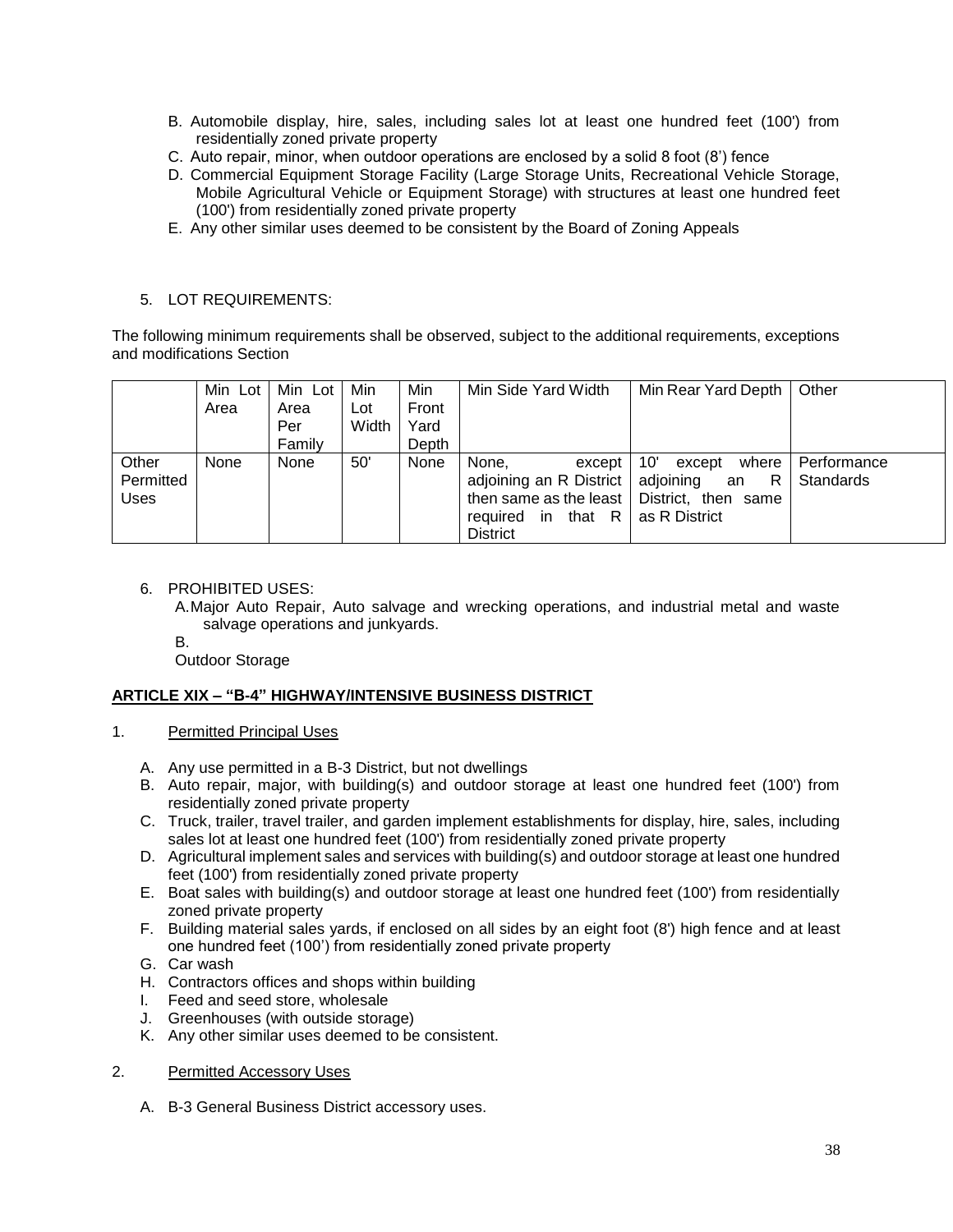- B. Other accessory uses customarily incidental to a B-4 permitted principal use, including signs as regulated by City Ordinance and State statutes, whichever is more restrictive.
- 3. When Authorized by the Board of Zoning Appeals
	- A. Any uses permitted on review in a B-3 District
	- B. Auditorium
	- C. Mini-warehousing with structures at least one hundred feet (100') from residentially zoned private property
	- D. Commercial Equipment Storage Facility (Large Storage Units, Recreational Vehicle Storage, Mobile Agricultural Vehicle or Equipment Storage) with structures at least one hundred feet (100') from residentially zoned private property

#### 5. Lot Area and Yard Requirements.

The following minimum requirements shall be observed for both primary and accessory building along with bufferyard requirements subject to the Additional Requirements, Exceptions and Modifications Sections of this Title. No accessory building shall be located in a front yard.

| Height | <b>Front Yard</b> | Side Yard        | <b>Rear Yard</b> | Other              |
|--------|-------------------|------------------|------------------|--------------------|
| 45 ft. | 20 ft. or same as | None except same | 10 ft. or same   | In accordance with |
|        | adjacent R        | as adjacent R    | as adjacent R    | Performance        |
|        | <b>District</b>   | <b>District</b>  | <b>District</b>  | Standards          |

## **ARTICLE XIX – "I1" LIGHT INDUSTRIAL DISTRICT**

- 1. GENERAL DESCRIPTION: The Light Industrial District is intended to provide for the development of most types of industry with regulations designed to protect adjacent properties.
- 2: PERMITTED PRINCIPAL USES:
	- A. Any use or structure permitted outright or when authorized by the Board of Zoning Appeals in the B3 and B4 Districts, but not in the B1 or B2 District, except as hereinafter modified.

The following uses if located not less than one hundred feet (100') from any R District provided that any such operations are enclosed by fence not less than six feet (6') in height:

- B. Builder's or contractor's plant or storage yard.
- C. Building material sales and storage yard, including concrete mixing.
- D. Lumber yard, including millwork.
- E. Open yard for storage and sale of feed or fuel.

The following uses provided not part of a building occupied by such uses shall have any openings other than stationary windows or required fire exits within one hundred feet (100') of any R District:

- F. Laboratory: Experimental, film or testing.
- G. Automobile repair, major.
- H. Blacksmith, welding or other metalworking or machine shop.
- I. Machine repair.
- J. Machinery manufacturing.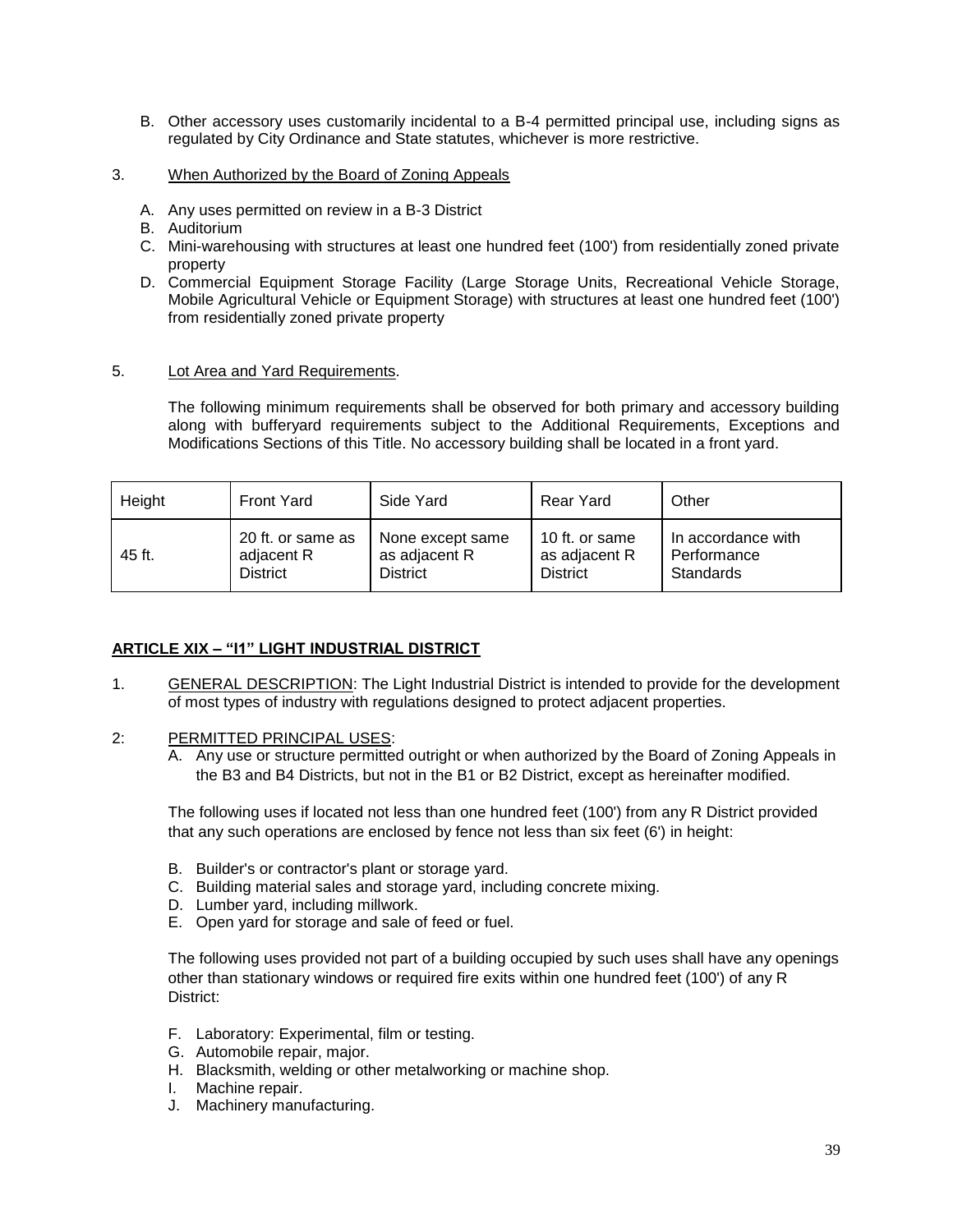- K. Railroad freight stations, trucking or motor freight terminals.
- L. Perfume manufacturing.

The manufacture, compounding, processing, assembling, packaging or treatment of such merchandise, products, articles, devices, or raw materials as:

- M. Apparel.
- N. Bakery goods.
- O. Brewery
- P. Candy.
- Q. Canvas.
- R. Cellophane.
- S. Cloth.
- T. Cosmetics.
- U. Electric and neon signs.
- V. Fiber.
- W. Food products.
- X. Fur.
- Y. Glass.
- Z. Leather.
- AA. Paper.
- BB. Pharmaceuticals.
- CC.Phonographs.
- DD.Plastics.
- EE. Public parks
- FF. Precious or semiprecious metals or stone.
- GG. Radio and television sets.
- HH.Refrigerators and stoves.
- II. Rubber.
- JJ. Textiles.
- KK. Toiletries.
- LL. Wool.
- MM. Yarn.
- NN.Any other use that is determined by the Board of Zoning Appeals to be of the same general character as the foregoing permitted uses, but not including any use which may become noxious or offensive in an I1 District.

Shall be permitted without exception:

OO. Solar Farms

#### 3: PERMITTED ACCESSORY USES:

- A. B4 Business District accessory uses.
- B. Offices
- C. Other accessory uses customarily incidental to a permitted principal use, including signs as regulated by City Ordinance and State statutes, whichever is more restrictive.

# 4: PROHIBITED USES:

- A. Auto salvage and wrecking operations, industrial metal and waste salvage operations and junkvards.
- B. Dwellings, except for watchman or caretaker on the premises.
- C. Schools, hospitals, clinics and other institutions for human care except when incidental to a permitted principal use.
- D. Disposal or storage of toxic waste.
- 5: YARD REQUIREMENTS: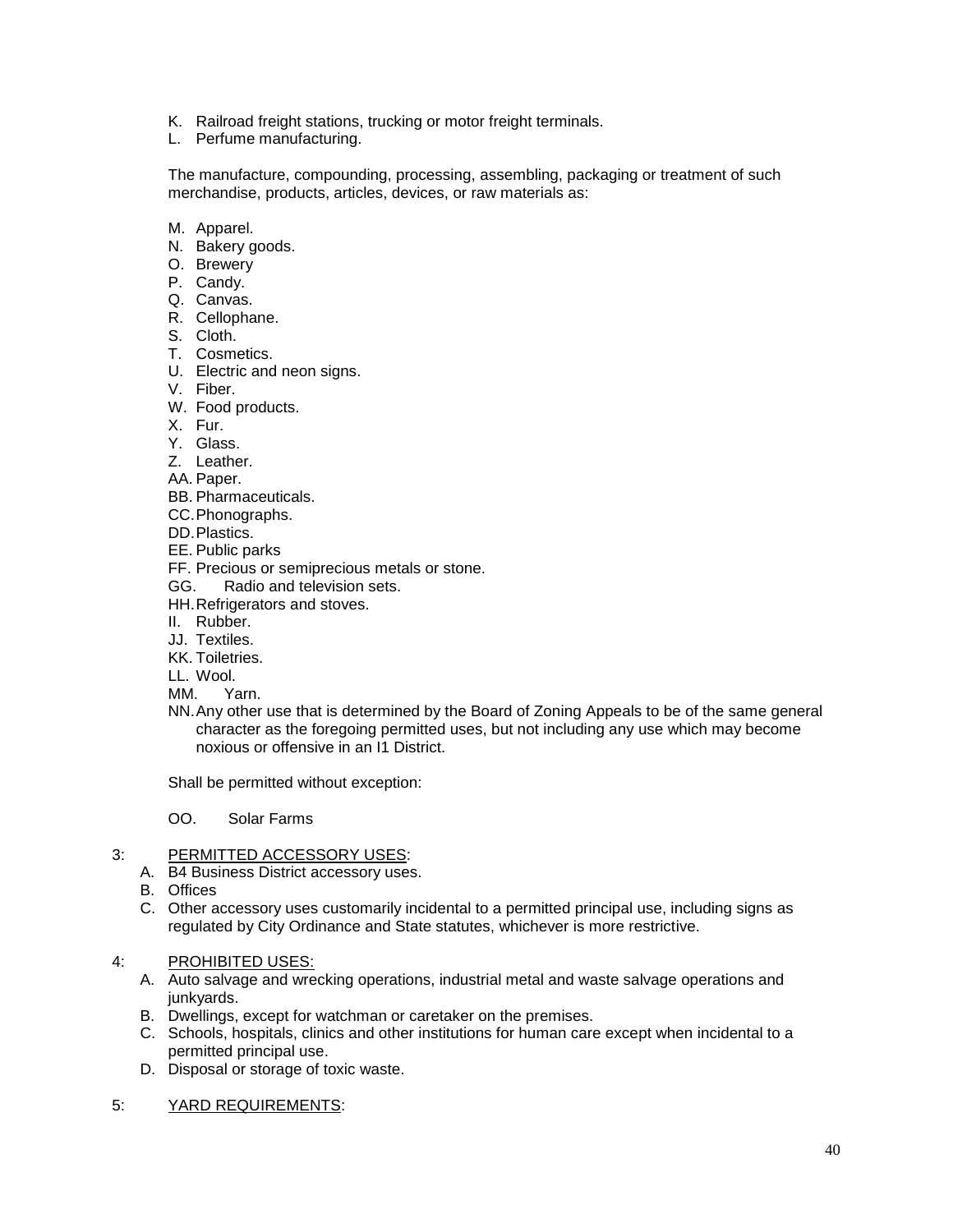The following minimum requirements shall be observed, subject to the additional requirements, exceptions and modifications in the Additional Requirements, Exceptions, and Modifications section:

| <b>Height of Permitted</b> | Minimum Front | Minimum Side      | Minimum Rear Yard Depth         | Other         |
|----------------------------|---------------|-------------------|---------------------------------|---------------|
| Uses                       | Yard Depth    | Yard Width        |                                 |               |
| 3 stories or 50 feet       | 20 feet       | Equal to building | Height of building but not less | Performance I |
| in height                  |               | height            | than 20 feet                    | Standards     |

# 6: SPECIAL USES:

A special use as designated above may be permitted only after a public hearing before the Plan Commission , and only upon the presentation of evidence by the applicant that the proposed use:

- Will be located in an area which will have minimum impact upon neighboring properties; and
- Will be located in an area without the creation of nuisances or hazards to the public health or safety; and
- Such operation complies with all other existing laws, ordinances and rules properly promulgated by any federal, state or local governmental entity having jurisdiction over the subject premises.

Additionally, all special uses must be approved by ordinance and adopted by the city council that are properly brought before the corporate authorities pursuant to formal application and duly approved.

Proposed uses requiring a special use permit include:

- A. Excavation and extraction of sand, gravel, dirt, topsoil and other resources.
- B. Landfill, recycling and activities directly related thereto.
- C. Prison or correctional center

## **ARTICLE XX – "I2" GENERAL INDUSTRIAL DISTRICTS**

1. GENERAL DESCRIPTION: The general industrial district is intended to permit uses for large scale facilities not otherwise permitted which have potential significant external impacts to adjacent properties.

#### 2. PERMITTED PRINCIPAL USES:

- A. Any use or structure permitted and as regulated in the I1 District, except as hereinafter modified.
- B. Railroad yards.

The following uses if located not less than four hundred feet (400') from any R District and not less than two hundred feet (200') from any other district except an I1 district, and provided that any such operations are one thousand feet (1,000') from any state or federal highway, and provided all operations are conducted within an area enclosed on all sides with a solid masonry wall not less than twelve feet (12') high, and which wall shall be maintained to the satisfaction of the building inspector. No pile of salvage, scrap or other material shall be higher than twelve feet (12').

- C. Automobile salvage and wrecking operations
- D. Industrial metal and waste salvage operations and junkyards

The following uses if located not less than four hundred feet (400') from any R District and not less than two hundred feet (200') from any other district except an I1 district, and provided no part of a building occupied by such uses shall have any openings, other than stationary windows or required fire exits

E. Foundry, casting lightweight nonferrous metals of electric foundry not causing noxious fumes or odors.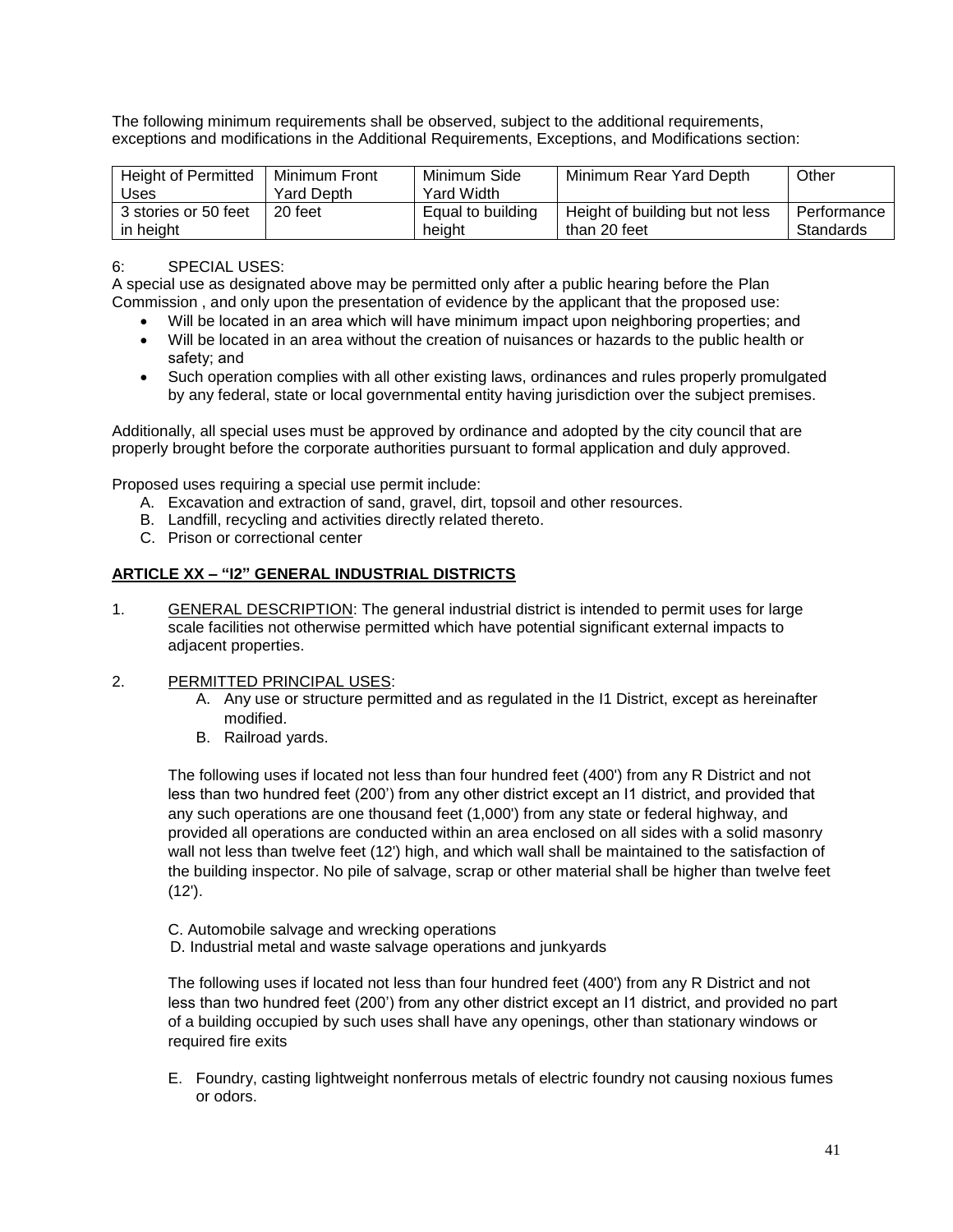F. Planing mill and veneer manufacturing.

The following uses if located not less than four hundred feet (400') from any R District and not less than two hundred feet (200') from any other district except an I1 district

- G. Acetylene manufacturing in excess of fifteen (15) pounds pressure per square inch.
- H. Acid manufacture.
- I. Aircraft, assembly and testing
- J. Ammonia, chlorine or bleaching powder manufacture.
- K. Animal black, lampblack, boneblack or graphite manufacture.
- L. Asbestos manufacturing.
- M. Asphalt or asphalt products manufacture.
- N. asphaltic concrete, and similar construction debris.
- O. Automobile, tractor, trailer, farm implement assembly or manufacturing.
- P. Blast furnaces, steel works or rolling mills.
- Q. Bleaching, cleaning and dyeing plant.
- R. Boiler shops, machine shops, structural steel fabricating shops, railway car or locomotive.
- S. Box, crate, and pallet manufacture.
- T. Cans and other types of containers.
- U. Celluloid or pyroxyline manufacturing, or explosive or inflammable celluloid or pyroxyline products manufacturing or storage.
- V. Cement, lime, gypsum or plaster of Paris manufacture.
- W. Concrete products, including manufacture and sale of the following: concrete block, ready.
- X. Copperage works.
- Y. Creosote manufacture or treatment.
- Z. Dextrine, starch of glucose manufacturing.
- AA. Disinfectant, insecticide or poison manufacturing.
- BB. Distillation of coal, petroleum, grain, wood or bones, except in the manufacture of gas.
- CC.Dye and dyestuff manufacture.
- DD.Emery cloth or sandpaper manufacturing.
- EE. Enamelling, lacquering or japanning.
- FF. Explosives manufacture or storage except for small arms ammunition.
- GG. Felt manufacturing.
- HH.Fertilizer, compost manufacture or storage.
- II. Fish oil manufacture or refining.
- JJ. Flammable liquids storage not to exceed a total of twenty five thousand (25,000) gallons.

KK. Flour or grain mill.

- LL. Forge or foundry works.
- MM. Gas generation or storage for illumination or heating.
- NN.Gelatin, vegetable and animal manufacture.
- OO. Grain drying or poultry feed manufacturing, from refuse, mash or grain.
- PP. Grain elevators.
- QQ. Hair or hair products manufacturing.
- RR.Hemp products manufacture.
- SS. Lime or lime products manufacturing.
- TT. Linoleum, oil cloth or oiled goods manufacturing.
- UU.Match manufacturing.
- VV. Meatpacking and processing including storage for wholesale, but not open air stockyards.
- WW. Metal stamping and extrusion.
- XX. Mixed concrete, precast concrete and other products made from the same materials.
- YY. Oil, paint, shellac, turpentine, varnish or enamel manufacturing.
- ZZ. Paper and pulp manufacturing.
- AAA. Petroleum or flammable liquids production, refining and storage aboveground.
- BBB. Pickle, sauerkraut and sausage manufacturing.
- CCC. Pipe and tube manufacturing.
- DDD. Plaster manufacturing.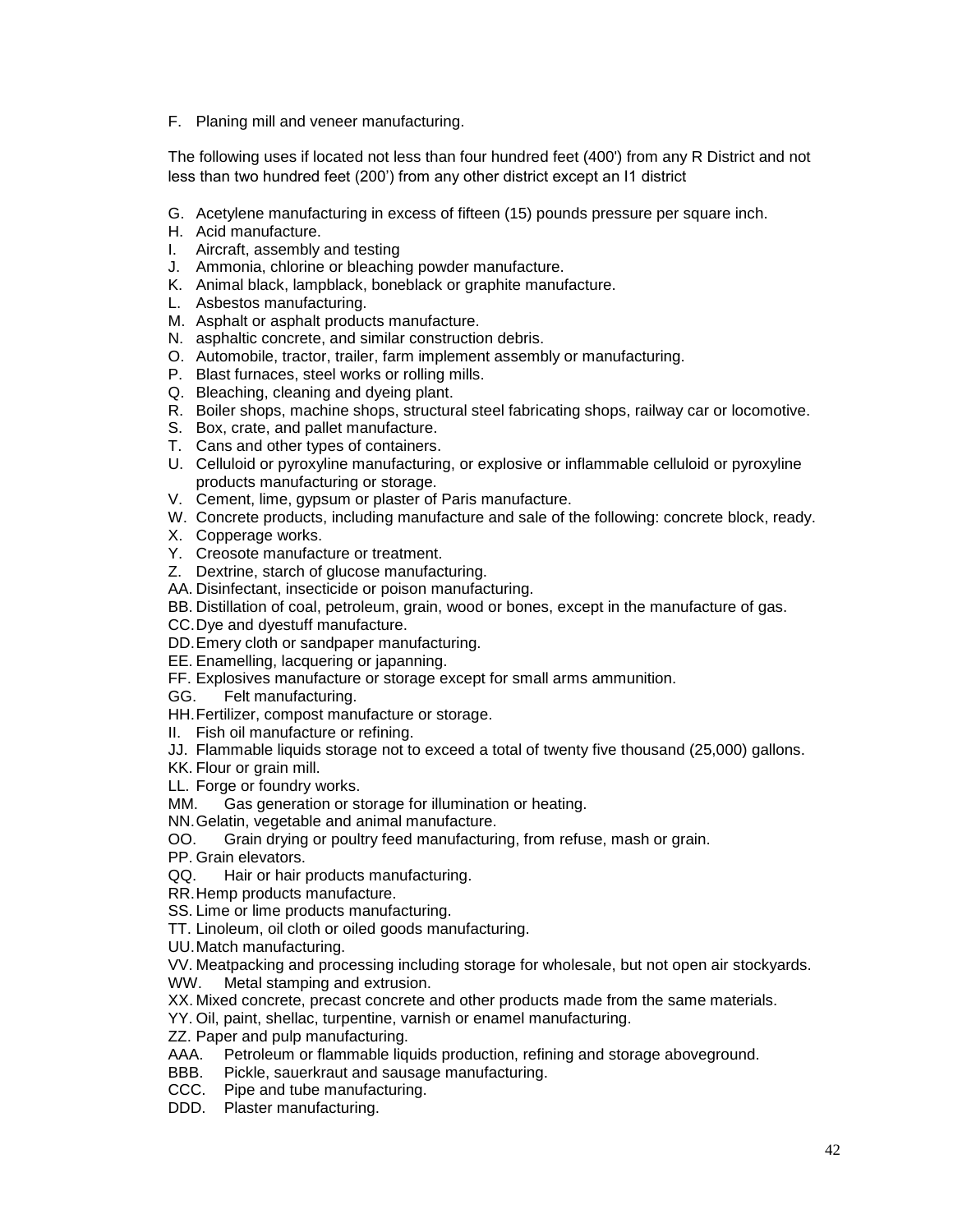- EEE. Poultry slaughterhouse, including packing and storage for wholesale.
- FFF. Printing ink manufacturing.
- GGG. Railroad yards.
- HHH. Recycling drop off station.

III. Recycling of aggregate materials including the recycling of Portland cement concrete.

JJJ.Rock crushing.

- KKK. Rubber, caoutchouc or gutta percha manufacturing and treatment from crude or scrap material or the manufacture of balata.<br>LLL. Sandblasting or cutting.
- Sandblasting or cutting.
- MMM. Sawmill, the manufacture of excelsior, wood fiber or sawdust products.
- NNN. Screw or bolt manufacturing.
- OOO. Sewer disposal plant or incinerator or sanitary landfill operation except by the
- municipality.<br>PPP. Shoe pol Shoe polish or stove polish manufacturing.
- QQQ. shops, including repair, metalworking shops.
- RRR. Smelting of ferrous or nonferrous ores.
- SSS. Soap manufacturing.
- TTT. Steam power plant, except where accessory to a permitted principal use.
- UUU. Stone and monument works employing power drive tools.
- VVV. Storage, curing or tanning of raw, green or salted hides or skins when refrigerated storage is provided.
- WWW. Structural steel fabrication.
- XXX. Sugar refining.
- YYY. Sulphurous, sulfuric, nitric, picric, carbolic or hydrochloric or other corrosive acid manufacture.
- ZZZ. Tar distillation or manufacturing.
- AAAA. Tar or asphalt or waterproofing manufacturing.
- BBBB. Tool manufacturing and repair.
- CCCC. Vinegar manufacturing.
- DDDD. Wire or rod drawing nut.
- EEEE. Yeast manufacturing.
- FFFF. Any other use which, in the opinion of the board of zoning appeals is of similar character to those specified above.

The following uses if located not less than one thousand (1000) feet of the following specified uses or zones:

- a. from any residential, commercial and or conservation zone
- b. from any public or private school or licensed day care center
- c. from any church or religious center
- d. from any public park or a City designated pedestrian/bike path

To prevent such uses from having an adverse effect upon the adjacent areas in an I-2 district, not more than two (2) such uses shall be established within one thousand (1000) feet of each other, within said I-2 district.

GGGG. Adult Regulated Uses (See General Provisions.)

Shall be permitted without exception:

HHHH. Solar Farm

#### 3. PERMITTED ACCESSORY USES:

- A. Permitted accessory uses in an I-1 District
- B. Other necessary uses customarily incidental to a permitted principal use, including signs as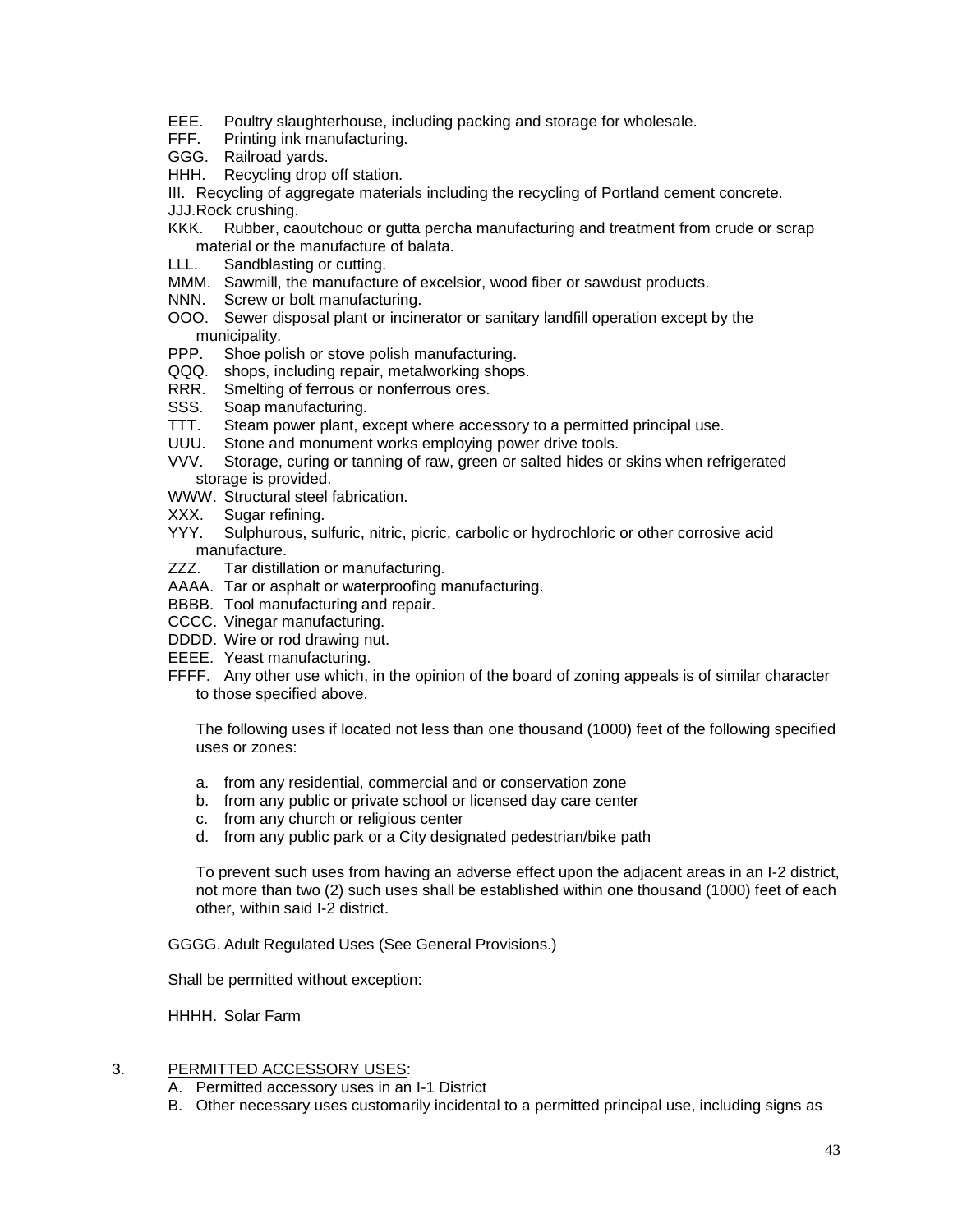regulated by City Ordinance and State statutes, whichever is more restrictive.

- 4. PROHIBITED USES:
	- A. Dwellings, except for watchman or caretaker on the premises.
	- B. Schools, hospitals, clinics and other institutions for human care except when incidental to a permitted principal use.
	- C. Disposal or storage of toxic waste.

# 5. YARD REQUIREMENTS:

The following minimum requirements shall be observed, subject to the additional requirements, exceptions and modifications section

| <b>Height of Permitted</b><br>Uses | Minimum Front<br><b>Yard Depth</b> | Minimum Side<br>Yard Widths | Minimum Rear Yard Depth         | Other       |
|------------------------------------|------------------------------------|-----------------------------|---------------------------------|-------------|
| 1 to 3 stories or 50               | 20 feet                            | Equal to building           | Height of building but not less | Performance |
| feet                               |                                    | height                      | than 30 feet                    | Standards   |
| Greater than 3                     | 30 feet                            | Equal to building           | Height of building but not less | Performance |
| stories or 50 feet                 |                                    | height                      | than 30 feet                    | Standards   |

# 6. SPECIAL USES:

A special use as designated above may be permitted only after a public hearing before the Plan Commission , and only upon the presentation of evidence by the applicant that the proposed use:

- Will be located in an area which will have minimum impact upon neighboring properties; and
- Will be located in an area without the creation of nuisances or hazards to the public health or safety; and
- Such operation complies with all other existing laws, ordinances and rules properly promulgated by any federal, state or local governmental entity having jurisdiction over the subject premises.

Proposed uses requiring a special use permit include:

A. A limestone quarry that would consist of land that would be quarried for the extraction of limestone and other related and similar stone products, and all other normal and routine activities associated with such a quarry.

Such other special uses as approved by ordinance and adopted by the city council that are properly brought before the corporate authorities pursuant to formal application and duly approved. Such other special uses include:

- B. Excavation and extraction of sand, gravel, dirt, topsoil and other resources.
- C. Landfill, recycling and activities directly related thereto.
- D. Mineral extraction.
- E. Prison or correctional center.
- 7. WHEN AUTHORIZED BY THE BOARD OF ZONING APPEALS: An establishment which has the potential to be dangerous or extremely obnoxious. Included are those which explosives are stored, petroleum is refined, natural and liquid gas and other petroleum derivatives are stored and/or distributed in bulk, radioactive material are compounded, pesticides and certain acids are manufactured, and hazardous waste is treated or stored as the establishment's principal activity
	- A. Aviation facilities, private and public
	- B. Shooting range
	- C. Any other similar uses deemed to be consistent by the Board of Zoning Appeals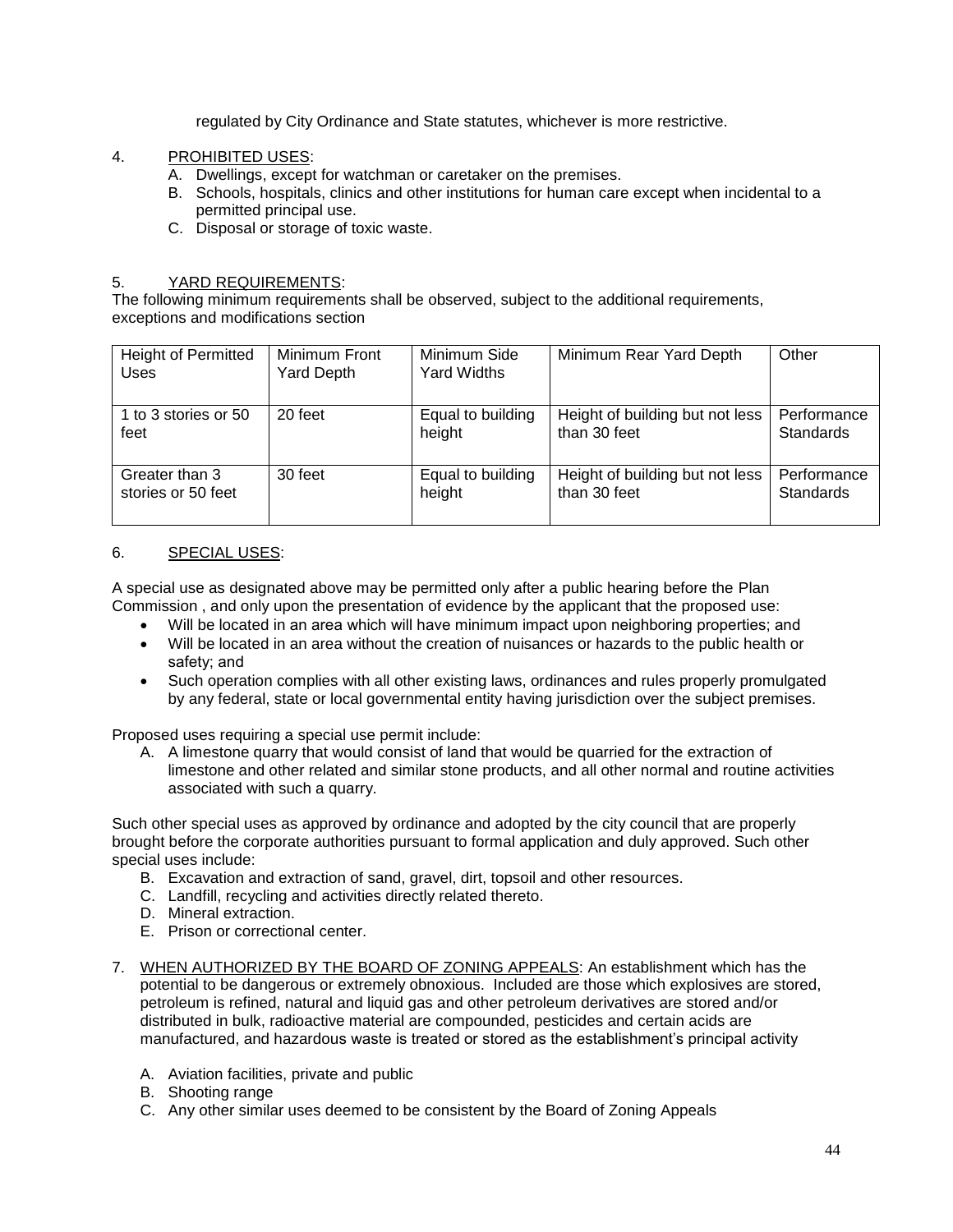# **ARTICLE XXI - "U-1" UNIVERSITY/COLLEGE DISTRICT**

**1 General Description.** This district is established to provide an area for colleges, universities, seminaries and other such institutions of higher education. The intent of the district is to establish an area in which institutions of higher education may operate compatibly with surrounding residential and business areas.

# **2 Permitted Principal Uses**

- **A.** Colleges, universities, seminaries and other such institutions of higher education consisting of any number of educational, residential (apartment/dormitories, dormitories), cultural and recreational buildings and parking areas with all associated buildings located not less than thirty feet (30') from any residentially zoned private property or one or two family used lot
- **B.** Community residence with appropriate permits and at least one thousand feet from any other community residence
- **C.** Dwellings, one and two family
- **D.** Essential services and municipal, administrative or public services, buildings or properties excluding warehouses, storage yards and garages with all associated buildings at least twenty feet (20') from residentially zoned private property
- **E.** Foster family homes
- **F.** Parochial buildings such as schools, churches, and parish buildings, public libraries and public safety and municipal government buildings located not less than twenty feet (20') from any residentially zoned private property
- **G.** Unrelated group homes
- **H.** Any other similar uses deemed to be consistent

#### **3 Permitted Accessory Uses**

- **A.** Accessory uses permitted in an R-1 District
- **B.** Other uses incidental to a permitted use

## **4 When Authorized by Board of Zoning Appeals**

- **A.** Boarding and lodging house
- **B.** Fraternities and sororities
- **C.** Hospitals, sanitariums and nursing homes with any associated building at least fifty feet (50') from any residentially zoned private property
- **D.** Any other similar use deemed to be consistent by the Board of Zoning Appeals

## **5 Restrictions**

- **A.** All buildings affiliated with institutions of higher education shall be not less than thirty feet (30') from residentially zoned lots or existing one and two family used lots.
- **B.** Private school buildings and public buildings shall be not less than twenty feet (20') from the side lot line in an "R" District.
- **C.** Small residential care homes shall be one thousand feet (1,000') from any other community residence, shall be state or locally licensed and shall have a certificate of occupancy from the Building Official.

## **6 Height Regulations**

**A.** No structure shall exceed thirty-five feet (35') for the principal structure and fifteen feet (15') for an accessory structure.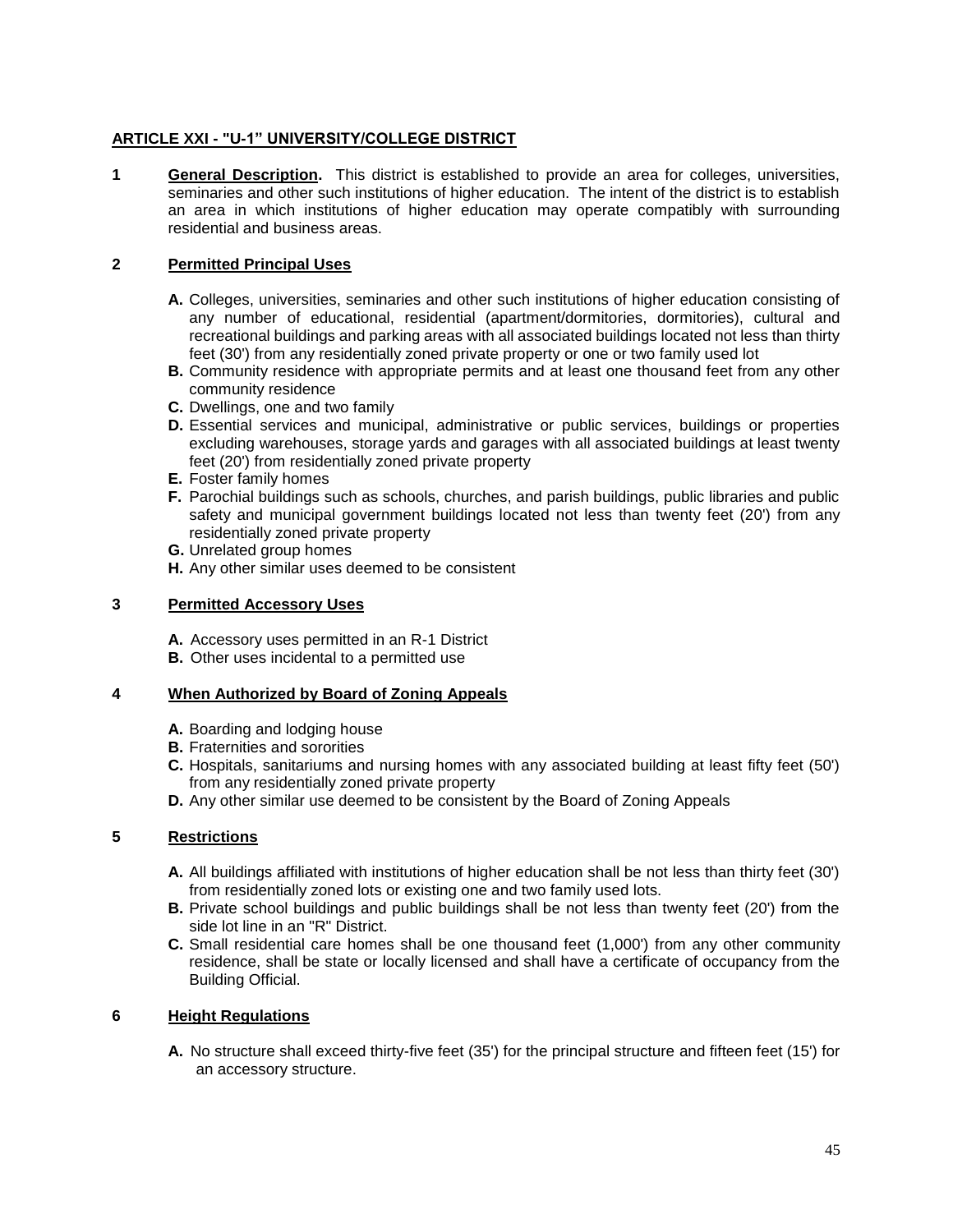**B.** To places of public assembly such as churches, schools and other permitted public and semipublic buildings not to exceed six (6) stories or seventy five feet (75'), provided that for each foot by which the height of such building exceeds the maximum height otherwise permitted in the district, its side and rear yards shall be increased in width or depth by an additional foot over the side and rear yards required for the highest building otherwise permitted in the district.

## **ARTICLE XXII – SPECIAL USES**

1. General Description: This procedure is established to provide a Special Use Permit for those areas of the City that are zoned, but in which unusual circumstances prevail, where it would be in the best interest of the safety, health and welfare of the residents of a zoned district that a Special Use Permit be issued rather than a change of zoning be granted.

Such "Special Uses" shall fall into two (2) categories:

- A. Uses publicly operated or traditionally affected with a public interest; and
- B. Uses entirely private in character but of such an unusual nature that their operation may give rise to unique problems with respect to their impact upon neighboring property or public facilities.
- 2. Application for a Special Use: An application for a special use permit may be filed in any case where the Plan Commission has denied rezoning, but has recommended to the applicant that he file an application for a special use permit. In that event, the applicant shall file an application for such a permit with the Zoning on a form he shall prescribe. The application shall be accompanied by such plans and/or data prescribed by the Plan Commission and shall include a statement in writing by the applicant and adequate evidence showing that the proposed special use will conform to the standards set forth in the subsection below this section. The Plan Commission may on its own motion initiate a special use proceeding, and if initiated, the applicant shall pay a filing fee of one hundred dollars (\$100.00).
	- C. Hearing Upon Application: Upon receipt in proper form of the application and statement referred to in the Section above, the Plan Commission shall hold a public hearing on the proposed Special Use. The hearing shall be conducted and a record of such proceedings shall be preserved in such a manner as the Plan Commission , by rule, prescribes.
	- D. Notice of Hearing: The Commission shall fix a reasonable time for the hearing of an application of an appeal. It shall give at least fifteen (15) nor more than thirty (30) days' notice of the time and place of such hearing by insertion in a daily newspaper published in East Moline and shall also give notice delivered personally or by mail at least five (5) days before the time fixed for such hearing to the applicant or appellant and to the Zoning Official, and to the respective owners of record of property adjoining or adjacent to the premises in question, and to any property owners whose property is situated within two hundred fifty feet (250') of the subject site, and to any other persons or entities required by law to be notified and to all persons or entities entitled to object to such special uses. Any party may appear at such hearing in person or by agent or by attorney. The Commission shall decide the application or appeal within a reasonable time.
	- E. Standards: No Special Use shall be recommended for approval by the Plan Commission unless such Commission shall find:
		- 1. That the granting of a Special Use will not be detrimental to or endanger the public health, safety, or general welfare;
		- 2. That the Special Use will not be injurious to the use and enjoyment of other property in the immediate vicinity for the purpose already permitted, not substantially diminish and impair property values within the neighborhood;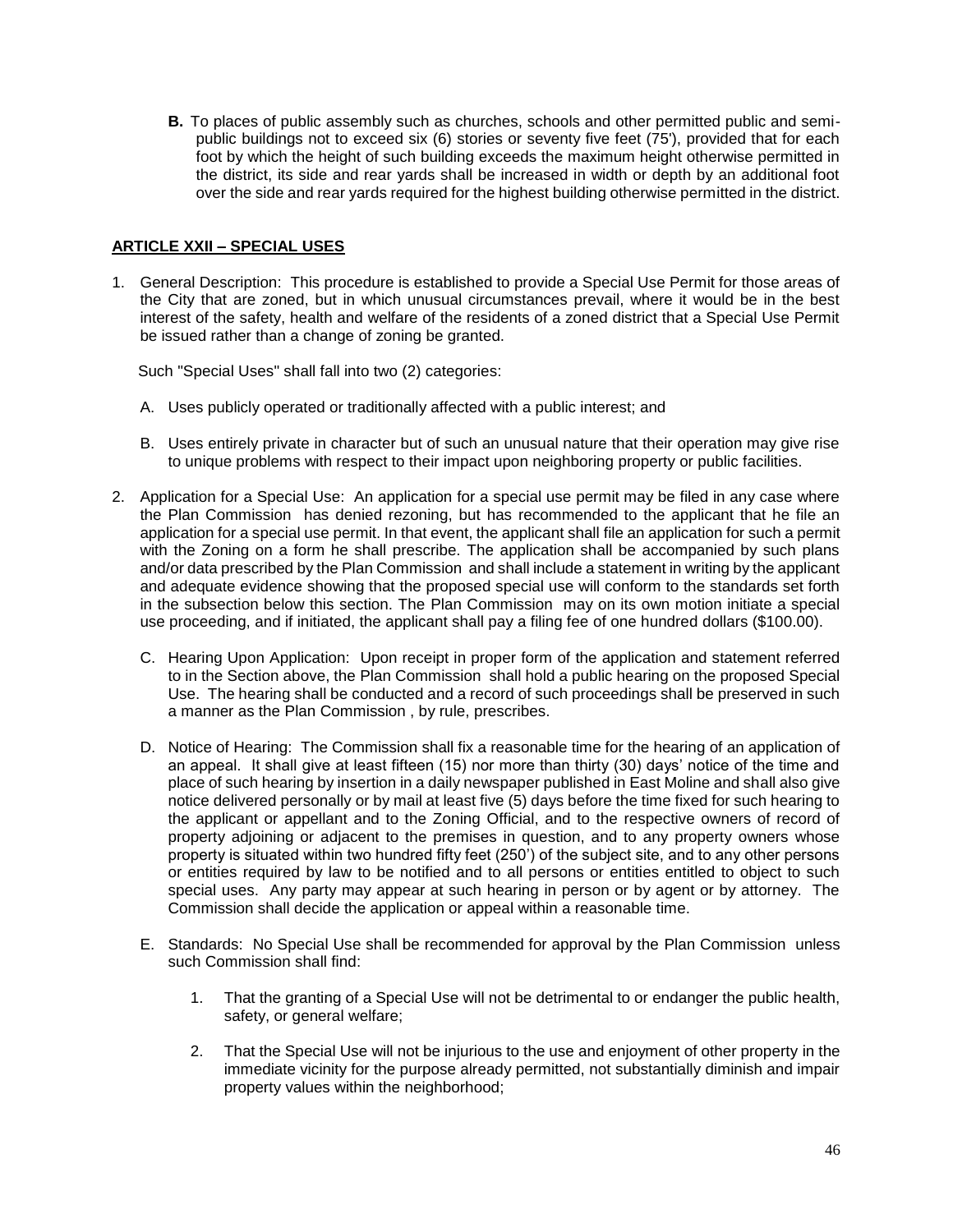- 3. That the establishment of the Special Use will not impede the normal and orderly development and improvement of the surrounding property for uses permitted in the district;
- 4. That adequate utilities, access roads, drainage and/or other necessary facilities have been or are being provided;
- 5. That adequate measures have been or will be taken to provide ingress and egress so designed as to minimize traffic congestion in the public streets; and
- 6. Restrictions for the use should be consistent with the district in which the use would normally be located except as may be modified by the Plan Commission .
- 7. That the Special Use shall, in all other respects, conform to the applicable regulations of the district in which it is located, except as such regulations may in each instance be modified by the Plan Commission .
- F. Conditions and Safeguards: Prior to the granting of any Special Use, the Plan Commission shall stipulate such conditions and restrictions upon the establishment, location, construction, maintenance and operation of the Special Use as deemed necessary for the protection of the public interest and to secure compliance with the standards specified in the Section above. In all cases in which Special Uses are granted, the Plan Commission shall require such evidence and guarantees as it may deem necessary as proof that the conditions stipulated in connection therewith are being complied with.
- G. The Plan Commission shall not authorize a Special Use Permit unless the Plan Commission specifically finds that the condition or situation of the special piece of property for which the Special Use is sought is not of so typical or recurrent a nature as to make reasonably practicable the formulation of a general regulation, under an amendment to this Ordinance, for such conditions or stipulations.
- H. Said Special Use Permit, when granted, shall be in full force and effect only as long as the applicant of the property affected retains ownership of said property.
- I. Effect of a Denial of a Special Use: No application for a special use that has been denied wholly or in part by the Plan Commission shall be resubmitted for a period of one year from the date of said order of denial, except on the grounds of new evidence or proof of change of conditions found to be valid by the city planner.
- J. Period During Which The Special Use Shall Commence: The permit for the construction or operation of the special use shall be issued within one year after the special use is granted by the Plan Commission . The property owner shall then complete construction or otherwise commence operation of the special use within a reasonable time thereafter. If the special use has not been established within said period, the property owner may submit a request for extension of the special use to the Plan Commission , which the Plan Commission may grant upon reasonable terms. If the property owner fails to commence operation of the special use in the manner set forth above, or obtain an extension of the special use from the Plan Commission , the special use shall be null and void.
	- 1. Notwithstanding the foregoing provisions of this subsection, if the special use applicant makes a specific request in the original application for special use to have the "one year startup provision" set forth above modified or waive, then the Plan Commission shall have the power when making its final decision on the special use to lengthen, shorten, or wave the "one year startup requirement" for the requested special use.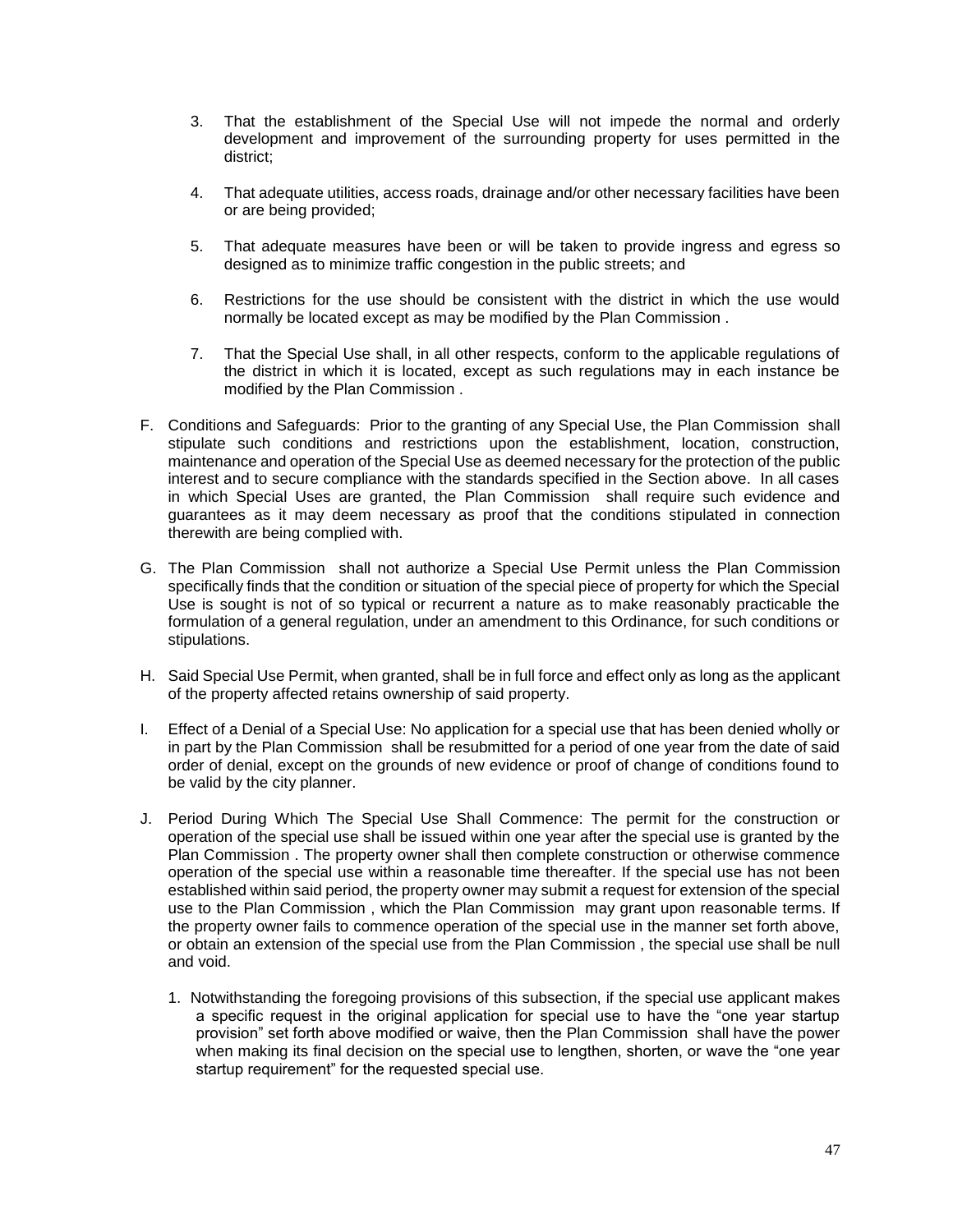- K. Action by the City Council: If a Special Use Permit requires City Council approval, as is the case in certain industrial uses that involve Board of Appeal approval, then the city council shall not act upon a proposed special use until the council has received a written report and recommendation from the plan commission on the proposed special use.
	- 1. The concurring vote of five (5) members of the plan commission consisting of nine (9) members is necessary to recommend to the city councilto approve the petition.
	- 2. The city council may by adoption of an ordinance grant or deny an application for a special use. The proposed special use ordinance shall not be approved by the corporate authorities, except by a favorable majority vote of all alderman of the city council then holding office.

## **ARTICLE XXIII – OFF-STREET PARKING AND LOADING**

- 1) Purpose. The purpose of this section of the Zoning Ordinance is to alleviate or prevent congestion of the public streets and promote the safety and welfare of the public by establishing minimum requirements for the off-street parking and loading and unloading of motor vehicles in accordance with the use of the property.
- 2) General Requirements.
	- a) Procedure An application for a building permit for a new or enlarged building, structure or use shall include a plot plan, drawn to scale and fully dimensioned showing any parking or loading facilities to be provided in compliance with the requirements of this ordinance.
	- b) In all districts, in connection with every building or part thereof hereafter erected, having a gross floor area of ten thousand (10,000) square feet or more, which is to be occupied by uses requiring the receipt or distribution by vehicles of materials and merchandise, there shall be provided and maintained on the same premises with such building at least one (1) off-street loading space accessible from any alley, easement of access, or when there is no such alley or easement of access from a street, plus one (1) additional such loading space for each two thousand (2,000) square feet or major fraction thereof of gross floor area so used in excess of twenty thousand (20,000) square feet. such space may occupy all or any part of any required rear yard or upon authorization from the appropriate board of review, any part of any other yard or court space.
	- c) In all districts, except "B-2", an off-street parking area in the open or in a garage, shall be provided in connection with the uses set forth herein after and to the extent indicated therewith, in addition to the above required loading and unloading spaces. Such areas in the case of "R" districts and for dwellings in other districts, shall be on the premises intended to be served; and in the case of other districts, and in connection with uses other than property within one hundred feet (100') of any part of said premises and in the same or less restricted district.
	- d) Off street parking facilities accessory to residential use and developed in any residential district in accordance with the requirements of this section shall be used solely for the parking of passenger vehicles owned and occupied.
- 3) Units of Measure.
	- a) Floor area as employed in this parking and loading section in the case of office, merchandising or service types of use shall mean the gross floor area of a building or structure used or intended to be used for service to the public as customers, patrons, clients, patients, or tenants, including areas occupied by fixtures and equipment used for display or sale of merchandise. Floor area for the purposes of this section shall not include any area used for storage accessory to the principal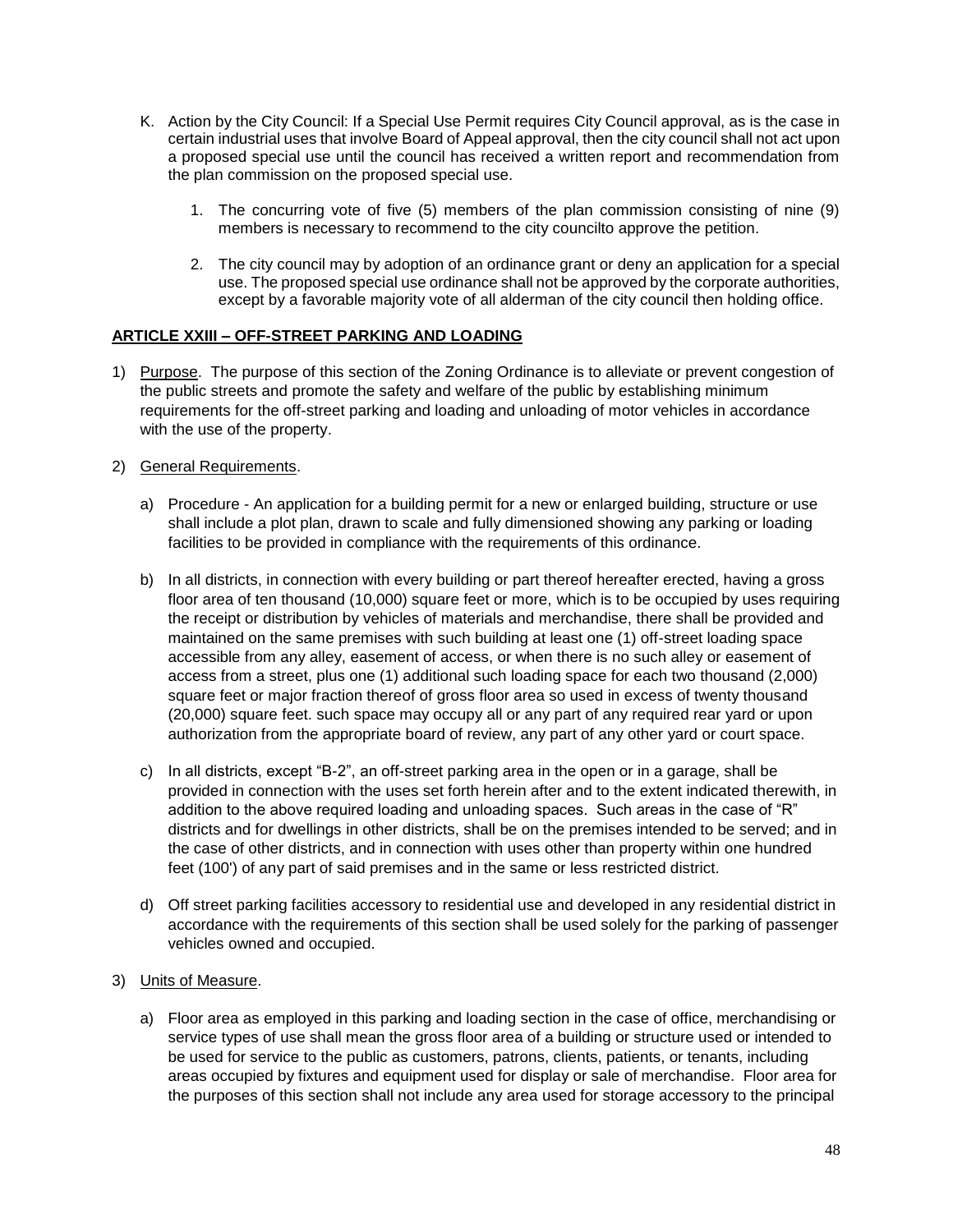use, incidental repairs, processing or packaging of merchandise, show windows, incidental management offices, restrooms, utilities and dressing/fitting rooms.

- b) Parking spaces shall not be less than eight and one-half feet (8-1/2') wide and nineteen feet (19') long or not less than one hundred sixty (160) square feet in area exclusive of access drives or aisles.
- c) Loading spaces shall not be less than ten feet (10') wide, fifty feet (50') in length and fourteen feet (14') in height, exclusive of access and turning areas.
- 4) Schedule. Parking requirements shall be as follows, reference to maximum number of patrons shall be based on the figure provided by fire code for a given facility:
	- a) Athletic Field five parking spaces per acre.
	- b) Auditorium/Theater one parking space for every four seats or one parking space for every 150 square feet plus one for every two employees during a maximum shift.
	- c) Auto Repair three per bay, plus one per employee during a maximum shift.
	- d) Auto Gas and Sales two parking spaces per pump, plus two per service bay plus one per employee during a maximum shift.
	- e) Banks and Business Offices four parking spaces per 1000 square feet, plus drive through requirements if applicable.
	- f) Barber/Beauty Shop Styling and Tanning Salons two parking spaces per personal grooming station, plus one for every two employees during a maximum shift.
	- g) Bowling Alleys six parking spaces per alley plus bar and restaurant requirements, if applicable.
	- h) Car Wash six parking spaces per bay.
	- i) Care Homes one parking space for every two residents, plus one for each employee during a maximum shift.
	- j) Churches one parking space for every four sanctuary seats.
	- k) Community Center one parking space for every three maximum patrons.
	- l) Day Care Centers one parking space for very two employees during a maximum shift, plus one for every ten children served plus one per institutional vehicle.
	- m) Drive Through Facility six stacking spaces for each drive through station or automatic teller machine, plus appropriate employee parking for principal use.
	- n) Dry Cleaning one parking space for every two employees during a maximum shift, plus four for patrons.
	- o) Durable Goods Sales (appliances, furniture, etc.) one parking space per 500 square feet, plus one per employee during a maximum shift.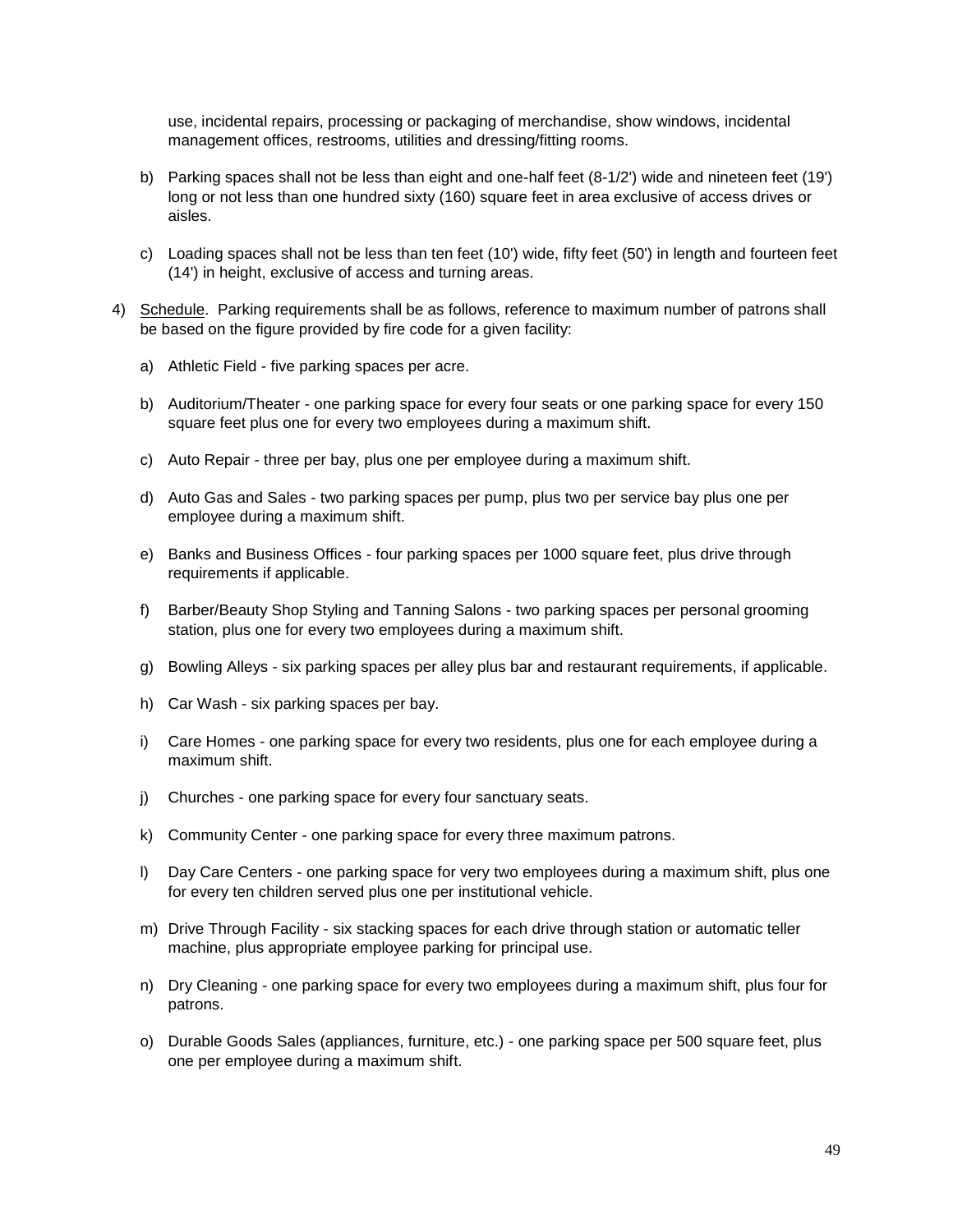- p) Elderly Housing Facility three parking spaces for very four units, plus one per employee during a maximum shift.
- q) Fraternities, Sororities and Boarding Houses one parking space per lodging resident, plus one per employee during a maximum shift.
- r) Funeral Home one parking space per 50 square feet of public access area, plus one per business vehicle.
- s) Group Home/Halfway House/Boarding House one parking space per bedroom.
- t) Health Recreation and Physical Training Facility five parking spaces per 1,000 square feet, plus additional parking for outdoor accessory use if applicable.
- u) Hospital one parking space per overnight bed, plus one per affiliated doctor plus one per employee during a maximum shift, plus six per 1,000 square feet devoted to outpatient service.
- v) Laundromats one parking space for every three (3) washers.
- w) Manufacturing Plants and Testing Labs three parking spaces for every four employees during a maximum shift, plus one per business vehicle plus four per 1,000 square feet devoted to office space.
- x) Medical, Dental or Veterinary Office or Clinic two parking spaces per treatment room, plus one per employee during a maximum shift.
- y) Motel, Hotel or Apartment Hotel one parking space per unit, plus one for every two employees during a maximum shift plus banquet, restaurant and/or bar requirements if applicable.
- z) Mobile Home Park one parking space and one for every four units.
- aa) Nursing Home one parking space per overnight bed, plus one per affiliated doctor plus one per employee during a maximum shift.
- bb) Park, Neighborhood five parking spaces per first two acres, plus one for each additional acre.
- cc) Park, Community five parking spaces per acre, plus requirements for major facilities as noted elsewhere in this list if applicable.
- dd) Residences two parking spaces per unit and for six-plexes or greater; guest parking equal to 10 percent of the total dwelling units.
- ee) Restaurants, Taverns, or Night Clubs one parking space for every 75 square feet of public floor area or for each two persons allowed by fire code, whichever is greater, plus drive through requirements if applicable.
- ff) Retail, Freestanding and Shopping Centers five parking spaces per 1,000 square feet gross floor area, and one for every two employees on a maximum shift
- gg) Schools, Elementary and Junior High one parking space per employee, plus one per classroom plus one per institutional vehicle.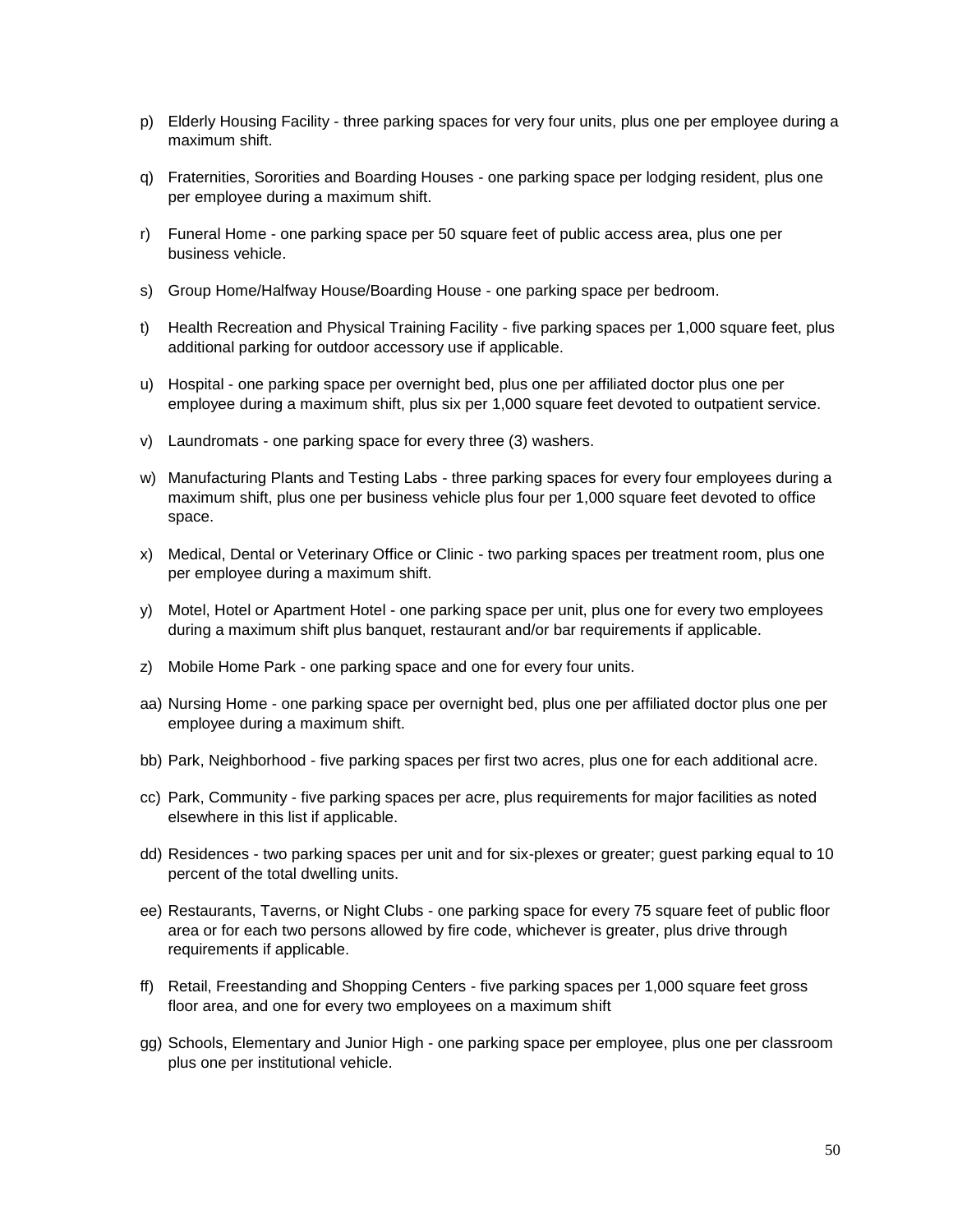- hh) Schools, High School one parking space per employee, plus one for every four students plus one per institutional vehicle.
- ii) Sports Stadium, Outdoor one parking space for every three maximum patrons, plus parking for buses.
- ji) Swimming Pool one parking space for every three maximum patrons.
- kk) Wholesale and Warehouse two parking spaces per 1,000 square feet for first 10,000 square feet, plus one per 2,000 square feet for the remaining space with office area parking calculated separately at four per 1,000 square feet.

#### 5) Development Standards:

- a) Off street accessory parking areas shall be of usable shape and shall be improved in accordance with requirements of the City Engineer with asphalt cement concrete, Portland cement concrete or alternate equivalent materials acceptable to the City Engineer, and so graded and drained as to dispose of all surface water accumulation within the area. Any lighting used to illuminate such parking shall be so arranged as to reflect the light away from adjoining premises in any R district and in accordance with illumination standards further described in this ordinance.
- b) Parking lot layout shall be designed so the maneuvering requirements are accomplished without backing into adjacent public streets. Stack parking shall not be allowed to meet parking requirements for uses other than one and two family uses.
- c) All motor vehicles and trailers in residential zoning districts must be parked on an improved surface in accordance with requirements of the City. Outside storage of inoperable or unlicensed vehicles and vehicle parts is prohibited in residential zoning districts.

## 6) Exceptions:

a) The Board of Appeals may, on appeal, authorize a modification, reduction or waiver of the foregoing requirements. Such modification, reduction or waiver shall be justified by the particular nature of the use, or other exception, situation or condition.

## 7) Establishment of Off-street Parking:

- a) The City Plan Commission , in consultation with other city departments and agencies concerned, shall make studies as found advisable of various areas in the city for the purpose of determining the areas within which there is need for the establishment of off-street parking facilities to be provided by the city and to be financed wholly, or in part, by a special assessment district or by other means. Where such need is found, the Plan Commission shall report its recommendation for the acquisition of such off-street parking facilities to the City Council. This report shall include recommendations on the type, size, location and other pertinent features of the proposed offstreet parking facilities and the areas they are intended to serve.
- b) Wherever pursuant to this procedure, off-street parking facilities are established by means of a special assessment district, or other district which the City Council may have determined, they shall be exempt from the requirements of this Article for privately supplied off-street parking facilities except as provided in the following: the City Council, upon recommendation of the Plan Commission and after public hearing, may require by resolution, that a portion, not to exceed fifty percent (50%) of the off-street parking facilities required by this Article shall be provided in connection with occupancy or use of a building in an area that was included in a special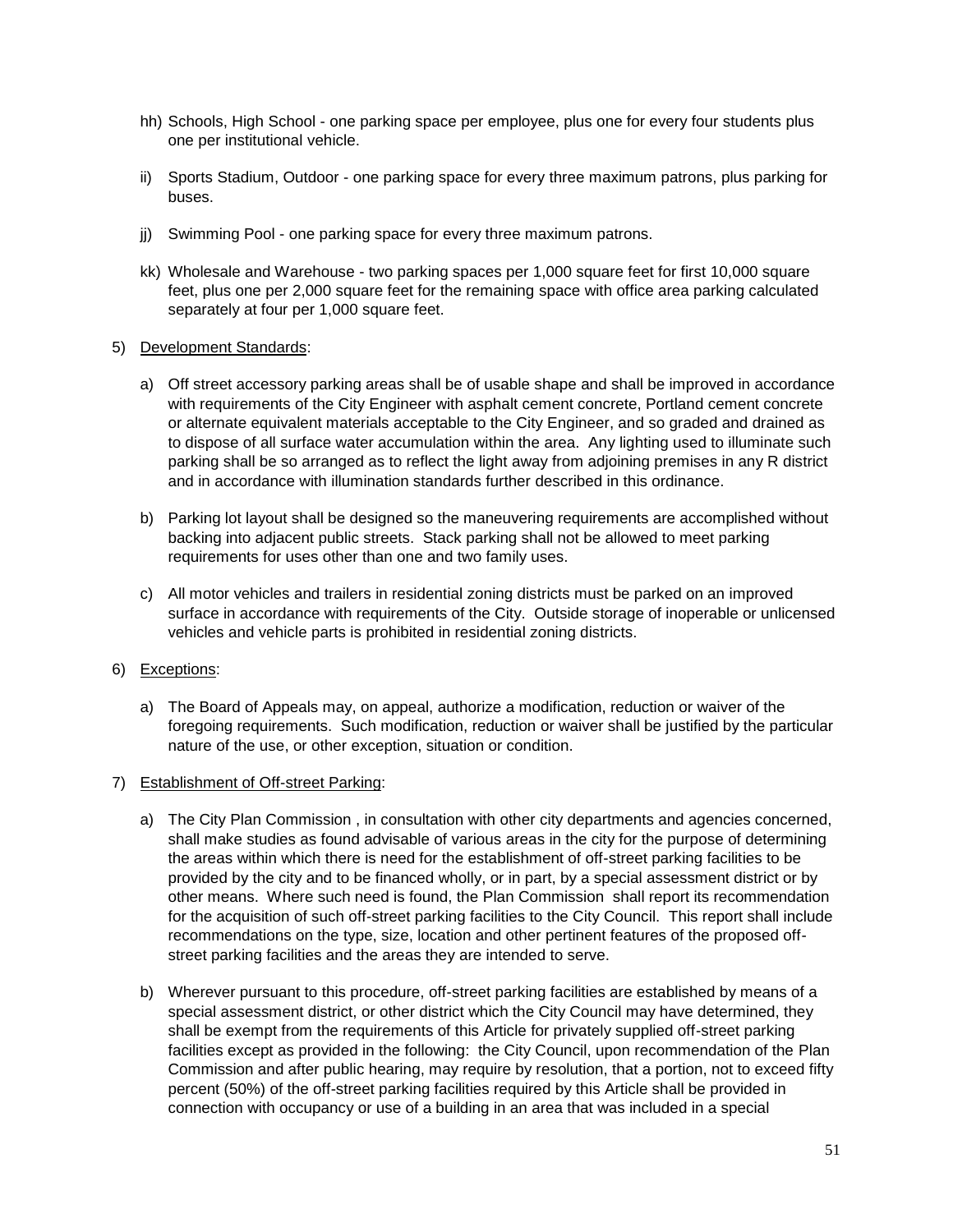assessment district for the provision of off-street parking facilities, or in any other district which the City Council may have determined to be served by a public off-street parking facility in the following cases:

- i) In such cases where the use of a building, erected after the levying of the special assessment in such an area or after the establishment of the public off-street parking facility, creates a need for an annual or exceptional amount of off-street parking facilities.
- ii) In such cases where alteration, extension or change in a use of a building, after the levying of the special assessment in such an area or establishment of the public off-street parking facility, creates a need for off-street parking facilities more than thirty percent (30%) in excess of the requirements of off-street parking facilities for such building or use before alterations, extensions or changes in use, as computed on the basis of the requirements in this section.
- iii) In any district, spaces for off-street parking and for loading or unloading shall be provided in accordance with the provisions of Title 8, Chapter 14 STANDARDS FOR CONSTRUCTION OF FACILITIES ON RIGHTS OF WAY.
- 8) Parking, Storage or Use of Automobiles, Recreational Vehicle, or Mobile Agricultural Machinery or Equipment.
	- a) No automobile, recreational vehicle. or mobile agricultural machinery or equipment, as defined, shall be parked or stored on any lot in a residential district except in a required side or rear yard providing all yard setbacks are met by the vehicle and the vehicle is parked on a concrete or asphalt pad or alternate equivalent materials acceptable to the City Engineer, and so graded and drained as to dispose of all surface water accumulation within the area of proper support of the vehicle. However, such equipment may be parked anywhere on residential premises for a period of time not to exceed 24 - 48 hours during loading and unloading no more than twice in any consecutive period of seven (7) days. At least thirty (30) hours must separate each occurrence. No such equipment shall be used for living, sleeping or housekeeping purposes when parked or stored on a residential lot, or in any location not approved for such use.
	- b) No automobile, recreational vehicle. or mobile agricultural machinery or equipment intended for portable temporary housing shall be used for living, sleeping or housekeeping purposes when parked or stored on a residential lot, or in any other location not approved for such use, provided however, that such equipment may be used for the housing of guests of occupants of the principal resident if (a) occupancy shall not exceed thirty (30) consecutive days; and (b) no charge is made for such occupancy.
	- c) No automobile, recreational vehicle. or mobile agricultural machinery or equipment shall be stored out of doors on residential premises unless it is in condition for safe and effective performance of the function for which it is intended or can be made so at a cost not exceeding the value of the equipment in its existing state. In no case shall any such equipment be so stored for a period of more than six (6) months if not in condition for safe and efficient performance of the function for which it is intended.
- 9) Portable Outdoor Storage Unit Description: Includes a purpose-built, fully-enclosed container placed outdoors which is designed and intended to temporarily serve as a storage or containment unit for household or commercial goods or equipment.
	- a) Temporary Use Regulations for Residential Zoning Districts:
		- i) Units must be accessory to a principal building or use;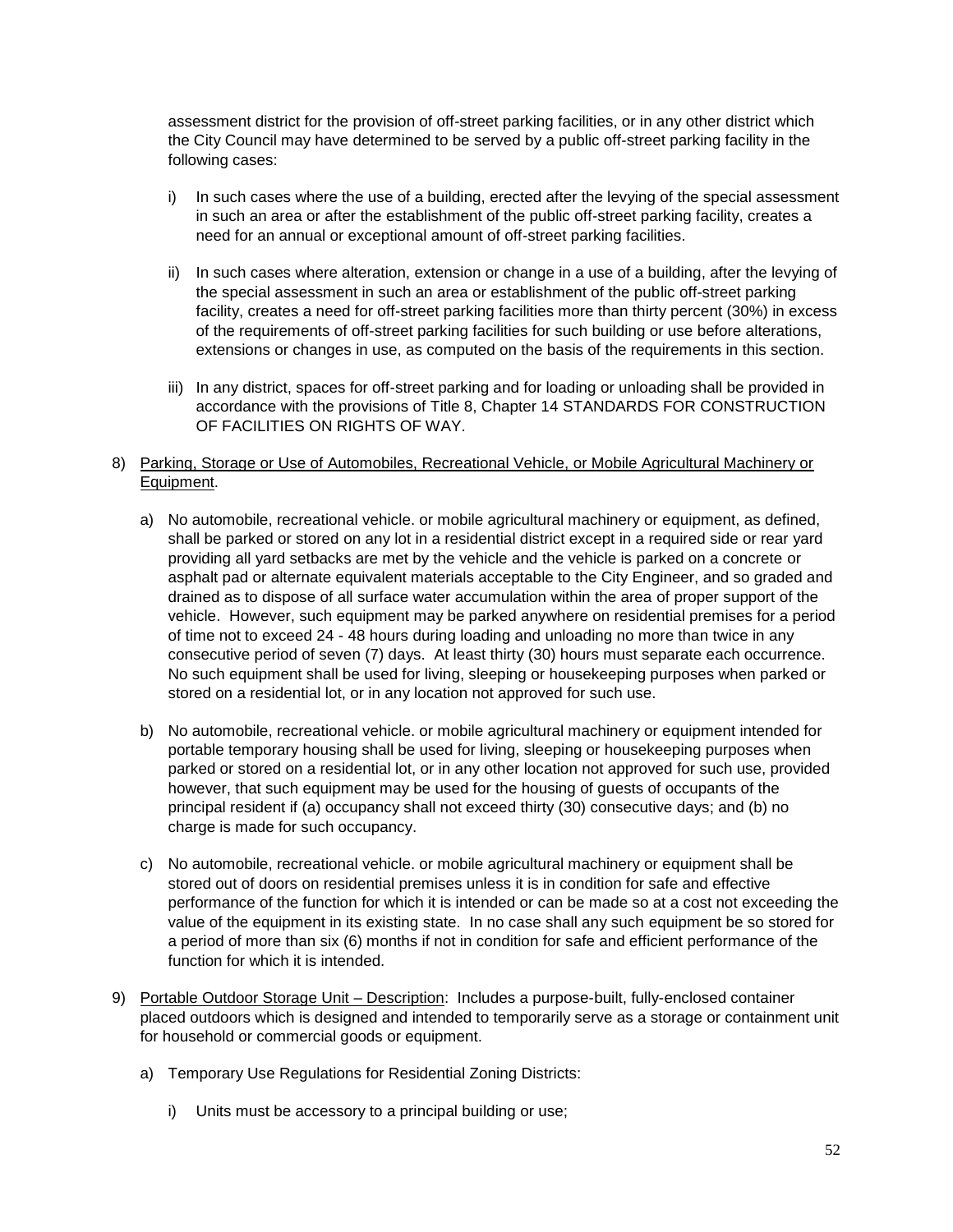- ii) There shall be no more than one portable outdoor storage unit per property, per year;
- iii) Units shall not exceed 16 feet in length, 8 feet in width, and 8 feet in height;
- iv) Units shall be set back a minimum of five feet from all property lines;
- v) Units shall be separated by six feet from any structure on the subject property;
- vi) No unit shall remain on the property for more than 30 days per calendar year;
- vii) Units shall be placed on a driveway or other paved surface if located in a front yard;
- viii) Units shall not be placed on public property, on public right-of-way, or in a location that obstructs traffic visibility;
- ix) Units shall be maintained in a good state of repair, free from rust, peeling paint, and other forms of visible deterioration;
- x) Existing portable outdoor storage units must come into conformance with regulations within one-year following passage of ordinance amendments.
- b) Temporary Use Regulations for All Non-Residential Zoning Districts:
	- i) Units must be accessory to a principal building or use;
	- ii) There shall be no more than three portable outdoor storage units per property, per year;
	- iii) Units shall not exceed 40 feet in length, 8 feet in width, and 9 feet in height;
	- iv) Units shall be set back a minimum of five feet from all property lines;
	- v) Units shall be separated by six feet from any structure on the subject property;
	- vi) No units shall remain on the property for more than 90 days per calendar year;
	- vii) Stacking of units is not permissible;
	- viii) Units shall be placed on a paved surface within a side or rear yard;
	- ix) Units shall not be placed on public property, on public right-of-way, or in a location that obstructs traffic visibility;
	- x) Units shall be maintained in a good state of repair, free from rust, peeling paint, and other forms of visible deterioration;
	- xi) Existing portable outdoor storage units must come into conformance with regulations within one-year following passage of ordinance amendments.

## **ARTICLE XXIV - PERFORMANCE STANDARDS**

- 1 Compliance with Provisions
	- A. New Uses: Any use established in the business or industrial zones after the effective date hereof shall comply with the minimum performance standards contained in this Article.
	- B. Existing Uses: Existing business and industrial uses which are not in compliance with the performance standards contained in this Article are exempt, except where a use did not comply with performance standards in effect prior to the passage of this ordinance.

Conditions which do not comply shall not be increased in scope or magnitude. Such uses shall be permitted to be enlarged or altered, provided the addition or change conforms with the applicable performance standards.

- 2 Certification May Be Required. When necessary, the appropriate official may require of the applicant certification by a registered professional engineer or other qualified person, at the expense of the applicant, that the performance standards for a proposed use can be met.
- 3 Smoke Emissions. The emission of smoke from any operation or activity shall not exceed a density or equivalent opacity permitted by the Illinois EPA.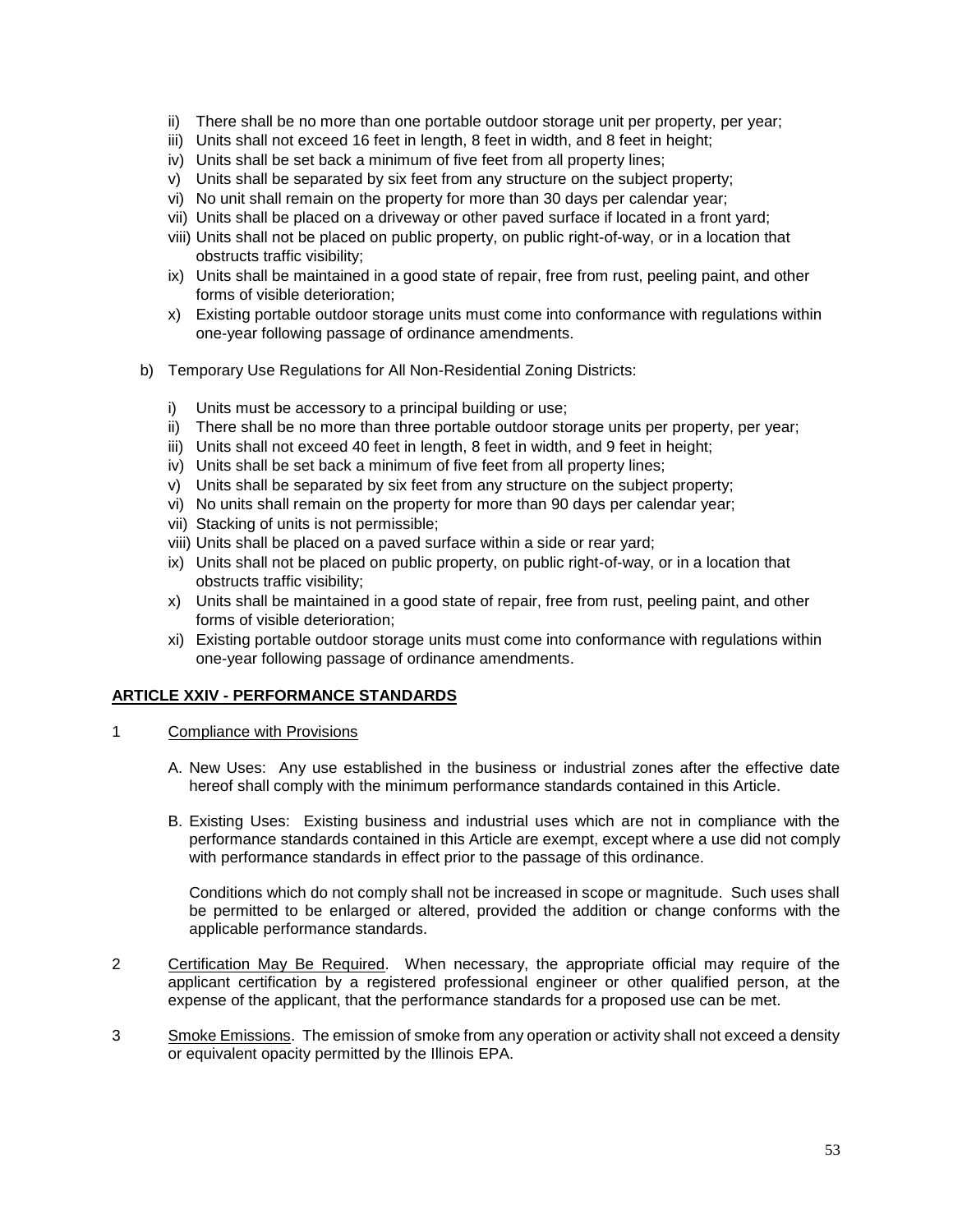- 4 Particulate Matter. No person shall operate or cause to be operated any process which emits particulate air contaminants exceeding the air quality standards of the Illinois Environmental Protection Agency (IEPA) or its successor.
	- A. Prior to the City issuing a certificate of occupancy, an applicant must submit to the appropriate official documentation of the IEPA approval of the applicant's application and permit to install or alter equipment or control equipment if such a permit is required under the applicable IEPA standards.
	- B. In the event the IEPA lowers its air quality standards, the IEPA standards in effect on the adoption date of this ordinance shall remain applicable. Under these circumstances, prior to the City issuing a building permit, an applicant must submit to the Appropriate Official documentation from a licensed engineer demonstrating that the use complies with the IEPA standards (on the adoption date of this ordinance).
	- C. In the event the IEPA raises its air quality standards, the new IEPA standards shall apply, and the applicant must comply with the requirements of Subsection B of this Section.
- 5 Toxic Matters The release of airborne toxic matter from any operation or activity shall not exceed the fractional quantities permitted below of the threshold limit values adopted by the American Conference of Governmental Industrial Hygienists. If a toxic substance is not listed, verification that the proposed level of toxic matter will be safe and not detrimental to the public health or injurious to plant and animal life will be required. The measurement of toxic matter shall be on the average of any twenty-four (24) hour sampling period.
	- A. All Business Districts. In all Business Districts, the release beyond lot lines of airborne toxic matter shall not exceed one-eighth (1/8) of the threshold limit values.
	- B. I-1 and I-2 Districts. In the I-1 and I-2Districts, the release of airborne toxic matter shall not exceed one-eighth (1/8) of the threshold limit values beyond zone boundary lines.
- 6 Vibration. Earth borne vibrations from any industrial operation or activity, and not those originating from city permitted maintenance or construction improvements shall not exceed the displacement values below. Vibration displacements shall be measured with an instrument capable of simultaneously measuring in three (3) mutually perpendicular directions. The maximum vector resultant shall be less than the vibration displacement permitted. The maximum displacements shall be determined by the following formula:

 $D = K$  f where

- $D =$  displacement in inches
- $K = a$  constant given in table below
- $f =$  the frequency of the vibration transmitted through the ground in cycles per second

| Zone and Place<br>of Measurement          | Continuous | Impulsive (at least 1<br>second rest between pulses<br>which do not exceed 1<br>second duration) | Less Than 8 Pulses Per<br>24 Hour Period |
|-------------------------------------------|------------|--------------------------------------------------------------------------------------------------|------------------------------------------|
| <b>Business Districts:</b><br>At Lot Line | 0.003      | 0.006                                                                                            | 0.015                                    |
| I-1 Zone and I-2 Zone:                    |            |                                                                                                  |                                          |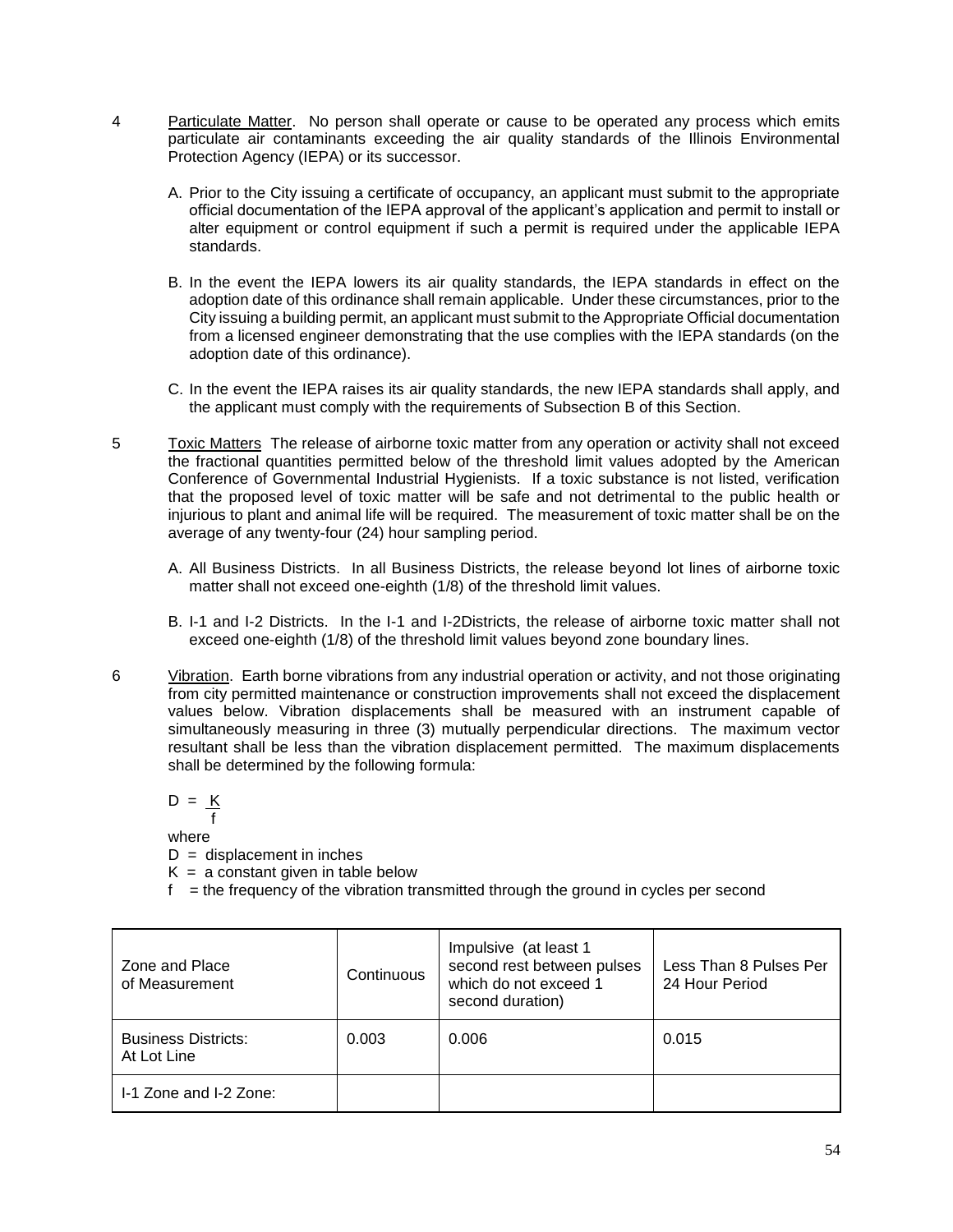| 1. At Zone Boundary Line                                             | 0.030 | 0.060 | 0.150 |
|----------------------------------------------------------------------|-------|-------|-------|
| 2. At R Zone, Recreational<br>Area or School<br><b>Boundary Line</b> | 0.003 | 0.006 | 0.015 |

#### 7 Illumination Provisions

8 Sewage Waste. Sewers and sewage discharge shall meet the appropriate City code and all IEPA requirements.

#### 9 Storage

- A. The open storage of materials and equipment, except for sales display, shall be subject to the following requirements:
	- 1. Storage of materials, equipment, salvage items, and vehicles being repaired shall be completely screened from view. An eight-foot (8') solid wall fence will be required, as described in applicable business and industrial districts.
	- 2. All combustible material shall be stored in such a way as to include, where necessary, access drives to permit free access of firefighting equipment.
- B. The bulk storage of flammable liquids and chemicals, when stored in above-ground tanks, shall occur no closer than the lot line or any principal building than the distance indicated by the following table:

| <b>Capacity Per Container</b><br>(Gallons) | Minimum Separation Distances for<br><b>Above Ground Containers</b> |
|--------------------------------------------|--------------------------------------------------------------------|
|                                            |                                                                    |
| Less than 125                              | None                                                               |
| 125 to 250                                 | 10 Feet                                                            |
| 251 to 500                                 | 10 Feet                                                            |
| 501 to 2,000                               | 25 Feet                                                            |
| 2,001 to 30,000                            | 50 Feet                                                            |
| 30,001 to 70,000                           | 75 Feet                                                            |
| 70,001 to 90,000                           | 100 Feet                                                           |

- C. The underground bulk storage of flammable liquids shall be located in accordance with the Uniform Fire Code regarding tank storage underground, except the minimum distance between such underground tanks and any R zone boundary shall be at least ten feet (10').
- 10 Automobile sales. Sites used for automobile sales are subject to the following development standards:
	- A. Adequate landscaping and/or fencing shall be used to screen views from street level of dealership operations that are not located within a building. Outdoor storage and display of operable vehicles, that are in good condition, does not need screening. Such screening shall not be required to obscure all visibility of interior activities but shall provide some filtering of outdoor dealership operations. Vehicles shall have appropriate spacing for adequate viewing and display, and shall be in operable condition for test drives.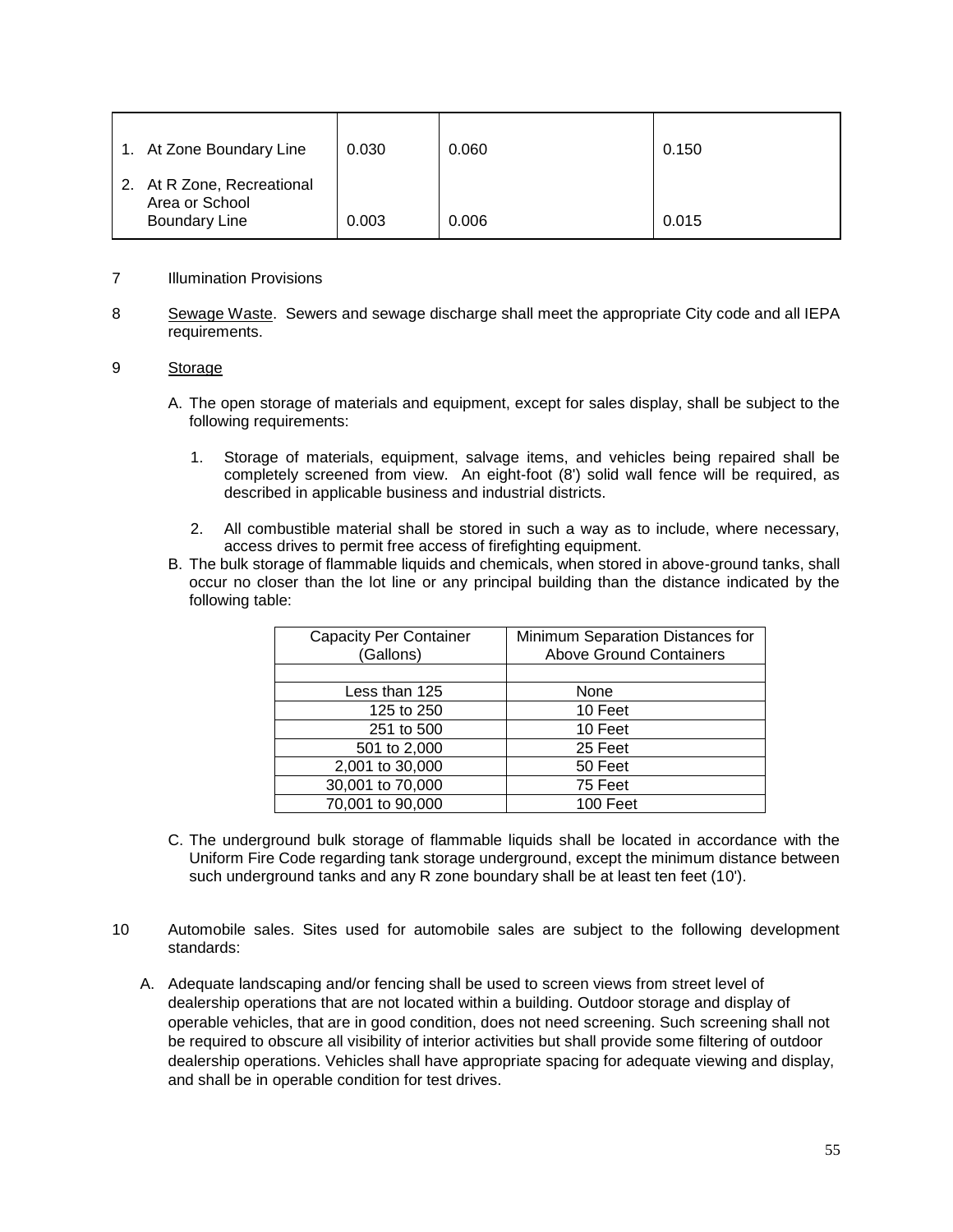- B. For the purposes of this Title and design review, areas used for outdoor vehicle storage and display are not considered parking areas.
- C. Appropriate site design measures shall be installed to the maximum extent practicable to ensure clean water standards are met. Permanent storm water best management practices and on-site storm water treatment shall be used for all runoff generated by new impermeable surfaces. Runoff from automobile washing and maintenance activities shall be properly collected and treated, consistent with the requirements of the Director of Engineering When new paving is proposed, pervious paving shall be used where feasible and shall be reviewed and approved by the Director of Engineering.
- D. All noise-generating activities and equipment, such as vehicle repair, shall be shielded by noiseattenuating construction or equipment. Outdoor amplification is prohibited, except on special occasions as permitted by the City.
- E. Exterior light standards and fixtures shall not be taller than 20 feet, light cutoffs shall be utilized to control light spillover onto adjacent properties, and low energy light fixtures consistent with Berkeley's goals for energy efficiency shall be utilized.
- F. The minimum required parking for such establishments shall be 1 parking space for each 250 sq. ft. of gross floor area. All other parking specifications as specified by this ordinance's Parking Section shall be met as well.
- 11 Noise. The following requirements shall apply in all districts:
	- A. The sound pressure level, to be measured as described below, shall not exceed the following decibel levels in the designated octave bands when adjacent to the designated types of use districts:

| Octave Band         | Sound Level In Decibels |                  |  |
|---------------------|-------------------------|------------------|--|
| (Cycles Per Second) | B-1, B-2, B-3 Districts | All              |  |
|                     |                         | Residential      |  |
|                     |                         | <b>Districts</b> |  |
|                     |                         |                  |  |
| Zero to 75          | 73                      | 58               |  |
| 76 to 150           | 69                      | 54               |  |
| 151 to 300          | 65                      | 50               |  |
| 301 to 600          | 61                      | 46               |  |
| 601 to 1,200        | 55                      | 40               |  |
| 1,201 to 2,400      | 48                      | 33               |  |
| 2,400 to 4,800      | 41                      | 26               |  |
| Over 4,800          | 35                      | 20               |  |

- B. Objectionable sounds of an intermittent nature which are not easily measured shall be controlled so as not to become a nuisance to adjacent uses.
- C. Method of Measurement: Measurement is to be made at the nearest boundary of the nearest residential area or at any other point along the boundary where the level is higher. The sound levels shall be measured with a sound level meter and associated octave band filter as prescribed by the American Standards Association.

## **ARTICLE XXV – ILLUMINATION STANDARDS**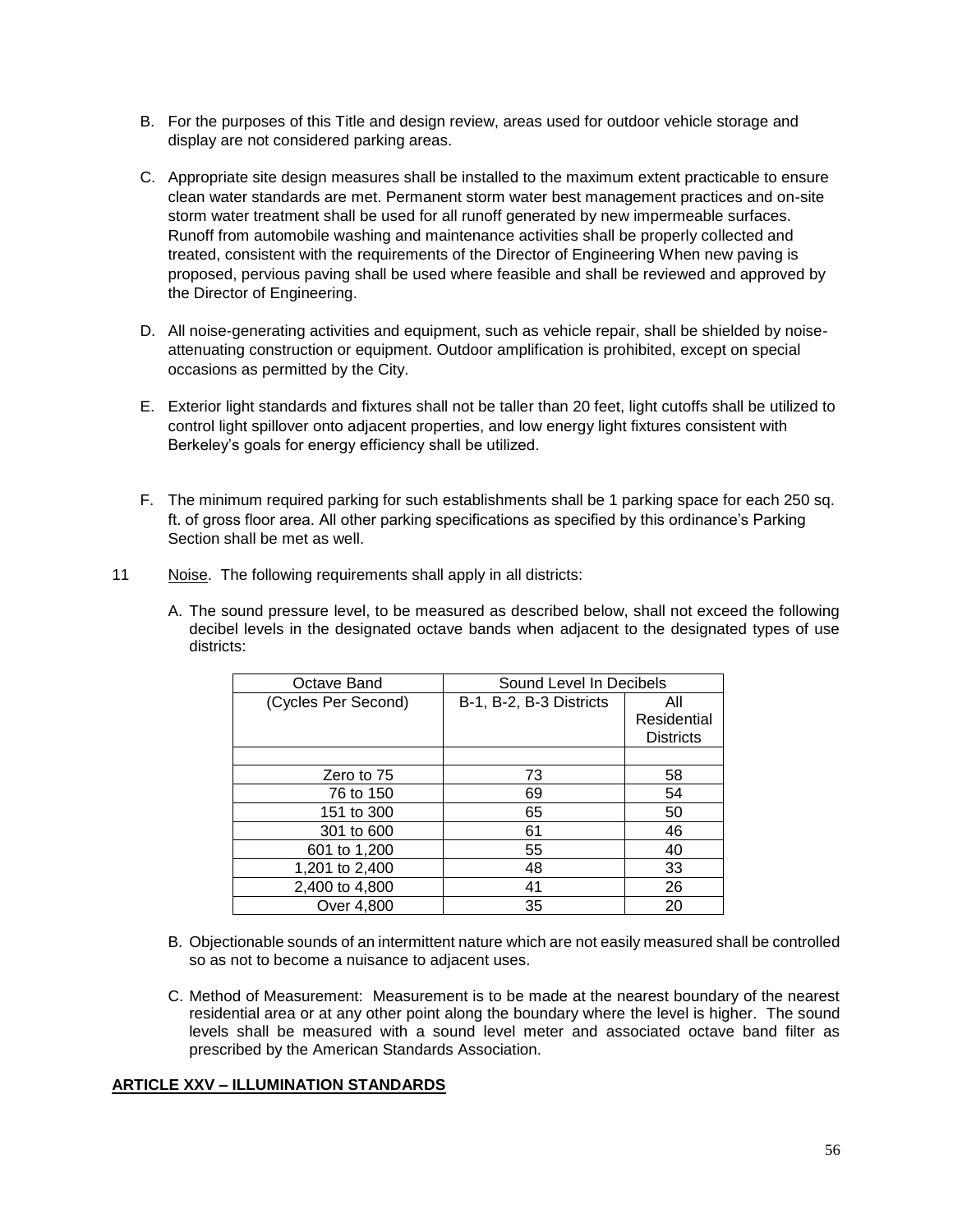(A) Purpose: The purpose of this section is to establish lighting requirements for personal safety and crime prevention while regulating any spillover of light and glare on operators of motor vehicles, pedestrians, and land uses near a light source to promote personal and traffic safety and to prevent the creation of public nuisances.

In an effort to encourage the implementation and usage of green and sustainable infrastructure and equipment, the city of East Moline encourages developers to utilize, whenever possible, high efficiency lighting such as light emitting diodes ("LEDs"), compact fluorescent lamps ("CFLs"), etc., in their projects.

(B) Lighting Plan: Except for single-family and two-family dwellings, plans for required parking lot and security lighting shall be approved by the director of engineering prior to approval and issuance of permits. Plans, at appropriate scale, shall be based on accurate, approved final site plans and shall depict all exterior lighting as to its location, orientation and configuration. This must include, but not be limited to:

1. Luminaire height;

2. Luminaire and standard technical specifications;

3. Intensity of illumination shall be measured at the least point of illumination and the greatest point of illumination when measured from ground level;

4. Type of light source (metal halide, high pressure sodium, etc.);

5. Hours of illumination; and

6. A photometric plan superimposed on the site plan for each classification of lighting with points no greater than thirty feet (30') apart.

(C) Illumination Performance Standards: The city requires adherence to the following illumination standards:

1. Wall Or Roof Lighting: Wall or roof lighting may be used to illuminate the pedestrian walkways, entrance areas, and yard areas within thirty feet (30') of the building. No wall or roof lighting shall be used to illuminate areas for motor vehicle parking or access unless the director of engineering finds the following:

(a) That the proposed lighting is not in conflict with the stated purpose in this section;

(b) That the proposed lighting will not unreasonably harm or restrict public health, safety, and welfare or create a nuisance; and

(c) That the proposed luminaire has a cutoff angle of less than or equal to sixty six degrees (66°). 2. Freestanding Luminaries: Any open area used for motor vehicle parking, storage, or access shall be illuminated with freestanding luminaries. Freestanding luminaries are permitted to be a maximum of thirty feet (30') in height with a three foot (3') support, for a maximum height from the ground of thirty three feet (33'). When a luminaire is located within five hundred feet (500') of a residential zoning district, the maximum permitted luminaire height shall be twenty five feet (25'). All measurements shall be taken from the average elevation of the finished grade within ten feet (10') of the structure or fixture to the highest point of the luminaire. All luminaries must have a total cutoff angle equal to or less than ninety degrees (90°). The use of exterior lighting with a cutoff angle greater than ninety degrees (90°) shall be permitted only when the director of engineering finds the following:

(a) That the lighting is not in conflict with the stated purpose in this section;

(b) That the proposed lighting will not unreasonably harm or restrict public health, safety, and welfare or create a nuisance; and

(c) That the proposed lighting will not result in an impairment of vision creating a hazard for vehicular or pedestrian traffic.

3. Low Pressure Sodium Fixtures: In no instance shall low pressure sodium fixtures be used to meet the requirements of this section unless the director of engineering finds the following: (a) That the proposed lighting is not in conflict with the stated purpose in this section;

(b) That the proposed lighting will not unreasonably harm or restrict public health, safety, and welfare or create a nuisance; and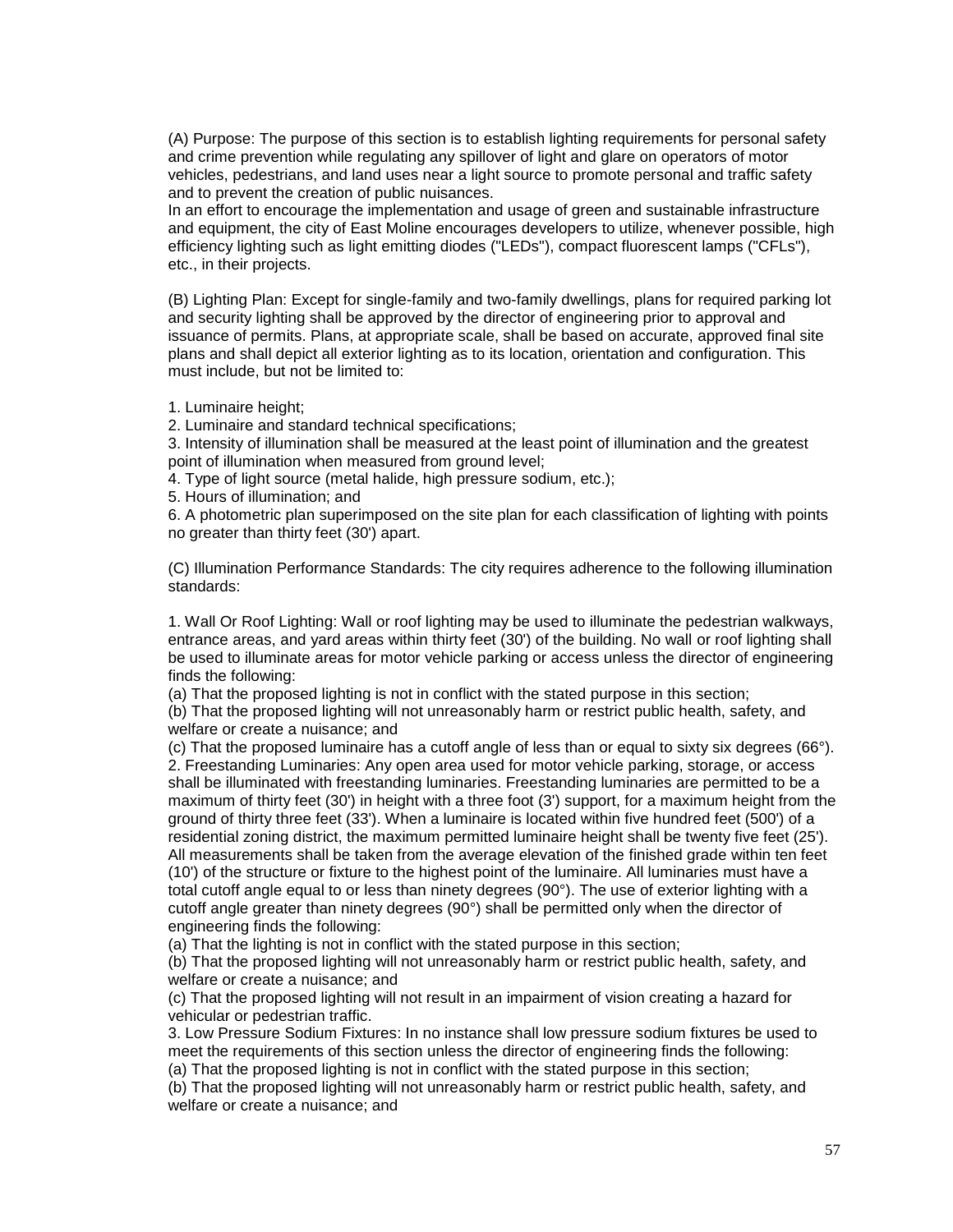(c) That the color distortion effect of low pressure sodium lighting will not create a hindrance to crime prevention and investigation.

4. Intensity Of Lighting: The following shall be adhered to:

(a) The amount of illumination attributable to exterior lighting from a property shall not exceed one foot-candle when measured at any boundary line with an adjoining property. This provision may be waived by the director of engineering when:

(1) The proposed lighting is not in conflict with the stated purpose of this section.

(2) The proposed lighting will not unreasonably harm or restrict public health, safety, and welfare or create a nuisance.

(3) The proposed lighting will not result in an impairment of vision creating a hazard for vehicular or pedestrian traffic.

(b) All parking lot and parking structure lighting located within three hundred feet (300') of a residential zoning district may be illuminated not more than one hour before the start of business and shall be extinguished within one hour after the end of business except as approved by the director of engineering after finding the following:

(1) The property has been identified as an area where the incidence or potential for crime warrant additional lighting.

(2) Additional lighting is required to increase visibility of a property which is not readily accessible for police during routine patrol.

(3) The use of timers, sensors, or other devices that produce a reduced lighting level that does not conflict with the stated purpose in this section.

5. Glare And Illumination: In all zoning districts, any lighting shall be arranged to reflect the light away from adjoining property. A person shall not conduct a use that has a source of illumination that produces glare clearly visible beyond a property line or creates a sensation of brightness within a visual field so as to cause annoyance, discomfort, or impairment of vision. The use of lenses, deflectors, shields, louvers, or prismatic control devices shall be used to eliminate nuisance and hazardous lighting to facilitate compliance with this requirement.

6. Parking Structures: Luminaries used for illumination of designated pedestrian walkways in parking structures (parking areas serving more than 2 residential dwellings or any nonresidential land use within a structure with 1 or more levels) shall be of a significantly different color value than luminaries used for illuminating vehicle parking and drive aisles.

(D) Compliance: Any new lighting installed after the effective date of this ordinance shall be in compliance with the requirements of this ordinance. Any lighting in existence before the effective date of this ordinance that does not comply with these requirements shall be considered legally nonconforming and may remain, subject to the following provisions:

1. Alterations To Existing Lighting:

(a) When poles and support structures are removed and replaced for reasons other than acts of God or accidents, they must be replaced with luminaries, poles and supports that comply with this section.

(b) When luminaries are replaced, they must be replaced with luminaries that comply with all provisions of this section.

2. Removal And Replacement Of Parking Lot Surface: A parking lot or portion thereof shall be considered "removed and replaced" when any portion of the existing parking surface material is removed and a new surface is installed. When less than fifty percent (50%) of the gross area of the parking lot surface on a particular site is removed and replaced, only the parking area replaced must be provided with lighting in compliance with this section. If greater than fifty percent (50%) of the parking area on a particular site is removed and replaced at one time, the entire parking lot on the site where the construction activity occurs must be in full compliance with this section.

3. New Parking Lots Or Parking Lot Additions: When a new parking lot or addition to an existing parking lot is constructed, the new lot or lot addition must be provided with lighting in compliance with this section.

4. Renovations: When the cost of renovation of the principal structure reaches the thresholds detailed in the city's zoning regulations, all existing lighting shall be brought into compliance to the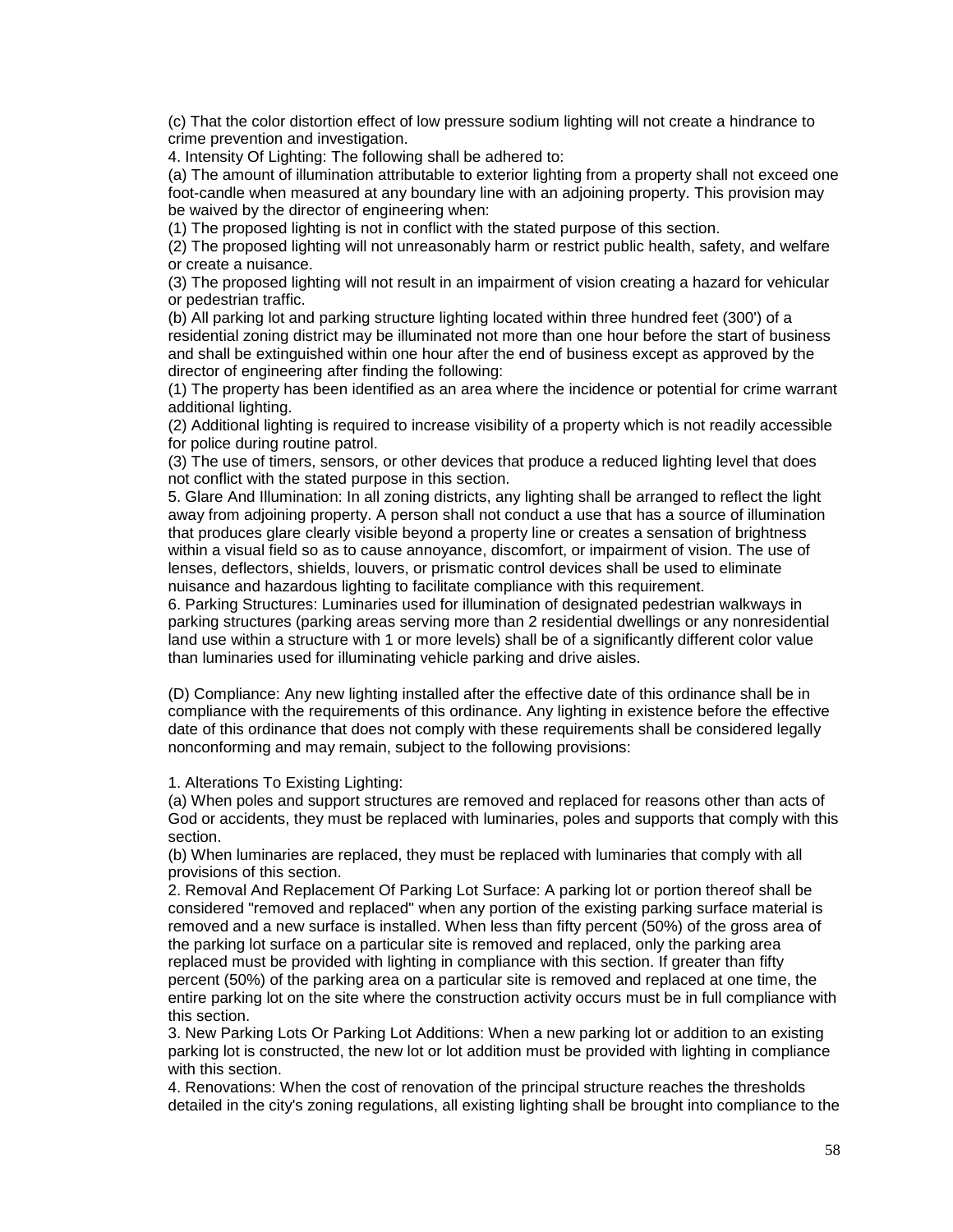extent required in said section.

5. New Structures, Additions, Or Replacements: When a site is improved with new structures, additions to, or replacements of existing structures, the lighting for the new structure, addition or replacement on the site must be upgraded with complying lighting. The parking lot lighting must be upgraded with complying lighting over a portion of the parking area that is equivalent to the amount of parking that would be required for the new structure, addition or replacement. In the event that the new structure, addition or replacement is accompanied by a new or replaced parking area, the amount of upgraded lighting area shall be that required under this section. 6. Development Application: When a development application is made for a site for a nonadministrative permit, the East Moline plan commission or East Moline city council, may as a condition of approval, require compliance with any or all of the standards of this section; and the extent of compliance required in such cases may be greater than that otherwise required in this section, if deemed reasonably necessary to protect the public health, safety, or welfare and to achieve the purposes of this section.

(E) Point Of Measurements: Any light intensity measurement taken at the property line shall be measured at the greatest point of illumination of said property line. Any measurements to determine the minimum and maximum lighting levels internal to a site will be measured by positioning the light meter horizontally at ground level at the greatest and least points of artificial illumination.

(F) PUD Modifications: Modifications to the requirements of this section may be approved as part of a final development plan for a planned development, as per chapter 17 of this title, pursuant to the provisions provided:

1. That any deviations from lighting standards established by this section are clearly delineated in the plan submission reviewed by the East Moline plan commission.

2. That any deviations are consistent with the purposes of this section.

3. That the minimum light level proposed provides a minimum of seventy five percent (75%) of the illumination required in this section.

4. That the height of support poles above grade does not exceed the maximum permitted by this section by more than twenty five percent (25%), except that no development shall be allowed for increased support pole height within five hundred feet (500') of a residential zoning district.

5. That no increase in glare occurs as a result of deviation from the adopted standards. (Ord. 13- 02, 2-4-2013)

## **ARTICLE XXVI - "PUD" PLANNED UNIT DEVELOPMENT DISTRICT**

- 1. Minimum Requirements. The following requirements specified in this Chapter shall be considered minimum for planned developments. (Ord. 6724, 7-24-1967)
- 2. Purpose. The purpose of the planned unit development (PUD) district is to promote to the extent possible:
	- A. A maximum choice in the types of environment available to the public by allowing a development that would not be possible under the strict application of the other sections of this ordinance.
	- B. Permanent preservation of common open space and recreation areas and facilities.
	- C. A pattern of development to preserve natural vegetation, topographic, and geologic features.
	- D. A creative approach to the use of land and related physical facilities that results in better development, design and the construction of aesthetic amenities.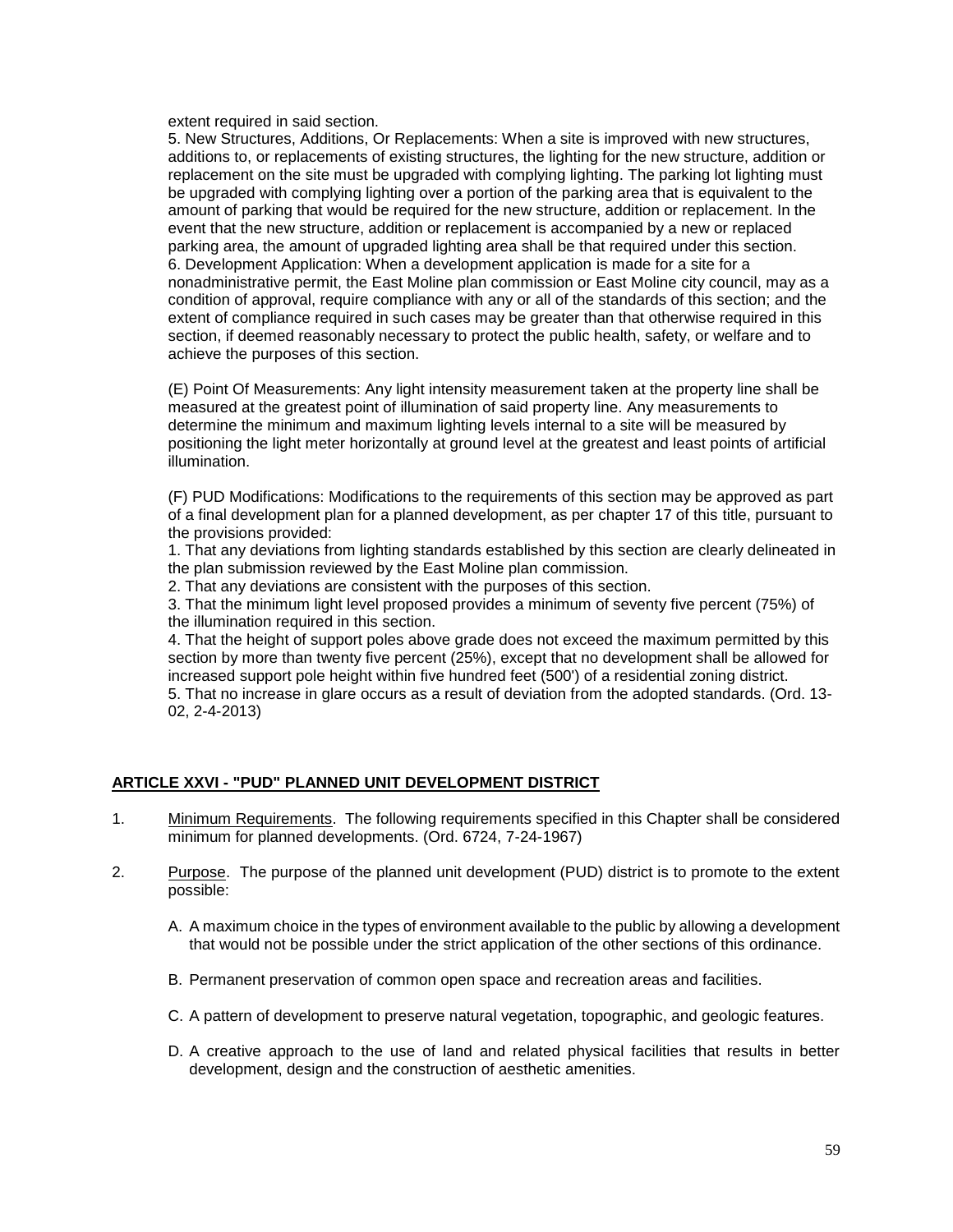- E. An efficient use of the land resulting in more economic networks of utilities, streets, and other facilities.
- F. A land use which promotes the public health, safety, comfort, morals, and welfare.

The PUD district is intended to provide for a development incorporating a single type or a variety of related uses which are planned and developed as a unit but departs from the normal standards and requirements of other sections of this ordinance.

The planned unit development may provide amenities not otherwise required by law and may establish facilities and open space greater than the minimums required by law. Such development may consist of conventionally subdivided lots or provide for development by a land use and zoning plan which establishes the location and extent of the features of the planned unit development in keeping with the purpose of the plan.

The foregoing purposes and principals shall not be interpreted to permit the reduction of standards set forth in this section.

- 3. Application Procedure. The owner, owners, or bona fide buyer of any tract of land may petition the Plan Commission and Zoning Official for a change to the PUD zoning district. A planned unit development shall be authorized in accordance with the following procedures:
	- A. Application procedure.
		- 1. The application for a rezoning to the PUD zoning district shall be accompanied by an application plan meeting the requirements listed above. of this section and show evidence that the proposed development will conform to the official city plan and to the purpose of the PUD district set forth in this section. The Plan Commission and City Council shall grant or deny said application pursuant to the provisions contained in this title. Approval of the PUD zoning district shall constitute an expression of approval by the City Council of the application plan as a guide to the preparation of the preliminary PUD plan. The applications shall be accompanied by a filing fee in an amount equal to that prescribed by City Code.
		- 2. To reduce the number of steps involved in the approval of a planned unit development, a preliminary PUD plan meeting the requirements of this section may be submitted in lieu of an application plan required in (1) above to the Zoning Official, although the decision to ultimately approve or deny the application must come from the Plan Commission and the City Council.
	- B. Approval of the preliminary plan.
		- 1. Supporting data in accordance with the requirements for the preliminary plan stage as outlined in the following "Specific Content" section.
			- a. Copies of the preliminary PUD plan and supporting data shall be submitted to the East Moline Zoning Official for certification as to conformity with these regulations, recommendations, and suggestions regarding the overall design, if any.
			- b. Copies of the preliminary PUD plan shall be submitted to the Plan Commission or the Zoning Official who shall hold public hearing on the application for a preliminary PUD plan giving notice of the times and places as required by state law by publishing a notice thereof at least once in a publication having general circulation within the city. Following the public hearings, a recommendation of approval or denial of the preliminary PUD plan shall be made by the Plan Commission to the City Council. If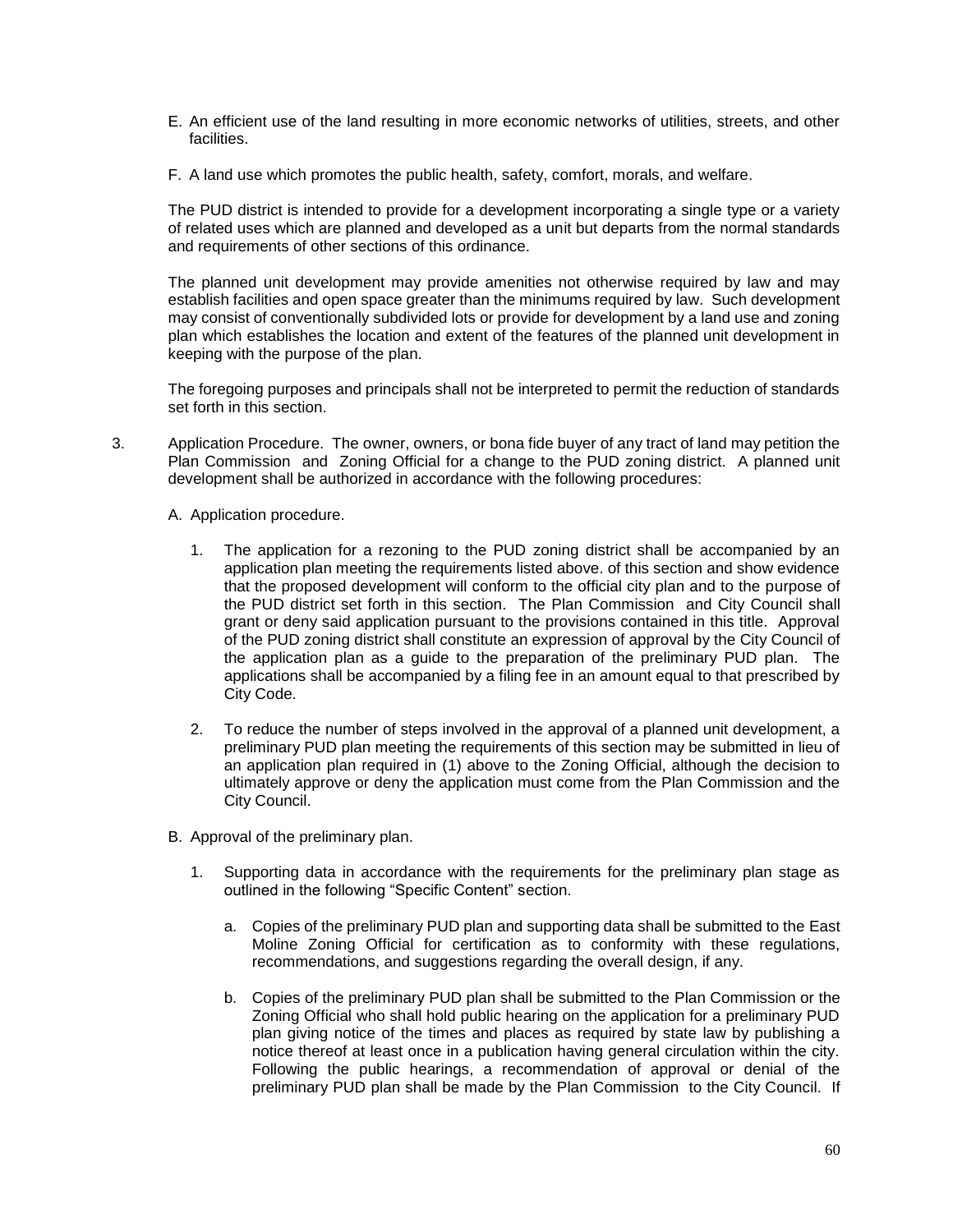needed, the City Council shall review the preliminary PUD plan and grant or deny any exceptions or variances needed.

- 2. Findings: The Plan Commission and City Council shall set forth the reasons for the recommendation, and said recommendation shall set forth how the proposal would be in the public interest, including but not limited to findings of facts on the following:
	- a. In what respects the proposed plan is consistent with the stated purpose of the planned unit development requirements.
	- b. The extent to which the proposed plan meets the requirements and standards of the planned unit development district.
	- c. The extent to which the proposed plan departs from the zoning and subdivision regulations otherwise applicable to the subject property, including but not limited to the density, dimension, area, bulk and use, and the reasons why such departures are deemed to be in the public interest.
	- d. The physical design of the proposed plan and the manner in which said design makes adequate provision for public services, provides adequate control over vehicular traffic, provides for and protects designated common open space, and furthers the amenities of light, air, recreation, and visual enjoyment.
	- e. The relationship and compatibility of the proposed plan to the adjacent properties and neighborhood.
	- f. The desirability of the proposed plan to physical development, tax base, and economic well-being of the entire community.
	- g. The conformity with the intent and spirit of the comprehensive plan.
	- h. Specific points noted on the plan that have impact on its design, function, and visibility in the community.
- 3. Following receipt of the recommendation by the Plan Commission and approval by the Plan Commission , the City Council shall, within sixty (60) days, recommend approval, modification within limits of a minor change, or disapproval of the planned unit development plan. As a condition to the approval of the preliminary PUD plan, the City Council shall set forth findings of fact in accord with the standards of this section on which they base their approval and describing how the proposal meets those standards.
- 4. All conditions, documents, and plans required by the City Council must be delineated on the plat or agreed to in writing prior to City Council approval.
- 5. The City Council may require such special conditions as they may deem necessary to insure conformance with the intent of all comprehensive plan elements, the stated purpose of the planned development district and established city policies.
- 6. Approval of a preliminary planned unit development plan shall not constitute approval of the final plan. Rather it shall be deemed an expression of approval to the layout submitted on the preliminary plan as a guide to the preparation of the final plan which will be submitted for approval of the city. The final plan shall be approved as the final land use and zoning plan if it conforms substantially with the preliminary land use and zoning plan.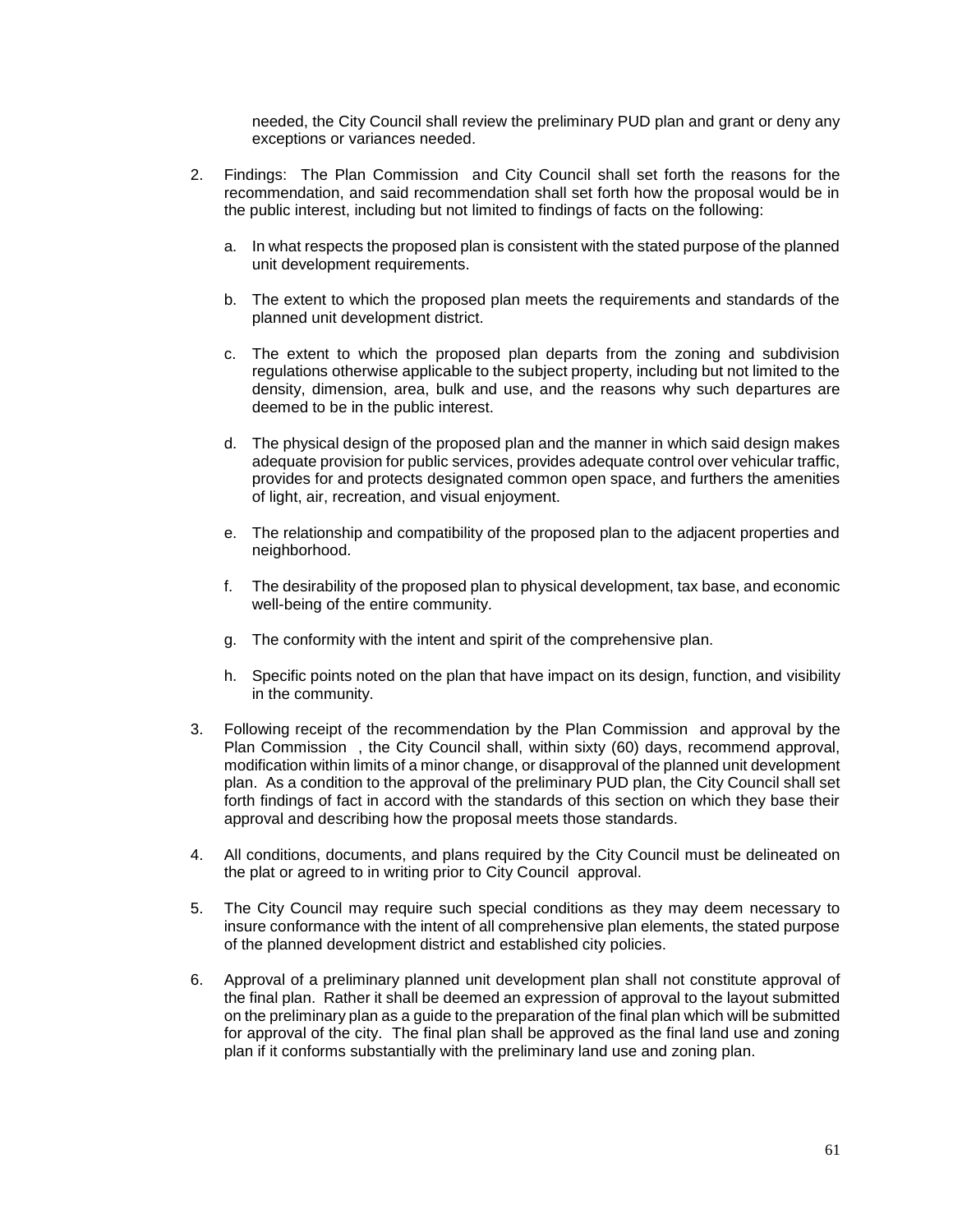The final plan may be considered as a preliminary and final plan and may be submitted for preliminary and final approval, if all of the land is to be developed at one time, and if all requirements hereof are met.

- C. Approval of final plan. The final planned unit development plan shall be submitted to the Zoning Official who shall refer same to the Plan Commission and City Council . The final PUD plan shall conform to the preliminary PUD plan as approved or subject to minor changes, and may be submitted in stages with each stage reflecting the approved preliminary plan; provided, however, that such stage conforms to all requirements of these regulations. The required procedure for approval of a final plan shall be:
	- 1. A final planned unit development plan and other supporting data required for approval shall be in accord with the provisions of this section. Final plans must be submitted for approval in accordance with agreed-to scheduling, but not later than five (5) years from the approval of the preliminary plan by the City Council. The City Council may grant an extension in time or the developer may resubmit an application; in the event that same is not done, the City Council shall initiate such zoning changes as it deems necessary to preserve the public interest. If construction falls more than two (2) years behind the schedule filed with the final plan, the plan becomes subject to revocation. The Zoning Official shall monitor all pending PUD projects and inform the City Council of those six (6) months or more behind schedule.
	- 2. After review of the final plan, the Plan Commission shall submit the planned unit development plan to the City Council with a recommendation for approval, disapproval, or approval with minor modifications as reviewed at the public hearing. Any changes or modifications which arise subsequent to the public hearing shall be specifically noted and referred to the City Council who shall determine whether the change constitutes a major or minor change and whether another public hearing is required.
	- 3. Following Plan Commission review, the final plan and supporting data shall be submitted to the City Council for recommendations and approval, and then City Council for certification that the final plan is in conformity with these regulations and in agreement with the approved preliminary plan.
	- 4. The City Council shall, within sixty (60) days, approve, disapprove, or extend the time period for another sixty (60) days in taking action on the final plan.
	- 5. All conditions, documents, and plans required by the council must be delineated on the plan or agreed to in writing prior to council approval.
- D. Recording the final planned unit development plan. The construction of any public improvement in the planned unit development shall be initiated only after recording of the final PUD plan has been recorded with the county recorder, and shall be issued in full conformance with this ordinance.
- E. Changes in the planned unit development. The planned unit development shall be developed according to the approved and recorded final plan, recorded approved plan and supporting data together with all recorded amendments shall be binding on the applicants, their successors, grantees and assigns, and shall limit and control the use of premises and location of structures in the planned unit development project as set forth therein.
	- 1. Major changes. A change in the approved preliminary PUD plan or final PUD plan which alters the concept or intent of the planned unit development including a change in usage, the configuration, increase in floor area or the height of buildings, an increase in intensity,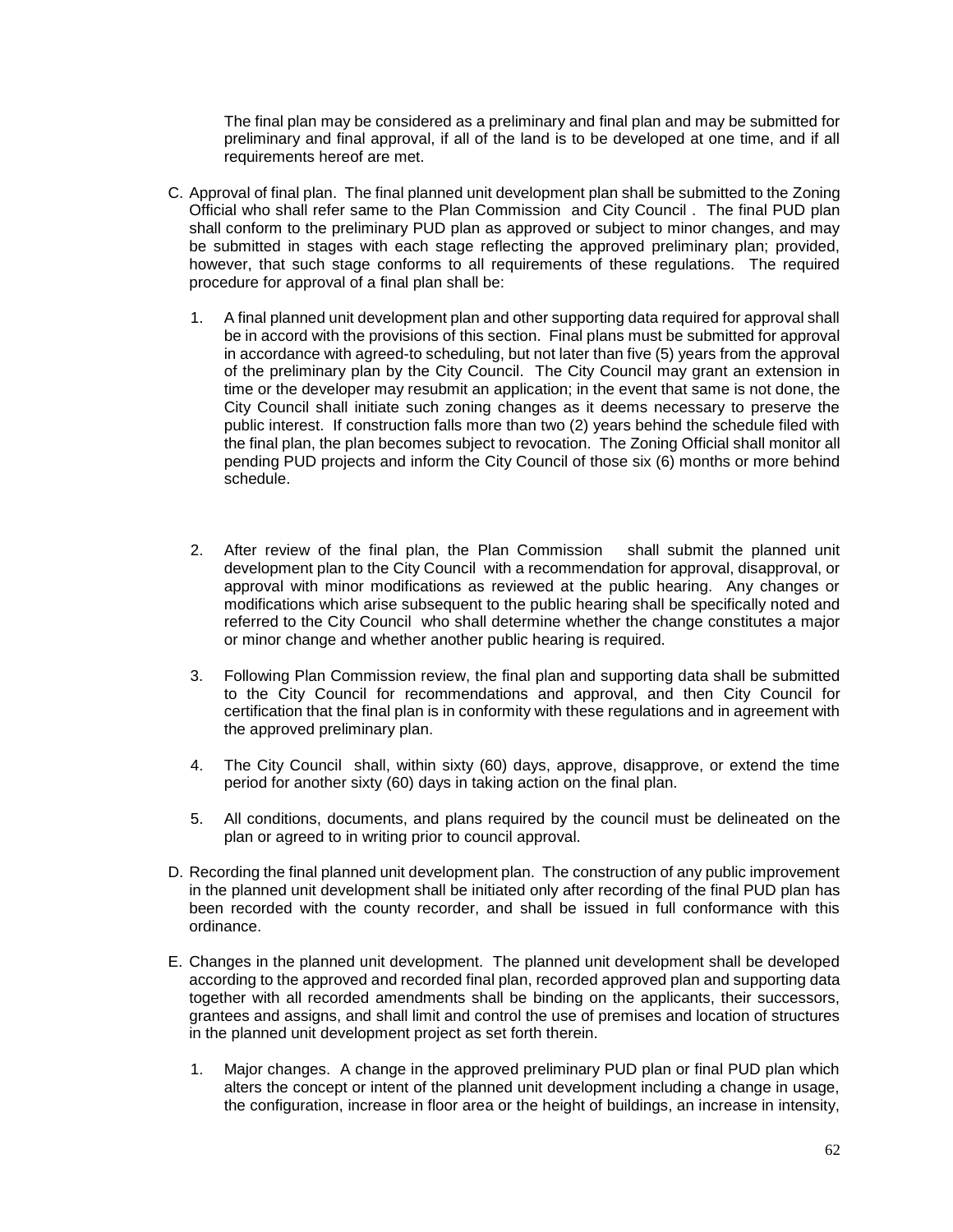a reduction of proposed open space, a change in road locations or standards, a change in the final governing agreement, provisions or covenants, or other major changes, shall be approved only by submission of a new preliminary PUD plan in accordance with the procedures as previously set forth for the approval of preliminary and final PUD plans. All approved major changes in the final PUD plan shall be recorded with the county recorder as amendments to the final PUD plan.

- 2. Minor changes. The appropriate authority may approve minor changes in the planned unit development which do not change the concept or intent of the development, without going through the "preliminary approval" steps. Minor changes shall be any change not defined as a major change.
- 4. Specific Content. The planned unit development plans and supporting data shall include at least the following information:
	- A. Application stage:
		- 1. General site information. Data regarding site conditions, and characteristics, available community facilities and utilities, existing covenants and other related information.
		- 2. Sketch plan. A drawing in simple sketch form showing the proposed location and extent of the land uses, streets, sidewalks, lots, and other features.
	- B. Preliminary plan stage:
		- 1. Design plan. A drawing of the planned unit development shall be prepared at a scale of either one inch equals one hundred (100) feet or one inch equals fifty (50) feet, or such other scale that may be recommended by appropriate city authority. Any change in scale between the preliminary and final plan shall be accompanied by a signed statement from the developer attesting that there have been no modifications. All plans shall show the general location of proposed streets (public and private), sidewalks, all buildings and their use, common open space, recreation facilities, parking areas, service areas, and other facilities to indicate the character of the proposed development. The submission may be composed of one or more sheets and drawings and shall include:
			- a. Boundary lines: Bearing and distances.
			- b. Easements: General location, width, and purpose.
			- c. Public and private streets on and adjacent to the tract: Street names, right-of-way widths, existing or proposed centerline elevations, pavement type, walks, curbs, gutters, culverts, distance to nearest intersection, etc.
			- d. Existing and proposed utilities (public or private) on and adjacent to the tract: Location, size and invert elevations of sanitary, storm and combined sewers; location and size of water mains; location of gas lines, fire hydrants, electric and telephone lines and street lights on the tract. The direction and distance to the nearest usable water mains and sewers anticipated to be utilized by the development and elevations of sewers. Drainage district boundaries and appropriate design criteria necessary for storm drainage plans.
			- e. Existing ground elevations on the tract: For land that slopes less than one-half of one (1/2 of 1) percent, show one foot contours; show spot elevations at all breaks in grades along all drainage channels or swales and at selected points not more than one hundred (100) feet apart in all directions; for land that slopes more than one-half of one (1/2 of 1) percent show two (2) foot contours.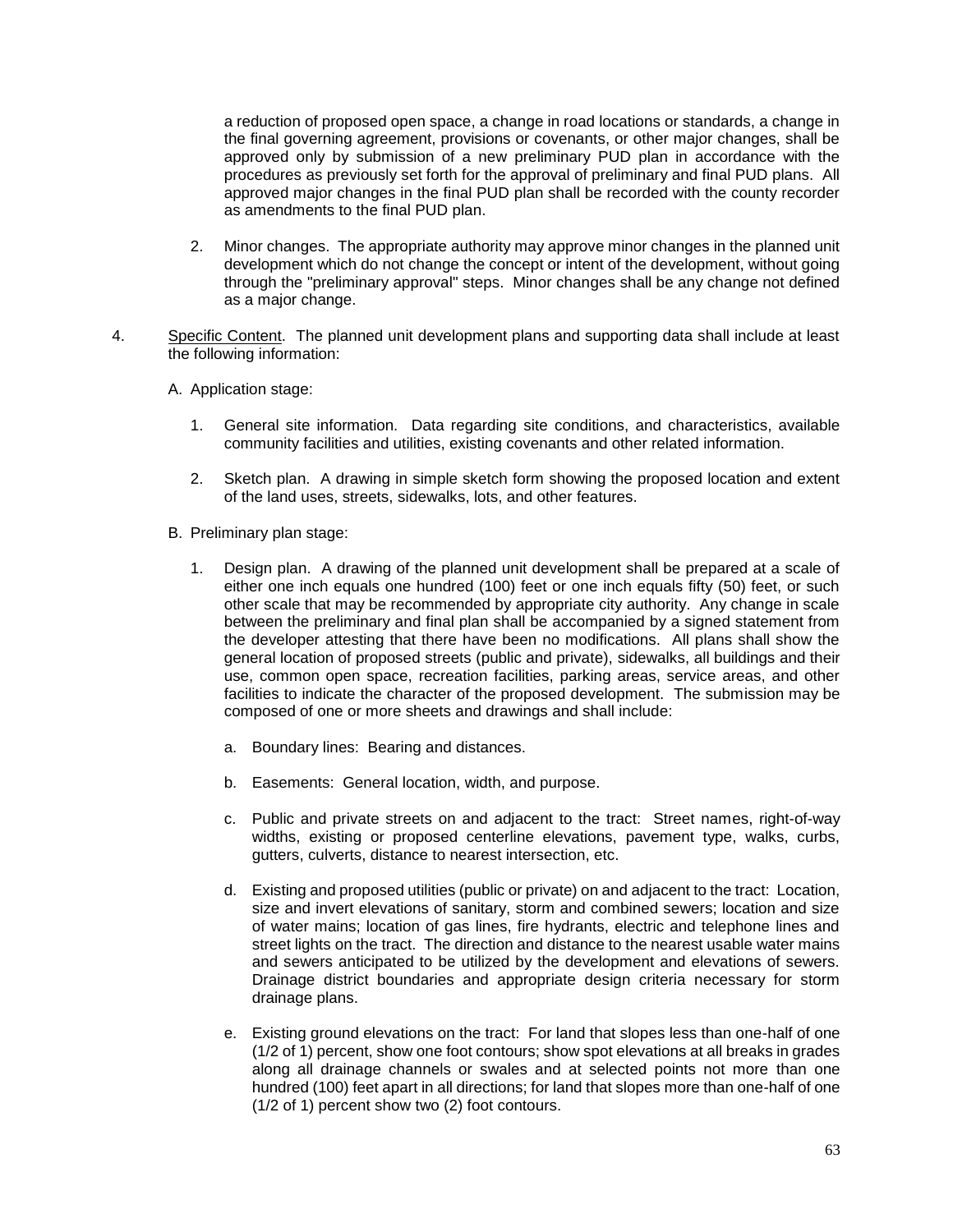- f. Subsurface conditions on the tract, if required by the commission or council: Location and results of tests made to generally ascertain subsurface soil, rock, and ground water conditions; depth to ground water unless test pits are dry at a depth of five (5) feet: The location and results of soil percolation tests if individual sewage disposal systems are proposed.
- g. Other conditions are on the tract: Watercourses, flood plains, marshes, rock outcrop, wooded areas, isolated preservable trees one foot or more in diameter, houses, barns, accessory buildings and other significant features.
- h. Other conditions on adjacent land: Approximate direction and gradient of ground slopes, including any embankments or retaining walls; character and general location of buildings, including a notation on the front setback, railroads, power lines, towers, and other nearby nonresidential land uses or adverse influences; owners of adjacent unplanted land; for adjacent platted land refer to subdivision plan by name and show approximate percent built up; typical lot size and dwelling type.
- i. Zoning on and adjacent to the tract.
- j. Proposed public improvements: Highways or other major improvements planned by public authorities for future construction on or near the tract.
- k. Open space: All parcels of land intended to be dedicated for public use of all property owners with the purpose indicated.
- l. General location, purpose, and height, in feet or stories of each building other than single-family residences on individually platted lots.
- m. Map data: Name of development, north point and scale, date of preparation, acreage of site and name and address of developer, designer, and engineer.
- n. Miscellaneous: Such additional information as may be required by the appropriate authority or found in the subdivision regulations in Article XXX.
- 2. Character. Explanation of the character of the planned unit development and the reasons why it has been planned to take advantage of the flexibility of these regulations.
- 3. Ownership. Statement of present and proposed ownership of all land within the project, including present tract designation according to official records in offices of the county recorder.
- 4. Schedule. Development schedule indicating:
	- a. Stages in which project will be built with emphasis on area, density, use and public facilities such as open space to be developed with each stage shall be shown on the plan and through supporting graphic material.
	- b. Completion date or dates of new construction for above and below ground facilities, utilities, and buffer planting.
	- c. If different land use types are to be included within the planned unit development, the schedule must normally include the mix of uses to be built in each stage.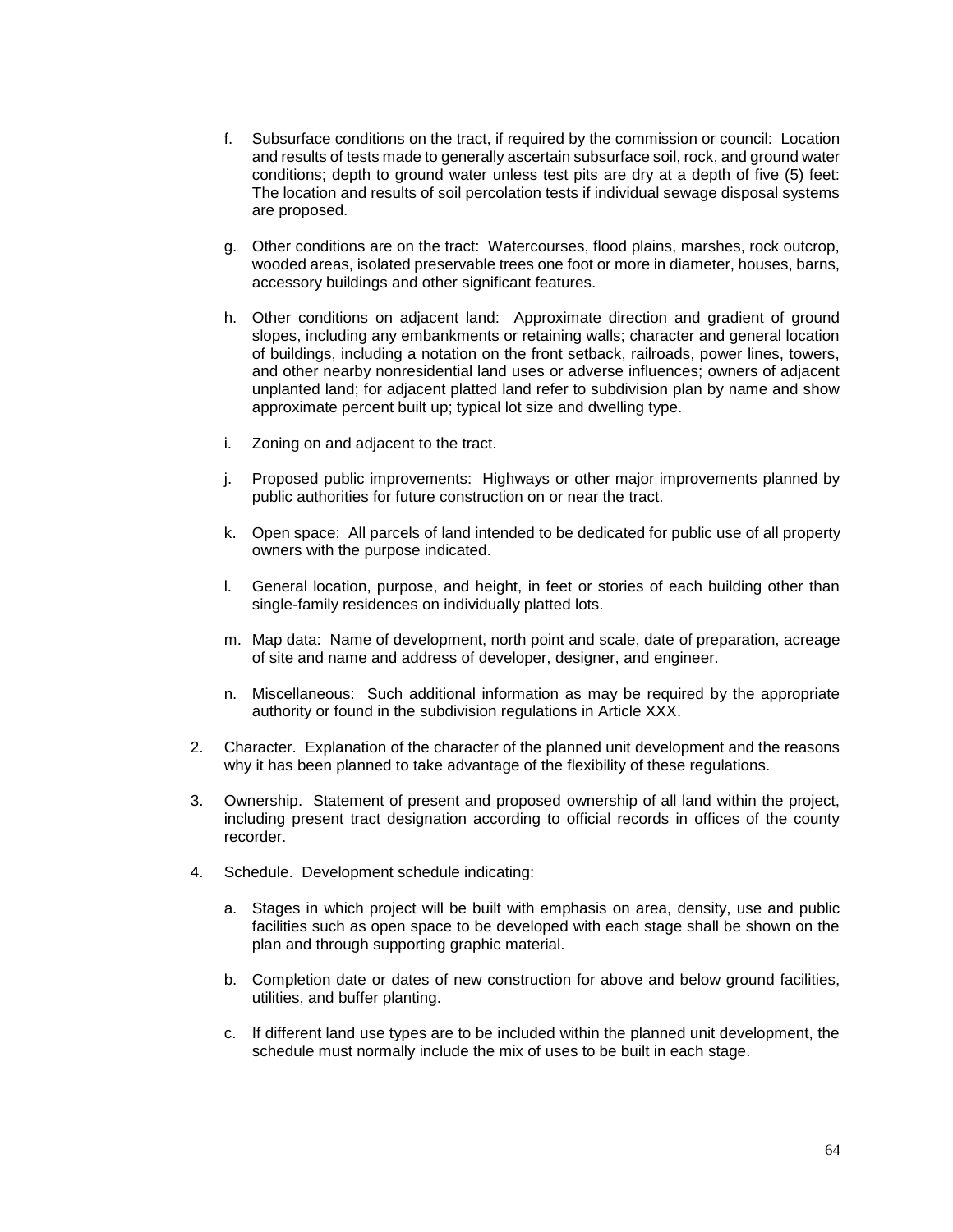- 5. Covenants. Proposed agreements, provisions, or covenants which will govern the use, maintenance, and continued protection of the planned development and any of its common open space.
- 6. Density. Provide information on the density of residential uses and the number of dwelling units by type.
- 7. Use. Provide a list of uses planned for the ancillary and nonresidential uses.
- 8. Service facilities. Provide information on all service facilities and off-street parking facilities.
- 9. Architectural plans. Preliminary architectural plans for all primary buildings shall be submitted in sufficient detail to permit an understanding of the style of the development, the design of the building and the number, size, and type of dwelling units.
- 10. Facilities plans (public and/or private). Preliminary plans for:
	- a. Roads and sidewalks, including classification, width of right-of-way, width of pavement, typical construction details, and plan and profile drawings.
	- b. Sanitary sewers.
	- c. Storm drainage and erosion.
	- d. Water supply system, if required by the appropriate authority.
	- e. Lighting program, if required by the appropriate authority.
	- f. Grading.
- B. Final plan stage.
	- 1. Final detailed plan. A final land use and zoning plan shall be prepared. The purpose of the land use and zoning plan is to designate the land subdivided into conventional lots as well as the division of other land, not so treated, into common open areas and building areas. The final land use and zoning plan shall include, but not be limited to:
		- a. An accurate legal metes and bounds description of the entire area under immediate development within the planned development.
		- b. A subdivision plat of all subdivided lands in the same form and meeting all the requirements of a normal subdivision final plat. The plat shall be reviewed by all affected utility companies or agencies, and any comments from these companies or agencies shall be submitted as well.
		- c. An accurate legal metes and bounds description of each separate unsubdivided use area, including common open space.
		- d. Designation of the exact location of all buildings to be constructed in unsubdivided areas.
		- e. Tabulations on separate subdivided use area, including land area, number of buildings, number of dwelling units, and dwelling units per acre.
		- f. Architectural plans unless waived by the appropriate authority during the preliminary stage.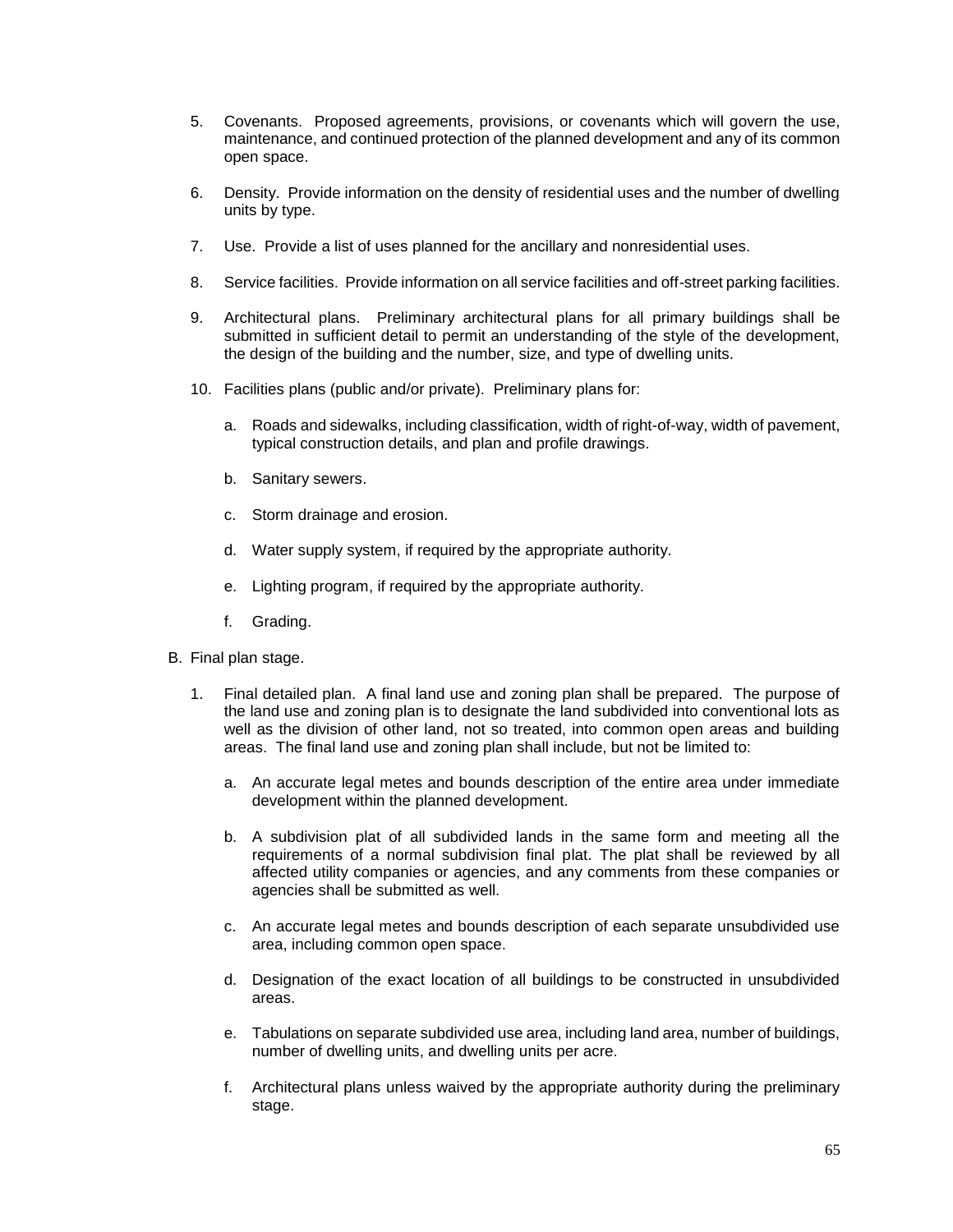- 2. Common open space documents. All common open space shall be either conveyed to a municipal or public corporation, conveyed to nonprofit corporation or entity established for the purpose of benefiting the owners and residents of the planned unit development or retained by the developer with legally binding guarantees, in a form approved by the city attorney, that the common open space will be permanently preserved and maintained as open area. All land conveyed to a nonprofit corporation or like entity shall be subject to the right of said corporation to impose a legally enforceable lien for maintenance and improvement of the common open space.
- 3. Engineering data. All public utilities or improvements required by the City in the development of a planned unit development shall be constructed only after the approval of the final plan. Supporting data to be submitted with the final plans shall include final engineering drawings (construction plans), as required by the appropriate authority.
- 4. Guarantee deposit. Prior to the acceptance by the appropriate authority of public utilities and improvements, the contractor(s) for the owner of the land shall furnish to the City a good and sufficient bond with surety to secure to the City the actual construction and installation of such public utilities or improvements according to the City specifications within two (2) years from the date of approval by the appropriate authority of the final plan or a petition to the appropriate authority to provide the required public facilities or improvements and to assess the cost thereof against the subdivided property in accordance with the local requirements regarding special assessments; provided, however, that the subdivider or property owners shall be responsible for any differences between the cost of the public utilities or improvements and the amount that can be legally assessed by the City against the subdivided property, and shall furnish the necessary waivers to permit the assessment of the entire costs of the public utilities or improvements. A maintenance bond shall be provided for the repairs necessitated by defects in material or workmanship not to exceed four (4) years from the date of completion as certified by the appropriate authority.
- 5. Certificates, seals, and signatures required for the dedication of lands and recording document, as set forth in the subdivision regulations.
- 6. Covenants. Final agreements, provisions, or covenants which will provide for the use, maintenance, and continued protection of the planned unit development, if applicable.
- 5. Standards Necessary for Development of Dwelling Groups.
	- (A) In the case of a project consisting of a group of two (2) or more buildings to be constructed on a plot of ground not subdivided into the customary streets and lots and which will not be so subdivided, or where the existing or contemplated street and lot layout make it impracticable to apply the requirements of this Title to the individual building units in such project, the applying of such requirements to such project shall be done in a manner that will ensure substantially the same character of occupancy, maximum intensity of use, and minimum standards of open spaces as permitted by this Title in the district in which the proposed project is to be located.
	- (B) In no case shall the development have a building height prohibited in the district in which the project is to be located, or a smaller lot area per family than the minimum required under this Title in such district. Nor shall the building coverage exceed that which would be obtained were the same area to be developed by the customary subdivision thereof into streets and lots in conformance with the adopted subdivision regulations, and by the type of buildings customary in the district and in compliance with the requirements of this Title. The City shall not authorize the erection of a project on a parcel of ground occupied by another principal structure. (Ord. 6724, 7-24-1967)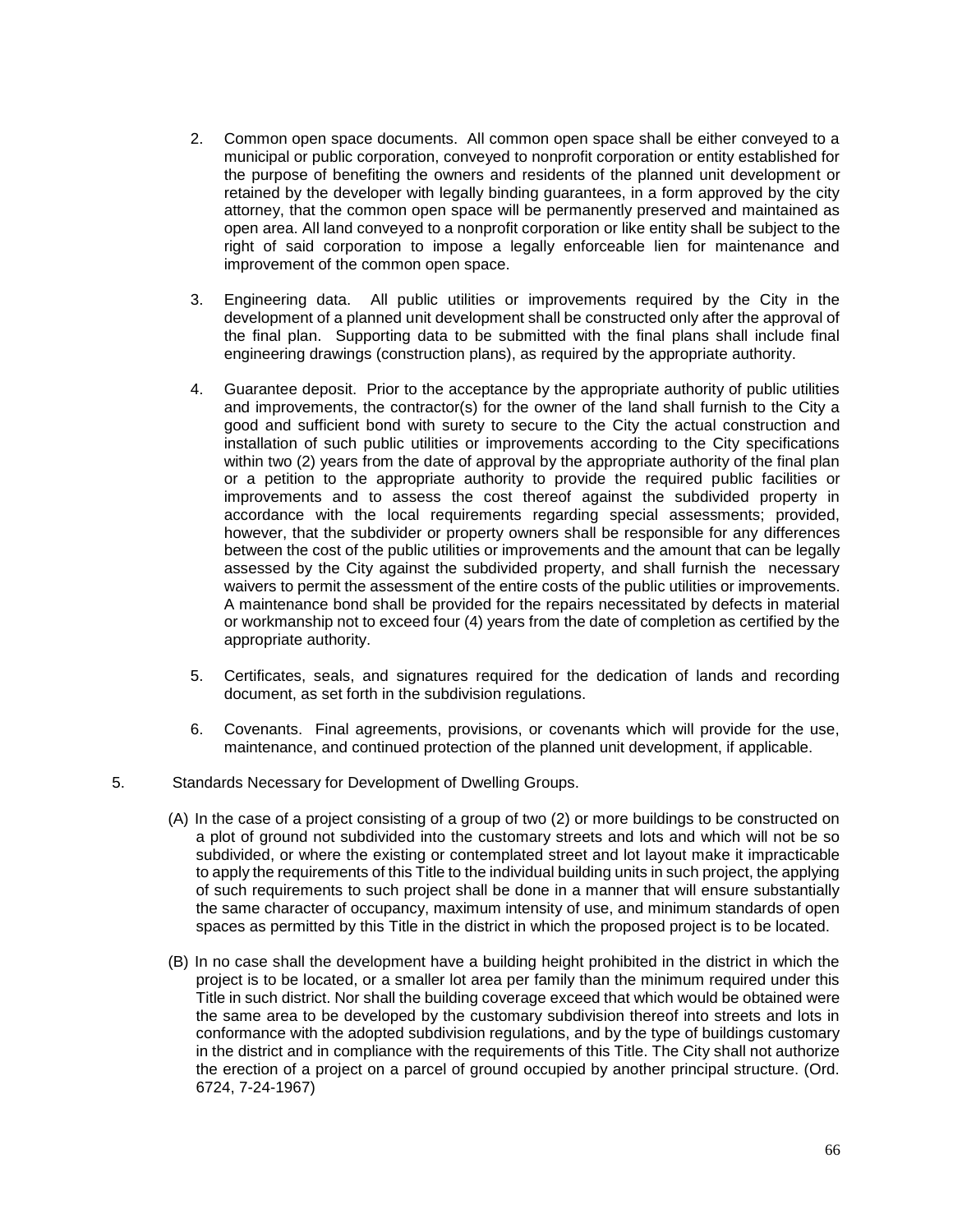- 6. Standards Necessary for Development of Residence Development Projects
	- (A) A residence development project consisting of any number of buildings, the contemplated arrangement of which makes it impossible to apply the requirements of this Title to the individual buildings, may be authorized in districts in which such projects are permitted under this Title.
	- 1. That the tract of land on which the project is to be erected meets the minimum size requirements as specified in subsection (B) of this Section.
	- 2. That the buildings are to be used only for residential purposes and the customary accessory uses, such as private garages, storage spaces, recreational and community activities.
	- 3. That the average lot area per family or dwelling unit on the site, exclusive of the area occupied by drives or streets, will not be less than ninety percent (90%) of the lot area per family required in the district in which the project is to be located.
	- 4. That there is to be provided within the tract, or immediately adjacent thereto, parking spaces in private garages or off-street parking areas as specified in Parking Section of this Title.

5. That there are to be provided, as a part of the project, adequate recreation areas to serve the needs of the anticipated population to be housed therein.

6. That drives, accessways and parking areas are developed to standard equal to that required for public use.

7. That such drives and accessways are protected by recorded deed covenants assuring their availability to all residents of the project.

8. That the proposed project will constitute a residential environment of a sustained desirability and stability; that it will be in harmony with the character of the surrounding neighborhood and ensure substantially the same type of occupancy as obtains or may be expected to obtain in said neighborhood; that it will result in intensity of land utilization no higher, and standards of open spaces at least as high as permitted or specified in this Title in the district in which the project is to be located.

9. That the project will be consistent with the intent and purposes of this Title to promote public health, safety and general welfare.

(B) Height, yards and lot coverage shall be regulated by the following schedule and in no case shall the Plan Commission or City Council authorize standards less than:

|                                                                | Detached<br>One- | Town              | <b>High Rise Apartment</b>                    |
|----------------------------------------------------------------|------------------|-------------------|-----------------------------------------------|
|                                                                | Family           | House             |                                               |
| Minimum size of development                                    | 3 acres          | 5 acres           | 10 acres                                      |
| Garage and parking area (per dwelling unit)                    | 600 sq. ft.      | 600<br>sq.<br>ft. | 600 sq. ft.                                   |
| ℅<br>οf<br>(maximum<br>land<br>Land<br>coverage<br>coverage)   | 20%              | 20%               | 10%                                           |
| Height of main building                                        | 35'              | 35                | 120'                                          |
| Setback from any dedicated public right-of-<br>way             | 25'              | 25                | 75% of building height, but at<br>least $30'$ |
| adjoining<br>building and<br>Distance between<br>property line | 10'              | 15'               | Height of building                            |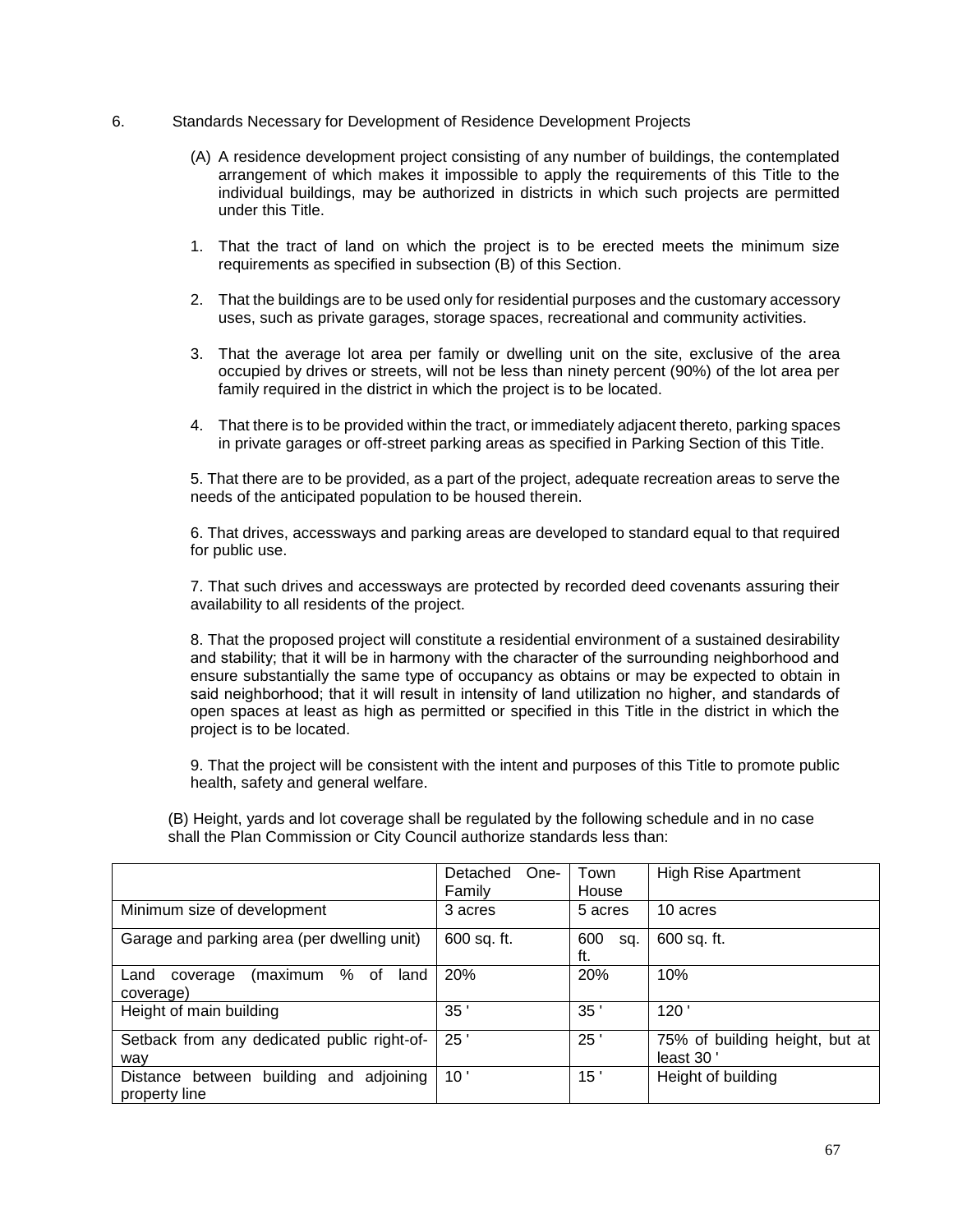| Distance between building face to face                           | 80              | 120             | 150% of building height |
|------------------------------------------------------------------|-----------------|-----------------|-------------------------|
| Distance between buildings face to rear or   60'<br>face to side |                 | 80              | 150% of building height |
| Distance between buildings side to side                          | 20              | 30 <sup>°</sup> | Height of building      |
| Distance between buildings rear to rear                          | 80 <sup>1</sup> | 50              | Height of building      |

- 7. Standards Necessary for Development of Integrated Shopping Centers
	- (A) Minimum Area: The owner of a tract of land located in any district at or near where a proposed shopping center is shown on the adopted Land Use Plan shall submit for review a preliminary plan for the use and development thereof for an integrated shopping center, provided that said tract of land shall meet the following minimum area requirements:

Neighborhood Shopping Center: Not less than two (2) acres;

Subcommunity Or Community Shopping Center: Not less than ten (10) acres.

Shopping Centers Defined: For the purposes of this Section shopping centers shall be defined as follows:

1. "Neighborhood shopping center" shall mean a shopping center the principal establishment of which is customarily a supermarket type food store.

2. "Subcommunity shopping center" shall mean a shopping center the principal establishment of which is customarily a variety store.

3. "Community center" shall mean an area within which various facilities and services, such as filling stations, restaurants, banks, fire or police stations, clubs, etc., may be established.

The location, size and other characteristics of the site and the proposed plan comply with the following conditions:

- 1. Need Must Be Demonstrated: That need for the proposed center at the proposed location, to provide adequate shopping facilities to the surrounding neighborhood, subcommunity or community or part thereof, as the case may be, has been demonstrated by the applicant by means of market studies and such other evidence
- 2. Adequacy, Site: That the proposed shopping center is adequate, but not excessive, in size to provide adequate shopping or service facilities for the population which reasonably may be expected to be served by the proposed center.
- 3. Traffic Congestion; Not To Be Created: That the proposed shopping center is at a location where traffic congestion does not exist at present on the streets to be utilized for access to the proposed center, and where such congestion will not likely be created by the proposed center; or where such existing or possible future congestion will be obviated by presently projected improvement of access thoroughfares or by demonstrable provisions in the plan for proper entrances and exits, and by internal provisions for traffic and parking.
- 4. Thoroughfare Access Required: That any neighborhood shopping center will abut and front a street designated on the official Transportation Plan as an expressway or arterial thoroughfare; and any subcommunity or community shopping center shall abut and front on a street designated on said Plan as an expressway or arterial thoroughfare.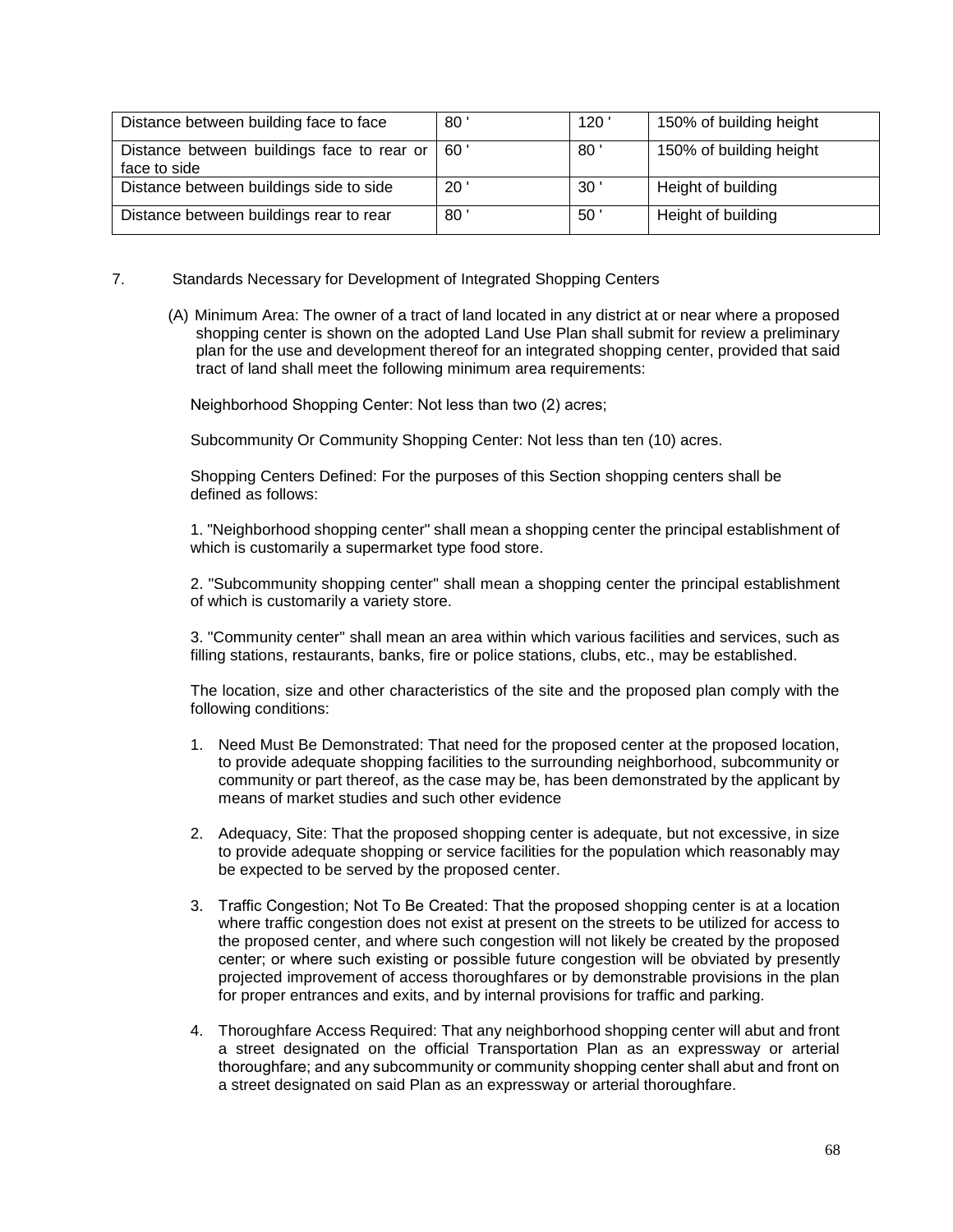- 5. Integrated Design: That the plan provides for a shopping center consisting of one or more groups of establishments in buildings of integrated and harmonious design, together with adequate and properly arranged traffic and parking facilities and landscaping. The project shall be arranged in an attractive and efficient manner, convenient, pleasant and safe to use, and fitting harmoniously into, and having no adverse effects upon the adjoining or surrounding properties.
- (C) The uses permitted in an integrated shopping center shall be appropriate to the specific functions thereof. In the case of all shopping centers, the allowable uses shall be those permitted in the B1 District; provided, however, that no residential, heavy commercial or industrial uses shall be permitted in any shopping center, and only those uses shall be authorized which are necessary or desirable to supply the surrounding neighborhood, subcommunity or community with goods or services. All uses authorized in this manner shall be in harmony with the design of the center and the environs thereof.

(D) Standards Applicable: The following regulations shall apply to an integrated shopping center:

- 1. Building Height: No building shall exceed two and one-half (2 1/2) stories or thirty five feet (35') in height.
- 2. Yards: No building shall be less than fifty feet (50') distant from any boundary of the tract or site on which the shopping center is located. The center shall be permanently screened from all adjoining properties located in any R District, and except for necessary entrances and exits from all properties located in any R District across the street and within one hundred feet (100') from such center.
- 3. Tract Coverage: The ground area occupied by all the buildings shall not exceed in the aggregate twenty five percent (25%) of the total area of the tract or site.
- 4. Customer Parking Space: Notwithstanding any other requirements of this Title, there shall be provided at least two (2) square feet of off-street parking area, including driveways, for every square foot of total floor space, not including storage space, in an integrated neighborhood shopping center; and three (3) square feet of off-street parking area for every square foot of total floor space, not including storage space, in a subcommunity or community shopping center.
- 5. Loading Space: Notwithstanding any other requirements of this Title, there shall be provided one off-street loading space for each five thousand (5,000) square feet or fraction thereof of aggregate floor space of all buildings in the center. At least one-third (1/3) of the space required shall be sufficient in area and vertical clearance to accommodate trucks of the tractor-trailer type.
- 6. Illumination Of Accessways And Parking Areas: Accessway and parking areas shall be adequately lighted by shielding media lighting fixtures which shall be so installed as to reflect light away from adjoining properties.
- 7. Signs: Subject to the provisions of State statutes and in conformity with the provisions outlined by City Code Plan Commission. all signs within the center shall be controlled by written agreement between the owners and tenants of the center, or otherwise, with the view to preventing excessive advertising and promoting a harmonious appearance of the center as a whole.
- 8. Conditions and Guarantees. Prior to the granting of any planned unit development, the appropriate authority may stipulate such conditions and restrictions upon the establishment, location, design, layout, height, density, construction, maintenance, aesthetics, operation and other elements of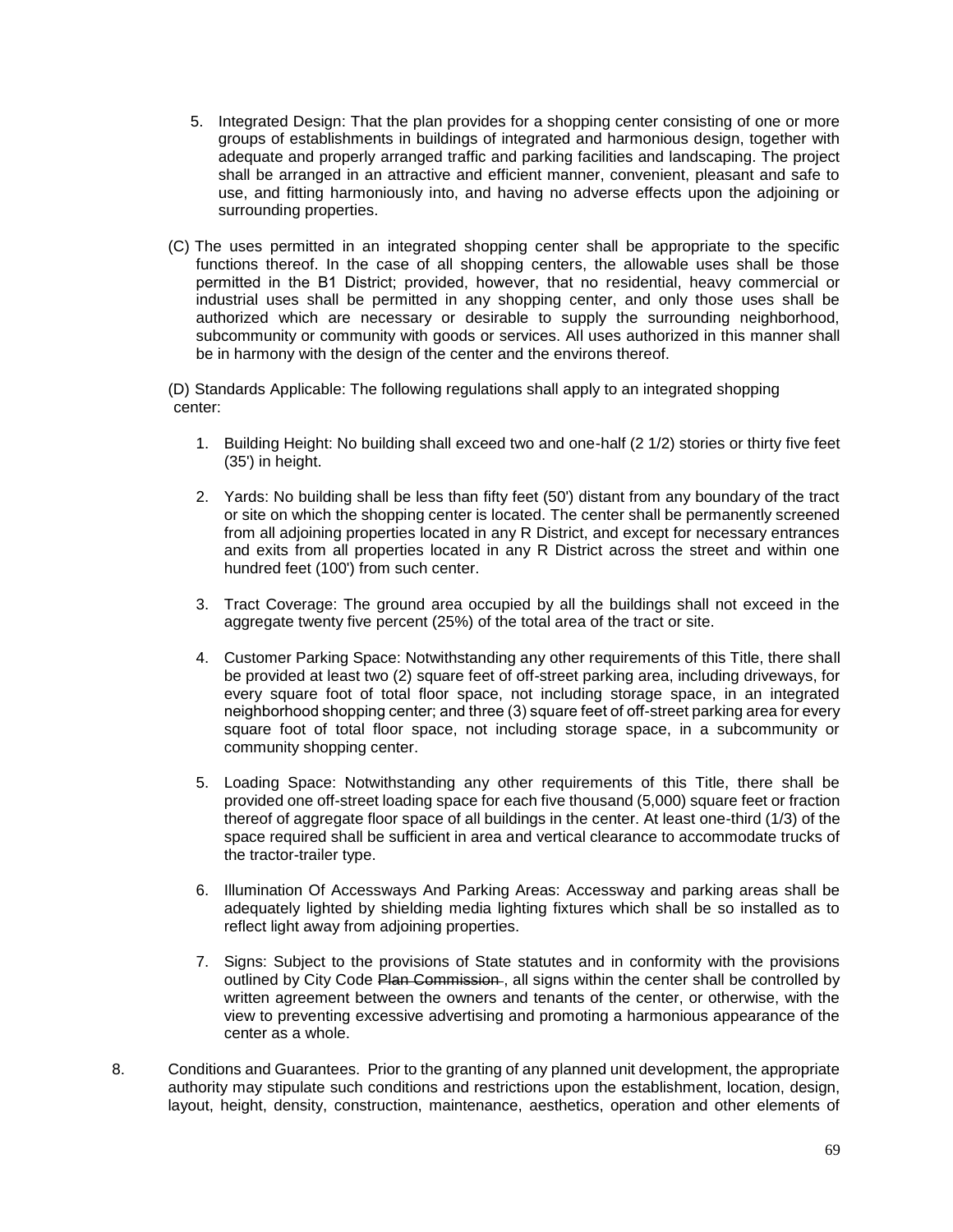planned unit development as deemed necessary for the protection of the public interest, improvement of the development, protection of the adjacent area and to secure compliance with the standards specified in this title. In all cases in which planned unit developments are granted, the appropriate authority shall require such evidence and guarantees as it may deem necessary as proof that the conditions stipulated in connection therewith are being and will be complied with.

#### **ARTICLE XXVII - ADDITIONAL REQUIREMENTS, EXCEPTIONS AND MODIFICATIONS**

#### 1. Additional Requirements.

The requirements and regulations specified hereinbefore in this title shall be subject to the additional requirements, exceptions, modifications and interpretations in this chapter. (Ord. 6724, 7241967).

- 2. Height Limits. Height limitations stipulated elsewhere in this Ordinance shall not apply.
	- A. To barns, silos or other farm buildings, provided these are not less than fifty (50) feet from every lot line, to church spires, belfries, cupolas and domes, monuments, water towers, fire and hose towers, masts and aerials; to parapet walls extending not more than four (4) feet above the limiting height of the building. However, if in the opinion of the Building Inspector, such structures would adversely affect adjoining or adjacent properties, such greater height shall not be authorized except by the Board of Zoning Appeals.
	- B. To places of public assembly such as churches, schools and other permitted public and semipublic buildings not to exceed six (6) stories or seventy-five (75) feet, provided that for each foot by which the height of such building exceeds the maximum height otherwise permitted in the district, its side and rear yards shall be increased in width or depth by an additional foot over the side and rear yards required for the highest building otherwise permitted in the district.
	- C. To bulkheads, conveyors, derricks, elevators, penthouses, water tanks, monitors and scenery lofts; to monuments, fire towers, hose towers, cooling towers, grain elevators, gas holders or other structures, where the manufacturing process requires a greater height. Where a permitted use requires greater heights than specified, such may be authorized by the board of zoning appeals. (Ord. 6724, 7241967)
	- D. To hospitals, provided that for each foot by which the height of such building exceeds the maximum height otherwise permitted in the district, its side and rear yards shall be increased in width and depth by an additional one-half (1/2) foot over the side and rear yards required for the highest building otherwise permitted in the district.

## 3. Front Yard Exceptions and Modifications

- **A.** Front Yard Requirements Do Not Apply. To bay windows, decks, or balconies occupying, in the aggregate, not more than one-third (1/3) of the front wall, provided that these projections come entirely within planes drawn from either main corner of the front wall, making the interior angle of twenty-two and one-half (22-1/2) degrees in the horizontal planes with the front wall; to chimneys, flues, belt courses, leaders, sills, pilasters, uncovered porches or similar features not over three (3) feet high above the average finished grade and distant five (5) feet from every lot line.
- B. Front Yard Depth. In any district where the average depth of two (2) or more existing front yards on lots within one hundred fifty (150) feet in either direction of the lot in question and within the same block front less than the average depth of said existing front yards or the average depth on the two (2) lots immediately adjoining, provided, however, that the depth of a front yard in any "R" district shall be at least ten (10) feet and need not exceed thirty (30) feet.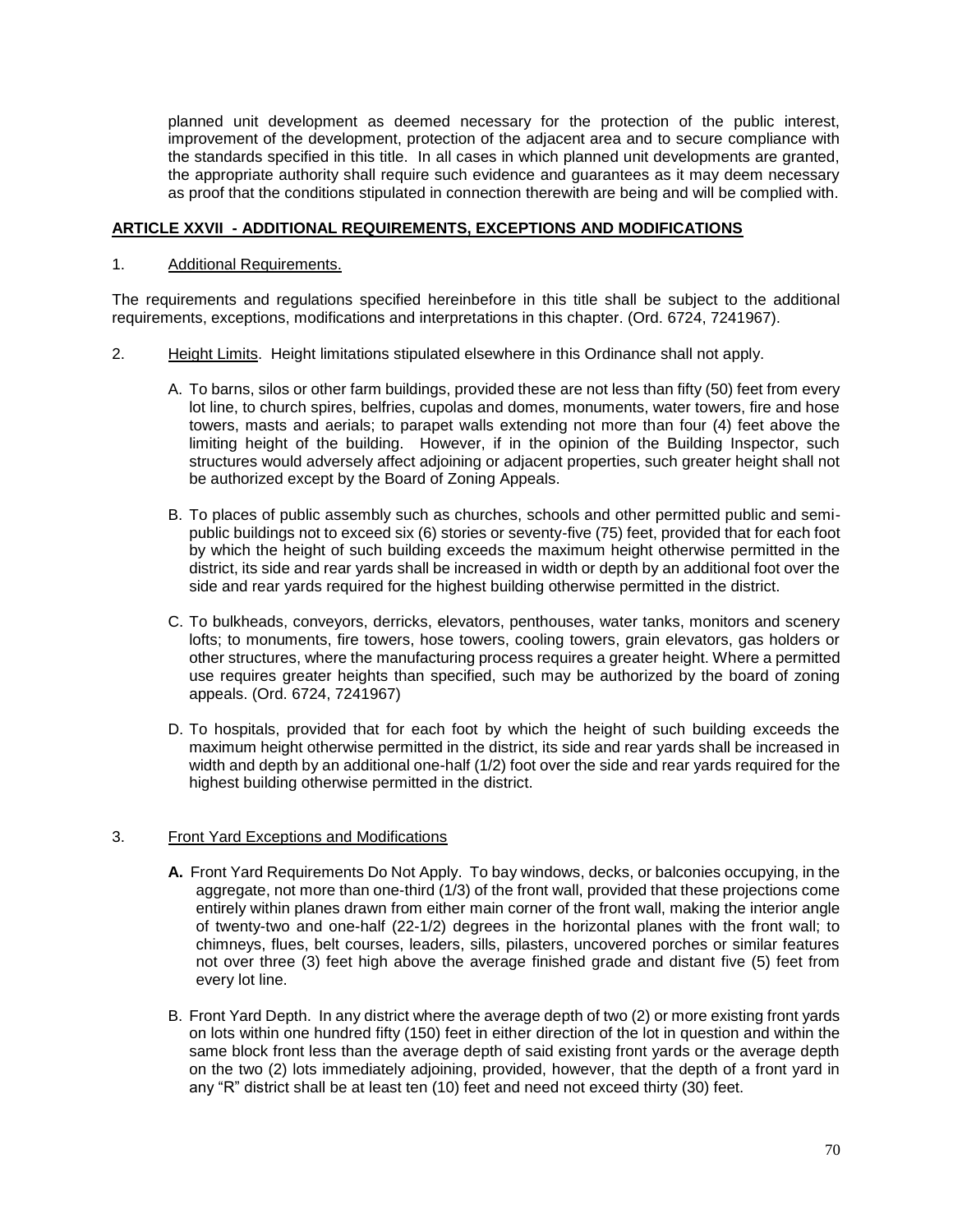**B.** Corner Lots. In any district where the average depth of two (2) or more existing front yards on lots within one hundred and fifty (150) feet of the lot in question and within the same front is less than the least front yard described, the depth of the front yard on such lot shall not be less than the average depth of said existing front yards or depth of the front yard on the lot immediately adjoining; provided, however, that the depth of a front yard on a lot in any "R" district shall be at least ten (10) feet and need not exceed thirty (30) feet, except when effecting traffic visibility across corner lots, as outlined in the General Provisions Section.

#### 4. Side Yard Exceptions and Modifications

- **A.** Along any district boundary line, any abutting side yard on a lot in the less restricted district shall have a least width equal to that required in the more restrictive district. Where a lot in an I district abuts a lot in an R district, and side yard shall be increased by three feet (3') for each story that the building proposed on such lot exceeds the height limit of the said R district.
- B. Side Yards Shall Be Increased in width by two (2) inches for each foot by which the length of the side wall of the building, adjacent to the side yard, exceeds forty (40) feet in any AG, SE, or R-1 District, or fifty (50) feet in any "R-2" district.
- C. Side yards may be reduced by three inches (3") from the otherwise required least width of each side yard for each foot by which a lot of record at the time of enactment of this title is narrower than the lot width specified for the district in which the lot is located, in the case of buildings not higher than two and one-half (21/2) stories, and in case the owner of record does not own any adjoining property; provided, however, and irrespective of the provisions of subsection (F) of this section, that no side yard shall be narrower at any point than three feet (3').
- D. Side yards may be measured to the centerline of adjoining alleys but in no case shall a building or structure for which a side yard is required to be erected within three feet (3') of such alley.
- E. On a corner lot, the least width of a side yard along the street lot line shall be equal to the required front yard along the side street. (Ord. 6724, 7241967)
- F. Structures or projections into side yards may be permitted as follows;
	- 1. Bays, decks, and balconies not more than four (4) feet from the building, provided these projections are entirely within planes drawn from either main corner of the side wall, making an interior angle of twenty-two and one-half (2 2-1/2) degrees in the horizontal plane with the side wall. The sum of the lengths of such projection shall not exceed one-third (1/3) of the length of the side yard.
	- 2. Chimneys, flues, belt courses, leaders, sill, pilasters, lintels, ornamental features, cornices, eaves, gutters and the like, into or over a required side yard not more than one and onehalf (1-1/2) feet.
	- 3. Fences, plantings or walls not over six (6) feet above the average natural grade.
	- 4. Fire escapes three (3) feet from a side lot line.
	- 5. Terraces, steps, uncovered porches, stoops or similar features not higher than the elevation of the ground story of the building and distant three (3) feet from a side lot line.
- G. No part of any accessory building shall be nearer a side street lot line than the least depth of any front yard required along such side street.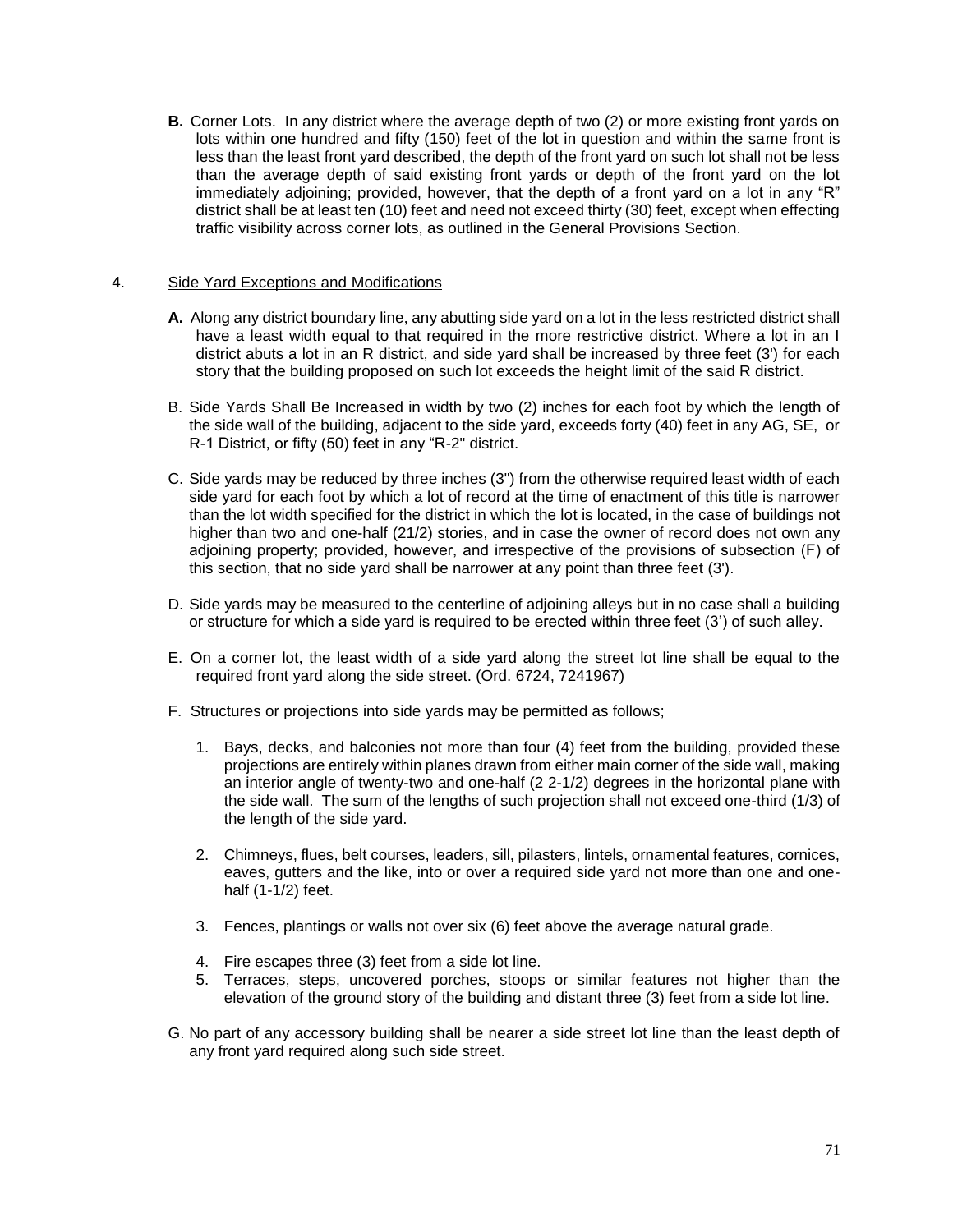H. Side Yards May Be Varied. Where the side walls of a building are not parallel with the side lot line or is broken or otherwise irregular, in which case, the average width, or narrower than three (3) feet in any case.

## 5. Rear Yard Exception and Modifications

- A. Rear Yards May Be Reduced. Rear yards may be reduced by three (3) inches from the required least depth for each foot by which a lot at the time of enactment of this Ordinance is less than one hundred (100) feet deep, in the case of a building not higher than two and one-half (2-1/2) stories, and in the case the owner of record does not own adjoining property to the rear, provided, however, that no required rear yard shall be less than ten (10) feet deep.
- **B.** Rear yards may be measured to the centerline of adjoining alleys, but in no case shall a building or structure be erected within ten feet (10') of such an alley. (Ord. 6724, 7241967)
- **C.** Structures or projections into rear yards may be permitted as follows:

Bay windows, not more than four feet (4'), provided these projections are entirely within plans drawn from either main corner of the rear wall, making an interior angle of twenty two and onehalf degrees (2 21/2°) in the horizontal plane with the rear wall. The sum of the lengths of such projections shall not exceed one-half (1/2) of the width of the rear wall.

Chimneys, flues, belt courses, leaders, sills, pilasters, lintels, ornamental features, cornices, eaves and the like, into or over a required rear yard not more than one and one-half feet (1 1/2').

Fences, planting or walls, not over six feet (6') above the average natural grade.

Open decks or balconies not enclosed, attached or detached off-street parking spaces; open off-street parking spaces; accessory sheds, tool rooms, similar buildings or structures for domestic or agricultural storage; balconies; breeze-ways and open porches

Fire escapes, six feet (6'). (Ord. 6724, 7241967; amd. Ord. 8157, 7201981)

## **ARTICLE XXVIII - ENFORCEMENT AND ADMINISTRATION**

- 1. It shall be the duty of the Zoning Official appointed by the City Administrator, with the aid of the Police Department, to enforce this Ordinance in accordance with the administrative provisions of the building code and this Ordinance.
- 2. Every application for a building permit shall be accompanied by plans in duplicate and plot plan based on an actual survey by a professional Illinois land surveyor drawn to scale in ink or blue print, showing the actual shape and dimensions of the lot to be built upon, the exact location, size and height of the building or structure to be erected or altered, the existing and intended use of each building or part, the proposed number of families or housekeeping units, and such other information with regard to the lot and neighboring lots as may be necessary for the enforcement of this Ordinance. One (1) copy of such plans shall be returned to the applicant when approved by the Zoning Official, or designee appointed by the City Administrator, together with such permit as may be granted.
- 3. Prior to building construction, lot pins based on actual survey by a professional Illinois land surveyor stakes based on actual survey shall be set and if disturbed by construction or grading shall be reset in proper location.
- 4. Before using any building or premises or part thereof hereafter created, erected, changed, converted or enlarged in use or structure, a certificate of occupancy shall be obtained from the Building Inspector.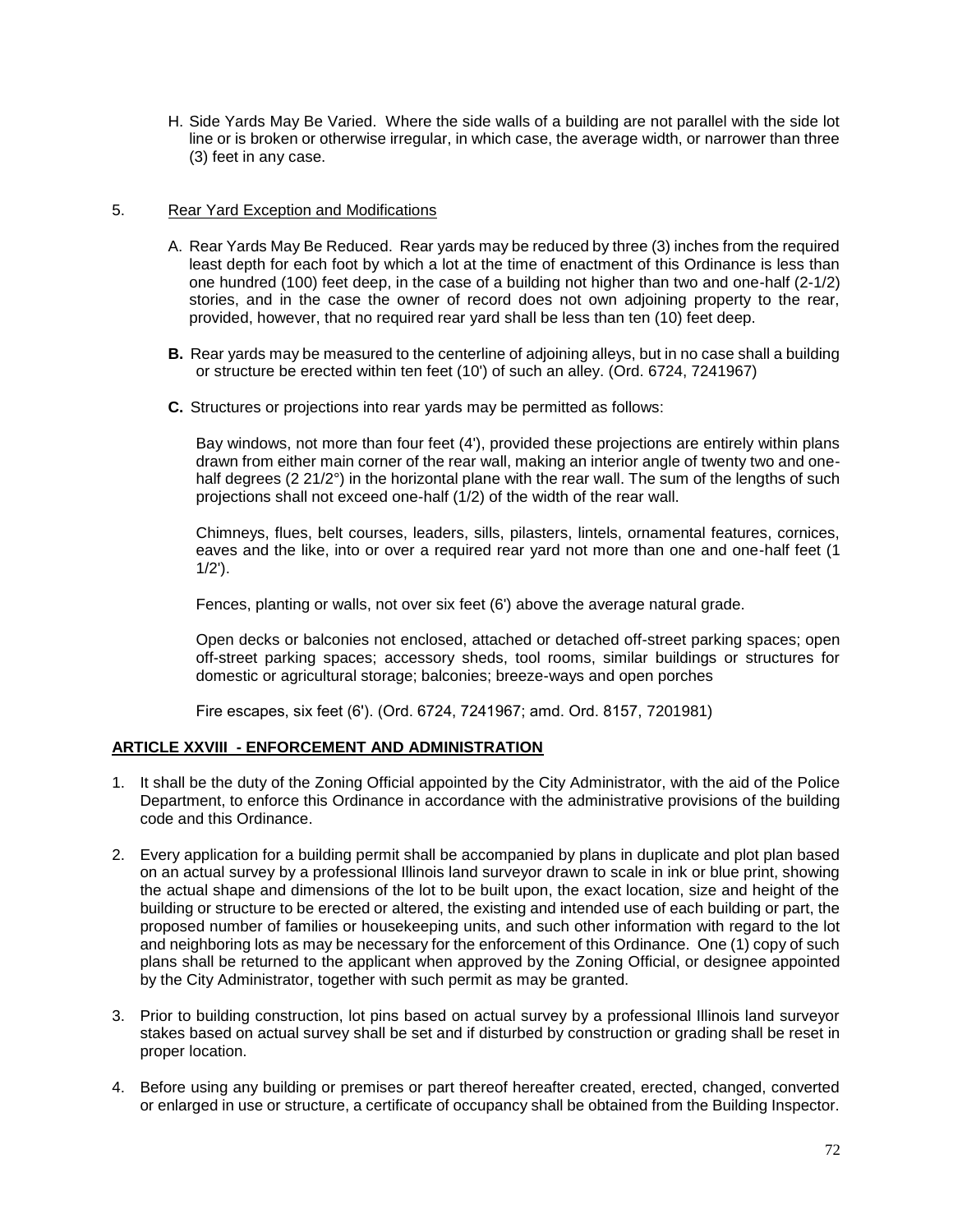Such certificate of occupancy shall show that such building or premises, or part thereof, and the proposed use thereof conform with the provisions of this Title.

- 5. Any person who violates, disobeys, omits, neglects or refuses to comply with any of the provisions of this Title shall be subject to penalty as provided by Section 1-4-1 of East Moline's City Code.
- 6. In case any building or structure is erected, constructed, reconstructed, altered, repaired, converted or maintained, or any building, structure or land is used in violation of the provisions of this Title, the City Attorney, in addition to other remedies under the Illinois Compiled Statutes is hereby authorized to institute an action to enjoin, or by any other appropriate action or proceeding to prevent such erection, construction, reconstruction, alteration, repair, conversion, maintenance or use. (Ord. 6724, 7241967)
- **7.** Board of Zoning Appeals. The East Moline Board of Zoning Appeals has power to hear and render judgment on three types of appeals in accordance with the provisions of the zoning title. These three types of appeals are
	- a. special exceptions,
	- b. appeal of staff/administrative decision(s),
	- c. and variance appeals.
	- A. Creation, Membership and Procedure. A Board of Appeals consisting of seven (7) members shall be appointed by the Mayor and approved by City Council in accordance with the provisions of the Illinois Revised Statutes. The appointing authority may remove any member of the board for cause and after a public hearing.
	- B. The Board shall elect its own chairman and have the power to adopt rules and regulations for its own government, not inconsistent with law or with the provisions of this or any other Ordinance of the City of East Moline. Meetings shall be held at the call of the chairman and at such other times as the board may determine. The chairman, or in his absence, the vice chairman, may administer oaths and compel attendance of the witnesses.
	- C. Meetings of the Board shall be open to the public, minutes shall be kept of proceedings, showing the action of the Board and the vote of each member upon each question, or if absent, or failing to vote, indicating that fact and records shall be made of the Board's examinations and other official actions, all of which shall be filed immediately in the Office of the Board.
	- D. Four (4) members of the Board shall constitute a quorum. The Board shall act by resolution, and the concurring vote of four (4) members shall be necessary to reverse any order, requirement, decision or determination of the Building Inspector, Zoning Official, or other appropriate official, or to decide in favor of an applicant any matter upon which it is required to pass under this Ordinance, or to effect any variation in the requirements of this Ordinance.
	- E. The Board may call on the City's departments for assistance in the performance of its duties, and it shall be the duty of such departments to render such assistance to the Board as may reasonably be required.
	- F. Special Exceptions. Requests or applications for special exceptions or of interpretation of the Zoning Map or for decisions upon other special questions upon which the Board is authorized to pass.
	- G. Appeal of Staff/Administrative Decision(s). Hear and decide appeals where it is alleged by the applicant that there is error in any order, requirement, decision, grant or refusal made by the Building Inspector or Zoning Official in the enforcement of the provisions of the zoning title.
	- H. Variance. The Board may authorize on appeal in specific cases such variance from the terms of the zoning title as will not be contrary to the public interest, where owing to a special condition, a literal enforcement of the provisions of the zoning title will result in unnecessary hardship, and so that the spirit of the zoning title shall be observed and substantial justice done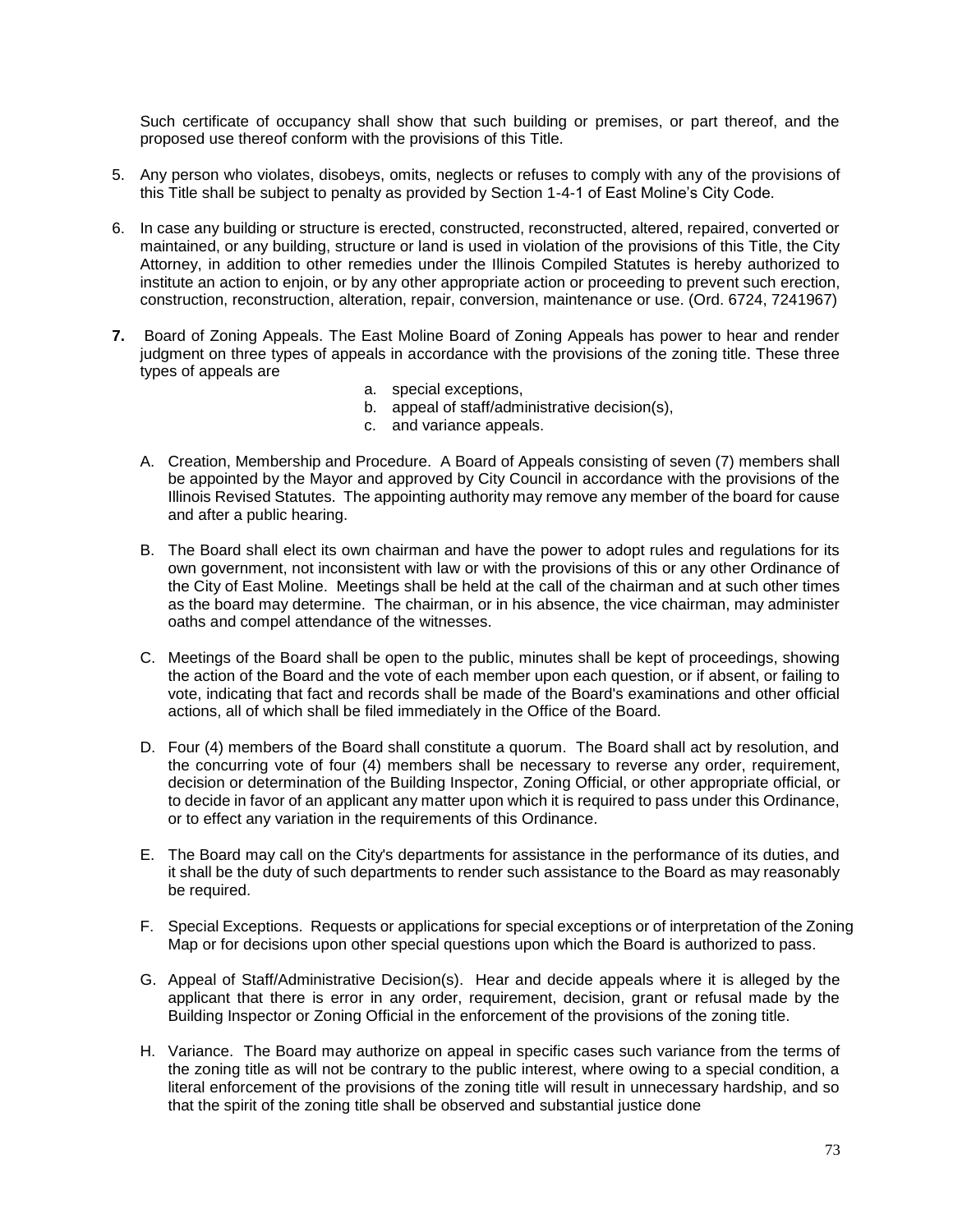## **ARTICLE XXIV - DISTRICT CHANGES AND ORDINANCE AMENDMENTS**

- 1. Ordinance Amendments. In accordance with the provisions of 65 Illinois Compiled Statutes 5/11- 13-1 et seq., the City Council may, from time to time, amend or change by ordinance, the number, shape or area of districts established on the Zoning Map or the regulations set forth in this Title; but no such amendment or change shall become effective unless the ordinance proposing such amendment or change shall first be submitted to the Plan Commission for approval, disapproval or suggestions, and said Commission shall have been allowed a reasonable time, not less than thirty (30) days, for consideration and report.
- 2. Public Hearing. Before submitting its recommendations and report to the Council, the Plan Commission shall hold a public hearing on the proposed amendment, supplement or change. It shall give not less than fifteen (15) nor more than thirty (30) days' notice of the time and place of such hearing by publication in a newspaper published in the community and by mailing notices to all property owners directly involved, contiguous to, directly across a street or alley from, the area proposed to be altered.
- 3. Application For Change. Any person desiring a change in zoning of property may make application therefor, in so doing shall accompany the petition for such change in zoning, or the ordinance introduced for the purpose of changing such zoning, with a statement giving the names and addresses of the owners of all properties lying within the block where the proposed change is to be. Such petition or ordinance seeking a change in zoning shall be accompanied with a fee in the amount of one hundred dollars (\$100.00) toward the cost of processing the application. Should the application be withdrawn prior to publication of legal notice thereon, such fee will be returned upon written request of the applicant.
- 4. Public Examination. During the fifteen (15) days prior to the public hearing the text or copy of the text of such ordinance or petition, together with the maps or plans or copies thereof shall be on file, for public examination, in the office of the secretary of the Plan Commission . No ordinance which differs from the recommendation made by the Plan Commission shall be adopted unless passed by not less than three-fourths (3/4) of all members of the Council.
- 5. Protests. In case of a written protest against a proposed change in the boundaries of a district signed and acknowledged by twenty (20) percent or more of the owners of the frontage immediately adjoining or across an alley therefrom, or directly opposite the frontage proposed to be altered, is filed with the City Clerk, such amendment shall not be passed or become effective except by the favorable vote of two-thirds (2/3) of all members of the Council.
- 6. Failure to Notify. The failure to notify, as provided by this Chapter, shall not invalidate an ordinance, provided such failure was not intentional, and the omission of the name of any owner or occupant of property who may, in the opinion of the City Plan Commission , be affected by such amendment, supplement or change, unless such omission is intentional, and shall not invalidate any ordinance passed hereunder, it being the intention of this Chapter to provide forenotice of an ordinance change to the persons substantially interested in or affected by the proposed change.
- 7. Refiling of Denied Requests. Upon denial by the City Council of an application to change the zoning of a particular property, a second zoning request which is not substantially or materially different from the denied request shall not be accepted from the same or a different person, for a public hearing to be held within six (6) months from the date of City Council denial. Subsequent requests which are also not substantially or materially different shall not be accepted for a public hearing to be held within one (1) year from the last date of City Council denial. The Zoning Board of Appeals shall determine whether a request is substantially or materially different and submittable, although the City Council may, by majority vote, reverse a decision of the Zoning Board of Appeals to not accept a rezoning request for public hearing.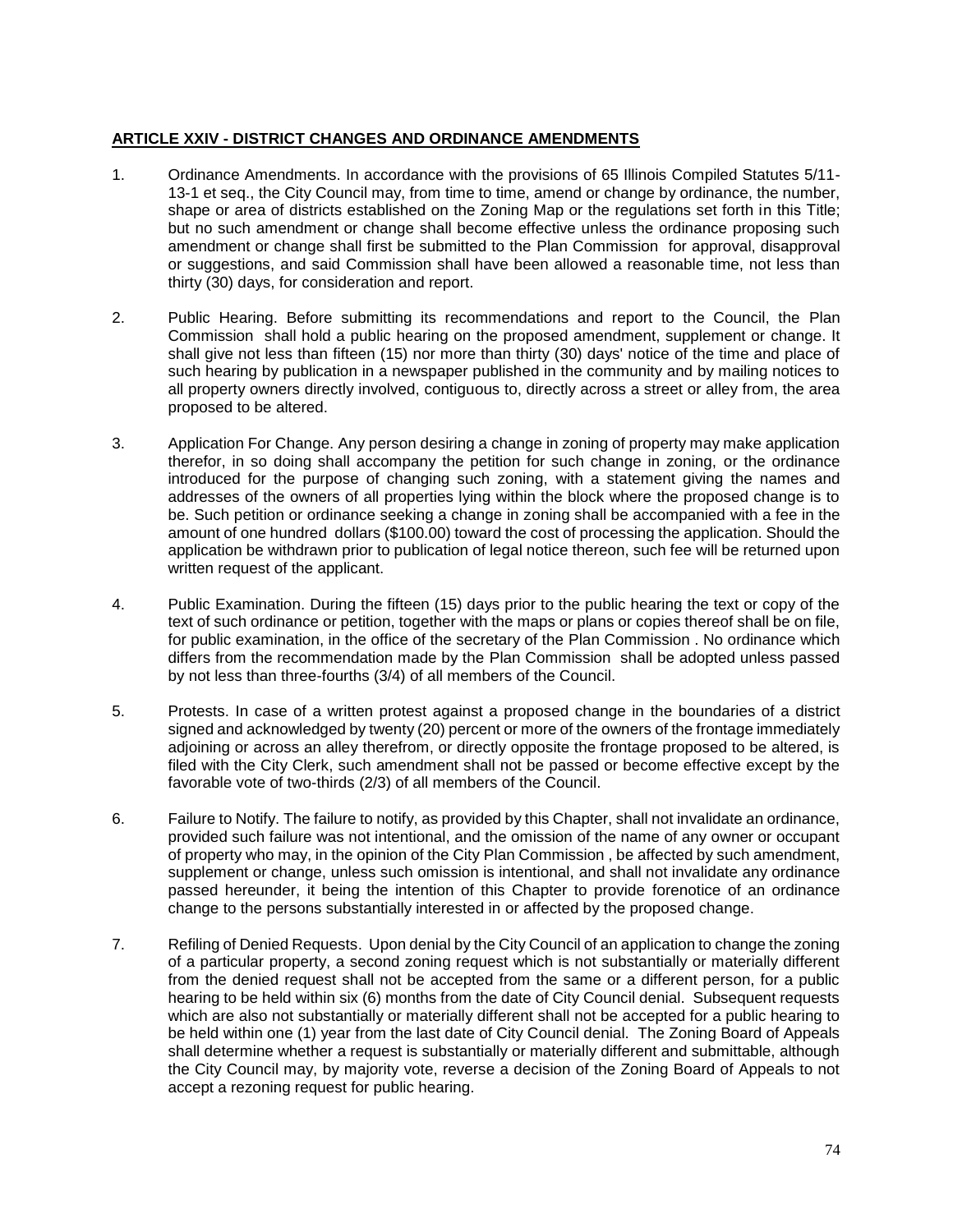## **ARTICLE XXX - SUBDIVISION REGULATIONS**

\*\*\*Insert entirety of existing subdivision ordinance here (Currently Section 10-21)